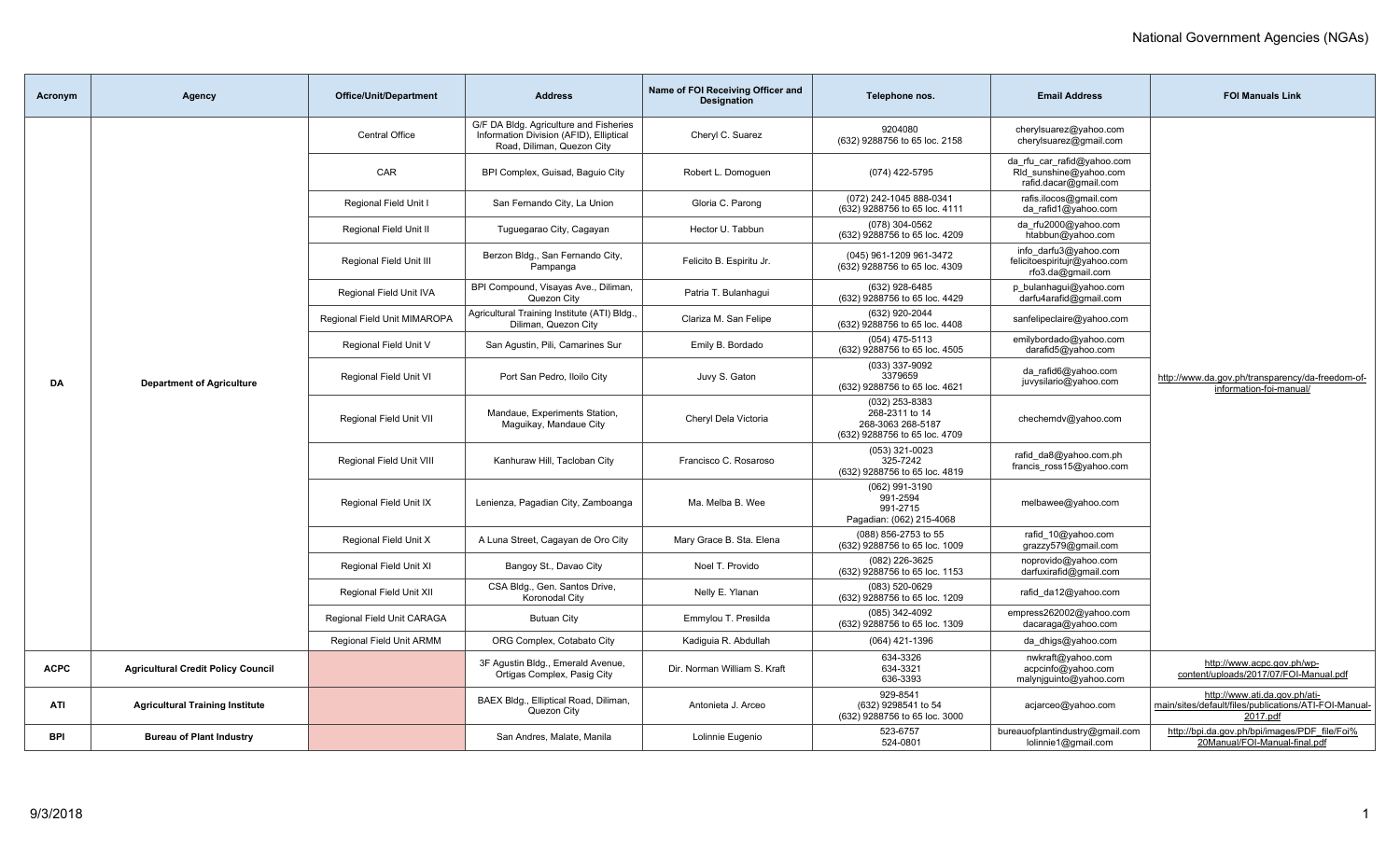| Acronym      | <b>Agency</b>                                                     | <b>Office/Unit/Department</b>                                                          | <b>Address</b>                                                          | Name of FOI Receiving Officer and<br><b>Designation</b> | Telephone nos.                                             | <b>Email Address</b>                                | <b>FOI Manuals Link</b>                                                                                                   |
|--------------|-------------------------------------------------------------------|----------------------------------------------------------------------------------------|-------------------------------------------------------------------------|---------------------------------------------------------|------------------------------------------------------------|-----------------------------------------------------|---------------------------------------------------------------------------------------------------------------------------|
| <b>BAR</b>   | <b>Bureau of Agricultural Research</b>                            |                                                                                        | RDMC Bldg., Visayas Ave., Diliman, Q.                                   | Rita D. Dela Cruz                                       | 928-8505<br>920-0226                                       | rdelacruz@bar.gov.ph<br>mygulch@gmail.com           | http://www.bar.gov.ph/downloadables/FOI-Manual-<br>final.pdf                                                              |
| <b>BAFS</b>  | <b>Bureau of Agriculture and Fisheries Standards</b>              |                                                                                        | BPI Cmpd., Visayas ave., Diliman,<br>Quezon City                        | Rosemarie V. Calibo                                     | 920-6131<br>455-0031                                       | r calibo@yahoo.com<br>bafpsorganic@gmail.com        | http://www.bafps.da.gov.ph/index.php?<br>option=com_content&view=article&id=159&Itemid=2<br>64                            |
| BAI          | <b>Bureau of Animal Industry</b>                                  |                                                                                        | Visayas ave. Diliman, Quezon City                                       | Aileen F. Casa                                          | 926-6883<br>928-2743                                       | aiycasa03499@gmail.com                              | http://www.bai.da.gov.ph/index.<br>php/download/category/188-freedom-of-information-<br>foi                               |
| <b>BFAR</b>  | <b>Bureau of Fisheries and Aquatic Resources</b>                  |                                                                                        | PCA Compound, Elliptical Rd., Diliman,<br>Q.C                           | Nazario C. Briguera                                     | 929-8390<br>929-5855<br>454-5863                           | naze cb@yahoo.com                                   | https://www.bfar.da.gov.ph/freedom.jsp                                                                                    |
| <b>BSWM</b>  | <b>Bureau of Soils and Water Management</b>                       |                                                                                        | BSWM Bldg., Elliptical Road, Diliman, Q.<br>C.                          | Georgina Z. Siena                                       | 923-0433                                                   | sienaoffmatt@gmail.com<br>jajzsiena@yahoo.com       | http://www.bswm.da.gov.ph/Content/files/Open%<br>20Data%20Manual%204th%20Edition.pdf                                      |
| <b>NMIS</b>  | <b>National Meat Inspection Service</b>                           |                                                                                        | BAI Comp., Visayas Ave., Diliman, Q.C                                   | Roberta L. Riguer                                       | 924-3118<br>924-7980                                       | bet riguer@yahoo.com                                | http://nmis.gov.ph/images/Freedom%20of%<br>20Information/NMIS%20People's%20Freedom%<br>20of%20Information%20Manual%20.pdf |
| <b>PCC</b>   | <b>Philippine Carabao Center</b>                                  |                                                                                        | Maharlika Highway, CLSU Muñoz,<br>Nueva Ecija                           |                                                         | (044) 456-0731 to 33<br>Manila: 926-7707<br>(044) 456-0730 | ilivestockbiotech@gmail.com                         | http://www.pcc.gov.ph/wp-<br>content/uploads/2017/11/FOI-Manual-PCC.pdf                                                   |
| PhilMech     | Philippine Center for Postharvest Development<br>& Mechanization  |                                                                                        | CLSU Comp., Science City of Muñoz,<br>Nueva Ecija                       | Dr. Rodolfo P. Estigoy                                  | (044) 456-0282<br>4560287                                  | estigoyrp@yahoo.com                                 | http://old.philmech.gov.ph/upload/DA/FOI/2017/FOI-<br>Manual.pdf                                                          |
| <b>PCAF</b>  | <b>Philippine Council for Agriculture and</b><br><b>Fisheries</b> |                                                                                        | DA Bldg., Elliptical Rd., Diliman, Quezon<br>City                       | Estrella Tulay                                          | 926-2241                                                   | starvillatulay@yahoo.com.ph<br>pcaf.pmkmd@gmail.com | http://www.acpc.gov.ph/wp-<br>content/uploads/2017/07/FOI-Manual.pdf                                                      |
| <b>PFIDA</b> | <b>Philippine Fiber Industry Development</b><br><b>Authority</b>  |                                                                                        | 2/F DA New Bldg. Diliman, Quezon City                                   | Marian Joy B. Gray                                      | 4414081<br>(632) 9288756 to 65 loc. 2659/2660              | esd.fida@gmail.com                                  | http://www.philfida.da.gov.ph/images/FOI/FOI-<br>Manual.pdf                                                               |
|              |                                                                   | Office of the Secretary (OSEC)                                                         | 4th Floor, DAR Main Bldg., Elliptical<br>Road, Diliman, QC              | Melinda Jenero                                          | 4553095                                                    |                                                     |                                                                                                                           |
|              |                                                                   | Office of Undersecretary for Foreign<br>Assisted and Special Project Office<br>(FASPO) | 2nd Floor, FASPO Bldg., DAR<br>Compound, Elliprical Road, Diliman, QC   | Annaliza Magabo                                         | 4542063<br>4542076<br>9286447                              |                                                     |                                                                                                                           |
|              |                                                                   |                                                                                        |                                                                         | Kate Ann Micosa                                         |                                                            |                                                     |                                                                                                                           |
|              |                                                                   | Office of the Undersecretary for<br>Support Services Office (SSO)                      | 3rd Floor, DAR Main Bldg., Elliptical<br>Road, Diliman, QC              | Raquel Fariñas                                          | 4267484                                                    |                                                     |                                                                                                                           |
|              |                                                                   | Office of the Undersecretary for<br>Field Operations Office (FOO)                      | 4th Floor, DAR Main Bldg., Elliptical<br>Road, Diliman, QC              | Nelia Bueno                                             | 4538264                                                    |                                                     |                                                                                                                           |
|              |                                                                   | Office of Undersecretary for Legal<br>Affairs Office (LAO)                             | 4th Floor, DAR Main Bldg., Elliptical<br>Road, Diliman, QC              | Ma. Angela Semana-David                                 | 4538566                                                    |                                                     |                                                                                                                           |
|              |                                                                   | Office of Assistant Secretary for<br>SSO                                               | Ground Floor, FASPO Bldg, DAR<br>Compound, Elliptical Road, Diliman, QC | Marivic Dumayas                                         | 9254125                                                    |                                                     |                                                                                                                           |
|              |                                                                   | Office of Assistant Secretary for<br><b>FOO</b>                                        | 4th Floor, DAR Main Bldg., Elliptical<br>Road, Diliman, QC              | Nolita Isorena                                          | 4534667                                                    |                                                     |                                                                                                                           |
|              |                                                                   | Office of Assistant Secretary for<br><b>LAO</b>                                        | 4th Floor, DAR Main Bldg., Elliptical<br>Road, Diliman, QC              | Leovyhilda Tumaneng                                     | 4532667                                                    |                                                     |                                                                                                                           |
|              |                                                                   | Office of Assistant Secretary for                                                      | 2nd Floor, DAR Main Bldg., Elliptical                                   | Maria Gonzales                                          | 4564613                                                    |                                                     |                                                                                                                           |
|              |                                                                   | <b>FPAO</b>                                                                            | Road, Diliman, QC                                                       | Socorro Cataggatan                                      |                                                            |                                                     |                                                                                                                           |
|              |                                                                   | Public Assistance and Media<br>Relations Service (PAMRS)                               | 1st Floor, DAR Main Bldg., Elliptical<br>Road, Diliman, QC              | <b>Cristina Gonzales</b>                                | 9286821<br>4562581                                         |                                                     |                                                                                                                           |
|              |                                                                   |                                                                                        |                                                                         | Amalia Ilagan                                           |                                                            |                                                     |                                                                                                                           |
|              |                                                                   | Presidential Agrarian Reform                                                           | 3rd Floor, DAR Main Bldg., Elliptical                                   | Arlene Abadingo                                         | 4564341                                                    |                                                     |                                                                                                                           |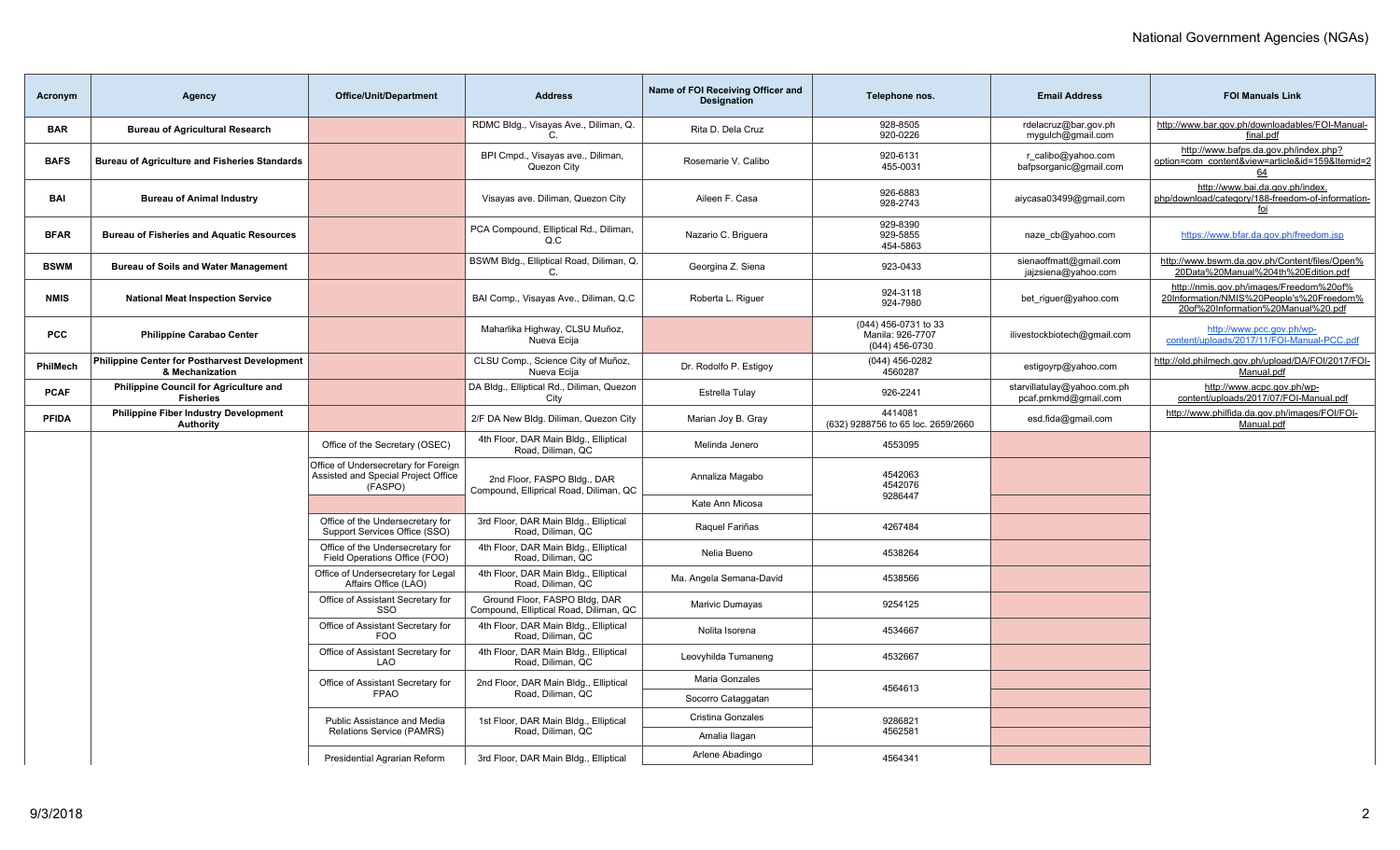| Acronym    | <b>Agency</b>                              | <b>Office/Unit/Department</b>                                   | <b>Address</b>                                                        | Name of FOI Receiving Officer and<br><b>Designation</b> | Telephone nos.     | <b>Email Address</b> | <b>FOI Manuals Link</b>                                               |
|------------|--------------------------------------------|-----------------------------------------------------------------|-----------------------------------------------------------------------|---------------------------------------------------------|--------------------|----------------------|-----------------------------------------------------------------------|
|            |                                            | Council (PARC) Secretariat                                      | Road, Diliman, QC                                                     | <b>Reynante Reas</b>                                    | 4547135            |                      |                                                                       |
| <b>DAR</b> | <b>Department of Agrarian Reform</b>       | Department of Agrarian Reform<br>Adjudication Board (DARAB)     | DAR Annex Bldg., Elliptical Road,<br>Diliman, QC                      | Diana Rose Antonio                                      | 4546970<br>4536456 |                      | https://drive.google.<br>com/file/d/0B7P7g9_DRZfrQ2tZZXdjNIA1em8/view |
|            |                                            | Bureau of Agrarian Reform                                       | 3rd Floor, DAR Main Bldg., Elliptical<br>Road, Diliman, QC            | Corazon Corpuz                                          |                    |                      |                                                                       |
|            |                                            | <b>Beneficiaries Development</b><br>(BARBD)                     |                                                                       | Rosemarie Duma                                          | 4548901            |                      |                                                                       |
|            |                                            |                                                                 |                                                                       | <b>Ted Damole</b>                                       |                    |                      |                                                                       |
|            |                                            | Project Management Service (PMS)                                | 1st Floor, FASPO Bldg., DAR<br>Compound, Elliprical Road, Diliman, QC | Erlinda Reves                                           | 4267496            |                      |                                                                       |
|            |                                            | Bureau of Land Tenure                                           | DAR Annex Building, Elliptical Road,                                  | Heidi Ortaliz (OD)                                      | 4547263            |                      |                                                                       |
|            |                                            | Improvement (BLTI)                                              | Diliman, QC                                                           | Marivic Bidaure<br>(ADir)                               | 4563558            |                      |                                                                       |
|            |                                            | Bureau of Legal Agrarian Legal<br>Assistance (BALA)             | 2nd Floor, DAR Main Bldg., Elliptical<br>Road, Diliman, QC            | Gloria Zapata                                           | 4532220            |                      |                                                                       |
|            |                                            | Legal Service (LS)                                              | 1st Floor, DAR Main Bldg., Elliptical<br>Road, Diliman, QC            | Charito Villanueva                                      | 4550521            |                      |                                                                       |
|            |                                            | Office of the Undersecretary for<br><b>FPAO</b>                 | 2nd Floor, FASPO Bldg., DAR<br>Compound, Elliprical Road, Diliman, QC | Socrates Montilla                                       | 9204044            |                      |                                                                       |
|            |                                            | Planning and Policy Service (PPS)                               | 3rd Floor, DAR Main Bldg., Elliptical<br>Road, Diliman, QC            | Nelia Igama                                             | 4556871            |                      |                                                                       |
|            |                                            | Agrarian Reform Capacity<br>Development Service (ARCDS)         | 1st Floor, DAR Main Building, Elliptical<br>Road, Diliman, QC         | Geraldine Sumatra                                       | 9228975<br>4555247 |                      |                                                                       |
|            |                                            | Administrative Service (AS)                                     | Basement, DAR Main Bldg., Elliptical<br>Road, Diliman, QC             | Marlon Macalincag                                       | 4555855            |                      |                                                                       |
|            |                                            | Finance and Management Service                                  | 2nd Floor, DAR Main Bldg., Elliptical                                 | Baby Manaog                                             | 4563995            |                      |                                                                       |
|            |                                            | (FMS)                                                           | Road, Diliman, QC                                                     | Ma Cecilia Evangeline Sid                               | 4535224            |                      |                                                                       |
|            |                                            | Management Information System<br>Service (MISS)                 | 4th Floor, FASPO Bldg., DAR Compund,<br>Elliptical Road, Diliman, QC  | Estelita Tierra                                         | 4269315            |                      |                                                                       |
|            |                                            | Office of the Secretary (OSEC) for<br>eFOI                      | DBM Building II, Gen. Solano Street,<br>San Miquel, Manila            | Joan Monique V. Kabigting                               |                    |                      |                                                                       |
|            |                                            | Central Records Division-<br>Administrative<br>Service (CRD-AS) | DBM Building III, Gen. Solano Street,<br>San Miquel, Manila           | Marissa A. Santos                                       |                    |                      |                                                                       |
|            |                                            | <b>National Capital Region</b>                                  | PLJ Bldg., Gen Solano St., San Miguel,<br>Manila                      | Janice F. Pineda                                        |                    |                      |                                                                       |
|            |                                            | Cordillera Administrative Region                                | No. 8 Gen. F. Segundo St., Legarda-<br>Burnham, Baguio City           | Keycie I. Alejandro                                     |                    |                      |                                                                       |
|            |                                            | Regional Office I                                               | Government Center, Sevilla, San<br>Fernando, La Union                 | Athena Lopez Raspado                                    |                    |                      |                                                                       |
|            |                                            | Regional Office II                                              | Regional Government Center, Carigsur,<br>Tuguegarao City, Cagayan     | Shirley P. Liggayu                                      |                    |                      |                                                                       |
|            |                                            | Regional Office III                                             | Regional Government Center, Maimpis,<br>San Fernando City, Pampanga   | Christopher Joy M. Carreon                              |                    |                      |                                                                       |
|            |                                            | Regional Office IV-A                                            | PLJ Bldg., Gen Solano St., San Miguel,                                | Shirdalyn B. Amante                                     |                    |                      |                                                                       |
|            |                                            |                                                                 | Manila                                                                | Ma. Angelica M. Aguilar                                 |                    |                      |                                                                       |
| <b>DBM</b> | <b>Department of Budget and Management</b> | <b>MIMAROPA</b>                                                 | 2/F, CSP Bldg., Sta. Cruz, 815 Quezon<br>Avenue, Quezon City          | Jade Ria S. Ortiz                                       |                    |                      | https://www.dbm.gov.ph/wp-<br>content/uploads/News/DBM%20PEOPLE'S%    |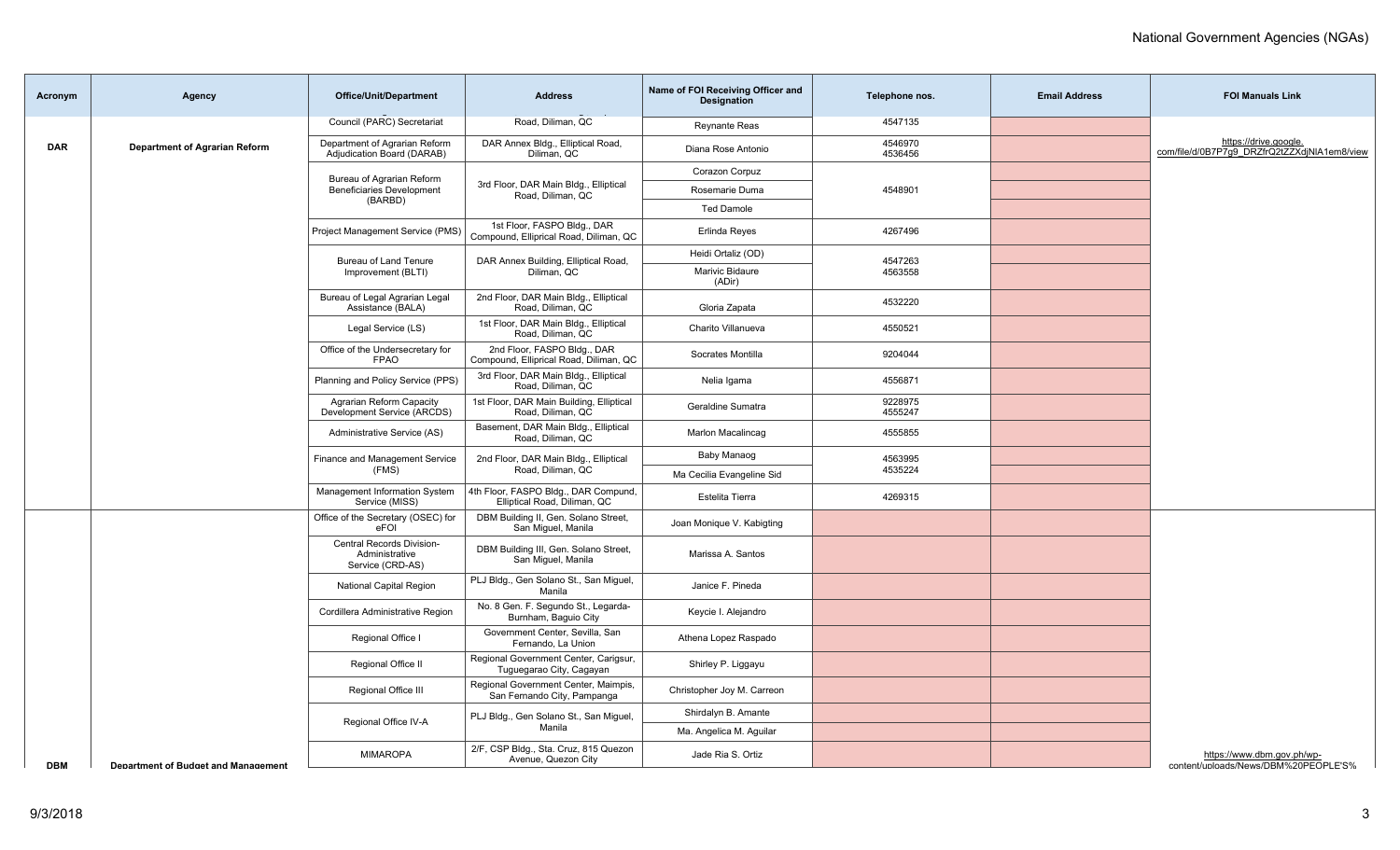| Acronym      | Agency                                                                          | <b>Office/Unit/Department</b>                                                            | <b>Address</b>                                                                                                             | Name of FOI Receiving Officer and<br><b>Designation</b> | Telephone nos.                        | <b>Email Address</b>       | <b>FOI Manuals Link</b>                                                                                 |
|--------------|---------------------------------------------------------------------------------|------------------------------------------------------------------------------------------|----------------------------------------------------------------------------------------------------------------------------|---------------------------------------------------------|---------------------------------------|----------------------------|---------------------------------------------------------------------------------------------------------|
| UDM          | Department or Dudget and management                                             |                                                                                          | Regional Center Site, Rawis, Legazpi                                                                                       | Joanna M. Rasco                                         |                                       |                            | CUTTETIVUDIOQUS/INEWS/DOINT/0ZUFEUFLE 070<br>20FOI%20MANUAL-final.pdf                                   |
|              |                                                                                 | Regional Office V                                                                        | City                                                                                                                       | Marissa R. Punzal                                       |                                       |                            |                                                                                                         |
|              |                                                                                 | Regional Office VI                                                                       | 251-A Gen. Hughes St., Iloilo City                                                                                         | Nemelynn B. Deloverjes                                  |                                       |                            |                                                                                                         |
|              |                                                                                 | Regional Office VII                                                                      | Sudlon, Lahug, Cebu City                                                                                                   | Majella N. Dabon                                        |                                       |                            |                                                                                                         |
|              |                                                                                 | Regional Office VIII                                                                     | Brgy. 77, Villaruiz Subd., Marasbaras,<br><b>Tacloban City</b>                                                             | Rizza Joy D. Barras                                     |                                       |                            |                                                                                                         |
|              |                                                                                 | Regional Office IX                                                                       | N.S. Valderosa St., Pettit Barracks,<br>Zamboanga City                                                                     | Ma. Socorro S. Aizon                                    |                                       |                            |                                                                                                         |
|              |                                                                                 | Regional Office X                                                                        | Zone 1, Bulua National Highway,                                                                                            | Mark Welnorr M. Callao                                  |                                       |                            |                                                                                                         |
|              |                                                                                 |                                                                                          | Cagayan de Oro City                                                                                                        | Rene B. Salvo                                           |                                       |                            |                                                                                                         |
|              |                                                                                 | Regional Office XI                                                                       | KM. 3, McArthur Highway, Matina,<br>Davao City                                                                             | Kate Diane R. Ortega                                    |                                       |                            |                                                                                                         |
|              |                                                                                 | Regional Office XII                                                                      | Brgy. Morales, Koronadal City                                                                                              | Khristine Michelle S. Aguilar                           |                                       |                            |                                                                                                         |
|              |                                                                                 |                                                                                          |                                                                                                                            | Hydee B. Zerrudo                                        |                                       |                            |                                                                                                         |
|              |                                                                                 | Regional Office XIII                                                                     | J. Rosales Avenue, City Hall Drive,<br><b>Butuan City</b>                                                                  | Elisa E. Pajaro, Katrina                                |                                       |                            |                                                                                                         |
| GPPB-TSO     | <b>Government Procurement Policy Board -</b><br><b>Technical Support Office</b> |                                                                                          | Unit 2506 Raffles Corporate Center, F.<br>Ortigas Jr. Road, Ortigas Center, Pasig<br>City, Philippines 1605                | David Gracil B. Rosario                                 | (02) 900-6741 to 44                   | gppb@gppb.gov.ph           | http://www.gppb.gov.<br>ph/transparency_seal/TS2017/FOI%20MANUAL.pdf                                    |
| <b>PS</b>    | <b>Procurement Service</b>                                                      |                                                                                          | PS-DBM Compound Cristobal Street,<br>Paco, Manila                                                                          | Ms. Jocelyn F. Cayago                                   | 689-7750 loc 4028                     | jfcayago@psphilgeps.gov.ph | http://ps-philgeps.gov.<br>ph/home/images/Transparency%20Seal/PS%<br>20FOI%20Manual.pdf                 |
| DepEd        | Department of Education*                                                        |                                                                                          |                                                                                                                            |                                                         |                                       |                            | http://www.deped.gov.ph/wp-<br>content/uploads/2016/11/DO s2016 72corr.pdf                              |
| <b>NBDB</b>  | National Book Development Board*                                                |                                                                                          |                                                                                                                            |                                                         |                                       |                            | http://booksphilippines.gov.ph/wp-<br>content/uploads/2017/09/FOI-Manual-NBDB.pdf                       |
| <b>NCCT</b>  | National Council for Children's Television                                      |                                                                                          | RM 225-226 2F Mabini Building, DepEd<br>Complex, Meralco Ave., Pasig City                                                  | Judy Galleta, MC                                        | $(02)$ 634-7156<br>$(02)$ 637-2306    | foi.ncct@gmail.com         | http://ncct.gov.ph/wp-<br>content/uploads/2018/01/NCCT-Peoples-FOI-<br>Manual-Provisional-2.pdf         |
| <b>NatMu</b> | <b>National Museum*</b>                                                         | Records Office                                                                           | Padre Burgos Street, Ermita, Manila<br>1000                                                                                |                                                         |                                       |                            | http://www.nationalmuseum.gov.<br>ph/nationalmuseumbeta/Transparency/NM%<br>20FOI%20Manual%20Edited.pdf |
| <b>PHSA</b>  | Philippine High School for the Arts*                                            | Administrative and External<br>Services Division and Student<br><b>Services Division</b> | National Arts Center Mt. Makiling, Los<br>Baños Laguna                                                                     |                                                         |                                       |                            | http://www.phsa.edu.ph/other/tsdocs/foimanual.pdf                                                       |
|              |                                                                                 | <b>DOE Central Office</b>                                                                | Ground Floor, DOE Bldg. Energy Center<br>Rizal Drive corner 34th Street Bonifacio<br>Global City Taguig City, Metro Manila | Nelly M. Zabala                                         | 0917-8337798<br>479-2900 loc. 407/203 | nelly.zabala@doe.gov.ph    |                                                                                                         |
|              |                                                                                 | Energy Resource Bureau (ERDB)                                                            | 4th Flr. PNOC Bldg. 6 Energy Center<br>Rizal Drive corner 34th Street Bonifacio<br>Global City Taguig City, Metro Manila   | Ismael U. Ocampo                                        | 0917-5560742<br>840-1874              | ismael.ocampo@doe.gov.ph   |                                                                                                         |
|              |                                                                                 | Renewable Energy Management<br>Bureau (REMB)                                             | 2nd Flr. PNOC Bldg. 5 Energy Center<br>Rizal Drive corner 34th Street Bonifacio<br>Global City Taguig City, Metro Manila   | Gaspar G. Escobar, Jr.                                  | 0917-8092664<br>840-2151              | gaspar.escobar@doe.gov.ph  |                                                                                                         |
|              |                                                                                 | <b>Energy Utilization Management</b><br>Bureau (EUMB)                                    | 3rd Flr. DOE Bldg. Energy Center Rizal<br>Drive corner 34th Street Bonifacio Global<br>City Taguig City, Metro Manila      | Patrick T. Aguino                                       | 0917-5817091<br>840-2289              | patrick.aquino@doe.gov.ph  |                                                                                                         |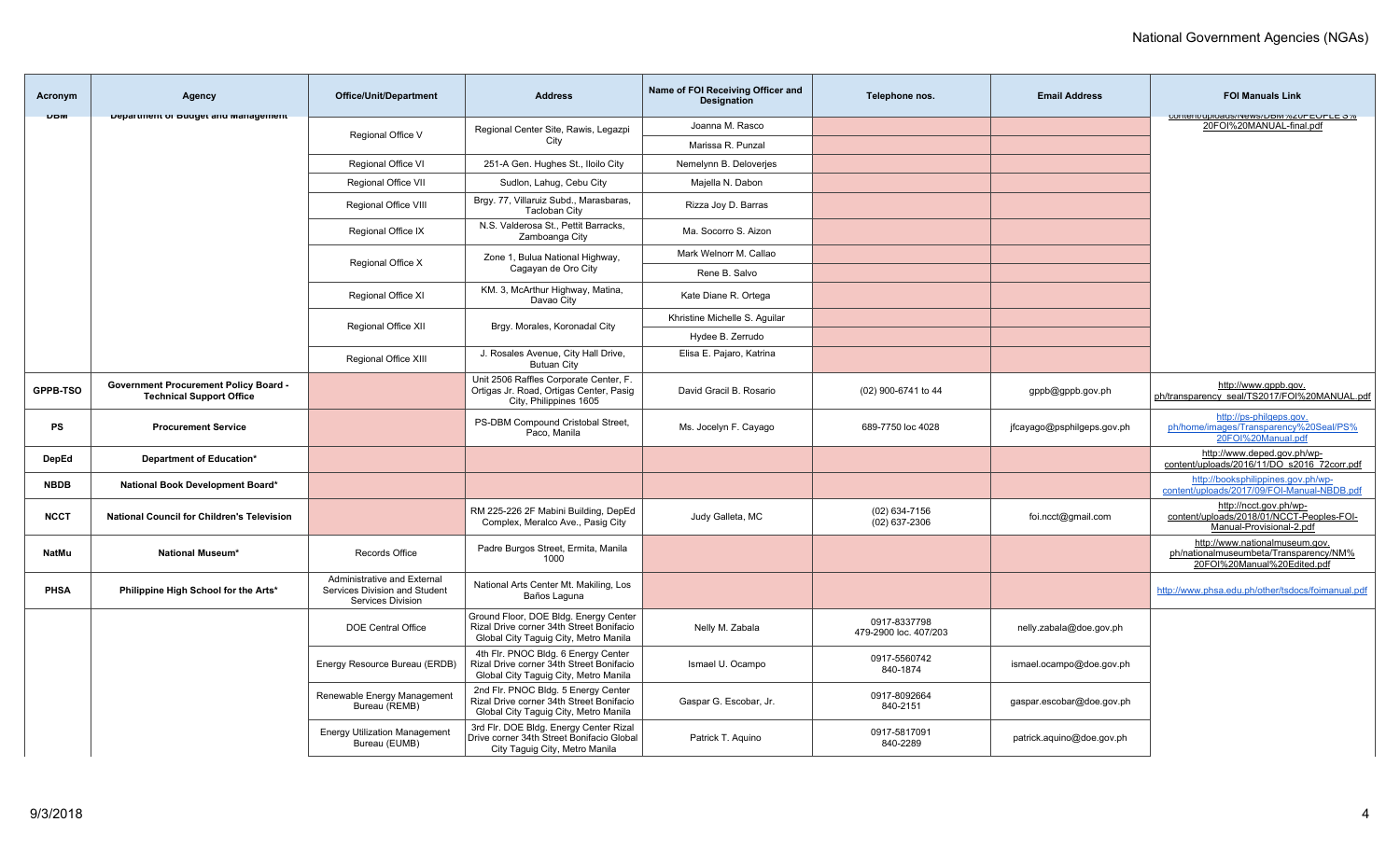| Acronym       | Agency                                                        | <b>Office/Unit/Department</b>                               | <b>Address</b>                                                                                                                   | Name of FOI Receiving Officer and<br><b>Designation</b> | Telephone nos.                                              | <b>Email Address</b>                                                           | <b>FOI Manuals Link</b>                                                               |
|---------------|---------------------------------------------------------------|-------------------------------------------------------------|----------------------------------------------------------------------------------------------------------------------------------|---------------------------------------------------------|-------------------------------------------------------------|--------------------------------------------------------------------------------|---------------------------------------------------------------------------------------|
|               |                                                               | Energy Policy and Planning Bureau<br>(EPPB)                 | 2nd Fir. PNOC Bldg. Energy Center<br>Rizal Drive corner 34th Street Bonifacio<br>Global City Taguig City, Metro Manila           | Jesus T. Tamang                                         | 0917-5297106<br>840-2288                                    | jtamang101@gmail.com                                                           |                                                                                       |
|               |                                                               | Oil Industry Management Bureau<br>(OIMB)                    | 3rd Flr. PNOC Bldg. 5 Energy Center<br>Rizal Drive corner 34th Street Bonifacio<br>Global City Taguig City, Metro Manila         | Melita V. Obillo<br>Rodela I. Romero                    | <b>U917-8520883</b><br>0917-5560750<br>840-2195<br>840-2130 | melita.obillo@doe.gov.ph/rodela.<br>romero@doe.gov.ph                          |                                                                                       |
|               |                                                               | <b>Electric Power Industry</b><br>Management Bureau (EPIMB) | 4th Flr. DOE Bldg. Energy Center Rizal<br>Drive corner 34th Street Bonifacio Global<br>City Taquiq City, Metro Manila            | Mylene C. Capongcol                                     | 0917-8520881<br>840-2120                                    | capongcol@yahoo.com                                                            | https://www.doe.gov.ph/transparency/doe-peoples-                                      |
| <b>DOE</b>    | <b>Department of Energy</b>                                   | Legal Services (LS)                                         | 2nd Flr. DOE Bldg. Energy Center Rizal<br>Drive corner 34th Street Bonifacio Global<br>City Taquiq City, Metro Manila            | Arthus T. Tenazas                                       | 0917-8574558<br>840-2273                                    | arthur.tenazas@doe.gov.ph                                                      | freedom-information-manual-provisional                                                |
|               |                                                               | Energy Research Testing and<br>Laboratory Services (ERTLS)  | 3rd Flr. ERTLS Bldg. Energy Center<br>Rizal Drive corner 34th Street Bonifacio<br>Global City Taguig City, Metro Manila          | Amelia M. de Guzman                                     | 0917-3284687<br>479-2900 loc. 372<br>840-2093               | amelia.dequzman@doe.gov.ph                                                     |                                                                                       |
|               |                                                               | Information Technology and<br>Management Services (ITMS)    | Ground Flr. Databank Bldg. Energy<br>Center Rizal Drive corner 34th Street<br>Bonifacio Global City Taguig City, Metro<br>Manila | Herminio A. Ariola                                      | 0917-8831597<br>840-2231                                    | hermie.ariola@doe.gov.ph                                                       |                                                                                       |
|               |                                                               | Financial Services (FS)                                     | 2nd Flr. DOE Bldg. Energy Center Rizal<br>Drive corner 34th Street Bonifacio Global<br>City Taguig City, Metro Manila            | Araceli A.S. Soluta                                     | 0917-8557025<br>840-2261                                    | araceli.soluta@doe.gov.ph                                                      |                                                                                       |
|               |                                                               | Administrative Serice (AS)                                  | Ground Flr. DOE Bldg. Energy Center<br>Rizal Drive corner 34th Street Bonifacio<br>Global City Taguig City, Metro Manila         | Angelina V. Manga                                       | 0917-5594551/840-2227                                       | angelina.manga@doe.gov.ph                                                      |                                                                                       |
|               |                                                               | Investment Promotion Office (IPO)                           | Ground Flr. DOE Bldg. Energy Center<br>Rizal Drive corner 34th Street Bonifacio<br>Global City Taguig City, Metro Manila         | Lisa S. Go                                              | 0917-5779801/840-2255                                       | lisa.go@doe.gov.<br>ph/doe ipo@yahoo.com                                       |                                                                                       |
|               |                                                               | <b>Consumer Welfare and Promotion</b><br>Office (CWPO)      | Ground Flr. DOE Bldg. Energy Center<br>Rizal Drive corner 34th Street Bonifacio<br>Global City Taguig City, Metro Manila         | Helen B. Arias                                          | 0917-5560759/840-2267                                       | helen.arias@doe.gov.ph                                                         |                                                                                       |
| <b>DENR</b>   | Department of Environmental and Natural<br><b>Resources</b>   | <b>DENR Central Office</b>                                  | Basement, DENR Central Office.<br>Visayas Avenue, Diliman, Quezon City                                                           | Jane G. Bautista                                        | (02) 926-8079, (02) 988-3367 loc 1149-<br>53                | rmdd@denr.gov.ph                                                               | http://www.denr.gov.ph/transparency-<br>governance/denr-foi-manual.html               |
| <b>BMB</b>    | <b>Biodiversity Management Bureau</b>                         |                                                             | G/F BMB Bldg., Visayas Avenue,<br>Diliman, Quezon City                                                                           | Randy C. Mabana                                         | (02) 924-6031 -- 35 loc. 217                                | bmb@bmb.denr.gov.ph                                                            | http://bmb.gov.ph/bmb/BPKMD/DAO/DAO-2016-29.<br>pdf                                   |
| <b>ERDB</b>   | <b>Ecosystems Research and Development</b><br><b>Bureau</b>   |                                                             | G/F ERDB Bldg., College Los Baños,<br>Laguna                                                                                     | Lourdes A. Tangkeko                                     | (049) 536-2229 loc. 236 / 0917-3723057                      | erdbrecords@gmail.com /<br>loutangkeko@yahoo.com                               | http://erdb.denr.gov.ph/images/files/dao-2016-<br>29 DENR-FOI Manual with link.pdf    |
| <b>EMB</b>    | <b>Environmental Management Bureau</b>                        |                                                             | G/F EMB Compound, Visayas Avenue,<br>Diliman, Quezon City                                                                        | Nelly P. Barizo                                         | $(02)$ 920 -2253                                            | records@emb.gov.ph /<br>nelly barizo@emb.gov.ph /<br>recordsection@hotmail.com | https://emb.gov.ph/wp-<br>content/uploads/2015/09/DAO201629FOIManual.pdf              |
| <b>FMB</b>    | <b>Forest Management Bureau</b>                               |                                                             | G/F FMB Bldg., Visayas Avenue,<br>Diliman, Quezon City                                                                           | Lucia C. Francisco                                      | (02) 925-2141                                               | denradminfmb@denr.gov.ph                                                       | https://drive.google.<br>com/file/d/0B1G5mTNoDPOFVTRBMV9ETmdTYVk/<br><u>view</u>      |
| <b>LMB</b>    | <b>Land Management Bureau</b>                                 |                                                             |                                                                                                                                  |                                                         |                                                             |                                                                                | https://drive.google.<br>com/file/d/0B0ZnT4SsFJM6OXqydVNkR29mdDq/vie<br>W             |
| <b>MGB</b>    | <b>Mines and Geosciences Bureau</b>                           |                                                             | G/F MGB Bldg MGB Compound, North<br>Avenue, Diliman, Quezon City                                                                 | Elvie C. Antenor                                        | (02) 667-6700 loc. 155                                      | minescorecords@yahoo.com                                                       | http://mgb.gov.ph/attachments/article/4/dao-2016-<br>29 DENR-FOI Manual with link.pdf |
| <b>NAMRIA</b> | <b>National Mapping and Resource Information</b><br>Authority |                                                             | Lawton Avenue, Fort Andres Bonifacio,<br>1634 Taguig City                                                                        | Zenaida Leano                                           | $(02)$ 889-9955                                             | zaleano@namria.gov.ph                                                          | http://www.namria.gov.<br>ph/Downloads/Transparency/pbb/DENR-<br>FOI Manual.pdf       |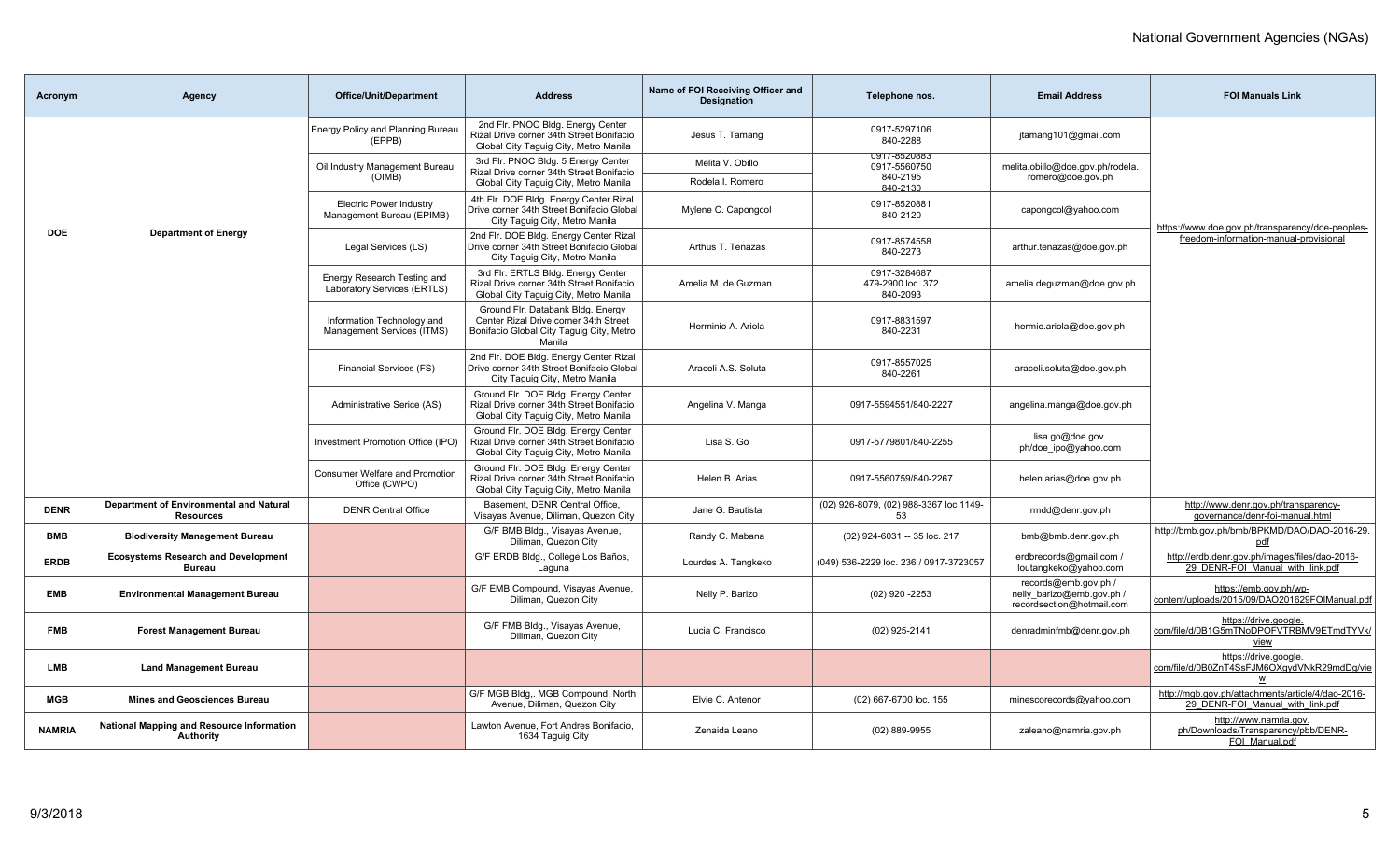| Acronym      | Agency                                                             | <b>Office/Unit/Department</b>                 | <b>Address</b>                                                                                     | Name of FOI Receiving Officer and<br>Designation | Telephone nos.  | <b>Email Address</b>                   | <b>FOI Manuals Link</b>                                                                                          |
|--------------|--------------------------------------------------------------------|-----------------------------------------------|----------------------------------------------------------------------------------------------------|--------------------------------------------------|-----------------|----------------------------------------|------------------------------------------------------------------------------------------------------------------|
| <b>NWRB</b>  | <b>National Water Resources Board</b>                              |                                               | 8/F NIA Bldg., EDSA, Quezon City                                                                   | Ceasar Soliven                                   | (02) 920-2793   | caesar.soliven@nwrb.gov.ph             | http://nwrb.gov.<br>ph/images/Downloads/DENR PEOPLES MANUAL<br>pdf                                               |
| <b>PCSDS</b> | <b>Palawan Council for Sustainable Development</b><br><b>Staff</b> |                                               | 3/F PCSD Bldg., Sport Complex Road,<br>Sta. Monica Height, Puerto Princesa<br>City, Palawan        | Marilou Kuddana                                  | (048) 434-4235  | oed@pcsd.gov.ph                        | https://pcsd.gov.ph/igov/2017/07/29/denr-foi-manual/                                                             |
| <b>DOF</b>   | <b>Department of Finance</b>                                       | Central Records Management<br>Division (CRMD) | DOF Building, BSP Complex, Roxas<br>Boulevard, Malate, Manila 1004                                 | Rhodora V. Reyes                                 | 63-2-5268470    | crmd@dof.gov.ph, rreyes@dof.gov.<br>ph | https://www.dof.gov.ph/wp-<br>content/uploads/2017/08/DO-61-2016-DOF-FOI-<br>MANUAL-1-with-supplementing-foi.pdf |
| <b>BOC</b>   | <b>Bureau of Customs*</b>                                          |                                               |                                                                                                    |                                                  |                 |                                        | http://customs.gov.ph/transparency/                                                                              |
| <b>BIR</b>   | Bureau of Internal Revenue*                                        |                                               |                                                                                                    |                                                  |                 |                                        | https://www.bir.gov.<br>ph/images/bir files/transparency files/FOI-manual-<br>2017.pdf                           |
| <b>BLGF</b>  | Bureau of Local Government Finance*                                |                                               | Administrative, Financial, and<br><b>Management Service</b>                                        | ***No FRO, only FDM and Approvers                | $(02)$ 527-2803 |                                        | http://blgf.gov.ph/wp-<br>content/uploads/2017/08/BLGF-FOI-MANUAL-II.pdf                                         |
|              |                                                                    | Central Office                                | Ayuntamiento Bldg., Cabildo St. cor. A.<br>Soriano Ave., Intramuros, Manila 1002                   | Ricel B. Luanzon                                 |                 | info@treasury.gov.ph                   |                                                                                                                  |
|              |                                                                    | <b>NCR</b>                                    | 3/F, Palacio del Gobernador Bldg.<br>Intramuros, Manila 1002                                       | Ma. Sia E. Felizardo                             |                 | info@treasury.gov.ph                   |                                                                                                                  |
|              |                                                                    | Region I                                      | 2/F, P. & G. Bldg. Mabini Street,<br>Catbangen, San Fernando City, La<br><b>Union 2500</b>         | Eufracio R. Merza                                |                 | info@treasury.gov.ph                   |                                                                                                                  |
|              |                                                                    | Region II                                     | 6 Dalan na Maraya St., Regional<br>Government Center, Carig Sur,                                   | Kim Frank C. Bueno                               |                 | info@treasury.gov.ph                   |                                                                                                                  |
|              |                                                                    |                                               | Tuguegarao City, Cagayan 3500                                                                      | Romel F. Pasos                                   |                 |                                        |                                                                                                                  |
|              |                                                                    | Region III                                    | Regional Government Center, Malikhain<br>St., Maimpis, City of San Fernando,                       | Edwin T. Mañalac                                 |                 | info@treasury.gov.ph                   |                                                                                                                  |
|              |                                                                    |                                               | Pampanga 2000                                                                                      | Juana M. Dela Cruz                               |                 |                                        |                                                                                                                  |
|              |                                                                    | Region IV-A                                   | 2nd Floor, Star Honda Bldg., Barangay<br>Parian, Calamba City, Laguna 4027                         | Herlyn A. Buenabajo                              |                 | info@treasury.gov.ph                   |                                                                                                                  |
|              |                                                                    | Region IV-B                                   | 4th Floor, Insular Life Bldg., Hilltop,<br>Barangay Kumintang Ibaba, Batangas<br>City              | Ma. Aurora C. Montemayor                         |                 | info@treasury.gov.ph                   | http://www.treasury.gov.ph/wp-                                                                                   |
| <b>BTR</b>   | <b>Bureau of the Treasury</b>                                      | Region V                                      | Regional Center Site, Rawis, Legaspi                                                               | Marian Isabel B. Burce                           |                 | info@treasury.gov.ph                   | content/uploads/2017/10/BTR-PEOPLES-FOI-                                                                         |
|              |                                                                    |                                               | City, Albay 4500                                                                                   | Marievic B. Razo                                 |                 |                                        | MANUAL with-cover- FINAL.pdf                                                                                     |
|              |                                                                    | Negros Island<br>Region                       | 2/F No.3, Uy Kang Ha Building, Burgos-<br>Lacson Sts., Bacolod City 6100                           | Kenneth P. Esparas                               |                 |                                        |                                                                                                                  |
|              |                                                                    | Region VII                                    | 2/F DBP Bldg., Osmeña Blvd., Cebu City                                                             | Weniliza Bernadette B. Albino                    |                 |                                        |                                                                                                                  |
|              |                                                                    | Region VIII                                   | 2nd Floor, Philippine Veterans Bank<br>Building, J. Romualdez Street, Tacloban<br><b>City 6500</b> | Gertrude D. Merida                               |                 |                                        |                                                                                                                  |
|              |                                                                    | Region IX                                     | Pres. Corazon C. Aquino Regional Gov't<br>Center, Balintawak, Pagadian City 7016                   | Rusela J. Herbano                                |                 |                                        |                                                                                                                  |
|              |                                                                    | Region X                                      | 2/F Jugador Bldg., ValezGaerlan Streets,<br>Cagayan de Oro City                                    | Mercedita T. Vallejos                            |                 | info@treasury.gov.ph                   |                                                                                                                  |
|              |                                                                    | Region XI                                     | 2/F LLS Bldg., Cor. Gempesaw and Sta.<br>Ana Avenue, Davao City                                    | Sonia G. Lora                                    |                 |                                        |                                                                                                                  |
|              |                                                                    | <b>Region XII</b>                             | Bureau of the Treasury Bldg., Regional<br>Center, Carpenter Hill, Koronadal City                   | Mae Joy E. Sadava                                |                 |                                        |                                                                                                                  |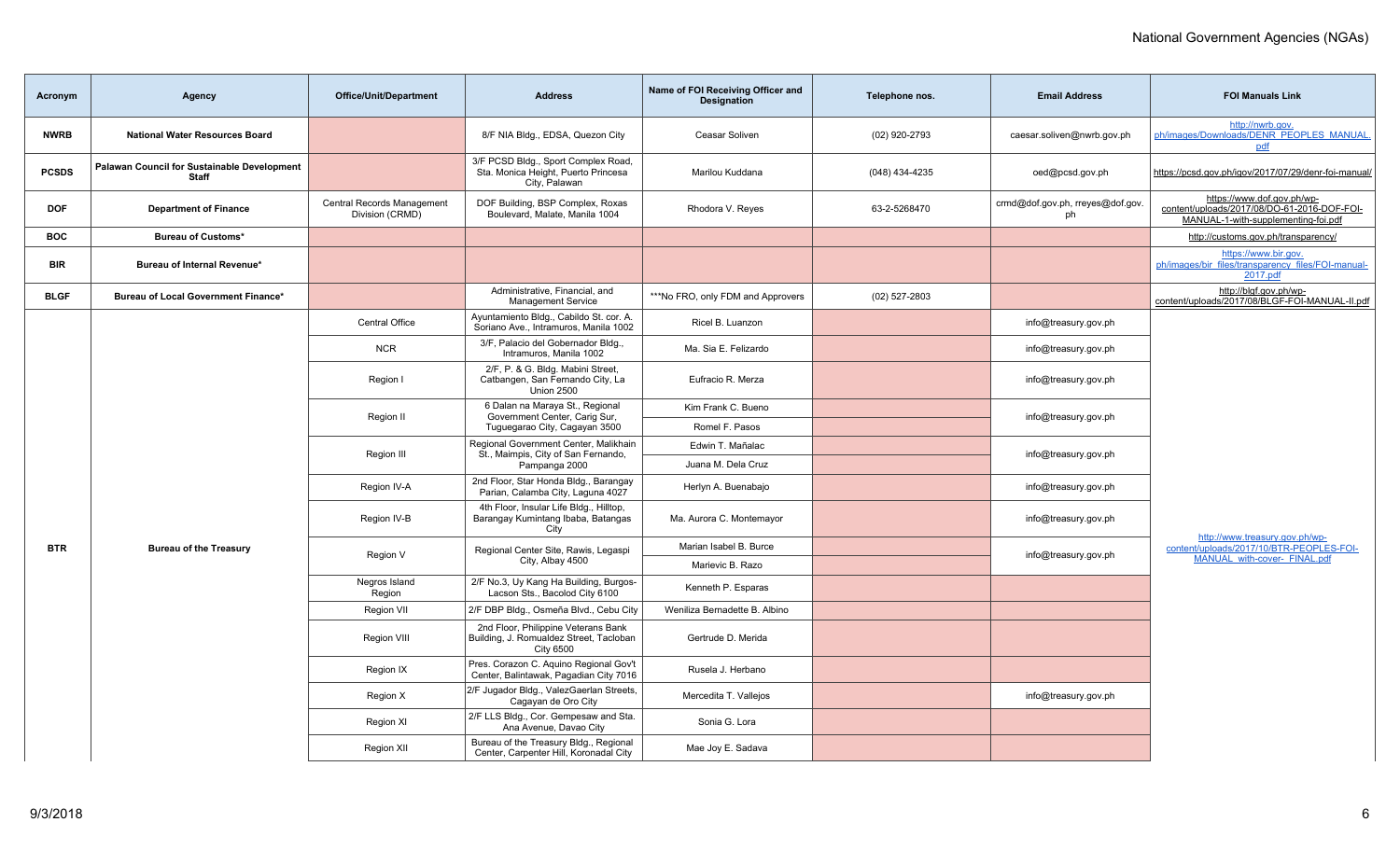| Acronym     | Agency                                   | <b>Office/Unit/Department</b>                                               | <b>Address</b>                                                                                                                | Name of FOI Receiving Officer and<br>Designation | Telephone nos.            | <b>Email Address</b>               | <b>FOI Manuals Link</b>                                                                                    |
|-------------|------------------------------------------|-----------------------------------------------------------------------------|-------------------------------------------------------------------------------------------------------------------------------|--------------------------------------------------|---------------------------|------------------------------------|------------------------------------------------------------------------------------------------------------|
|             |                                          | CARAGA                                                                      | J.P. Rosales Ave., Brgy. Imadejas,<br><b>Butuan City</b>                                                                      | Rudy Rose P. Inchoco                             |                           |                                    |                                                                                                            |
| CBAA        | Central Board of Assessment Appeals*     |                                                                             |                                                                                                                               | Records Officer I                                |                           | foireceivingofficer.cbaa@gmail.com | https://cbaa.gov.ph/wp-<br>content/uploads/2017/04/FOI-CBAA.pdf                                            |
|             |                                          | <b>Central Office</b>                                                       |                                                                                                                               | Rosemarie J. Beltran                             | (02) 721-5323             |                                    |                                                                                                            |
|             |                                          | Dagupan EO                                                                  |                                                                                                                               | Millbrae M. Fernandez                            | (078) 396-9775 / 304-1543 |                                    |                                                                                                            |
|             |                                          | CAR EO                                                                      |                                                                                                                               | Ceasar Timpac                                    | (074) 442-6731            |                                    |                                                                                                            |
|             |                                          | Pampanga EO                                                                 |                                                                                                                               | Cheyanne L. Evangelista                          | $(045)$ 963-5107          |                                    |                                                                                                            |
|             |                                          | Calamba EO                                                                  |                                                                                                                               |                                                  | (049) 545-1486 / 502-9790 |                                    |                                                                                                            |
|             |                                          | Naga EO                                                                     |                                                                                                                               | Othello D. Privaldos                             | (054) 473-9053 / 472-1481 |                                    |                                                                                                            |
|             |                                          | Manila EO                                                                   |                                                                                                                               | Prima Sarah R. Parangue                          | (02) 332-0019 / 373-6895  |                                    |                                                                                                            |
| <b>CDA</b>  | <b>Cooperative Development Authority</b> | <b>Iloilo EO</b>                                                            |                                                                                                                               | Jonilyn D. Vestidas                              | (033) 524-8090 / 329-2055 |                                    | http://cda.gov.ph/images/Transparency_Seal/CDA-<br>FOI-Manual-revised-2017.pdf                             |
|             |                                          | Cebu EO                                                                     |                                                                                                                               | Elsa D. Bubuli                                   | (032) 254-0481 / 268-2849 |                                    |                                                                                                            |
|             |                                          | Tacloban EO                                                                 |                                                                                                                               | Jaselle Joy M. Garrido                           | (053) 523-5065 / 323-7158 |                                    |                                                                                                            |
|             |                                          | Pagadian EO                                                                 |                                                                                                                               | Ryan C. Amilhussin                               | (062) 214-1398 / 925-0221 |                                    |                                                                                                            |
|             |                                          | Cagayan de Oro EO                                                           |                                                                                                                               | Charmee Joson                                    | (088) 309-8462 / 850-1891 |                                    |                                                                                                            |
|             |                                          | Davao EO                                                                    |                                                                                                                               |                                                  | (082) 225-8064 / 222-7710 |                                    |                                                                                                            |
|             |                                          | Kidapawan EO                                                                |                                                                                                                               | Jezza Lhor V. Utlang                             | (064) 521-0342 / 288-1731 |                                    |                                                                                                            |
|             |                                          | Caraga EO                                                                   |                                                                                                                               | Leopoldo B. Cabiad                               | (085) 225-5613 / 342-5530 |                                    |                                                                                                            |
| IC          | <b>Insurance Commission</b>              | <b>Head Office</b>                                                          | 1071 United Nations Avenue, Manila                                                                                            | Chantal Mae V. Simon                             | (02) 523-8461-70 loc 123  | cmv.simon@insurance.gov.ph         | https://www.insurance.gov.ph/wp-<br>content/uploads/2017/09/Revised-IC-FOI-Manual.<br>2017.08.02-Final.pdf |
| <b>NTRC</b> | National Tax Research Center             |                                                                             |                                                                                                                               | Nedinia B. Mendiola                              | 527-2066                  |                                    | http://www.ntrc.gov.ph/images/FOI/NTRC_FOI.pdf                                                             |
|             |                                          |                                                                             |                                                                                                                               | Gian Carlo D. Rodriguez                          |                           |                                    |                                                                                                            |
| <b>PMO</b>  | Privatization and Management Office*     |                                                                             | Privatization and Management Office<br>Central Receiving Unit 3rd Floor, 104<br>Gamboa Street<br>Legaspi Village, Makati City |                                                  | $(02)$ 892-1711           | FOI@pmo.gov.ph                     | http://www.pmo.gov.ph/transparency/PMO-FOI-<br>Manual.pdf                                                  |
|             |                                          | Electronic Records Management                                               |                                                                                                                               | Isma C. Gonzales                                 |                           | icgonzales@sec.gov.ph              |                                                                                                            |
|             |                                          | Division, Information and<br><b>Communications Technology</b><br>Department | West Wing, 1F Secretariat Building,<br>PICC, Roxas Boulevard, Pasay City                                                      | Herbert E. Mendoza                               |                           | hemendonza@sec.gov.ph              |                                                                                                            |
|             |                                          | Office of the General Counsel                                               | 3F Secretariat Building, PICC, Roxas<br>Boulevard, Pasay City                                                                 | Atty. Nestie C. Clet                             |                           | t ncclet@sec.gov.ph                |                                                                                                            |
|             |                                          | Office of the Commission Secretary                                          | 3F Secretariat Building, PICC, Roxas<br>Boulevard, Pasay City                                                                 | Atty. Anna Karenina A. Zenarosa                  |                           | comsec@sec.gov.ph                  |                                                                                                            |
|             |                                          | Office of the General Accountant                                            | 3F Secretariat Building, PICC, Roxas<br>Boulevard, Pasay City                                                                 | Pearl Ivy Santos Padua                           |                           | piasantos@sec.gov.ph               |                                                                                                            |
|             |                                          | Company Registration and<br><b>Monitoring Department</b>                    | East Wing, 1F Secretariat Building,<br>PICC, Roxas Boulevard, Pasay City                                                      | Atty. Daniel P. Gabuyo                           |                           | dpgabuyo@sec.gov.ph                |                                                                                                            |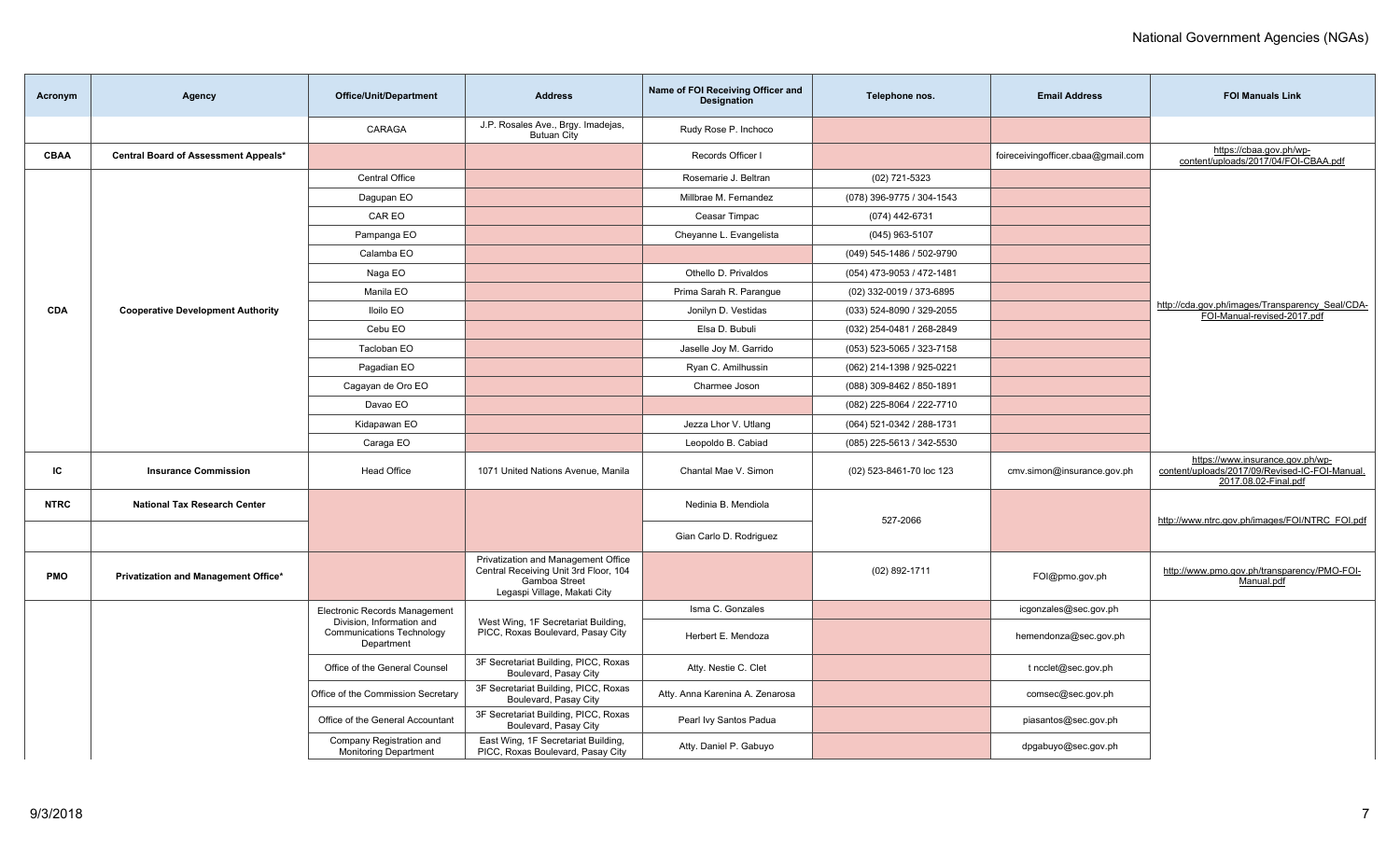| Acronym       | Agency                                                      | <b>Office/Unit/Department</b>                            | <b>Address</b>                                                                        | Name of FOI Receiving Officer and<br><b>Designation</b> | Telephone nos.                    | <b>Email Address</b>                                  | <b>FOI Manuals Link</b>                                                                                   |
|---------------|-------------------------------------------------------------|----------------------------------------------------------|---------------------------------------------------------------------------------------|---------------------------------------------------------|-----------------------------------|-------------------------------------------------------|-----------------------------------------------------------------------------------------------------------|
|               |                                                             | Corporate Governance and Finance<br>Department           | North Wing, 1F Secretariat Building,<br>PICC, Roxas Boulevard, Pasay City             | Atty. Rodalice P. Cabe                                  |                                   | rpcabe@sec.gov.ph                                     |                                                                                                           |
|               |                                                             | Markets and Securities Regulation<br>Department          | North Wing, 1F Secretariat Building,<br>PICC, Roxas Boulevard, Pasay City             | Atty. Marlon G. Facun                                   |                                   | mgfacun@sec.gov.ph                                    |                                                                                                           |
|               |                                                             |                                                          |                                                                                       | Atty. Jay Joseph C. Jamandre                            |                                   | jijamandre@sec.gov.ph                                 |                                                                                                           |
|               |                                                             | Enforcement and Investor<br><b>Protection Department</b> | North Wing, 1F Secretariat Building,<br>PICC, Roxas Boulevard, Pasay City             | Atty. Alfonso D. Lanuza Jr.                             |                                   | adlanuzajr@sec.gov.ph                                 | http://www.sec.gov.ph/wp-                                                                                 |
| <b>SEC</b>    | <b>Securities and Exchange Commission</b>                   | Economic Research and Training<br>Department             | West Wing, 1F Secretariat Building,<br>PICC, Roxas Boulevard, Pasay City              | Violeta V. Infante                                      |                                   | vvinfante@sec.gov.ph                                  | content/uploads/2015/01/2017SECFOIManualProce<br>dure September.pdf                                       |
|               |                                                             | <b>Financial Management Department</b>                   | 3F Secretariat Building, PICC, Roxas<br>Boulevard, Pasay City                         | Atty. Dondie Q. Esguerra                                |                                   | dqesguerra@sec.gov.ph                                 |                                                                                                           |
|               |                                                             | Human Resource and<br><b>Administrative Department</b>   | 3F Secretariat Building, PICC, Roxas<br>Boulevard, Pasay City                         | Marcelo Q. Rabara                                       |                                   | mqrabara@sec.gov.ph                                   |                                                                                                           |
|               |                                                             | SEC - Baguio Extension Office                            | Baguio Convention Center, Baguio City                                                 | Patrick L. Rivera                                       |                                   | plrivera@sec.gov.ph                                   |                                                                                                           |
|               |                                                             | SEC - Tarlac Extension Office                            | 2F Legislative Bldg., City Hall, Tarlac<br>City                                       | Alma D. Legaspi                                         |                                   | adlegaspi@sec.gov.ph                                  |                                                                                                           |
|               |                                                             | SEC - Legazpi Extension Office                           | SEC Building, 2F Chiniel (Avon) Bldg.,<br>Rizal St. Albay District, Legazpi City      | Ninna Celeste N. Orlina                                 |                                   | ncnorlina@sec.gov.ph                                  |                                                                                                           |
|               |                                                             | SEC - Cebu Extension Office                              | SEC Bldg., V. Rama Ave., Guadalupe,<br>Cebu City                                      | Atty. Lorna N. FickCubero                               |                                   | lfcubero@sec.gov.ph                                   |                                                                                                           |
|               |                                                             | SEC - Iloilo Extension Office                            | SEC Bldg., Gen Hughes St., Iloilo City                                                | Asuncion D. Grecia                                      |                                   | adgrecia@sec.gov.ph                                   |                                                                                                           |
|               |                                                             | SEC - Cagayan De Oro Extension<br>Office                 | SEC Bldg. 14th St. corner Tomasaco del<br>Lara St., Cagayan de Oro City               | Jesher M. Radaza                                        |                                   | jmradaza@sec.gov.ph                                   |                                                                                                           |
|               |                                                             | SEC - Davao Extension Office                             | SEC Bldg. Luisa Drive corner University<br>Avenue, Juana Subd., Matina, Davao<br>City | Rose Marie M. Baril                                     |                                   | rmmbaril@sec.gov.ph                                   |                                                                                                           |
|               |                                                             | SEC- Zamboanga Extension Office                          | SEC Bldg., San Jose Panigayan St.,<br>Zamboanga City                                  | Belinda B. Ballaho                                      |                                   | bbbadar@sec.gov.ph                                    |                                                                                                           |
| <b>DFA</b>    | Department of Foreign Affairs*                              |                                                          |                                                                                       |                                                         |                                   |                                                       | https://www.dfa.gov.<br>ph/images/2017/Transparency/Sept/23Nov2016_FO<br>I FINAL Approved Text by PAB.pdf |
| <b>FSI</b>    | Foreign Service Institute*                                  |                                                          |                                                                                       |                                                         |                                   |                                                       | http://www.fsi.gov.ph/wp-<br>content/uploads/2017/10/FOI-Manual.pdf                                       |
| <b>TCCP</b>   | <b>Technical Cooperation Council of the</b><br>Philippines* |                                                          |                                                                                       |                                                         |                                   |                                                       | https://www.dfa.gov.ph/images/2018/tccp/FOI-<br>Manual.pdf                                                |
| <b>UNACOM</b> | <b>UNESCO National Commission of the</b><br>Philippines*    |                                                          | Ground Floor, Department of Foreign<br>Building, 2330<br>Roxas Blvd., Pasay City      |                                                         |                                   |                                                       | http://www.unesco.gov.ph/wp-<br>content/uploads/2017/01/UNACOM-FOI.pdf                                    |
|               |                                                             | Epidemiology Bureau                                      | Building 9, San Lazaro<br>Compound, Rizal Avenue, Sta.<br>Cruz, Manila                | Eleonor C. Gamier                                       | 651-7800 loc. 2926, 743-6076 (TF) | fro.eb.doh@gmail.com                                  |                                                                                                           |
|               |                                                             | Financial and Management Service                         | Building 9, San Lazaro<br>Compound, Rizal Avenue, Sta.<br>Cruz, Manila                | Angelina B. Castro                                      | 651-7800 loc. 1214                | angieb1030@yahoo.com.ph                               |                                                                                                           |
|               |                                                             | <b>Health Emergency Management</b><br>Bureau             | Building 12, San Lazaro<br>Compound, Rizal Avenue, Sta.<br>Cruz, Manila               | Dennis B. Casimiro                                      | 651-7800 loc 220                  | fro.hemb.doh@gmail.com /<br>casimiro dennis@yahoo.com |                                                                                                           |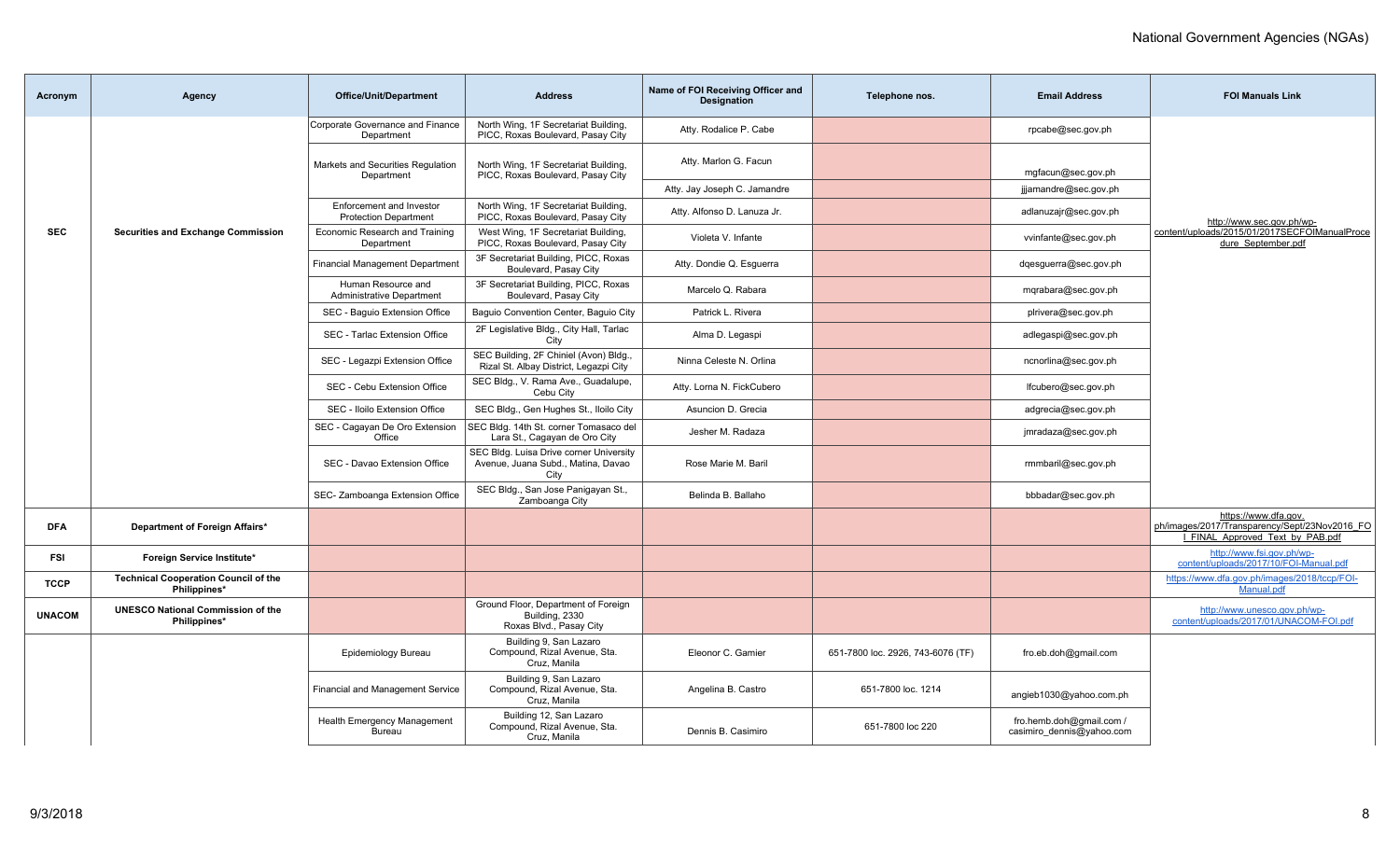| Acronym    | <b>Agency</b>                 | <b>Office/Unit/Department</b>                                   | <b>Address</b>                                                                                 | Name of FOI Receiving Officer and<br><b>Designation</b>                  | Telephone nos.                                   | <b>Email Address</b>                                     | <b>FOI Manuals Link</b>                                                                                     |
|------------|-------------------------------|-----------------------------------------------------------------|------------------------------------------------------------------------------------------------|--------------------------------------------------------------------------|--------------------------------------------------|----------------------------------------------------------|-------------------------------------------------------------------------------------------------------------|
|            |                               | <b>Health Facility Development</b><br>Bureau                    | Building 4, San Lazaro<br>Compound, Rizal Avenue, Sta.<br>Cruz, Manila                         | Michael M. Macapallag                                                    | 742-8091                                         | doh.hfdb@gmail.com                                       |                                                                                                             |
|            |                               | <b>Health Facility Enhancement</b><br>Program Management Office | Building 19, San Lazaro<br>Compound, Rizal Avenue, Sta.<br>Cruz, Manila                        | Phoebe C. Cabbab                                                         | 651-7800 loc. 1134                               | fro.dohhfepmo@gmail.com                                  |                                                                                                             |
|            |                               | <b>Health Human Resource</b><br>Development Bureau              | Building 12-A, San Lazaro<br>Compound, Rizal Avenue, Sta.<br>Cruz, Manila                      | Elizabeth A. Ardiente                                                    | 651-7800 loc. 4203                               | eaardiente.hhrdb.doh@gmail.com                           |                                                                                                             |
|            |                               | <b>Internal Audit Service</b>                                   | Building 2, San Lazaro<br>Compound, Rizal Avenue, Sta.<br>Cruz, Manila                         | Augusto DC. Rafol<br>Administrative Officer-Designate                    | 743-88-08 local 1208                             | augusto rafol@yahoo.com                                  |                                                                                                             |
|            |                               | Knowledge Management and<br>Information Technology              | Building 9, San Lazaro<br>Compound, Rizal Avenue, Sta.                                         | MS. AIDA ARACAP                                                          | 651-7800 local 1904 /1905, 781-<br>7669 (TF)     | kmits.records@gmai.com                                   |                                                                                                             |
|            |                               | Service                                                         | Cruz. Manila                                                                                   | MS. CORAZON DELA CRUZ                                                    | 651-7800 local 1901, 781-7669<br>(TF)            | aidasaracap@gmail.com                                    |                                                                                                             |
|            |                               | <b>Procurement Service</b>                                      | Building 6, San Lazaro<br>Compound, Rizal Avenue, Sta.<br>Cruz. Manila                         | MS. GERLY JOY S. BOBIER<br>Administrative Officer IV                     | 651-7800 loc. 1608, 711-6061,<br>740-6830        | foips2016@gmail.com                                      |                                                                                                             |
| <b>DOH</b> | <b>Department of Health</b>   | RO I - Ilocos Region                                            | San Fernando, La Union                                                                         | ATTY, JORDAN P. FALCES<br>Attorney III                                   | (072) 242-5315                                   | fro.ro1.doh@gmail.com                                    | http://www.doh.gov.<br>ph/sites/default/files/transparency%20seal/DOH%                                      |
|            |                               | RO Cordillera Administrative<br>Region                          | DOHCAR, BGHMC Compound,<br><b>Baguio City</b>                                                  | MS. ARCELY D. SANCHEZ<br>Supervising Administrative Officer              | (074) 442-8098 (TF)                              | fro.rocar.doh@gmail.com                                  | 20FOI%20Manual%20v1_Nov252016.pdf                                                                           |
|            |                               | RO II - Cagayan Valley                                          | Tuguerarao, Cagayan                                                                            | MR. PEDRO P. CALSIYAO<br>Chief Administrative Officer                    | (078) 304-6523                                   | dohregionaloffice2@gmail.com                             |                                                                                                             |
|            |                               | <b>RO National Capital Region</b>                               | Blk 6, Barangay Road,<br>Welfareville Compound<br>Barangay Addition Hills,<br>Mandaluyong City | MS. MILAGROS Q. DELA<br><b>CUADRA</b><br>Administrative Officer V        | 531-0027 local 203                               | milesdelacuadra@gmail.com /<br>milesdelacuadra@yahoo.com |                                                                                                             |
|            |                               | RO IV-A - CALABARZON                                            | QMMC Compound, Project 4,<br>Quezon City                                                       | MS. RACEL G. CARREON<br>Chief Administrative Officer                     | 990-4032 loc. 109                                | abielgc@yahoo.com                                        |                                                                                                             |
|            |                               | RO IV-B - MIMAROPA                                              | QMMC Compound, Project 4,<br>Quezon City                                                       | MR. JOSELITO PADUA<br>Chief Administrative Officer                       | 912-0195 loc. 117, 912-7754 (TF)                 | fro.ro4b.doh@gmail.com                                   |                                                                                                             |
|            |                               | RO V - Bicol Region                                             | DOH Regional Office V, Legaspi<br>City                                                         | SIMONETTE D. LOMA<br>Administrative Officer V                            | (052) 483-565, 483-0934 local 539                | fro.ro5.doh@gmail.com                                    |                                                                                                             |
|            |                               | RO VI - Western Visayas                                         | Q. Abeto St. Mandurriao, Iloilo<br>City                                                        | MS. NONA B. MANZON<br>Chief, Management Support Division                 | (033) 321-0205                                   | fdm.ro6.doh@gmail.com /<br>nonabmanzon@yahoo.com         |                                                                                                             |
|            |                               | RO VII - Central Visayas                                        | Osmeña Boulevard, Cebu City                                                                    | MS. ELIZABETH P. TABASA<br><b>Chief Administrative Officer</b>           | (032) 253-6359, 254-0109 (TF)                    | elizabethtabasa@yahoo.com                                |                                                                                                             |
|            |                               | RO VIII - Eastern Visayas                                       | DOH Regional Office VIII,<br>Government Center, Candahug,<br>Palo, Leyte                       | MS. CATHERINE C. PO<br>Administrative Officer V / Records<br>Officer     | (053) 323-5027                                   | doh.region08@gmail.com                                   |                                                                                                             |
|            |                               | RO X - Northern Mindanao                                        | J.V Seriña St., Carmen,<br>Cagayan de Oro City                                                 | MS. HYACINTH MAY T. TARAN<br>Administrative Officer V                    | 858-7132                                         | hmttaran@gmail.com                                       |                                                                                                             |
|            |                               | RO XI - Davao Region                                            | J.P. Laurel Avenue, Bajada,<br>Davao City                                                      | MS. ROSELMA CATHERINE G.<br>CANTOS<br>Supervising Administrative Officer | (082) 305-1903, 305-1906, (082)<br>221-5859 (TF) | fro.ro11.doh@gmail.com                                   |                                                                                                             |
|            |                               | RO XII - SOCCSKSARGEN                                           | DOH Regional Office XII, ARMM<br>Compound, Cotabato City                                       | MS. LEDA C. TEJAM<br>Chief Administrative Officer                        | (064) 421-2196                                   | ledatejam@yahoo.com                                      |                                                                                                             |
| <b>FDA</b> | Food and Drug Administration* |                                                                 |                                                                                                |                                                                          |                                                  |                                                          | http://www.doh.gov.<br>ph/sites/default/files/transparency%20seal/DOH%<br>20FOI%20Manual%20v1_Nov252016.pdf |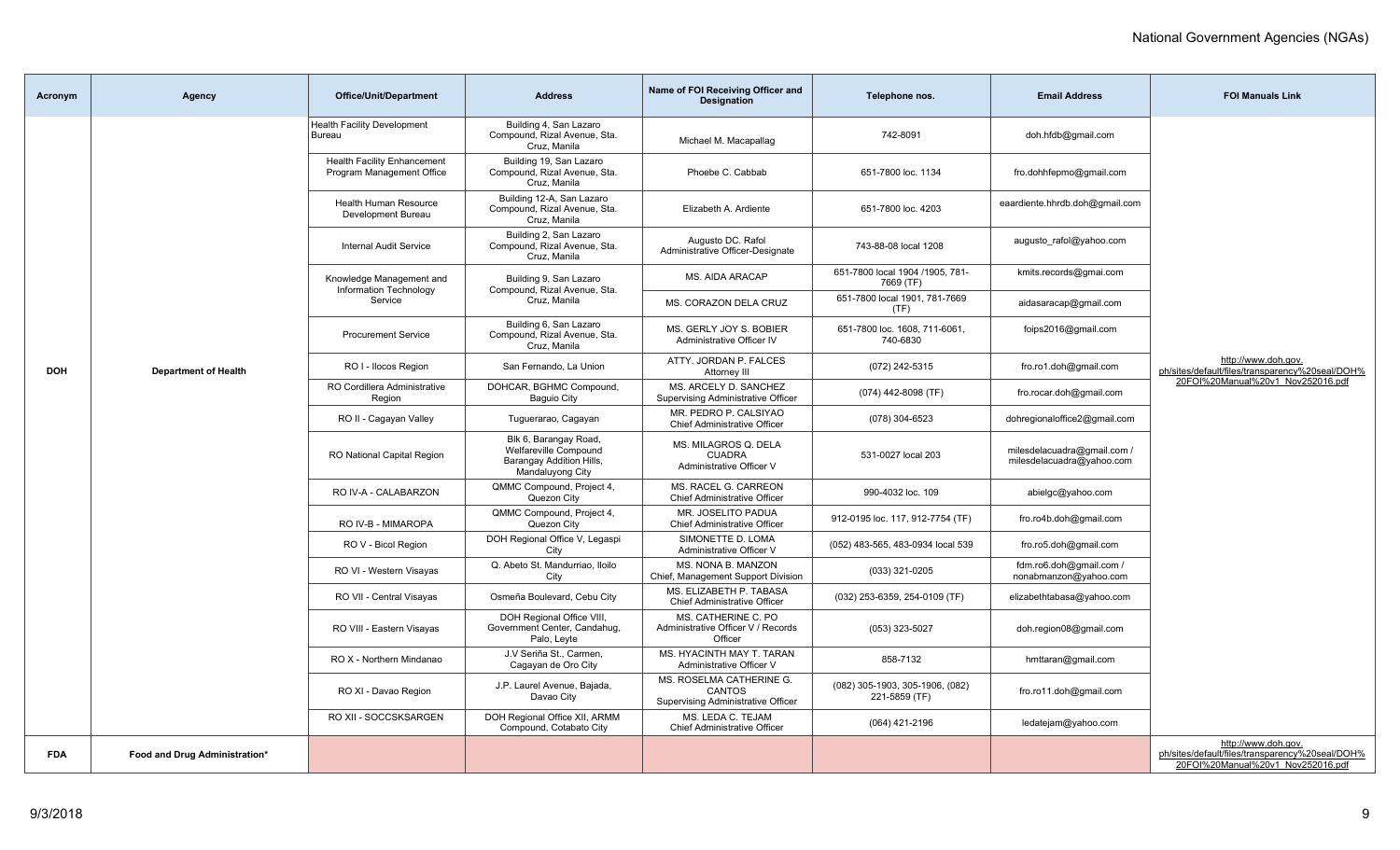| Acronym       | Agency                                                             | Office/Unit/Department              | <b>Address</b>                                                           | Name of FOI Receiving Officer and<br><b>Designation</b>                                                | Telephone nos.           | <b>Email Address</b>                                | <b>FOI Manuals Link</b>                                                                 |
|---------------|--------------------------------------------------------------------|-------------------------------------|--------------------------------------------------------------------------|--------------------------------------------------------------------------------------------------------|--------------------------|-----------------------------------------------------|-----------------------------------------------------------------------------------------|
| <b>POPCOM</b> | <b>Commission on Population</b>                                    | Central Office                      | Acacia Lane Ext., Welfareville Cmpd.,<br>Mandaluyong City                | Deogracias J. Hilvano                                                                                  | $(02)531 - 7303$         | djhilvano@gmail.com                                 | https://drive.google.<br>com/file/d/0B2r1lxbw5k00ejNxZVVBbVQwaGM/view                   |
|               |                                                                    | <b>Central Office</b>               |                                                                          | MS. CHONA M. FERNANDEZ<br>Chief, Administrative Division                                               | 816-4239                 | chona.fernandez@nnc.gov.ph /<br>info@nnc.gov.ph     |                                                                                         |
|               |                                                                    | NNC - Regional Office I             |                                                                          | MS. MA. EILEEN B. BLANCO<br>Nutrition Program Coordinator                                              | (072) 607-6594 (TF)      | eileen.blanco@nnc.gov.ph /<br>region1@nnc.gov.ph    |                                                                                         |
|               |                                                                    | NNC - Regional Office<br>CAR        |                                                                          | MS. RITA D. PAPEY<br><b>Nutrition Program Coordinator</b>                                              | (074) 444-9874 (TF)      | rita.papey@nnc.gov.ph /<br>car@nnc.gov.ph           |                                                                                         |
|               |                                                                    | NNC - Regional Office II            |                                                                          | MS. RHODORA G. MAESTRE<br>Nutrition Program Coordinator                                                | (078) 846-1353 (TF)      | julie.maestre@nnc.gov.ph /<br>region2@nnc.gov.ph    |                                                                                         |
|               |                                                                    | NNC - Regional Office III           |                                                                          | MS. ANA MARIA B. ROSALDO<br><b>OIC-Nutrition Program</b><br>Coordinator                                | $(045)$ 961-7649 (TF)    | iza.rosaldo@nnc.gov.ph /<br>region3@nnc.gov.ph      |                                                                                         |
|               |                                                                    | NNC - Regional Office<br><b>NCR</b> |                                                                          | MS. MILAGROS ELISA V.<br><b>FEDERIZO</b><br><b>Nutrition Program Coordinator</b>                       | $(02)$ 533-2713          | mila.federizo@nnc.gov.ph /<br>ncr@nnc.gov.ph        |                                                                                         |
|               |                                                                    | NNC - Regional Office IVA           |                                                                          | MS. CARINA Z. SANTIAGO<br><b>Nutrition Program Coordinator</b>                                         | (02) 439-2228 (TF)       | carina.santiago@nnc.gov.ph /<br>region4a@nnc.gov.ph |                                                                                         |
|               | <b>National Nutrition Council</b>                                  | NNC - Regional Office IVB           |                                                                          | Ms. Carina Z. Santiago<br><b>OIC-Nutrition Program</b><br>Coordinator                                  | $(02)$ 421-2088 (TF)     | carina.santiago@nnc.gov.ph /<br>region4b@nnc.gov.ph |                                                                                         |
| <b>NNC</b>    |                                                                    | NNC - Regional Office V             |                                                                          | MS. ARLENE R. REARIO<br>Nutrition Program Coordinator                                                  | (052) 483-4358           | arlene.reario@nnc.gov.ph /<br>region4b@nnc.gov.ph   | http://www.nnc.gov.ph/images/FOI/DOH-FOI-                                               |
|               |                                                                    | NNC - Regional Office VI            |                                                                          | MS. NONA B. TAD-Y<br><b>Nutrition Program Coordinator</b>                                              | (033) 320-0260           | nona.tad-y@nnc.gov.ph /<br>region6@nnc.gov.ph       | Manual-v1 Nov252016.pdf                                                                 |
|               |                                                                    | NNC - Regional Office VII           |                                                                          | DR. PAROLITA A. MISSION<br>Nutrition Program Coordinator                                               | (032) 254-3263           | letlet.mission@nnc.gov.ph /<br>region7@nnc.gov.ph   |                                                                                         |
|               |                                                                    | NNC - Regional Office VIII          |                                                                          | DR. CATALINO P. DOTOLLO, JR.<br><b>Nutrition Program Coordinator</b>                                   | (053) 323-3643, 524-9421 | catalino.dotollo@nnc.gov.ph /<br>region8@nnc.gov.ph |                                                                                         |
|               |                                                                    | NNC - Regional Office IX            |                                                                          | MS. MARIA DEL PILAR PAMELA<br>R. TARROZA<br>Nutrition Program Coordinator                              | (062) 955-4657           | pamela.tarroza@nnc.gov.ph /<br>region9@nnc.gov.ph   |                                                                                         |
|               |                                                                    | NNC - Regional Office X             |                                                                          | MS. MARISSA DM. NAVALES<br><b>Nutrition Program Coordinator</b>                                        | (088) 856-8700           | mitch.navales@nnc.gov.ph /<br>region10@nnc.gov.ph   |                                                                                         |
|               |                                                                    | NNC - Regional Office XI            |                                                                          | DR. MARIA TERESA L. UNGSON<br><b>Nutrition Program Coordinator</b>                                     | (082) 300-7269 (TF)      | terry.ungson@nnc.gov.ph /<br>region11@nnc.gov.ph    |                                                                                         |
|               |                                                                    | NNC - Regional Office XII           |                                                                          | MS. ARCELI M. LATONIO<br><b>Nutrition Program Coordinator</b>                                          | (083) 228-1715           | nicky.latonio@nnc.gov.ph /<br>region12@nnc.gov.ph   |                                                                                         |
|               |                                                                    | NNC - Regional Office<br>CARAGA     |                                                                          | DR. JOSE R. LLACUNA. JR.<br>Director IV, DOH-CARAGA and<br><b>OIC-Nutrition Program</b><br>Coordinator | (085) 815-5502           | caraga@nnc.gov.ph                                   |                                                                                         |
|               |                                                                    | NNC - ARMM                          |                                                                          | DR. KADIL M. SINOLINDING, JR.<br>Secretary of Health, DOH-ARMM<br>and OIC, NNC-ARMM                    | (064) 552-2109, 421-6842 | armm@nnc.gov.ph                                     |                                                                                         |
| <b>PNAC</b>   | <b>Philippine National AIDS Council</b>                            |                                     |                                                                          | MS. VIRGINIA C. EVANGELISTA                                                                            |                          |                                                     | (changed their website - old website has<br>Transparency Seal and FOI Manual)           |
| <b>DICT</b>   | Department of Information and<br><b>Communications Technology*</b> | <b>DICT-Central Office</b>          | Records Office Basement, DICT Building<br>CP Garcia, Diliman Quezon City |                                                                                                        | 920-0101                 |                                                     | http://www.dict.gov.ph/wp-<br>content/uploads/2017/10/DICTs-Peoples-Freedom-<br>FOI.pdf |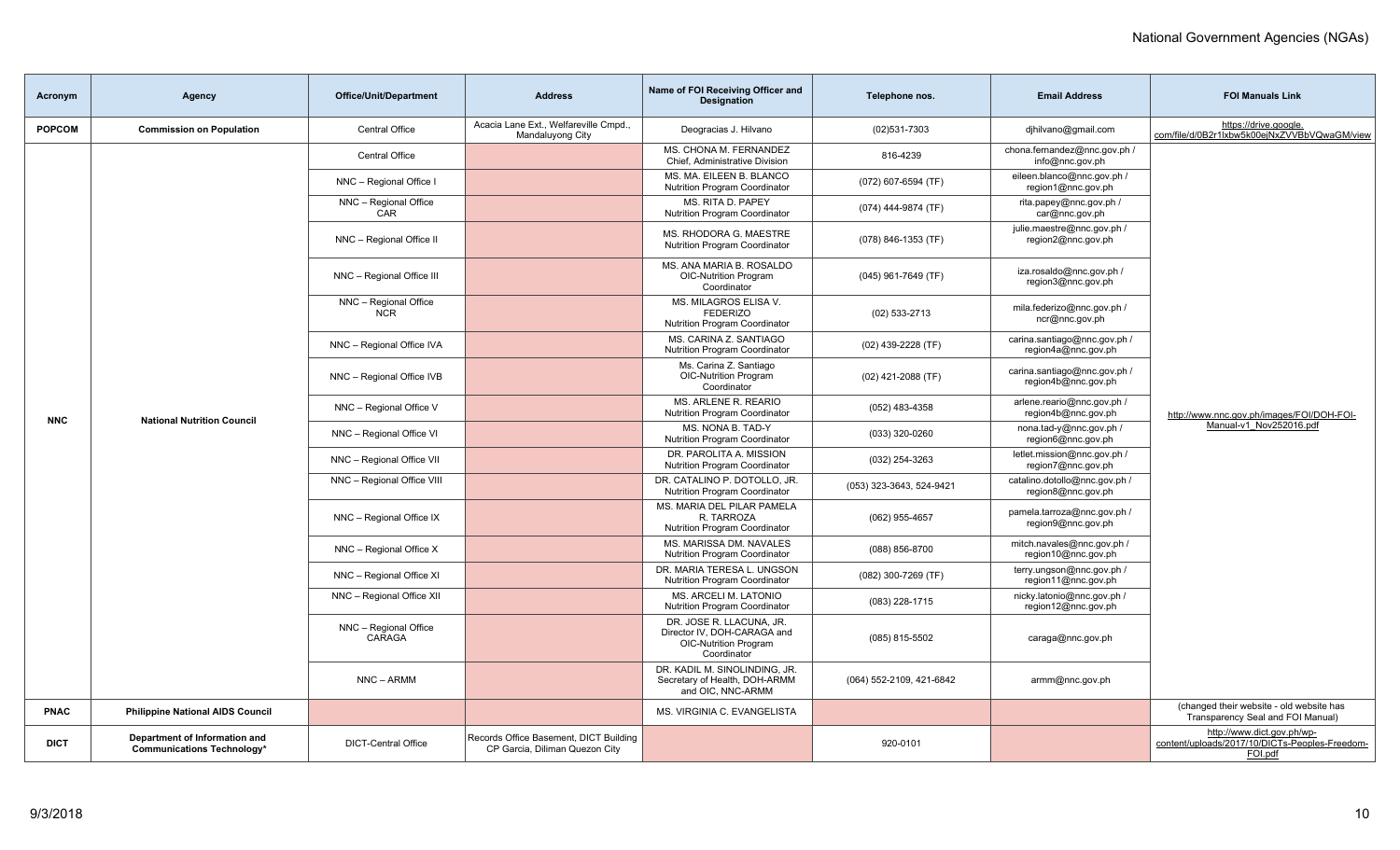| Acronym      | Agency                                                      | <b>Office/Unit/Department</b>                    | <b>Address</b>                                                                         | Name of FOI Receiving Officer and<br><b>Designation</b> | Telephone nos.                                                       | <b>Email Address</b>      | <b>FOI Manuals Link</b>                                                                 |
|--------------|-------------------------------------------------------------|--------------------------------------------------|----------------------------------------------------------------------------------------|---------------------------------------------------------|----------------------------------------------------------------------|---------------------------|-----------------------------------------------------------------------------------------|
| <b>CICC</b>  | <b>Cybercrime Investigation and Coordination</b><br>Center* |                                                  |                                                                                        |                                                         |                                                                      |                           | http://www.dict.gov.ph/wp-<br>content/uploads/2017/10/DICTs-Peoples-Freedom-<br>FOI.pdf |
| <b>NPC</b>   | National Privacy Commission*                                |                                                  |                                                                                        |                                                         |                                                                      |                           | http://www.dict.gov.ph/wp-<br>content/uploads/2017/10/DICTs-Peoples-Freedom-<br>FOI.pdf |
|              |                                                             | NTC-Central Office                               | NTC Bldg. BIR Rd., East Triangle,                                                      | Ms. Divina Daguioag                                     | 63-2-9244018                                                         |                           |                                                                                         |
|              |                                                             |                                                  | Diliman, Quezon City                                                                   | Ms. Fe Singson                                          | 63-2-924-4040                                                        |                           |                                                                                         |
|              |                                                             | NATIONAL CAPITAL REGION                          | NTC Bldg., BIR Road., East Triangle,<br>Diliman Quezon City                            | Engr. Nomeriano R. Obiña                                | 63-2-924-4072 / 63-2-924-4010                                        |                           |                                                                                         |
|              |                                                             | CORDILLERA ADMINISTRATIVE<br><b>REGION (CAR)</b> | Leonard Wood Rd., Pacdal Circle,<br><b>Baguio City</b>                                 | Mr. Karol Graham B. Caparaz                             | 63-74-304-487<br>63-74-442-9342                                      |                           |                                                                                         |
|              |                                                             | REGION 1 (ILOCOS REGION)                         | Airport Cmpd., California<br>Ave., San Francisco St., San<br>F'do. La Union            | Atty. Wyndel P. Albano                                  | 63-72.607.5654<br>+63-72.607.5656                                    |                           |                                                                                         |
|              |                                                             | REGION 2 (CAGAYAN VALLEY)                        | JP Enrile Blvd., Carig Tuguegarao,<br>Cagayan                                          | Ms. Lolita Battung                                      | 63-78-846.7071<br>+63-78-304.9586                                    |                           |                                                                                         |
|              | <b>National Telecommunications Commission</b>               | REGION 3 (CENTRAL LUZON)                         | Gov't Center, Bo. Maimpis, San<br>Fernando, Pampanga                                   | Engr. Wilymay D. De Jesus                               | 63-45-861-7958<br>+63-45-861-7958                                    |                           |                                                                                         |
|              |                                                             | REGION 4<br>(CALABARZON/MIMAROPA)                | Baex Cmpd., Bo. Bolbok,<br>Diversion Rd., Batangas City                                | Engr. Jasmin Rapada                                     | 63-43-723-1246<br>+63-43-723-2495                                    |                           |                                                                                         |
| <b>NTC</b>   |                                                             | <b>REGION 5 (BICOL REGION)</b>                   | Gov't Center, Rawis, Legaspi City                                                      | Atty. Bilangen                                          | 63-52-482-1039<br>+63-52-482-0400                                    |                           | http://ntc.gov.ph/wp-content/uploads/2017/foi/NTC-                                      |
|              |                                                             | REGION 6 (WESTERN VISAYAS)                       | Balantang, Jaro, Iloilo City                                                           | Atty. Leonard Grino                                     | 63.33.320.2251<br>+63.33.508.5252                                    |                           | FOI-Manual V1.pdf                                                                       |
|              |                                                             | <b>REGION 7 (CENTRAL VISAYAS)</b>                | Wireless, Subangdaku,<br>Mandaue City, Cebu                                            | Atty. Alan Felix Macaraya                               | 63-32-422-6822<br>+63-32-346-0179                                    |                           |                                                                                         |
|              |                                                             | <b>REGION 8 (EASTERN VISAYAS)</b>                | Army Road, 6500 Tacloban<br>City                                                       | Atty. Peme Cavales                                      | 63-53-325-8519<br>+63-53-523-2576                                    |                           |                                                                                         |
|              |                                                             | <b>REGION 9</b><br>(ZAMBOANGA PENINSULA)         | Cabatangan Hills, Zamboanga<br>City                                                    | Engr. Elre Galo                                         | 63-62-955-2881<br>+63-62-955-1903                                    |                           |                                                                                         |
|              |                                                             | REGION 10<br>(NORTHERN MINDANAO)                 | Pelaez Blvd., Kauswagan,<br>Cagayan de Oro City                                        | Ms. Vilma R. Yecyec                                     | 63-88-723-285<br>+63-88-858-4800                                     |                           |                                                                                         |
|              |                                                             | REGION 12<br>(SOCCSKSARGEN)                      | Macagba St., Brgy. Gen.<br>Paulino Santos (Bo. 1),<br>Koronadal City South<br>Cotabato | Ms. Ivy Joyce R. Dumanig                                | 63.83.228.9808<br>+63.83.22.8697                                     |                           |                                                                                         |
|              |                                                             | REGION 13 (CARAGA)                               | Purok 2, Doongan Road,<br><b>Butuan City</b>                                           | Ms. Tiffany May M. Adane                                | 63.85.342.8936<br>+63.85.815.1499                                    |                           |                                                                                         |
|              |                                                             | <b>NEGROS ISLAND REGION</b>                      | NTC Bldg., Panaad Park,<br>Mansilingan, Bacolod City                                   | Engr. Rodney Gonzaga                                    | 63.708.0009                                                          |                           |                                                                                         |
| <b>DOJ</b>   | Department of Justice*                                      | <b>Communications Division</b>                   | DOJ, Padre Faura Street, Ermita, Manila                                                |                                                         | 523-6826                                                             | communications@doj.gov.ph | https://www.doj.gov.ph/files/Freedom%20of%<br>20Information/foi%20manual.pdf            |
| <b>BUCOR</b> | <b>Bureau of Corrections*</b>                               |                                                  | NBP Reservation Muntinlupa City                                                        | All ARTA Officers                                       |                                                                      |                           | http://www.bucor.gov.ph/transparency/Peoples%<br>20FOI%20Manual.pdf                     |
| BI           | Bureau of Immigration*                                      | <b>BI-National Operations Center</b><br>(BINOC)  |                                                                                        | Melvin P. Mabulac<br><b>Acting Chief</b>                | 524 3769<br>523 6615<br>523 6018<br>Local Extensions (200, 224, 226) | xinfo@immigration.gov.ph  | http://www.immigration.gov.<br>ph/images/Transparency/2017_Sep/BI_FOI_Manual<br>.pdf    |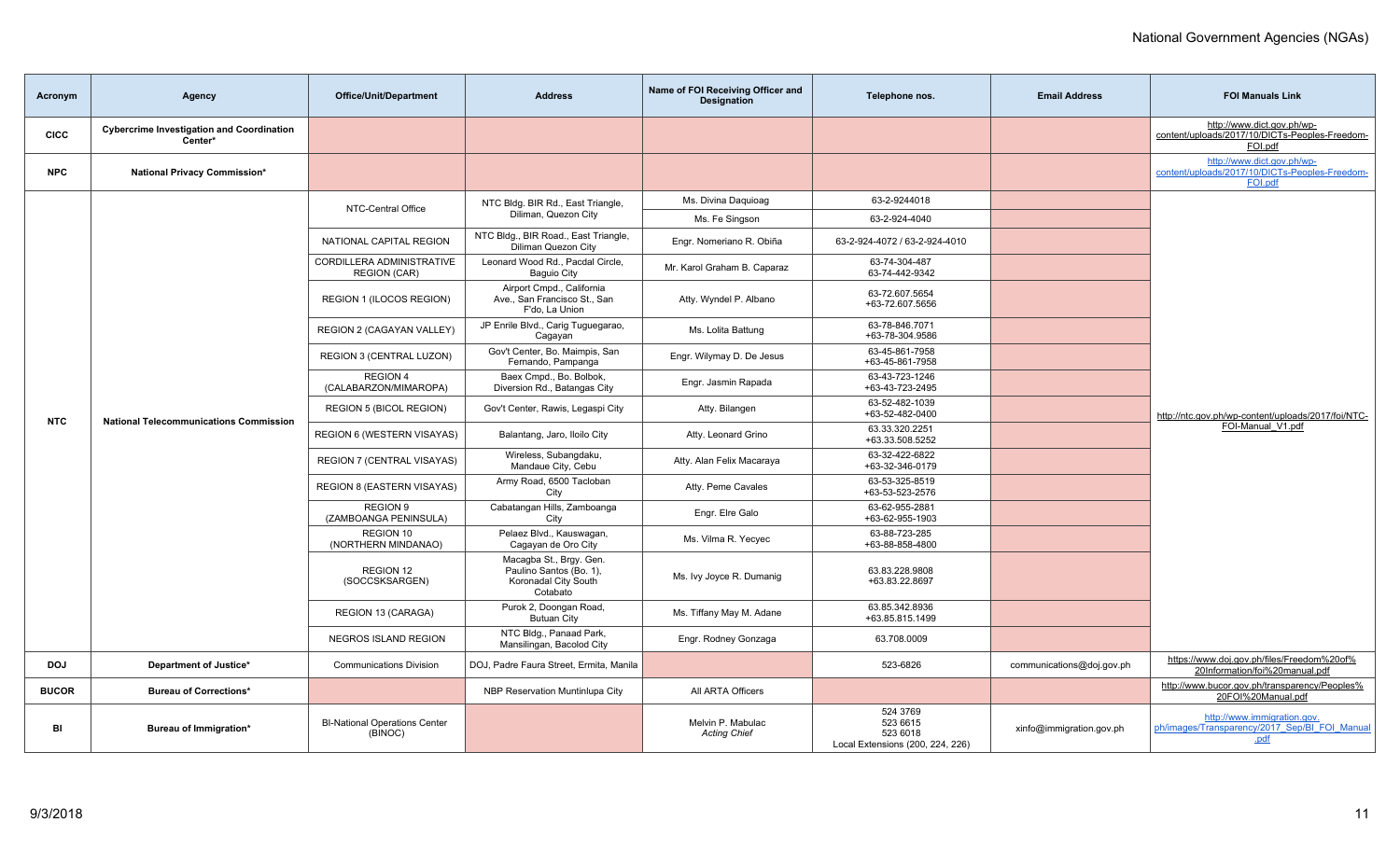| Acronym     | Agency                                      | <b>Office/Unit/Department</b>                    | <b>Address</b>                                                                                        | Name of FOI Receiving Officer and<br><b>Designation</b> | Telephone nos.                                                                                  | <b>Email Address</b>                                    | <b>FOI Manuals Link</b>                                                              |
|-------------|---------------------------------------------|--------------------------------------------------|-------------------------------------------------------------------------------------------------------|---------------------------------------------------------|-------------------------------------------------------------------------------------------------|---------------------------------------------------------|--------------------------------------------------------------------------------------|
| NBI         | National Bureau of Investigation*           |                                                  |                                                                                                       |                                                         |                                                                                                 |                                                         | http://nbi.gov.<br>ph/uploads/2017/08/foi peoples manual.pdf                         |
| <b>LRA</b>  | Land Registration Authority*                |                                                  |                                                                                                       |                                                         |                                                                                                 |                                                         | https://drive.google.<br>com/file/d/0BxCDaokFxLKgVXRXSUxnbzlyb1k/view                |
| <b>OADR</b> | Office for Alternative Dispute Resolution*  |                                                  |                                                                                                       |                                                         |                                                                                                 |                                                         | https://doj.gov.ph/files/Freedom%20of%<br>20Information/foi%20manual.pdf             |
| <b>OGCC</b> | Office of the Government Corporate Counsel* |                                                  |                                                                                                       |                                                         | $(02)$ 436-4458;<br>(02) 436-3779;<br>(02) 927-0035;<br>(02) 927-0030<br>Fax No.: (02) 436-4475 | records@ogcc.gov.ph                                     | http://ogcc.gov.ph/wp-<br>content/uploads/2016/11/OGCC-FOI-PEOPLES-<br>MANUAL.pdf    |
| <b>OSG</b>  | Office of the Solicitor General*            |                                                  |                                                                                                       |                                                         |                                                                                                 |                                                         | http://osg.gov.<br>ph/old/osqwebsite/images/transparency-<br>seal/Peoples Manual.pdf |
|             |                                             | CENTRAL OFFICE (CO)                              | 2F, DOJ Agencies Building, NIA Road,<br>Diliman, Quezon City 1100                                     | AO V Elani C. Layaoen                                   | (02) 927-00-04                                                                                  | probation.info@gmail.com                                |                                                                                      |
|             |                                             | NATIONAL CAPITAL REGION<br>(NCR)                 | G/F, DOJ Agencies Bldg., NIA Road,<br>Diliman, Quezon City                                            | AO IV Ma. Delsie G. Cosme                               | $(02)$ 920-9808;<br>(02) 926-2950                                                               | ncr.dojppa@gmail.com                                    |                                                                                      |
|             |                                             | CORDILLERA ADMINISTRATIVE<br><b>REGION (CAR)</b> | Room 111 Hall of Justice, Baquio City                                                                 | AO II Kirk John S. Yapyapan                             | (074) 424-0608                                                                                  | paroleandprobationcar@gmail.com                         |                                                                                      |
|             |                                             | <b>REGION I</b>                                  | 2nd & 3rd Flrs., O.D. Leones Bldg., Gov.<br>Aquila Road, Sevilla,<br>2500 San Fernando City, La Union | AO IV Ma. Theresa L. Manzano                            | (072) 607-6396; (072) 888-7948<br>(072) 607-6396; (072) 607-4142                                | region1ppa@yahoo.com                                    |                                                                                      |
|             |                                             | <b>REGION II</b>                                 | Josefina Tang Bldg., Burgost St., Centro<br>8, Tuguegarao City                                        | AO IV Olive Grace F. Pagalilauan                        | (078) 396-0521<br>0917-519-3968                                                                 | probation_r2@yahoo.com                                  |                                                                                      |
|             |                                             | <b>REGION III</b>                                | 2/F, CLK Building, Dolores, City of San<br>Fernando, Pampanga                                         | AO IV Rachel C. Zulueta                                 | (045) 961-2282; 961-2292                                                                        | dojppa.regionaloffice3@yahoo.com.<br>ph                 |                                                                                      |
|             |                                             | <b>REGION IV-A</b>                               | Regional Office No. IV<br>Penthouse #5 & 6, HECTAN Commercial<br>Center<br>Brgy. Halang, Calamba City | AO IV Maricel G. Toribio                                | (049) 545-9297<br>$(049) 545 - 9269$<br>0915-9274698                                            | ppadojr4@gmail.com                                      |                                                                                      |
|             |                                             | REGION IV-B (MIMAROPA)                           | GLM Bldg., Bonifacio cor. San Agustin<br>St<br>Brgy. Ibaba East, Calapan City                         | AO IV Gazel I. Villadiego                               | (043) 288-1232<br>(043) 441-6911                                                                | ppa_reg4b@yahoo.com.ph                                  | http://probation.gov.ph/wp-                                                          |
| <b>PPA</b>  | <b>Parole and Probation Administration</b>  | <b>REGION V</b>                                  | DOJ Building, City Hall Compound, J.<br>Miranda Avenue, Naga City                                     | AO IV Jesusa G. Martinez                                | (054) 473-0577                                                                                  | region5.ppadoj@gmail.com                                | content/uploads/2017/09/AMENDED PPA FOI PE<br><b>OPLES MANUAL.pdf</b>                |
|             |                                             | <b>REGION VI</b>                                 | Room 404, Hall of Justice, Bonifacio<br>Drive, Iloilo City                                            | AO IV Ma. Lorna O. Acujeda                              | PLDT (033) 337-32-55; Globeline (033)<br>508-93-67<br>0928-445-8658                             | doiprobationreg6@yahoo.com                              |                                                                                      |
|             |                                             | <b>REGION VII</b>                                | Unit A & B, 2/F BF Bldg., N. Escario St.,<br>6000 Cebu City                                           | AO IV Fiel C. Casinillo                                 | (032) 253-3005; (032) 410-7263                                                                  | r7probation@ymail.com                                   |                                                                                      |
|             |                                             | <b>REGION VIII</b>                               | Bulwagan ng Katarungan, Ramon<br>Magsaysay Blvd., cor. Army Road,<br><b>Tacloban City</b>             | AO IV Ruth A. Catucod                                   | (053) 523-2134                                                                                  | ppadojregionalofficeviii@gmail.com                      |                                                                                      |
|             |                                             | <b>REGION IX</b>                                 | Regional Complex, F.S. Pajares Avenue,<br>Pagadian City                                               | AO IV Marites J. Pimentel                               | (062) 925-0127                                                                                  | pparegion9@yahoo.com /<br>region9@probation.gov.ph      |                                                                                      |
|             |                                             | <b>REGION X</b>                                  | 3/F, Room #7, Jofelmor Bdg., J.R. Borja-<br>Mortola St<br>9000 Cagayan de Oro City                    | AO IV Jumar B. Requielme                                | (088) 880-7063                                                                                  | region10.ppadoj@gmail.com /<br>ppadojregion10@yahoo.com |                                                                                      |
|             |                                             | <b>REGION XI</b>                                 | 2/F Hall of Justice, Ecoland, Davao City                                                              | AO IV Sol N. Lapating                                   | (082) 297-7895<br>(082) 296-1213                                                                | region11.ppadoj@gmail.com                               |                                                                                      |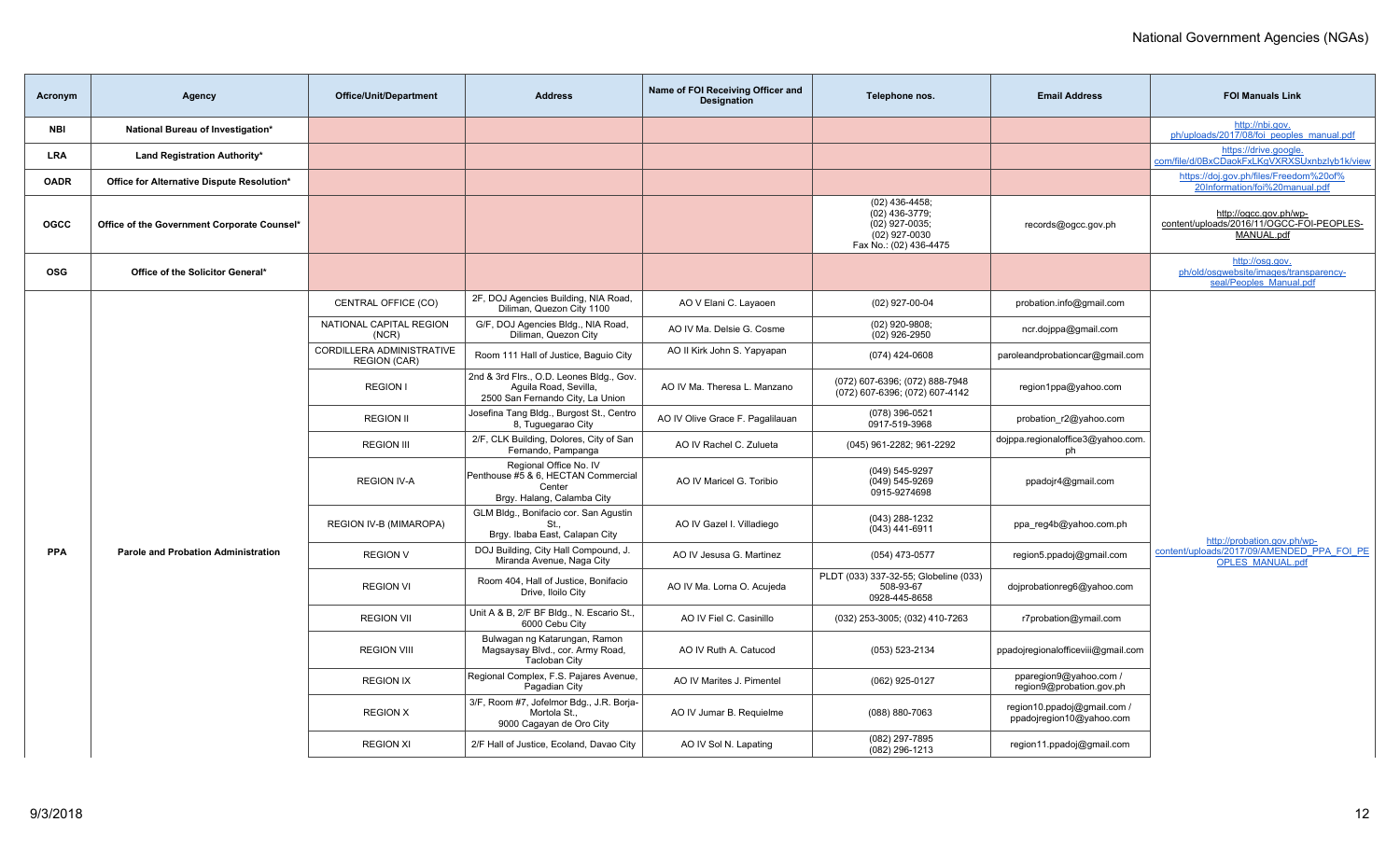| Acronym     | Agency                                                | Office/Unit/Department                              | <b>Address</b>                                                                                                                              | Name of FOI Receiving Officer and<br><b>Designation</b> | Telephone nos.                                                  | <b>Email Address</b>                                | <b>FOI Manuals Link</b>                                              |
|-------------|-------------------------------------------------------|-----------------------------------------------------|---------------------------------------------------------------------------------------------------------------------------------------------|---------------------------------------------------------|-----------------------------------------------------------------|-----------------------------------------------------|----------------------------------------------------------------------|
|             |                                                       | <b>REGION XII</b>                                   | No. 6 Balmores Corner Bernarda Sts.,<br>Barangay GPS,<br>Koronadal City, 9506 South Cotabato                                                | AO IV Danstone Guy P. Dayaday                           | (083) 520-08-40                                                 | region12.ppadoj@gmail.com                           |                                                                      |
|             |                                                       | <b>REGION XIII (CARAGA)</b>                         | Acostaville, Libertad, 8600 Butuan City                                                                                                     | AO IV Nelia O. Bermudez                                 | (085) 815-1662 / 815-2405 / 341-2021                            | ppacaraga@hotmail.com                               |                                                                      |
| <b>PCGG</b> | <b>Presidential Commission on Good</b><br>Government* |                                                     |                                                                                                                                             |                                                         |                                                                 |                                                     | http://pcgg.gov.ph/wp-<br>content/uploads/2017/05/Peoples-Manual.pdf |
| <b>PAO</b>  | <b>Public Attorney's Office</b>                       | Public Attorney's Office                            | 5th Floor, DOJ Agencies Bldg., NIA<br>Road cor. East Avenue,<br>Diliman, Quezon City                                                        | Bernard C. Biong                                        | (02) 929-9436 local 106-107                                     | pao executive@yahoo.com                             | http://www.pao.gov.ph/page.php?id=216                                |
|             |                                                       | <b>OSEC Records</b>                                 | 7th Floor, DOLE Bldg<br>Intramuros, Manila                                                                                                  | Ester B. Cabusi                                         | 527-3000 loc. 706/707                                           | dole osecrecords@yahoo.com                          |                                                                      |
|             |                                                       | Administrative<br>Service                           | 2nd Floor, DOLE Bldg.,<br>Intramuros, Manila                                                                                                | Joan Bonabon                                            | 527-3000 loc. 202                                               | administrativeservice@gmail.com                     |                                                                      |
|             |                                                       | Financial and<br><b>Management Service</b>          | 4th Floor, DOLE Bldg<br>Intramuros, Manila                                                                                                  | Princess R. Sevilla                                     | 527-3000 loc. 412                                               | fmsod.dole@yahoo.com                                |                                                                      |
|             |                                                       | Human Resource<br><b>Development Service</b>        | 5th Floor, DOLE Bldg.,<br>Intramuros, Manila                                                                                                | Aurea P. Espinosa                                       | 527-3000 loc. 502                                               | dolehrds.od@gmail.com                               |                                                                      |
|             |                                                       | <b>Internal Audit Service</b>                       | 4th Floor, DOLE Bldg<br>Intramuros, Manila                                                                                                  | Herminia L. Salazar                                     | 527-3000 loc. 455                                               | ias_dole@yahoo.com                                  |                                                                      |
|             |                                                       | Information and Publication Service                 | 6th Floor, DOLE Bldg.,<br>Intramuros, Manila                                                                                                | Madelyn D. Dometita                                     | 527-3000 loc. 625                                               | laborcommunications@gmail.com<br>dole lco@yahoo.com |                                                                      |
|             |                                                       | <b>Legal Service</b>                                | 6th Floor, DOLE Bldg<br>Intramuros, Manila                                                                                                  | Cristine Antonette D. Parong                            | 527-3000 loc. 610                                               | dole.ls.od@gmail.com                                |                                                                      |
|             |                                                       | <b>Planning Service</b>                             | 6th Floor, DOLE Bldg.,<br>Intramuros, Manila                                                                                                | Imelda E. Babat                                         | 527-3000 loc. 617                                               | ps@dole.gov.ph                                      |                                                                      |
|             |                                                       | Bureau of Local<br>Employment                       | 6th Floor, First Intramuros BF<br>Condominium Corporation,<br>Solana St., corner Andres<br>Soriano Ave. (Aduana St.),<br>Intramuros, Manila | Myka Rose Trono                                         | 528-0087                                                        | od_ble@yahoo.com                                    |                                                                      |
|             |                                                       | Bureau of Labor<br>Relations                        | 6th Floor, First Intramuros BF<br>Condominium Corporation,<br>Solana St., corner Andres<br>Soriano Ave. (Aduana St.),<br>Intramuros, Manila | Vivian P. Orencillo                                     | 527-2551<br>527-2459                                            | blr_od@yahoo.com                                    |                                                                      |
|             |                                                       | Bureau of Working<br>Conditions                     | 3rd Floor, DOLE Bldg.,<br>Intramuros, Manila                                                                                                | Jann Kristine G. Barboza                                | 527-3000 loc. 308                                               | dole.bwc@gmail.com                                  |                                                                      |
|             |                                                       | <b>Bureau of Workers</b><br>with Special Concerns   | 9/F G.E. Antonino Bldg. J.<br>Bocobo St. cor T.M Kalaw Ave.<br>Ermita, Manila                                                               | Cecilia D. Santiago                                     | 404-3336; 527-5856<br>527-2857: 527-3116:<br>527-2558; 528-0119 | mail@bwsc.dole.gov.ph                               |                                                                      |
|             |                                                       | <b>Internal Labor Affairs</b><br>Bureau             | 2nd Floor, DOLE Bldg.,<br>Intramuros, Manila                                                                                                | Dino Cielito D. Julve                                   | 527-3000 loc. 103                                               | dole.ilab@ymail.com                                 |                                                                      |
|             |                                                       | National<br><b>Reintegration Center</b><br>for OFWs | Ground Flr., Blas F. Ople<br>Development Center, cor. Solana<br>and Victoria Sts., Intramuros, Manila                                       | Shela Marie P. Agbayani                                 | 527-6184 526-2633                                               |                                                     |                                                                      |
|             |                                                       |                                                     |                                                                                                                                             | Ma. Clarissa B. Bayot                                   |                                                                 |                                                     |                                                                      |
|             |                                                       | National Capital<br>Region                          | DOLE-NCR Building, 967<br>Maligaya St., Malate, Manila                                                                                      | Nora O. Garcia                                          | $(02)$ 310-4018                                                 | ncr@dole.gov.ph                                     |                                                                      |
|             |                                                       |                                                     |                                                                                                                                             | Lorraine M. Cea                                         |                                                                 |                                                     |                                                                      |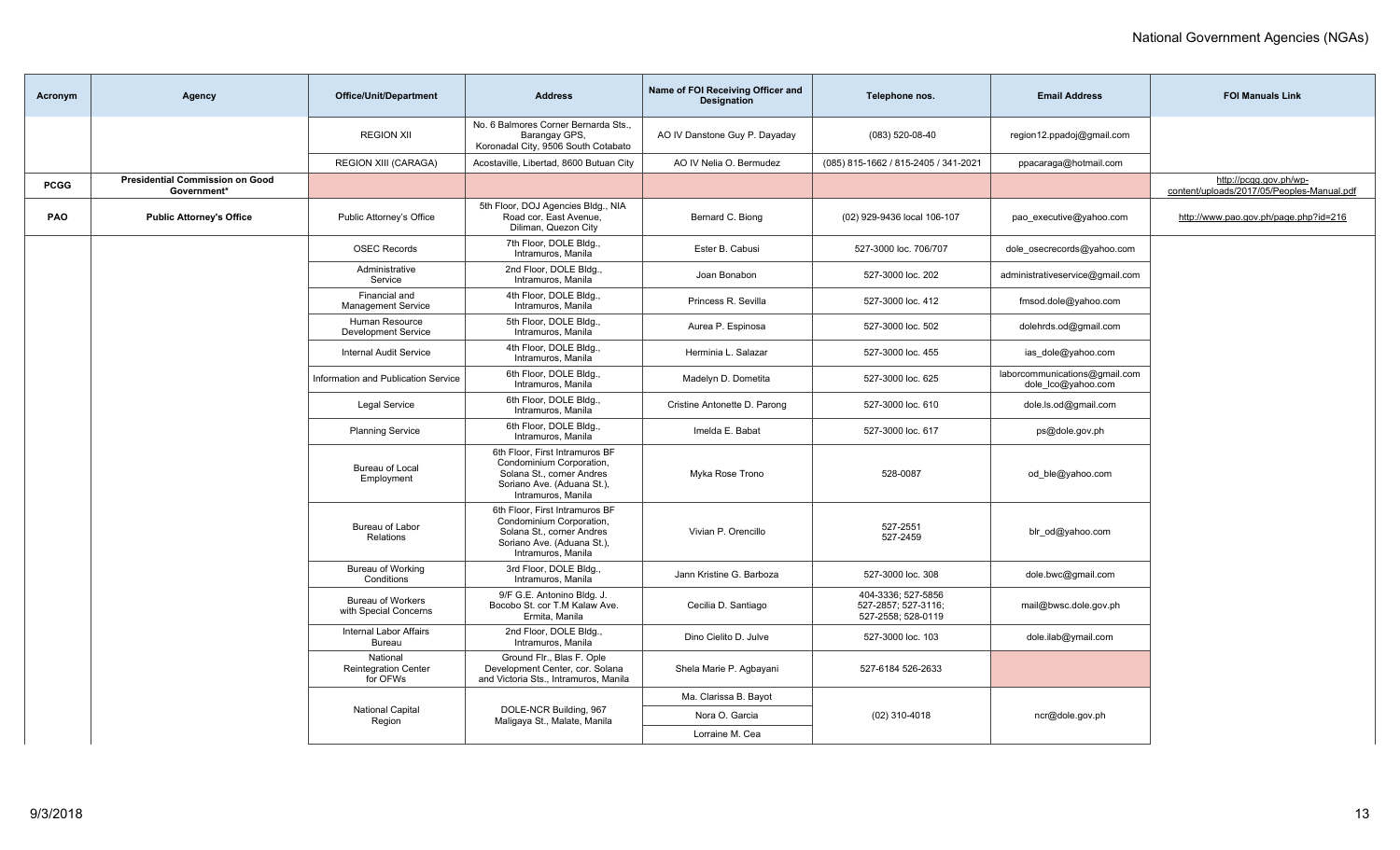| Acronym | Agency | <b>Office/Unit/Department</b>          | <b>Address</b>                                                                                                     | Name of FOI Receiving Officer and<br><b>Designation</b> | Telephone nos.                        | <b>Email Address</b>          | <b>FOI Manuals Link</b> |
|---------|--------|----------------------------------------|--------------------------------------------------------------------------------------------------------------------|---------------------------------------------------------|---------------------------------------|-------------------------------|-------------------------|
|         |        | Cordillera<br>Administrative<br>Region | Cabinet Hill, Baguio City                                                                                          | Gieniel Andrea L. Lacambra                              | (074) 442-2447                        | dolecar88@yahoo.com           |                         |
|         |        | Regional Office No. 1                  | Arnel Building, Mabini St.,<br>Catbangen, San Fernando City,<br>La Union                                           | Arly S. Valdez                                          | (072) 242-1753                        | dole_ro1@yahoo.com            |                         |
|         |        | Regional Office No. 2                  | Turingan Building, Campos St.,<br>Caritan Centro, Tuguegarao City,<br>Cagayan                                      | Pedro B. Lagundi                                        | (078) 844-2728                        | ro2@dole.gov.ph               |                         |
|         |        |                                        | Diosdado Macapagal Regional<br>Government Center, Barangay                                                         | Lolita M. Pingol                                        | $(045)$ 861-4383                      |                               |                         |
|         |        | Regional Office No. 3                  | Maimpis, City of San Fernando,<br>Pampanga                                                                         | Mary Josephine L. Castro                                | $(045)$ 455-1614                      | dolero3@gmail.com             |                         |
|         |        | Regional Office No.<br>$4-A$           | 3rd and 4th Floors Andenson<br>Building II, Parian, Calamba City,<br>Laguna                                        | Josefina D. Pugate                                      | (049) 545-0292                        | ro4a@dole.gov.ph              |                         |
|         |        | Regional Office No. 4-B                | 3rd Floor, Confil Building, Roxas<br>Drive corner Sampaguita St.,<br>Lumangbayan Calapan City,<br>Oriental Mindoro | Bienvenido S. Aguayo                                    | (043) 288-2080/2078<br>(043) 288-2129 | doleregion4b@yahoo.com        |                         |
|         |        | Regional Office No. 5                  | Doña Aurora St., Old Albay,<br>Legaspi City                                                                        | Alma V. Corve                                           | (052) 480-5830                        | ro5dole@yahoo.com             |                         |
|         |        | Regional Office No. 6                  | Swan Rose Building,<br>Commission Civil St., Jaro, Iloilo<br>City                                                  | Elsie A. Oñaza                                          | (033) 320-8026                        | doleregion6@yahoo.com         |                         |
|         |        | Regional Office No. 7                  | 3rd and 4th Flr. DOLE-RO7<br><b>Building General Maxilom</b><br>Avenue Corner Gorordo Avenue<br>Cebu City          | Merlie A. Lao                                           | (032) 266-2792                        | dole_centralvisayas@yahoo.com |                         |
|         |        | Negros Island<br>Region (NIR)          | St. Therese of Child Jesus St.<br>Claytown Daro, Dumaguete City                                                    | Lyka R. Lagrana                                         | (035) 422-9741                        | dolenir@yahoo.com             |                         |
|         |        | Regional Office No. 8                  | DOLE Compound, Trece Martires<br>St., Tacloban City                                                                | Virgilio A. Doroja, Jr.                                 | (053) 832-0697                        | doletacloban@yahoo.com        |                         |
|         |        | Regional Office No. 9                  | 3rd Flr. QNS Bldg., Vet. Ave.<br>Ext., Tumaga Rd., Zamboanga<br>City                                               | Paricia J. Sappal                                       | (062) 991-2673                        | dole9record@yahoo.com         |                         |
|         |        | Regional Office No. 10                 | Monte Carlo Building, RER<br>Phase I, Kauswagan National                                                           | Floripes T.Ferris                                       | (08822) 727682                        | dole10 imsd@yahoo.com         |                         |
|         |        |                                        | Highway, Cagayan De Oro City                                                                                       | Mildred E. Dablio                                       |                                       |                               |                         |
|         |        | Regional Office No. 11                 | 4th Floor Davao Ching Printers<br>Bldg., Corner Dacudao Ave. and<br>Lakandula St., Agdao, Davao<br>City            | Evelyn B. Sularte                                       | (082) 227-4289                        | dole11davao@yahoo.com         |                         |
|         |        | Regional Office No. 12                 | 102 Acepal Building, Mabini                                                                                        | Kathleen Z. Turnos                                      | (083) 228-2190                        | dole12.ro@gmail.com           |                         |
|         |        |                                        | Extension, Koronadal City                                                                                          | Vanessa Gay D. Ramo                                     |                                       |                               |                         |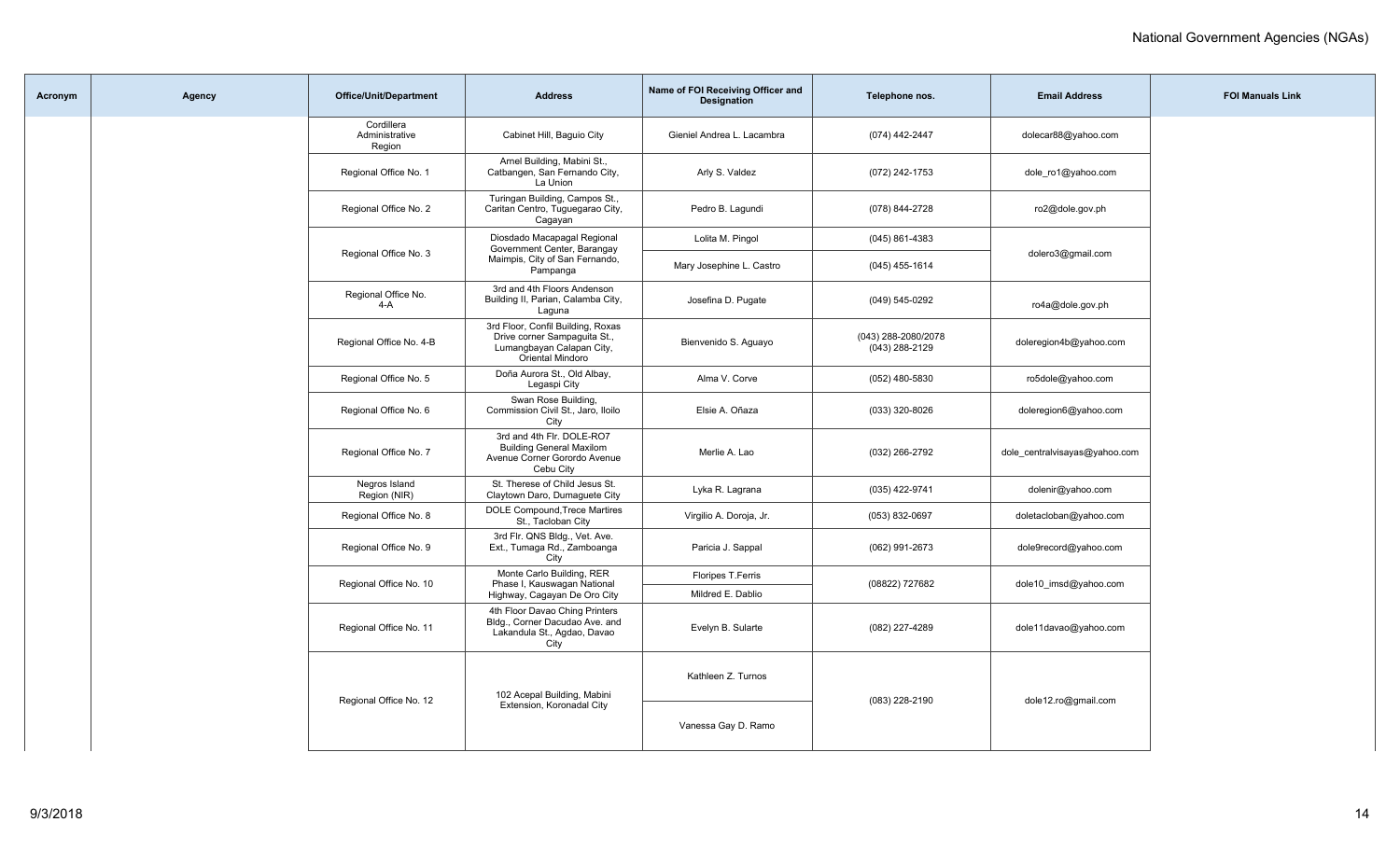| Acronym     | Agency                             | <b>Office/Unit/Department</b>  | <b>Address</b>                                                                                                                                                     | Name of FOI Receiving Officer and<br><b>Designation</b> | Telephone nos.                                                                             | <b>Email Address</b>   | <b>FOI Manuals Link</b>                                                                 |
|-------------|------------------------------------|--------------------------------|--------------------------------------------------------------------------------------------------------------------------------------------------------------------|---------------------------------------------------------|--------------------------------------------------------------------------------------------|------------------------|-----------------------------------------------------------------------------------------|
|             |                                    | Regional Office No.13 (CARAGA) | Nimfa Tiu Building III, J. P.<br>Rosales Avenue, Butuan City                                                                                                       | Annie C. Tangpos                                        | (085) 342-9503                                                                             | dolecaraga13@gmail.com |                                                                                         |
|             |                                    | Hongkong                       | Philippine Consulate General<br>1101 & 1601 Tower 1, Admiralty<br>Center.<br>18 Harcourt Road, Hongkong                                                            | Medetrina Chaneco                                       | tel: (852) 2866-4882 / 2823-8567<br>fax: (852) 2861-3521 / 2866-4882                       |                        |                                                                                         |
|             |                                    | Macau                          | Philippine Consulate General<br>Unit 1407, 14th Floor AIA Tower<br>251-A 301, Avenida Commercial<br>de Macau<br>Macau SAR                                          | Vivian F. Tornea                                        | (853) 2871-5039                                                                            |                        |                                                                                         |
|             |                                    | Tokyo                          | Philippine Embassy<br>1-15-5 Roppongi Minato-Ku,<br>Tokyo, Japan                                                                                                   | Erika Jersey Oliveros                                   | tel: (813) 5562-1574 / 1600 /<br>1573(OWWA)<br>fax: (813) 5545-3447                        |                        |                                                                                         |
|             |                                    | Singapore                      | Philippine Embassy<br>20 Nassim Road, Singapore<br>258395                                                                                                          | Cheryl Tanchinco                                        | tel: (65) 6835-3780 / 6733-2991 /<br>6834-1690 / 6732-7509 (OWWA)<br>fax: (65) 6732-5789   |                        |                                                                                         |
|             |                                    | Kuala Lumpur                   | Philippine Embassy No. 1 Changkat Kia<br>Peng, 50450<br>Kuala Lumpur, Malaysia 50450                                                                               | Reynald Dacanay                                         | tel: (603) 2148-4233 loc 122<br>fax: (603) 2143-3051                                       |                        |                                                                                         |
|             |                                    | Brunei Darussalam              | Philippine Embassy<br>Simpang 336, Diplomatic<br>Enclave, JalanKebangsaan<br>Bandar Seri Begawan, Brunei<br>Darussalam BA1210                                      | Tito Baldago, Jr.                                       | tel: (6732) 237-052 (DL) / 236-<br>981 Hotline: 874-1972 / 883-0933<br>fax: (6732) 236-980 |                        |                                                                                         |
| <b>DOLE</b> | Department of Labor and Employment | Taipei                         | <b>MECO Labor Center</b><br>10F, 309Song Jiang Road,<br>Zhong Shan District<br>Taipei City 10483, Taiwan                                                           | Imelda Bugayong                                         | Tel: (8862) 250-79803 / 04 / 250-<br>79812<br>fax: (8862) 250-79805                        |                        | https://www.dole.gov.ph/files/DOLE%20FOI%<br>20People's%20Manual%20May%20%202017(1).pdf |
|             |                                    | Kaohsiung                      | <b>MECO Labor Center</b><br>9F-2, No. 80. Grand 50 Tower.<br>Mintzu First Road<br>San Min District, Kaohsiung City,<br>Taiwan                                      | Ronald N. Raymundo                                      | tel: (8867) 398-2475 / 398-7078<br>fax: (8867) 398-0541                                    |                        |                                                                                         |
|             |                                    | Taichung                       | <b>MECO Labor Center</b><br>Cathay Insurance Chung Gang<br><b>Building</b><br>4/F, Suite 2A, No. 239 Min Quan<br>Road West District<br>Taichung City 40341, Taiwan | Maridel L. Macaraig                                     | tel: (88642) 302-9089 / 302-9093<br>(OWWA)<br>fax: (88642) 302-9091 / 302-9095<br>(OWWA)   |                        |                                                                                         |
|             |                                    | Korea                          | Philippine Embassy<br>No. 5-1 Itaewon-dong, Yongsangu,<br>Seou                                                                                                     | Rene Mangune                                            | tel: (822) 3785-3634 / 35<br>fax: (822) 3785-3624                                          |                        |                                                                                         |
|             |                                    | Australia                      | Philippine Embassy<br>No. 1 Moonah Place, Yarralumla,<br>ACT 2600. Australia                                                                                       | Maria Emelita Jose                                      | tel: (612) 6273-8882<br>fax: (612) 6273-3984                                               |                        |                                                                                         |
|             |                                    | Riyadh                         | Philippine Overseas Labor Office<br>No. 10 Abu Al Maali Al-Zaki<br>Street, Sulaimaniyah District P.O. Box<br>94366, Riyadh 11693,<br>Kingdom of Saudi Arabia       | William E. Calina                                       |                                                                                            |                        |                                                                                         |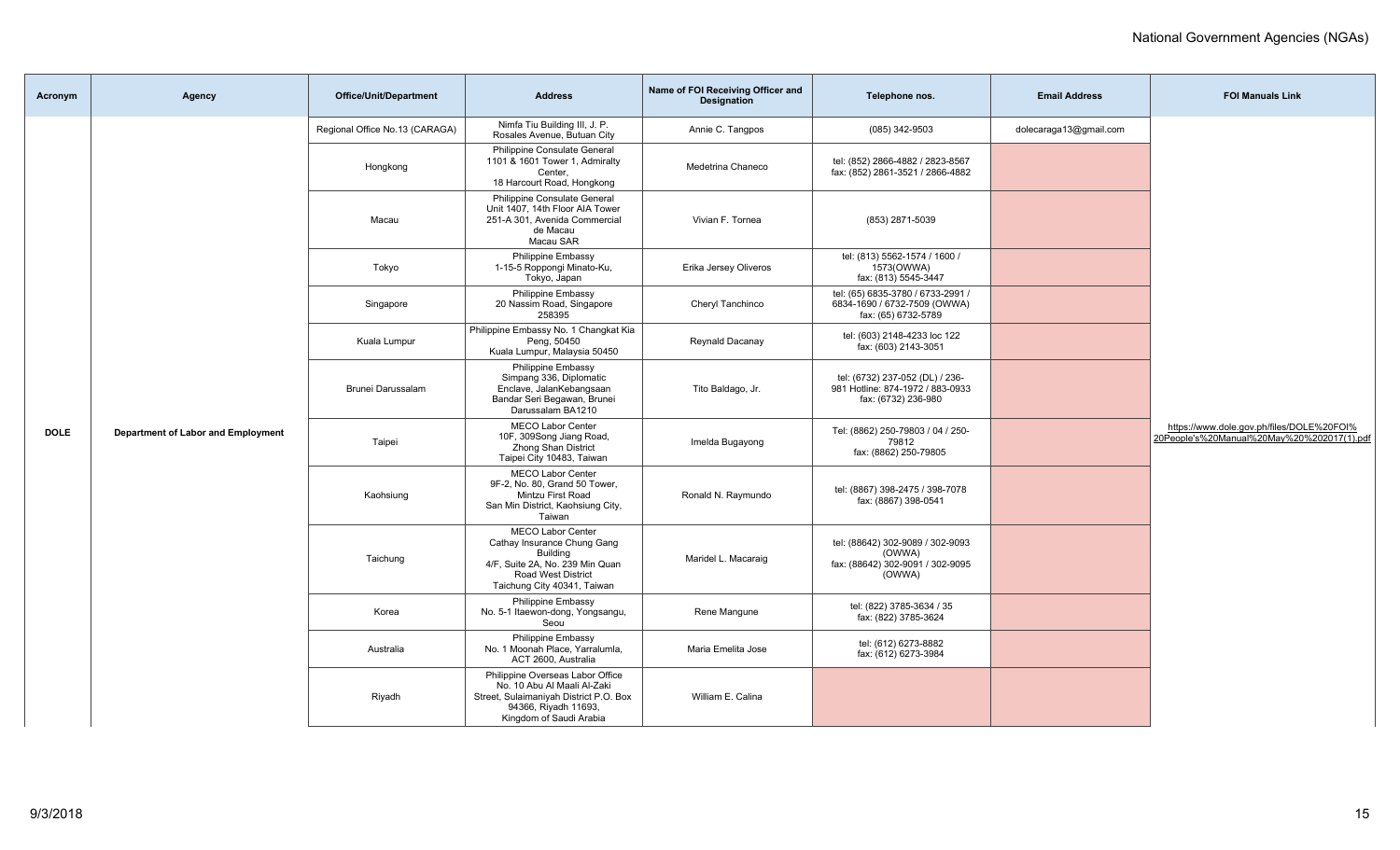| Acronym | <b>Agency</b> | <b>Office/Unit/Department</b> | <b>Address</b>                                                                                                                                               | Name of FOI Receiving Officer and<br><b>Designation</b> | Telephone nos.                                                                        | <b>Email Address</b> | <b>FOI Manuals Link</b> |
|---------|---------------|-------------------------------|--------------------------------------------------------------------------------------------------------------------------------------------------------------|---------------------------------------------------------|---------------------------------------------------------------------------------------|----------------------|-------------------------|
|         |               | Unaizah                       | Philippine Overseas Labor Office<br>No. 10 Abu Al Maali Al-Zaki<br>Street, Sulaimaniyah District<br>P.O. Box 94366, Riyadh 11693,<br>Kingdom of Saudi Arabia | Manolo R. Barotilla                                     | (9661) 480-6593                                                                       |                      |                         |
|         |               | Alkhobar                      | Philippine Overseas Labor Office<br>No. 10 Abu Al Maali Al-Zaki<br>Street, Sulaimaniyah District<br>P.O. Box 94366, Riyadh 11693,<br>Kingdom of Saudi Arabia | Marissa Villanueva                                      | Tel: (9663) 894-1846 / 894-2890/<br>(9665) 01269742 (hotline)<br>fax: (9663) 899-5714 |                      |                         |
|         |               | Jeddah                        | Philippine Consulate General<br>Building No. 4663, Fajer Street,<br>Al Rehab District 6<br>P.O. Box 16254, Jeddah 21464                                      | Rica Maria Bernardez                                    | (9665) 698-19720                                                                      |                      |                         |
|         |               | Abu Dhabi                     | Philippine Embassy<br>W-48, Street No. 8, Sector 2-23<br>Plot 51. Al Qubaisat. Abu Dhabi. UAE P.<br>O Box 3215                                               | Ma. Fe Teoxon                                           |                                                                                       |                      |                         |
|         |               | Dubai                         | Philippine Overseas Labor Office<br>Villa No. 2 Beirut Street No. 35-A<br>Al Qusais 3,<br>P.O. Box 4960 Dubai UAE                                            | Jocelyn Distrajo                                        | (9714) 220-7011                                                                       |                      |                         |
|         |               | Bahrain                       | Philippine Embassy<br>Villa 939 Road 3220, Blk 332,<br>Mahooz Area, PO Box 22681<br>Kingdom of Bahrain 1299                                                  | Arlene Marasigan                                        | tel: (973)177-40951 / 177-40139<br>fax: (973) 177-40829                               |                      |                         |
|         |               | Kuwait                        | <b>Philippine Embassy</b><br>Block 1, Street 101, Villa 816A<br>and 816B<br>Al Sadiq, State of Kuwait                                                        | Jeane Mendoza                                           |                                                                                       |                      |                         |
|         |               | Lebanon                       | Philippine Embassy<br>2nd Floor W Building, Mar Geries<br>Street<br>Hadath, Baabda, Lebanon 1003                                                             | Genevieve de Castro                                     | (961) 595-3532                                                                        |                      |                         |
|         |               | Syria                         | Philippine Embassy<br>56 Hamze IBM Abdul Mutaleb<br>Street, West Mezzeh, Damascus,<br>Syria                                                                  |                                                         |                                                                                       |                      |                         |
|         |               | Libya                         | Philippine Embassy<br>Gargarish Road, Km. 7, Hay<br>Andalous, Tripoli, Libya P.O.Box<br>12508                                                                | OIC, Welfare Officer Habib Malik                        | tel: (21821) 483-7059<br>(FWRC/OWWA) fax: (21821)<br>483-2544                         |                      |                         |
|         |               | Oman                          | Philippine Embassy<br>P.O. Box 420 PC 115 Madinat Qaboos,<br>Muscat, Sultanate of<br>Oman                                                                    | Oscar Anthony C. David                                  | TeleFax: (96824) 605-<br>177(POLO)/ 605-171(OWWA)                                     |                      |                         |
|         |               | Qatar                         | Philippine Embassy<br>Corner Al Furat St and Al<br>Quosoun St, Bldg 2 Zone 66,<br>Onaiza Area,<br>Dafna, West Bay, Doha, State of<br>Qatar PO Box 24900      | Lucille Gayaman                                         | tel: (974) 4486-1220 (DL) /<br>4488-4485 (OWWA)<br>fax: (974) 4488-3858               |                      |                         |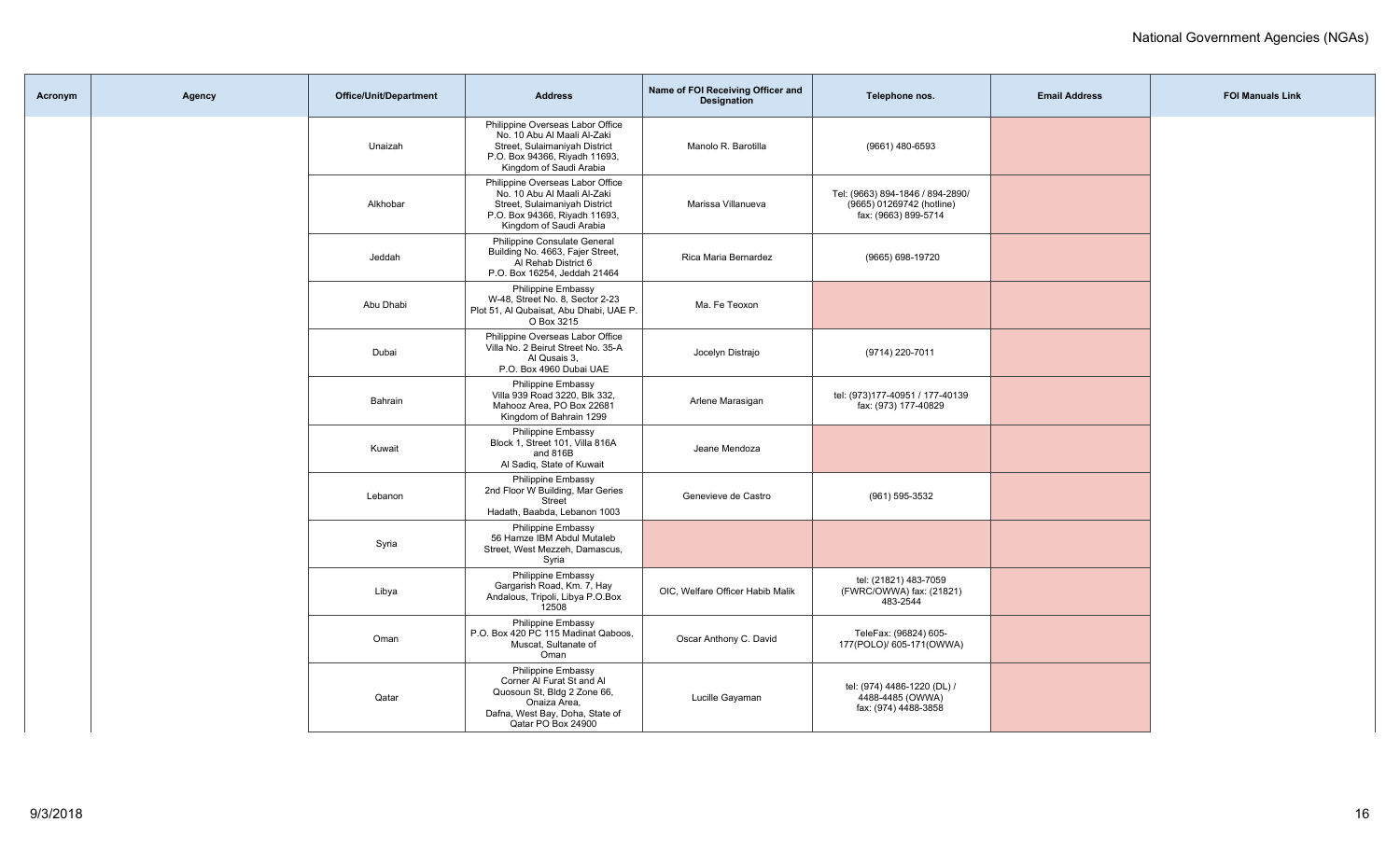| Acronym | <b>Agency</b>                      | <b>Office/Unit/Department</b>                              | <b>Address</b>                                                                                                                                                           | Name of FOI Receiving Officer and<br><b>Designation</b> | Telephone nos.                                                                                           | <b>Email Address</b>  | <b>FOI Manuals Link</b>                          |
|---------|------------------------------------|------------------------------------------------------------|--------------------------------------------------------------------------------------------------------------------------------------------------------------------------|---------------------------------------------------------|----------------------------------------------------------------------------------------------------------|-----------------------|--------------------------------------------------|
|         |                                    | Israel                                                     | Philippine Embassy<br>18 Rehov Bnei Dan 66260, TelAviv,<br>Israe                                                                                                         | <b>Iris Asis</b>                                        | Tel: (9723) 544-4531 / 601-0517 /<br>601-0521<br>Fax: (9723) 544-4580 / 602-2496<br>(OWWA)               |                       |                                                  |
|         |                                    | Jordan                                                     | Philippine Overseas Labor Office<br>No.113 Almanar Bldg., Khalil<br>Yassin Al Talhoni St., Der<br>Ghabar Amman, Jordan                                                   | Beau P. Cerdena, Jr.                                    | (9626) 593-0464                                                                                          |                       |                                                  |
|         |                                    | Washington D.C.                                            | <b>Philippine Embassy</b><br>1600 Massachusetts Ave., N.W.<br>Washington, D.C. 20036                                                                                     | Eliza Lucido                                            | tel: (1202) 467-9426<br>fax: (1202) 887-5830                                                             |                       |                                                  |
|         |                                    | Toronto                                                    | Philippine Consulate General<br>160 Eglinton Avenue East, Suite 200,<br>Toronto<br>Ontario M4P3B5 Canada                                                                 | Ann Apasra S. Abas                                      | tel: (1416) 975-8252<br>fax: (1416) 975-8277                                                             |                       |                                                  |
|         |                                    | Vancouver                                                  | Philippine Consulate General<br>Philippine Overseas Labor Office<br>Suite 611, World Trade Center<br>Office Complex<br>999 Canada Place, Vancouver,<br>BC, Canada V6C3E1 | Violeta J. Buenaventura                                 | Tel: (1604) 641-1234<br>Fax: (1604) 641-1279                                                             |                       |                                                  |
|         |                                    | Rome                                                       | Philippine Embassy<br>Via Delle Medaglie D'Oro, 112-<br>114, 00136 Rome, Italy                                                                                           | Laarni Cordova                                          | tel: (3906) 397-46101 / 397-<br>51751 (OWWA) / 397-21505<br>(SSS)<br>fax: (3906) 397-46101/397-<br>40872 |                       |                                                  |
|         |                                    | Milan                                                      | Philippine Consulate General<br>Via Stromboli 1, 20144 Milan,<br>Italy                                                                                                   | Mary Rose Usaraga                                       | Tel: (3902) 435-11524 / 435-<br>11529 loc 214/219<br>Fax: (3902) 439-86538                               |                       |                                                  |
|         |                                    | Geneva                                                     | Philippine Mission to the United<br>Nations<br>47 Avenue Blanc 1202 Geneva,<br>Switzerland                                                                               | Suzanne Rodriguez                                       | tel: (4122) 716-1930<br>fax: (4122) 738-7513                                                             |                       |                                                  |
|         |                                    | Madrid                                                     | Philippine Overseas Labor Office<br>Calle Alcala 149, 2B<br>28009, Madrid, Spain                                                                                         | <b>Avenger Marinas</b>                                  | (3491) 781-8624 / 7818626<br>fax: (3491) 781-8625                                                        |                       |                                                  |
|         |                                    | Greece                                                     | <b>Philippine Embassy</b><br>10 Fthiotidos Street, Ambelokipi,<br>Athens, Greece 115 23                                                                                  | Roselily A. Villanueva                                  | telefax: (30210) 698-3335                                                                                |                       |                                                  |
|         |                                    | Cyprus                                                     | Philippine Overseas Labor Office<br>Flat 13 4th Florr, 26 Grivas<br>Digenis Avenue<br>1066 Nicosia, Cyprus                                                               | Everos Evangelista                                      | tel: (35722) 106995<br>fax: (35722) 106996                                                               |                       |                                                  |
|         |                                    | London                                                     | Philippine Embassy<br>6 Suffolk Street, London, SW1Y<br>4HG                                                                                                              | Esperanza C. Cobarrubias                                | tel: (44207) 451-1832 / 451-1833<br>/ 839-8039<br>fax:(44207) 839-7345                                   |                       |                                                  |
| ILS     |                                    | Advocacy and Publication Division,<br><b>Labor Studies</b> | 5thFloor DOLE Building, General Luna<br>Street, Intramuros, Manila                                                                                                       | <b>REINERIO ALBA</b>                                    | Telephone No.: 527-3490 Fax No.: 527-<br>3491                                                            |                       | https://1drv.ms/b/s!Apti8JlFkLDd7WtS8fJ1Jh0Bij34 |
|         | <b>Institute for Labor Studies</b> | Finance and Administrative Division                        | 5thFloor DOLE Building, General Luna<br>Street, Intramuros, Manila                                                                                                       | CAMILO FRANCO CABUSAS                                   | Telephone No.: 527-3522Fax No.: 527-<br>3491                                                             |                       |                                                  |
|         |                                    | Central Office                                             |                                                                                                                                                                          | Marife E. Fausto                                        | $(02)$ 332-223                                                                                           | ncmbco@yahoo.com      |                                                  |
|         |                                    | Region 1                                                   |                                                                                                                                                                          | Conrad R.Obra                                           | (072) 888 4610; 700 4998                                                                                 | ncmb_rb1@yahoo.com.ph |                                                  |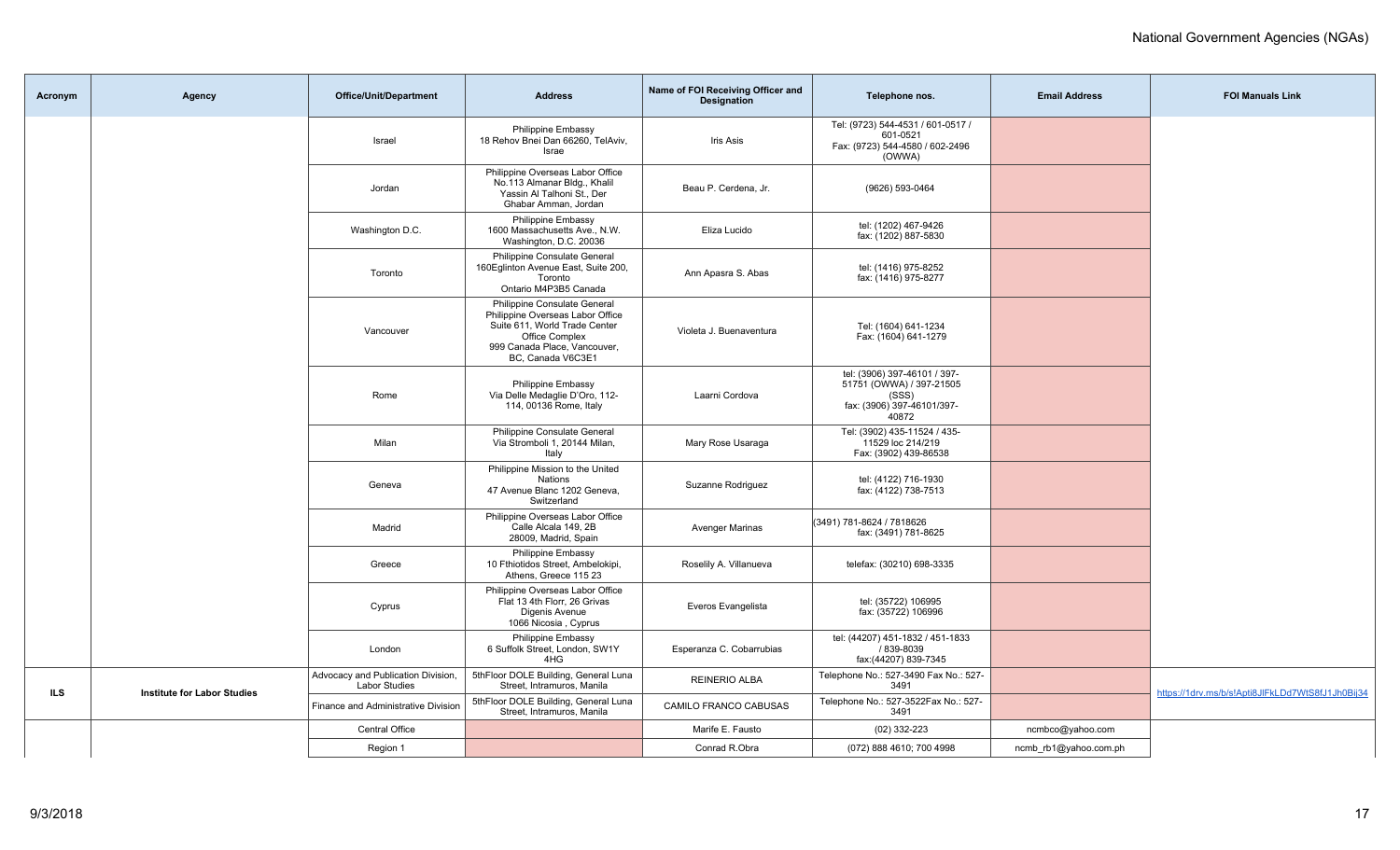| Acronym     | Agency                                           | <b>Office/Unit/Department</b>                                                                                               | <b>Address</b>                                      | Name of FOI Receiving Officer and<br><b>Designation</b> | Telephone nos.                     | <b>Email Address</b>                              | <b>FOI Manuals Link</b>                       |
|-------------|--------------------------------------------------|-----------------------------------------------------------------------------------------------------------------------------|-----------------------------------------------------|---------------------------------------------------------|------------------------------------|---------------------------------------------------|-----------------------------------------------|
|             |                                                  | Region 2                                                                                                                    |                                                     | Faye Jasper A. Requinin                                 | (078) 844 1356                     | rcmb02@yahoo.com                                  |                                               |
|             |                                                  | Region 3                                                                                                                    |                                                     | Evelyn Q. Remolacio                                     | (045) 961 4264; (047) 561 2705     | ncmbsanfernando@yahoo.com                         |                                               |
|             |                                                  | Region 4A                                                                                                                   |                                                     | Mary Grace P. Monsales                                  | (049) 531 4271; 531 2045           | ncmbiva@yahoo.com<br>ncmbiva@gmail.com            |                                               |
|             |                                                  | Region 4B                                                                                                                   |                                                     | Felix G. Belza                                          | $(02)$ 400 2529                    | ncmb4b@gmail.com                                  |                                               |
|             |                                                  | Region 5                                                                                                                    |                                                     | Efleda A. Hourani                                       | (052) 480 8467                     | ncmbrb5@yahoo.com                                 |                                               |
|             |                                                  | Region 6                                                                                                                    |                                                     | Carl Jeffrey V. Sayson                                  | (033) 338 1425; 509 0177; 332 2199 | ncmbrb6@yahoo.com                                 |                                               |
|             |                                                  | Region 7                                                                                                                    |                                                     | Maria Elena A. Pajota                                   | (032) 415 7046; 412 0170; 266 8193 | cebu.ncmb@yahoo.com                               |                                               |
| <b>NCMB</b> | <b>National Conciliation and Mediation Board</b> | Region 8                                                                                                                    |                                                     | Jenette B. Menzon                                       | (053) 321 4458; 520 3160           | ncmbrb8@yahoo.com                                 | http://co.ncmb.ph/freedom-of-information-foi/ |
|             |                                                  | Region 9                                                                                                                    |                                                     | Joyce Ann C. Reluya                                     | (032) 991 2644; 991 2186           | ncmbrb9@yahoo.com                                 |                                               |
|             |                                                  | Region 10                                                                                                                   |                                                     | Gwyneth T. Abella                                       | (08822) 723 922; 856 6123          | northmin rcmb@yahoo.com                           |                                               |
|             |                                                  | Region 11                                                                                                                   |                                                     | Donald Orben D. Lictawa                                 | (082) 226 3465; 305 4085           | ncmbrb11@yahoo.com.ph                             |                                               |
|             |                                                  | Region 12                                                                                                                   |                                                     | Maria Cecilia V. Ceballos                               | (083) 228 3438; 304 9733           | ncmbrb12@yahoo.com.ph                             |                                               |
|             |                                                  | Region 13                                                                                                                   |                                                     | Marianee D. Villegas                                    | (085) 342 5871; 225 2434           | ncmbrb13caraga@yahoo.com                          |                                               |
|             |                                                  | <b>NCR</b>                                                                                                                  |                                                     | Michelle Bernadette R,. Agagne                          | (02) 527 7216                      | dolencmbncr@yahoo.com,<br>ncmbncr od@yahoo.com.ph |                                               |
|             |                                                  | CAR                                                                                                                         |                                                     | Limuel M. Garcia                                        | (074) 442 7292; 444 4988           | ncmbcar@yahoo.com<br>ncmbcar@gmail.com            |                                               |
|             |                                                  | <b>NIR</b>                                                                                                                  |                                                     | Melinda M. Lee                                          | (034) 433 0901; 707 0836           | ncmbnir@gmail.com                                 |                                               |
|             |                                                  | Office of the Chairman                                                                                                      | Rm. 711, PPSTA Bldg<br>5, Banawe, Quezon City       | DANILO R. PAMBUAN                                       | 711-1554                           |                                                   |                                               |
|             |                                                  | Office of the Executive<br>Clerk of Court. Records &<br>Docket Unit.<br>and Central Receiving &<br><b>Mailing Unit</b>      | Rm. 712, PPSTA Bldg.<br>5, Banawe, Quezon City      | <b>REAH M. AGUIRRE</b>                                  | 781-7877                           |                                                   |                                               |
|             |                                                  | Human Resource<br>Development & General<br><b>Administrative Services</b>                                                   | 5"1 Floor, PPSTA Bldg.<br>5, Banawe, Quezon<br>City | KATHERINE MAE S. BAUTISTA                               | 740-7733                           |                                                   |                                               |
|             |                                                  | Finance and Management<br>Services                                                                                          | 6'n Floor, PPSTA Bldg<br>5, Banawe, Quezon<br>City  | MARIA CAROLINA N. CERVANTES                             | 781-7870                           |                                                   |                                               |
|             |                                                  | Legal and Enforcement<br>Division                                                                                           | Rm. 815, PPSTA Bldg.<br>5, Banawe, Quezon<br>City   | ROWEL Z. DELA ROSA                                      | 740-7732                           |                                                   |                                               |
|             |                                                  | Research, Information &<br><b>Publication Division</b><br>(Planning, Performance<br>Monitoring & Management<br>Information) | Rm. 415, PPSTA Bldg.<br>5, Banawe, Quezon<br>City   | AILEN MAY A. HERMANO                                    | 781-7881                           |                                                   |                                               |
|             |                                                  | <b>First Division</b><br>(Commission Proper)                                                                                | Rm. 814, PPSTA Bldg.<br>5, Banawe, Quezon<br>City   | <b>CRISTETA E. REYES</b>                                | 740-7729                           |                                                   |                                               |
|             |                                                  | Second Division<br>(Commission Proper)                                                                                      | Rm.701, PPSTA Bldg.<br>5, Banawe, Quezon<br>City    | GILBERT T. DE UNGRIA                                    | 740-7734                           |                                                   |                                               |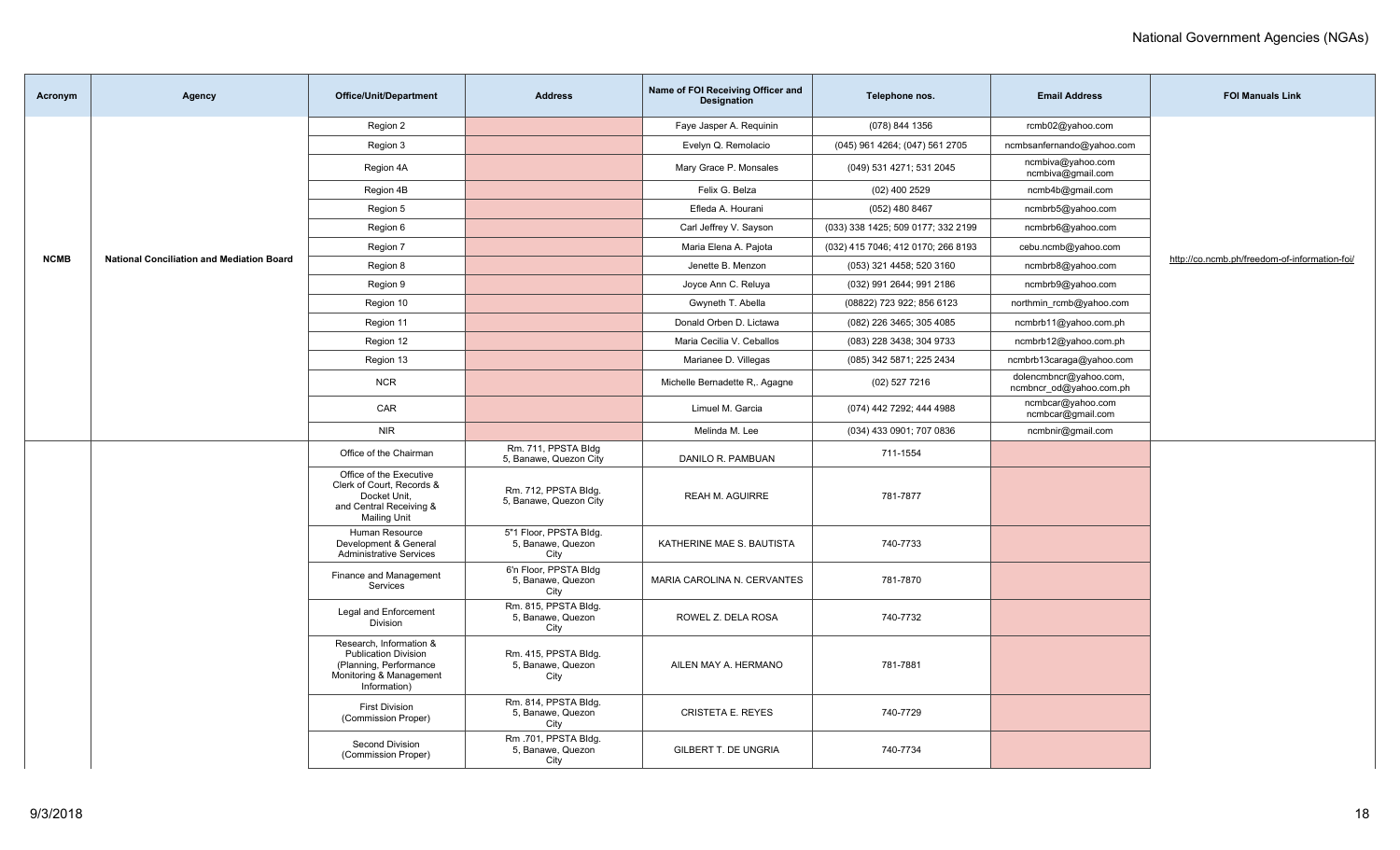| Acronym     | Agency                                     | <b>Office/Unit/Department</b>                   | <b>Address</b>                                                                                            | Name of FOI Receiving Officer and<br><b>Designation</b> | Telephone nos.    | <b>Email Address</b>                | <b>FOI Manuals Link</b>                                      |
|-------------|--------------------------------------------|-------------------------------------------------|-----------------------------------------------------------------------------------------------------------|---------------------------------------------------------|-------------------|-------------------------------------|--------------------------------------------------------------|
|             |                                            | <b>Third Division</b><br>(Commission Proper)    | Rm .803, PPSTA Bldg.<br>5, Banawe, Quezon<br>City                                                         | VAN CHRISTIAN O. LEYNES                                 | 740-7735          |                                     |                                                              |
|             |                                            | Fourth Division<br>(Commission Proper)          | 4,n Floor, PPSTA Bldg.<br>5, Banawe, Quezon<br>City                                                       | MA. ROSELETTE P. GONZALO                                | 749-0668          |                                     |                                                              |
|             |                                            | <b>Fifth Division</b><br>(Commission Proper)    | 4in Floor, PPSTA Bldg.<br>(5, Banawe, Quezon<br>City                                                      | DIVINA L. BAUTISTA                                      | 781-7863          |                                     |                                                              |
|             |                                            | <b>Sixth Division</b><br>(Commission Proper)    | 6in Floor, PPSTA Bldg. 5, Banawe,<br>Quezon City                                                          | PABLO M. MAYOR, JR.                                     | 712-8329          |                                     |                                                              |
| <b>NLRC</b> | <b>National Labor Relations Commission</b> | Seventh Division<br>(Commission Proper)         | 5/F DOLE Bldg. cor. Gen. Maxilom &<br>Gorordo Ave., Cebu City                                             | JUVE ANN N. PEQUE                                       | (032) 232-8940    |                                     | https://docs.google.com/viewer?url=http://www.nlrc.          |
|             |                                            | Eight Division<br>(Commission Proper)           | 2/F Henry Tan Bldg., 2/F Henry Tan<br>Bldg., Cagayan de Oro City                                          | JEAN B. DOMABOC- MUNEZ                                  | (088) 857-1938    |                                     | dole.gov.ph/content/transparency/FOI%20Manual.<br><u>pdf</u> |
|             |                                            | National Capital Region (Arbitration<br>Branch) | Rm. 306, PPSTA Bldg. 5, Banawe,<br>Quezon City                                                            | <b>EMILIO G. SANTOS</b>                                 | 781-7859          |                                     |                                                              |
|             |                                            | Cordillera Administrative Region                | #17 2/FManongdo Bldg., Private Road,<br>Magsaysay Ave. Baguio City                                        | ALBERT MAGNO L. CORTEZ                                  | (074) 445-2656    | nlrc_car@yahoo.com                  |                                                              |
|             |                                            | Regional Arbitration Branch I                   | 2/F GSMA Bldg. Gov. Ortega-Gen. Luna<br>Sts. Ortega-Gen. Luna Sts.                                        | MARIBEL LOURDES B. MARANAN                              | (072) 607-8362    | maribellourdesmaranan@yahoo.<br>com |                                                              |
|             |                                            | Regional Arbitration Branch II                  | Casibang Compound, Caritan Sur,<br>Tuguegarao City, Cagayan                                               | MINA P. DANAO                                           | (078) 846-1472    | nlrc_rab2@yahoo.com                 |                                                              |
|             |                                            | Regional Arbitration Branch III                 | 4th Floor ASCORP Bldg Mc Arthur<br>Highway Dolores, City of San Fernando,<br>Pampanga                     | ELIZABETH O. DIZON                                      | (045)961-2431     | NLRCRABIII@yahoo.com                |                                                              |
|             |                                            | Regional Arbitration Branch IV                  | 2/F Hectan Bldg. Commercial Center,<br>National Highway cor. Chipeco Ave.,<br>Brgy. Halang, Calamba City  | MARLO LEX N. TANDORA                                    | (049)985-3869     | generososantos@yahoo.com            |                                                              |
|             |                                            | Regional Arbitration Branch V                   | 3/F M. Dy Bldg. Rizal St., Legazpi City                                                                   | EDITH C. BUENAAGUA                                      | (052)481-4248     | nlrc rab5leg@yahoo.com              |                                                              |
|             |                                            | Regional Arbitration Branch VI                  | 2/F S.C. Divinagracia Bldg., Quezon-<br>Delgado Sts. Iloilo City                                          | JOCELYN C. OCHON                                        | $(033)$ 337-8781  | nlrc.iloilo@yahoo.com               |                                                              |
|             |                                            | Negros Island<br>Region                         | Level 2, East Two, Corporate Center<br>Circumferential cor. Diola St., Villamonte,<br><b>Bacolod City</b> | PAG-ASA C. DE PADUA                                     | (034)433-6149     | nlrcrab6@yahoo.com                  |                                                              |
|             |                                            | Regional Arbitration Branch VII                 | 2/F Lim's Brotherhood Foundation, Inc.<br>Osmena Blvd. and J.<br>Llorento Sts. Capitol<br>Site, Cebu City | SABRINA S. VARELA                                       | (032) 253-5529    | sabrinavarela1127@ yahoo.co         |                                                              |
|             |                                            | <b>Regional Arbitration Branch VIII</b>         | DOLE Compound Trece Martires St.,<br>Tacloban City                                                        | CYNTHIA L. MATE                                         | $(053)832 - 0116$ | rab8nlrc@yahoo.com                  |                                                              |
|             |                                            | Regional Arbitration Branch IX                  | Dagdad Bldg. II, San Jose Road,<br>Baliwasan, Zamboanga City                                              | ABDULWAHAB M. ABDULWAHID                                | (062)991-4698     | nlrcrab_ix@yahoo.com                |                                                              |
|             |                                            | Regional Arbitration Branch X                   | Top Score Bldg. National Highway,<br>Kauswagan, Cagayan de Oro City                                       | VIOLETA G. SUAZO                                        | (088) 857-2672    | rab10_nlrc@yahoo.com                |                                                              |
|             |                                            | Regional Arbitration Branch XI                  | 3/F JLF Parkway Bldg. Magallanes cor.<br>Quirino Sts. Davao City                                          | CHRISTELYN E. ROTANTE                                   | (082)321-5210     | xtyrotante@yahoo.com                |                                                              |
|             |                                            | Regional Arbitration Branch XII                 | Rm. 200 JYC Bldg. cor. Arellano &<br>Aldeguer Sts. Zone 3, Koronadal City                                 | GINA THERESA C. DUCANES                                 | (083) 228-6232    | nlrd 2@yahoo.com.ph                 |                                                              |
|             |                                            | Regional Arbitration Branch XIII                | 2/F Veterans Bank Bldg. J.C Aquino<br>Ave. Butuan City                                                    | MACBETH G. CAHILES                                      | $(085)$ 342-5006  | nlrcbutuan@yahoo.com                |                                                              |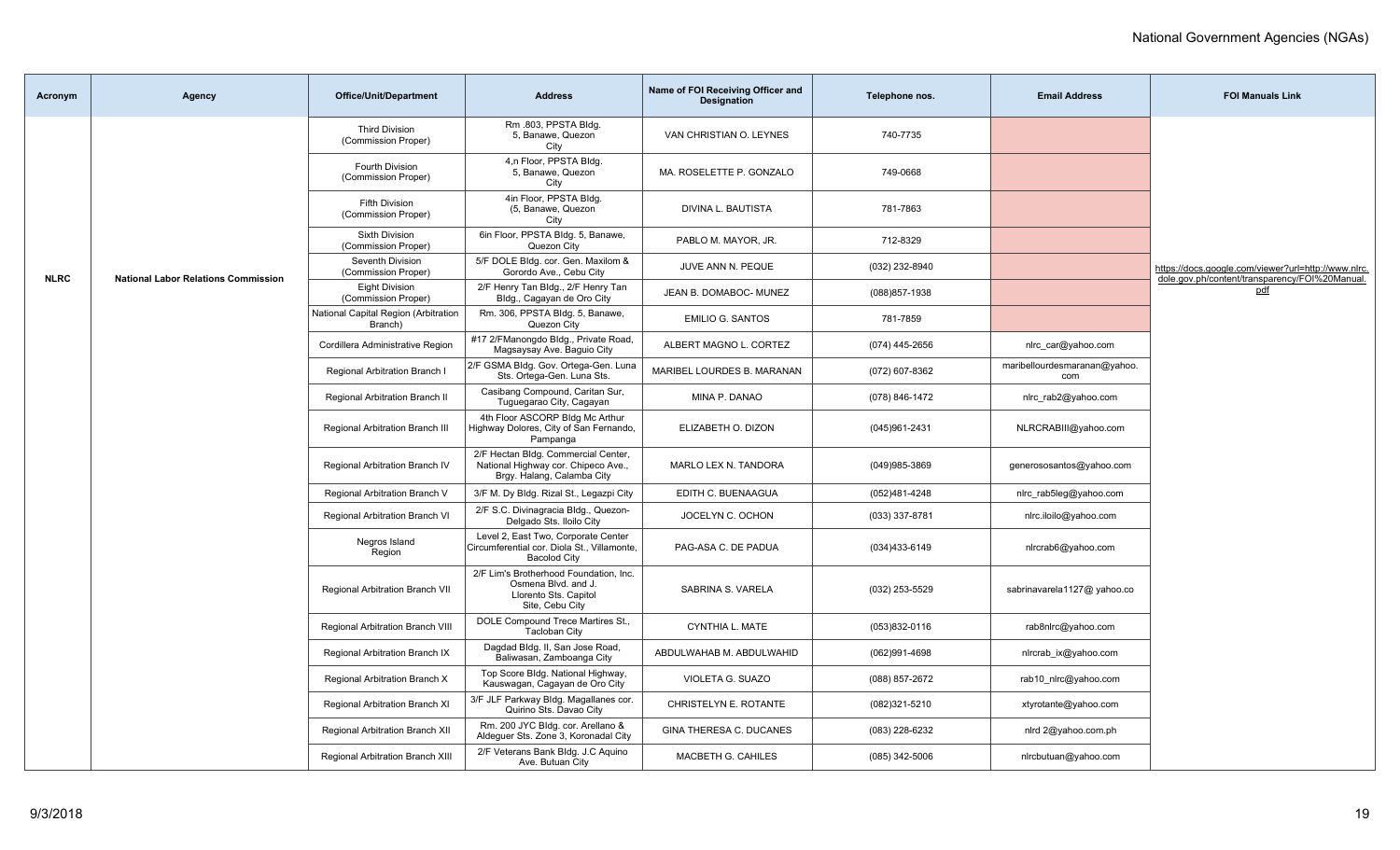| Acronym      | Agency                                                                | <b>Office/Unit/Department</b>                                                                                                                                                                                                                          | <b>Address</b>                                                                                                   | Name of FOI Receiving Officer and<br><b>Designation</b> | Telephone nos.                                   | <b>Email Address</b>                  | <b>FOI Manuals Link</b>                                                                                       |
|--------------|-----------------------------------------------------------------------|--------------------------------------------------------------------------------------------------------------------------------------------------------------------------------------------------------------------------------------------------------|------------------------------------------------------------------------------------------------------------------|---------------------------------------------------------|--------------------------------------------------|---------------------------------------|---------------------------------------------------------------------------------------------------------------|
| <b>NMP</b>   | National Maritime Polytechnic*                                        |                                                                                                                                                                                                                                                        | Cabalawan, Tacloban City                                                                                         | SOL. Marilou Pilapil                                    |                                                  | info@nmp.gov.ph<br>nmp.info@yahoo.com | https://drive.google.com/open?id=0B4mO-<br>ZWjGW85MGwzQVZaV0FDbXc                                             |
| <b>NWPC</b>  | National Wages and Productivity Commission*                           | Records Section of the<br>National Wages and Productivity<br>Commission or any of the<br>Regional Tripartite Wages and<br>Productivity Boards that have<br>custody or control of the<br>information, official records and<br>documents being requested |                                                                                                                  |                                                         |                                                  |                                       | http://www.nwpc.dole.gov.<br>ph/pages/download/transparency%20seal/FOI-<br>Approved-by-PCOO.pdf               |
| <b>POEA</b>  | <b>Philippine Overseas Employment</b><br><b>Administration</b>        |                                                                                                                                                                                                                                                        |                                                                                                                  | Nascel A. Gabito                                        | 7221181                                          | nascel@yahoo.com                      | http://www.poea.gov.ph/foi/FOI%20People's%<br>20Manual.pdf                                                    |
| <b>PRC</b>   | Professional Regulations Commission*                                  |                                                                                                                                                                                                                                                        |                                                                                                                  |                                                         |                                                  |                                       | http://www.prc.gov.<br>ph/uploaded/documents/PRC_FOI_Manual.pdf                                               |
| <b>TESDA</b> | <b>Technical Education and Skills Development</b><br><b>Authority</b> |                                                                                                                                                                                                                                                        |                                                                                                                  | Ma. Veronica M. Sandoval                                |                                                  |                                       | http://www.tesda.gov.<br>ph/Uploads/File/FOI/new/FOI%20People's%<br>20Manual%20as%20of%20Sep2017.pdf          |
| <b>DND</b>   | Department of National Defense*                                       | Chief of the Public Affairs Service<br>(PAS)                                                                                                                                                                                                           | DND Annex Building, Camp General<br>Emilio Aquinaldo, Quezon City                                                |                                                         | (02) 982-5679.                                   | foi@dnd.gov.ph                        | http://www.dnd.gov.ph/transparency/FOI%<br>20Manual/DND%20FOI%20MANUAL%20(As%<br>20of%20SEPTEMBER%202017).pdf |
| <b>AFP</b>   | Armed Forces of the Philippines*                                      | Chief, Public Affairs Office, AFP (C,<br>PAO)                                                                                                                                                                                                          | <b>Public Affairs Office</b><br>GHQ Grandstand, De Jesus Avenue<br>Camp General Emilio Aquinaldo,<br>Quezon City |                                                         | 911-6001 local 6700<br>09177776034 / 09399908691 | paoafp@gmail.com                      | http://www.afp.mil.<br>ph/images/transparency/2017/AFP-FOI-Manual-as-<br>of-29-Sep-2017.pdf                   |
| GА           | <b>Government Arsenal*</b>                                            | Chief, Management and Information<br>System Office                                                                                                                                                                                                     |                                                                                                                  |                                                         |                                                  |                                       | http://arsenal.mil.ph/a/ga%20foi%20manual.pdf                                                                 |
| <b>NDCP</b>  | National Defense College of the Philippines                           | Records Section                                                                                                                                                                                                                                        |                                                                                                                  |                                                         | 912-9139 / 911-6001 loc 4653                     | freedominfo@ndcp.edu.ph               | http://www.ndcp.edu.ph/TRANSPARENCY%20-%<br>20PDF%20FILES/NDCP%20FOI%20Manual%<br>20updated%202.22.2018.pdf   |
|              |                                                                       | <b>OCD Central</b><br>Office                                                                                                                                                                                                                           | <b>Message Action</b><br>Center, OCD Bldg,<br>Camp General Emilio<br>Aquinaldo, Quezon<br>City, Metro Manila     | <b>REGINA D. MARINO</b>                                 | (02) 911-5061 to 65 loc. 107                     | records@ocd.gov.ph                    |                                                                                                               |
|              |                                                                       | <b>OCD NCR</b>                                                                                                                                                                                                                                         | RBA Building, 15th<br>Avenue, Murphy,<br>Cubao, Quezon City                                                      | ARSENIA M. DAYRIT                                       | 02) 421 1918 /<br>(02) 913 2786                  | civildefensencr@gmail.com             |                                                                                                               |
|              |                                                                       | OCD Region I                                                                                                                                                                                                                                           | Camp BGen. Oscar<br>Florendo, Parian, San<br>Fernando City, La<br>Union                                          | JOANNE CHONA M. NEVERIDA                                | (072) 719-1640                                   | ocdrc1@yahoo.com                      |                                                                                                               |
|              |                                                                       | OCD Region II                                                                                                                                                                                                                                          | Camp Adduro, bagay<br>Road, Tuguegarao,<br>Cagayan                                                               | JOSEPH FRANCIS M. REYES                                 | (078) 304-1630 to 31                             | ocdrc2@gmail.com                      |                                                                                                               |
|              |                                                                       | <b>OCD Region III</b>                                                                                                                                                                                                                                  | Government Center,<br>Maimpis, San<br>Fernando City,<br>Pampanga                                                 | RODA M. SIMBILLO                                        | $(045)$ 455-0033                                 | ocdregion3@gmail.com                  |                                                                                                               |
|              |                                                                       | OCD Region IV-A<br>CALABARZON                                                                                                                                                                                                                          | PNP Multi-Purpose Center, Camp<br>Vicente Lim, Mayapa, Canlubang,<br>Calamba City, Laguna                        | JESSICA JOY M. RABARA                                   | (049) 531-7266                                   | ocd.rdrrmc4a@yahoo.com                |                                                                                                               |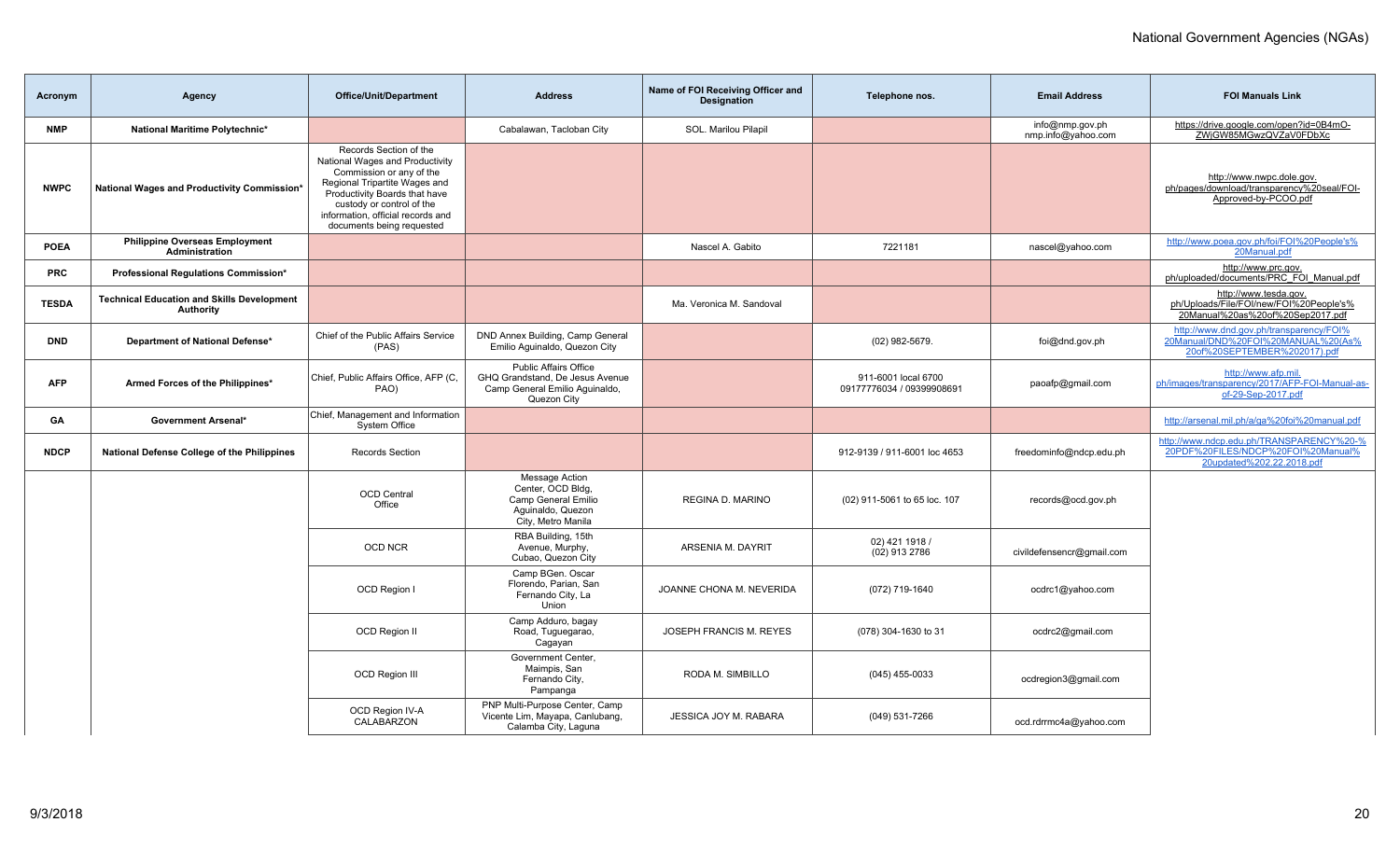| Acronym     | Agency                                    | <b>Office/Unit/Department</b>                 | <b>Address</b>                                                                                                  | Name of FOI Receiving Officer and<br><b>Designation</b> | Telephone nos.                         | <b>Email Address</b>         | <b>FOI Manuals Link</b>                                                       |
|-------------|-------------------------------------------|-----------------------------------------------|-----------------------------------------------------------------------------------------------------------------|---------------------------------------------------------|----------------------------------------|------------------------------|-------------------------------------------------------------------------------|
|             |                                           | OCD Region IV-B<br><b>MIMAROPA</b>            | PEO Compound,<br>Kuminatang Ilaya,<br>Batangas City,<br>Batangas                                                | MARY ANN B. ACEVEDA                                     | (043) 723-4248                         | ocd4 mimaropa@yahoo.com      |                                                                               |
|             |                                           | OCD Region V                                  | Camp Gen. Simeon<br>Ola, Legazpi City,<br>Albay                                                                 | RACHELLE ANN L. MIRANDA                                 | (052) 742-1176                         | ocd_5@yahoo.com              |                                                                               |
|             |                                           | OCD Region VI                                 | Camp Martin<br>Delgado, Fort San<br>Pedro, Iloilo City                                                          | MEYVEL M. CORDOVA                                       | (033) 337-6671                         | ocd_6@yahoo.com              |                                                                               |
|             |                                           | OCD Region<br>VII                             | Labrador Building, N.<br>Bacalso Ave., Cebu<br>City                                                             | JESETTE D. PONGOS                                       | (032)253-8730/410-6051                 | civildefense_rc7@yahoo.com   |                                                                               |
| OCD         | <b>Office of Civil Defense</b>            | <b>OCD Region</b><br>VIII                     | $\overline{2}$<br>nd Floor Uytingkoc<br>Building, Avenida<br>Veteranos, Tacloban<br>City, Leyte                 | REY M. GOZON                                            | (053)530-2014/530-4935                 | ocdeastvisayas@yahoo.com.ph  | http://ocd.gov.<br>ph/attachments/article/387/OCD_FOI_Manual_Aug2<br>017.pdf  |
|             |                                           |                                               | President Corazon C.<br>Aquino Regional<br>Government Center,<br>Balintawak, Pagadian<br>City                   |                                                         |                                        |                              |                                                                               |
|             |                                           | <b>OCD Region</b><br>IX                       | Satellite Office: D-1<br>Chiong Bldg.,<br>Saavedra St cor.<br>Maestra Vicenta,<br>Sta. Maria,<br>Zamboanga City | SHARVA NOWIE I. HAMSI                                   | (062)-945-0969                         | ocdrc9@yahoo.com             |                                                                               |
|             |                                           | OCD Region<br>$\times$                        | 2F Marcoso Building,<br>Hayes Cor. Corrales<br>Sts., Cagayan de Oro<br>City                                     | MAREE ABIGAIL N. GALVEZ                                 | (088) 857-3907                         | ocdrc10@gmail.com            |                                                                               |
|             |                                           | OCD Region<br>XI                              | Camp Quentin<br>Mercedido,<br>Buhangin, Davao City                                                              | RIEZEL JOY S. CHATTO                                    | (082)233-0295 /<br>233-0611 / 233-0295 | ocdrc11@yahoo.com            |                                                                               |
|             |                                           | OCD Region<br>XII                             | Camp Fermin Lira Jr.,<br>Gen Santos City                                                                        | KAREN ROSE O. CIMENI                                    | (083)301-2994/<br>(083) 553-2994       | ocd12gensan@yahoo.com        |                                                                               |
|             |                                           | OCD CARAGA                                    | 109 T. Calo<br>Extension, Butuan<br>City                                                                        | AIZY LYN R. PAGLINAWAN                                  | (085)342-8753/<br>(085)341-4015        | civildefensecaraga@gmail.com |                                                                               |
|             |                                           | OCD CAR                                       | Old Puso Bldg., DPS<br>Compound, Baguio<br>City                                                                 | ROLLY P. MANUEL                                         | (074) 619-0986<br>(074)304-2256        | civildefense car@yahoo.com   |                                                                               |
|             |                                           | <b>OCD ARMM</b>                               | Camp Gen. GH<br>Siongco, Datu Odin<br>Sinsuat,<br>Maguindanao                                                   | LEOBELO JOFEL A. DELICANA                               | $(064)552 - 1535$                      | ocdarmm.main@gmail.com       |                                                                               |
|             |                                           | <b>OCD ARMM</b><br>(BASULTA Satellite Office) | Camp Arturo Enrile,<br>Malagutay,<br>Zamboanga                                                                  | LEOBELO JOFEL A. DELICANA                               | (062)983-0973                          | basultaocd@yahoo.com         |                                                                               |
| <b>PVAO</b> | <b>Philippine Veterans Affairs Office</b> | PVAO Main Office                              | PVAO Compound, Camp Aguinaldo,<br>Quezon City                                                                   | Arla Fontamillas                                        | 912-4728 / 911-6011 loc. 5561          | pvao.publicaffairs@gmail.com | http://server.pvao.mil.ph/PDF/transparency%<br>20seal/FOI/PVAO FOI Manual.pdf |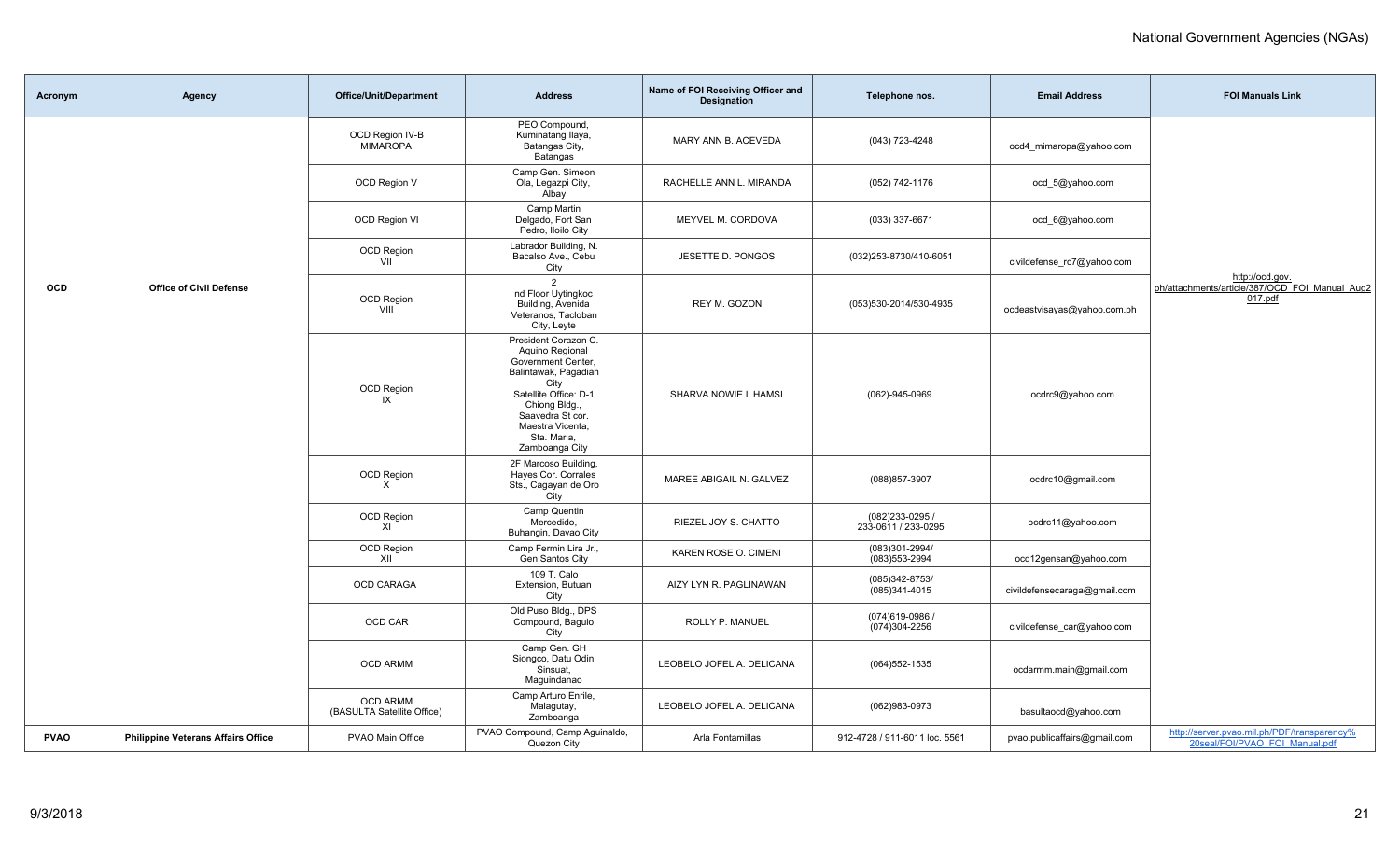| Agency                                                                                                       | <b>Office/Unit/Department</b>                                                                               | <b>Address</b>                                                                                                                                            | Name of FOI Receiving Officer and<br><b>Designation</b>                                   | Telephone nos.                                                                                | <b>Email Address</b>                                        | <b>FOI Manuals Link</b>                                                                                                                                                                      |
|--------------------------------------------------------------------------------------------------------------|-------------------------------------------------------------------------------------------------------------|-----------------------------------------------------------------------------------------------------------------------------------------------------------|-------------------------------------------------------------------------------------------|-----------------------------------------------------------------------------------------------|-------------------------------------------------------------|----------------------------------------------------------------------------------------------------------------------------------------------------------------------------------------------|
| <b>Veterans Memorial Medical Center</b>                                                                      |                                                                                                             |                                                                                                                                                           | <b>Reynante Gungon</b>                                                                    |                                                                                               |                                                             | http://www.vmmc.gov.<br>ph/images/FOI/Scan 2017 09 18 14 15 28 667<br>pdf                                                                                                                    |
| Department of Public Works and Highways*                                                                     |                                                                                                             | Ground Floor.<br>Drive, Port Area, Manila                                                                                                                 |                                                                                           |                                                                                               |                                                             | http://www.dpwh.gov.ph/dpwh/pdf/DPWH%<br>20Freedom%20of%20Information%20%20%28%<br>20FOI%20%29Manual.pdf                                                                                     |
| Department of Science and Technology*                                                                        |                                                                                                             |                                                                                                                                                           |                                                                                           |                                                                                               |                                                             | http://dost.gov.ph/knowledge-resources/2014-04-27-<br>01-59-53/quidelines/file/640-freedom-of-information-<br>manual                                                                         |
| Advanced Science and Technology Institute*                                                                   | Office of the Director                                                                                      |                                                                                                                                                           | Administrative Officer                                                                    |                                                                                               |                                                             | https://asti.dost.gov.<br>ph/images/transparencySealDocs/PBB_reports/AST<br>I-eFOI-Manual 24-Nov-2016 with-Annex.pdf                                                                         |
| Food and Nutrition Research Institute*                                                                       |                                                                                                             |                                                                                                                                                           |                                                                                           |                                                                                               |                                                             | http://www.fnri.dost.gov.<br>ph/images/sources/transparency/2017/FOI/FOI-<br>Implementing-Details Revised1.pdf                                                                               |
| <b>Forests Product Research and Development</b>                                                              |                                                                                                             |                                                                                                                                                           | Alberto V. Nicolas                                                                        |                                                                                               |                                                             | http://fprdi.dost.gov.                                                                                                                                                                       |
| Institute                                                                                                    |                                                                                                             |                                                                                                                                                           | Rizalina K. Araral (Alternate)                                                            |                                                                                               |                                                             | ph/images/pdf/transparency/2017 foiman.pdf                                                                                                                                                   |
|                                                                                                              |                                                                                                             |                                                                                                                                                           | Mr. Alvin S. Arante                                                                       |                                                                                               |                                                             | http://itdi.dost.gov.<br>ph/images/stories/transparency/FOI/ITDIFOIManual.                                                                                                                   |
|                                                                                                              |                                                                                                             |                                                                                                                                                           | Mrs. Josephine B. King                                                                    |                                                                                               |                                                             | pdf                                                                                                                                                                                          |
| <b>Metals Industry Research and Development</b><br>Center                                                    | <b>MIRDC</b>                                                                                                | MIRDC Compound, General Santos                                                                                                                            | Ms. Abigail N. Casas                                                                      | (02) 837-0431 to 38 loc 401<br>(02) 837-0431 to 38 loc 441                                    | oedsecretary@mirdc.dost.gov.ph<br>records@mirdc.dost.gov.ph | http://www.mirdc.dost.gov.<br>ph/images/phocadownload/FOI/MIRDCPeoplesFOI<br>Manual <sub>2.pdf</sub>                                                                                         |
|                                                                                                              |                                                                                                             |                                                                                                                                                           | Ms. Dolly Marie T. Borlado                                                                |                                                                                               |                                                             |                                                                                                                                                                                              |
| National Academy of Science and Technology                                                                   | <b>NAST PHL</b>                                                                                             | 3rd Level, Science<br>Heritage Bldg., DOST<br>Compound, Bicutan,<br>Taguig City                                                                           | Virginia Francia O. Gavica                                                                | (02) 838-7739 (02) 837-2071 loc. 2173<br>(02) 837-3170                                        | nastphlsecretariat@gmail.com                                | http://nast.ph/images/pdf%<br>20files/Transparency/FOI/NAST%20People's%<br>20FOI%20Manual.pdf                                                                                                |
| National Research Council of the Philippines*                                                                | Finance and Administrative Division                                                                         | NRCP, DOST Compound, Bicutan,<br><b>Taguig City</b>                                                                                                       | Records Officer (Administrative Officer<br>V                                              |                                                                                               |                                                             | https://drive.google.<br>com/file/d/0B6jny23Wd2u Nm1oRENPN0dFNXc/vie<br>$\underline{\mathsf{w}}$                                                                                             |
| Philippine Atmospheric, Geophysical and                                                                      |                                                                                                             |                                                                                                                                                           |                                                                                           |                                                                                               |                                                             | https://pubfiles.pagasa.dost.gov.<br>ph/ppds/PAGASA FOI.pdf                                                                                                                                  |
| Philippine Council for Agriculture, Aquatic and<br><b>Natural Resources Research and Development</b>         | Office of the Executive<br>Director                                                                         |                                                                                                                                                           | Ms. Emma Jabon                                                                            | (049) 536-4990; 2383; 0014;<br>1956; 2305; 1536; 5580;<br>5907; 6980; 7927, local 201,<br>275 |                                                             | http://www.pcaarrd.dost.gov.ph/home/portal/index.<br>php/bids-and-awards-committee-<br>section/transparency/transparency-seal/certification-<br>of-compliance/1478-pcaarrd-foi-manual-3/file |
| Philippine Council for Health Research and<br><b>Development</b>                                             | Philippine Council for Health<br>Research and Development                                                   | Room 305A, 3f,<br><b>DOST Main</b><br>Building, Gen.                                                                                                      | Mr. Diego Hernandez                                                                       | 8372942, 8377534 loc 504, 8372942,<br>8377534                                                 | dohernandez@pchrd.dost.gov.ph                               | http://www.pchrd.dost.gov.ph/index.<br>php/downloads/category/155-freedom-of-information                                                                                                     |
|                                                                                                              |                                                                                                             | Bicutan, Taguig City                                                                                                                                      | Ms. Kristine Dominique M. Zamora                                                          | 8372942, 8377534 loc 204                                                                      | kmzamora@pchrd.dost.gov.ph                                  |                                                                                                                                                                                              |
| Philippine Council for Industry, Energy and<br><b>Emerging Technology Research and</b><br><b>Development</b> | Philippine Council for Industry,<br>Energy and Emerging Technology<br>Research and Development<br>(PCIEERD) | Office of the Deputy Executive Director<br>4th Level, Science Heritage Building,<br>Science Community Complex, Gen<br>Santos Avenue, Bicutan, Taguig City | Roland A. Yanguiling                                                                      | 837-7516; 837-2071 loc. 2120 837--6154                                                        | rayanquiling@gmail.com                                      | http://pcieerd.dost.gov.<br>ph/images/pdf/Transparency Seal/2017/FOI/PCIEE<br>RD FOI Manual-ver-2.pdf                                                                                        |
| Philippine Institute of Volcanology and                                                                      | Office of the Director                                                                                      | <b>3F PHIVOLCS</b><br>Building, C.P. Garcia<br>Avenue, UP<br>Campus, Diliman,<br>Quezon City                                                              | Angela G. Montes                                                                          | 426-14-68 to 78<br>local 112                                                                  |                                                             | https://drive.google.                                                                                                                                                                        |
|                                                                                                              | Industrial Technology Development Institute*<br>Astronomical Services Administration*                       | <b>Technological Services Division</b><br>(PCHRD)                                                                                                         | DPWH Central Office Building, Bonifacio<br>Avenue, Bicutan, Taguig City<br>Santos Avenue, |                                                                                               |                                                             |                                                                                                                                                                                              |

**Seismology**

com/file/d/0B8AKPath/international/default/default/default/default/default/default/default/default/default/def<br>The complex of the complex of the complex of the complex of the complex of the complex of the complex of the c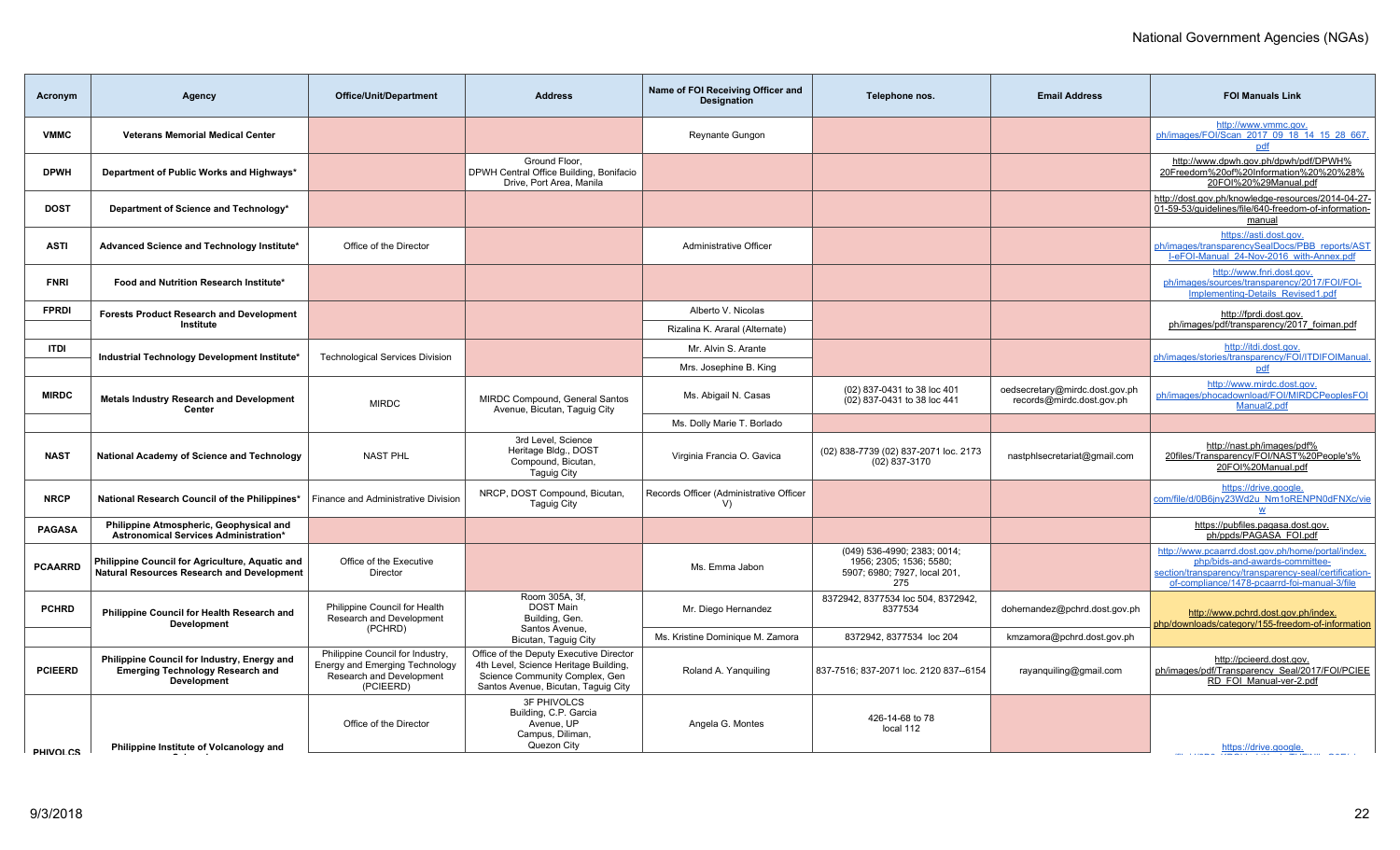| Acronym         | <b>Agency</b>                                            | <b>Office/Unit/Department</b>                              | <b>Address</b>                                                                                                                                            | Name of FOI Receiving Officer and<br><b>Designation</b> | Telephone nos.                                    | <b>Email Address</b>                   | <b>FOI Manuals Link</b>                                                                                      |
|-----------------|----------------------------------------------------------|------------------------------------------------------------|-----------------------------------------------------------------------------------------------------------------------------------------------------------|---------------------------------------------------------|---------------------------------------------------|----------------------------------------|--------------------------------------------------------------------------------------------------------------|
| <b>PHIVULUS</b> | Seismology                                               | Finance and Administrative<br>Division                     | <b>GF PHIVOLCS</b><br>Building, C.P. Garcia<br>Avenue, UP<br>Campus, Diliman,<br>Quezon City                                                              | Ma. Geraldine A. Gelido                                 | 426-14-68 to 78<br>local 102                      |                                        | com/file/d/0B8_KPQhbpktXenkxTHFjNlkzQ0E/view                                                                 |
| <b>PNRI</b>     | Philippine Nuclear Research Institute*                   |                                                            |                                                                                                                                                           |                                                         |                                                   |                                        | http://www.pnri.dost.gov.<br>ph/images/transparencyseal/FreedomOfInfo/PNRI---<br>FOI-Manual.pdf              |
| <b>PSHS</b>     | Philippine Science High School System*                   |                                                            |                                                                                                                                                           |                                                         |                                                   |                                        | http://www.pshs.edu.<br>ph/downloads/freedom_of_info/PSHS-FOI-Manual.<br>pdf                                 |
| <b>PTRI</b>     | <b>Philippine Textile Research Institute</b>             |                                                            |                                                                                                                                                           | Richard Apuyan                                          |                                                   |                                        | https://ptri.dost.gov.ph/images/transparency/FOI.pdf                                                         |
|                 |                                                          |                                                            |                                                                                                                                                           | <b>Emelita Maningas</b>                                 |                                                   |                                        |                                                                                                              |
| STII            | Science and Technology Information Institute*            |                                                            |                                                                                                                                                           |                                                         |                                                   |                                        | http://www.stii.dost.gov.<br>ph/images/jdownloads/pdf files/foi/STII FOI Manua<br>l.pdf                      |
| SEI             | Science Education Institute*                             | SEI Records Unit                                           |                                                                                                                                                           |                                                         |                                                   |                                        | http://www.sei.dost.gov.ph/images/ts/seifoimanual.<br>pdf                                                    |
| <b>TAPI</b>     | <b>Technology Application and Promotion</b><br>Institute | Technology Application and<br>Promotion Institute (TAPI)   | 1st Floor<br><b>Business Assistance</b><br>Center (BAC)<br><b>TAPI Building</b><br><b>DOST Compound</b><br>Gen. Santos Ave.<br><b>Bicutan Taguig City</b> | Ms. Marissa A. Melosantos                               | $(02)$ 837-2936<br>(02) 837-2071-82<br>local 2153 | mamelosantos1221@yahoo.com             | http://www.tapi.dost.gov.<br>ph/resources/downloads/send/26-iso-<br>certification/510-tapi-foi-people-manual |
| <b>DSWD</b>     | Department of Social Welfare and Development             | <b>DSWD Central Office</b>                                 | DSWD Building, Constitution Hills,<br>Batasan Pambansa Complex, Quezon<br>City 1100 Metro manila                                                          | Ms. Myrnaa H. Reyes                                     | 931-91-05 loc. 505 / 951-71-19                    |                                        | http://www.dswd.gov.<br>ph/download/publications/foi_manual/DSWDs-FOI-<br>Manual-1.pdf                       |
| <b>CWC</b>      | Council for the Welfare of Children*                     |                                                            |                                                                                                                                                           |                                                         |                                                   |                                        | https://drive.google.com/file/d/1mkKc-<br>YPthgyXa9SpGxcRbHUXWasX1uRz/view                                   |
|                 |                                                          | <b>ICAB Records Unit</b>                                   | 1st Floor Main Bldg.                                                                                                                                      | Janet T. Santos                                         | 027264568 loc 812                                 |                                        |                                                                                                              |
|                 |                                                          |                                                            |                                                                                                                                                           | Ma-am Gaoat                                             |                                                   |                                        |                                                                                                              |
|                 |                                                          |                                                            |                                                                                                                                                           | Irene S. Fagayan                                        |                                                   |                                        |                                                                                                              |
|                 |                                                          | <b>ICAB Operations Unit</b>                                | 1st Floor Main Bldg.                                                                                                                                      | Rosa Marie Tejones                                      | 027219781 / 027219782 locals                      |                                        | http://www.icab.gov.                                                                                         |
| <b>ICAB</b>     | <b>Inter-Country Adoption Board</b>                      |                                                            |                                                                                                                                                           | Myrel Anne Leido                                        | 804/805/807/808/809/810                           |                                        | ph/download/manual of operation/ICAB-FOI-<br>Manual.pdf                                                      |
|                 |                                                          |                                                            |                                                                                                                                                           | Izza Mae Joy Magdalera                                  |                                                   |                                        |                                                                                                              |
|                 |                                                          | ICAB Project Development Unit                              | 2nd Floor Main Bldg.                                                                                                                                      | Lyra Gay Villamarain                                    | 7264568 / 7264551 locals 801/802                  |                                        |                                                                                                              |
|                 |                                                          | <b>ICAB Admin Unit</b>                                     | 2nd Floor ICAB Extension Bldg.                                                                                                                            | Gina E. Ebalan                                          | 027219711/027219781 locals 815/816                |                                        |                                                                                                              |
|                 |                                                          | <b>ICAB Finance Unit</b>                                   | 3rd Floor ICAB Extension Bldg.                                                                                                                            | Argin B. Galang                                         | 027219781/027264551 locals 817/818                |                                        |                                                                                                              |
|                 |                                                          | DCO, OIC Records Unit, JJWC<br><b>National Secretariat</b> |                                                                                                                                                           | Ms. Tricia S. Pangan                                    | 9210565 / 9905859                                 | mopangan@jjwc.gov.ph                   |                                                                                                              |
|                 |                                                          | Office of Executive Director<br>(Malingap Office)          |                                                                                                                                                           | Lea N. Callos                                           | 7918774                                           | leacallos26@gmail.com                  |                                                                                                              |
|                 |                                                          | Office of Executive Director<br>(Matimtiman Office)        |                                                                                                                                                           | Charisse Mae Das-ao                                     | 9210565 / 9068879                                 | charisse.jjwc@gmail.com                |                                                                                                              |
|                 |                                                          | <b>FAD-Accounting Unit</b>                                 |                                                                                                                                                           | Frances Grace Salvador                                  | 9210565 / 9905859                                 | frances.grace.salvador18@gmail.<br>com |                                                                                                              |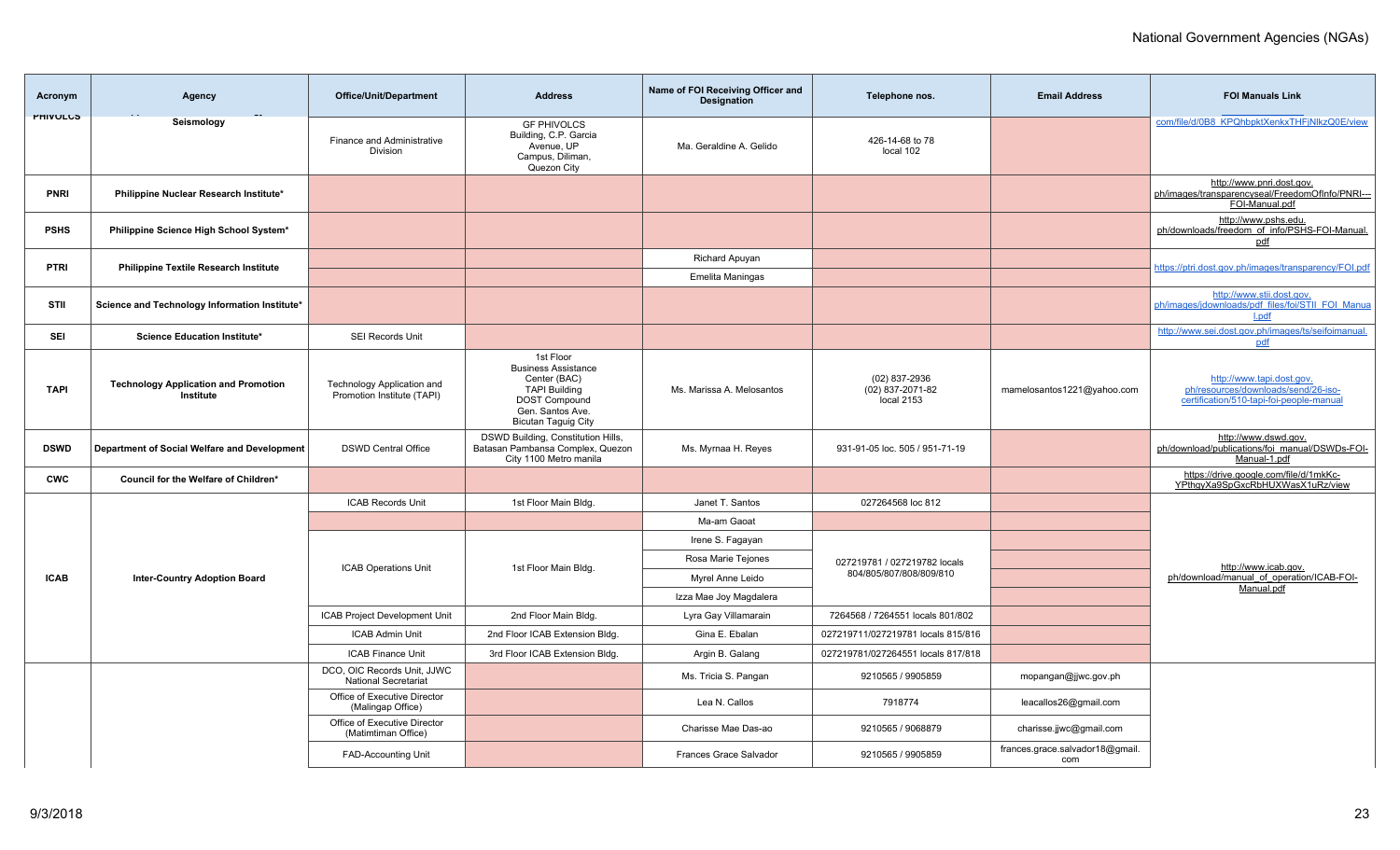| Acronym     | Agency                                              | Office/Unit/Department                                                      | <b>Address</b>                                                              | Name of FOI Receiving Officer and<br><b>Designation</b> | Telephone nos.               | <b>Email Address</b>     | <b>FOI Manuals Link</b>                                                                   |
|-------------|-----------------------------------------------------|-----------------------------------------------------------------------------|-----------------------------------------------------------------------------|---------------------------------------------------------|------------------------------|--------------------------|-------------------------------------------------------------------------------------------|
|             |                                                     | FAD- Cash/Budget Unit                                                       |                                                                             | Marlon H. Javier                                        | 5012347                      | mhjavier@jjwc.gov.ph     |                                                                                           |
|             |                                                     | FAD- Personnel/HR Unit                                                      |                                                                             | Melanie C. Abayon                                       | 9210565 / 9905859            | mcabayon@jjwc.gov.ph     |                                                                                           |
|             |                                                     | FAD- Procurement Unit                                                       |                                                                             | Dwight B. Cabrera                                       | 9210565 / 9905859            | dbcabrera@jjwc.gov.ph    |                                                                                           |
|             |                                                     | <b>FAD-Property Unit</b>                                                    |                                                                             | Aquilino S. Prado III                                   | 9210565 / 9905859            | asprado@jjwc.gov.ph      |                                                                                           |
|             |                                                     | FAD- Records Unit                                                           |                                                                             | Ma. Tricia O. Pangan                                    |                              | mopangan@jjwc.gov.ph     |                                                                                           |
|             |                                                     | Advocacy and Communications<br>Division                                     |                                                                             | Rubella D. Ongbit                                       | 7945508 / 7945972            | rdongbit@jjwc.gov.ph     |                                                                                           |
|             |                                                     | National Coordination, Monitoring<br>and Information Management<br>Division |                                                                             | Michael C. Montoro                                      | 7945508 / 7945972            | mcmontoro@jjwc.gov.ph    |                                                                                           |
|             |                                                     | Policy and Research Division                                                |                                                                             | Analyn R. Favila                                        | 7945508 / 7945972            | arfavila@jjwc.gov.ph     |                                                                                           |
| <b>JJWC</b> | Juvenile Justice and Welfare Council                | RJJWC-I                                                                     |                                                                             | Perfecto G. Lasquite                                    | (072) 687-8000 loc. 229      | rjjwc1@jjwc.gov.ph       | http://www.jjwc.gov.ph/wp-                                                                |
|             |                                                     | RJJWC-II                                                                    |                                                                             | Maria Dorotea T. Aggabao                                | (078) 3040586                | rjjwc2@jjwc.gov.ph       | content/uploads/2017/09/FOI-Annex-F.pdf                                                   |
|             |                                                     | RJJWC-III                                                                   |                                                                             | Imelda E. Yumul                                         | (045) 9612143 / (02) 2467021 | rjjwc.fo3@jjwc.gov.ph    |                                                                                           |
|             |                                                     | RJJWC-CALABARZON                                                            |                                                                             | Rowena R. Caraveo                                       | 8077102                      | rijwc4a@jjwc.gov.ph      |                                                                                           |
|             |                                                     | RJJWC-MIMAROPA                                                              |                                                                             | Vivien L. Agustin                                       |                              | rjjwc4b@jjwc.gov.ph      |                                                                                           |
|             |                                                     | RJJWC-V                                                                     |                                                                             | Mia T. Casulla                                          | (052) 4805347                | rjjwc5@jjwc.gov.ph       |                                                                                           |
|             |                                                     | RJJWC-VI                                                                    |                                                                             | Percival L. Agsam                                       | (033) 3376221                | rjjwc6@jjwc.gov.ph       |                                                                                           |
|             |                                                     | RJJWC-VII                                                                   |                                                                             | Janine M. Hucamis                                       | (032) 2321192                | rjjwc7@jjwc.gov.ph       |                                                                                           |
|             |                                                     | RJJWC-VIII                                                                  |                                                                             | Joanna A. Berino                                        | (053) 3211007                | rjjwc8@jjwc.gov.ph       |                                                                                           |
|             |                                                     | RJJWC-IX                                                                    |                                                                             | Juleen S. Vicente                                       | (062) 9916030/9910858        | rjjwc9@jjwc.gov.ph       |                                                                                           |
|             |                                                     | RJJWC-X                                                                     |                                                                             | Deocelyn A. Sabucdalao                                  | (088) 8588134                | rjjwc10@jjwc.gov.ph      |                                                                                           |
|             |                                                     | RJJWC-XI                                                                    |                                                                             | Nurjean I. Chaneco                                      | (082) 2271964                | rjjwc11@jjwc.gov.ph      |                                                                                           |
|             |                                                     | RJJWC-XII                                                                   |                                                                             | Ardelou May E. Dacua                                    | (083) 2282086                | rjjwc12@jjwc.gov.ph      |                                                                                           |
|             |                                                     | RJJWC-NCR                                                                   |                                                                             | Catherine S. Deniega                                    | 7348640 / 7330010 loc. 205   | rjjwc.ncr@jjwc.gov.ph    |                                                                                           |
|             |                                                     | RJJWC-CAR                                                                   |                                                                             | Owen Mari L. Domondon                                   | (074) 4469651                | rjjwc.car@jjwc.gov.ph    |                                                                                           |
|             |                                                     | RJJWC-CARAGA                                                                |                                                                             | Marieta S. Jandayan                                     | (085) 3425619                | rjjwc.caraga@jjwc.gov.ph |                                                                                           |
|             |                                                     | RJJWC-ARMM                                                                  |                                                                             | Justine Monique S. Romillano                            | (064) 5522796                | rjiwc.armm@jjwc.gov.ph   |                                                                                           |
|             |                                                     |                                                                             |                                                                             | Cecilia D. Rigor                                        |                              |                          | http://www.ncda.gov.ph/wp-                                                                |
| <b>NCDA</b> | <b>National Council for Disability Affairs</b>      |                                                                             |                                                                             | Ana Maria Zabala                                        |                              |                          | content/uploads//2017/07/NCDA-Freedom-of-<br>Information-Manual-FINAL-7-25-17-Revised.pdf |
| <b>DILG</b> | Department of the Interior and Local<br>Government* |                                                                             |                                                                             |                                                         |                              |                          | http://online.fliphtml5.com/kody/zcip/                                                    |
| BFP         | <b>Bureau of Fire Protection*</b>                   |                                                                             |                                                                             |                                                         |                              |                          | http://bfp.gov.ph/bfp-freedom-information-manual/                                         |
| <b>BJMP</b> | Bureau of Jail Management and Penology*             |                                                                             |                                                                             |                                                         |                              |                          | http://www.bjmp.gov.ph/legalopinions/FOI%<br>20Manual.pdf                                 |
| <b>LGA</b>  | Local Government Academy*                           |                                                                             | 8th floor Agustin 1 Bldg. F. Ortigas Jr.<br>Rd., Ortigas Center, Pasig City |                                                         |                              |                          | http://lqa.gov.<br>ph/media/uploads/2/Transparency@Work/2017/LGA<br>%20FOI%20Manual.pdf   |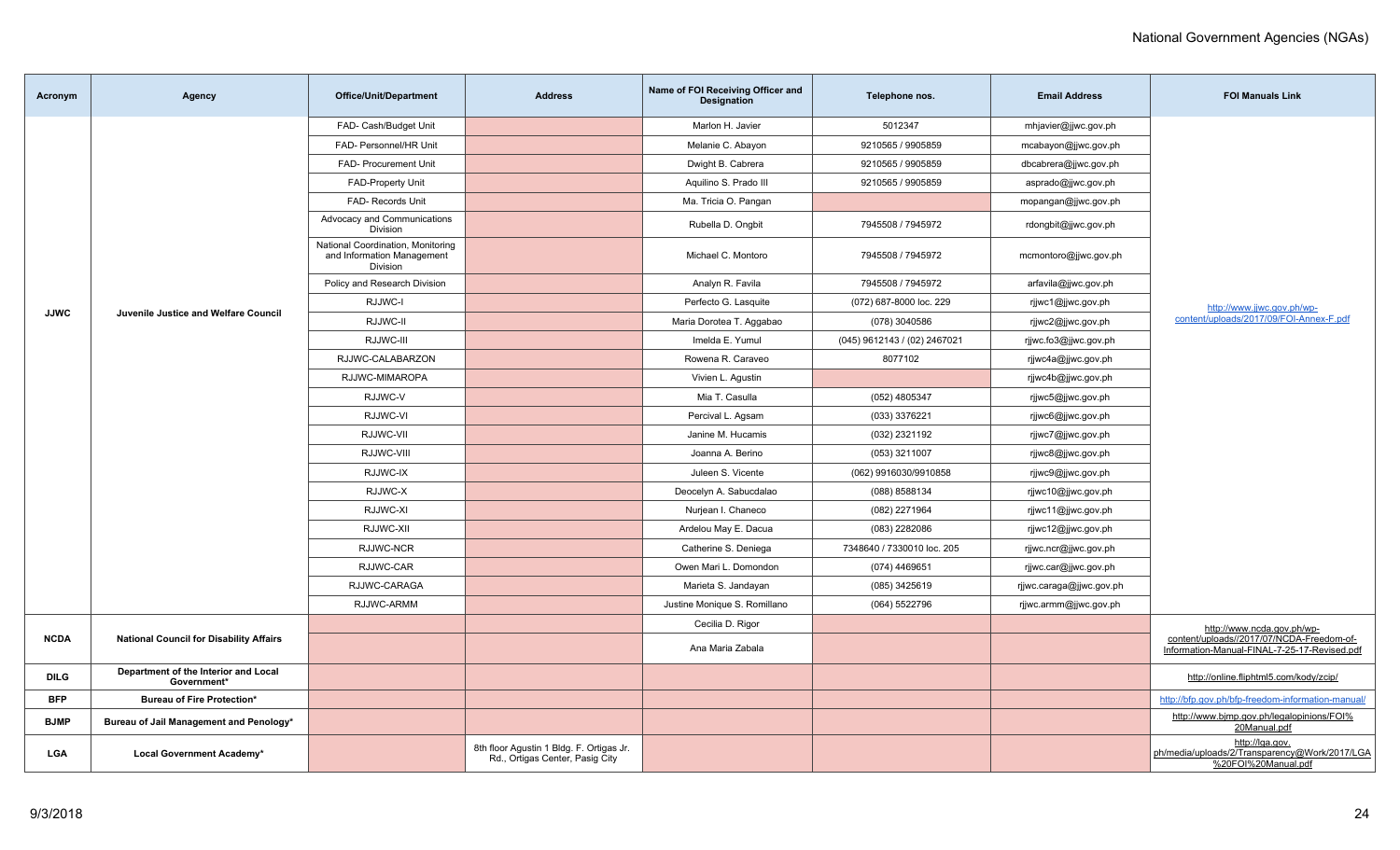| Acronym         | Agency                      | Office/Unit/Department                                           | <b>Address</b>                                                                                                                               | Name of FOI Receiving Officer and<br><b>Designation</b> | Telephone nos.                   | <b>Email Address</b> | <b>FOI Manuals Link</b>                               |
|-----------------|-----------------------------|------------------------------------------------------------------|----------------------------------------------------------------------------------------------------------------------------------------------|---------------------------------------------------------|----------------------------------|----------------------|-------------------------------------------------------|
| <b>NAPOLCOM</b> | National Police Commission* |                                                                  | <b>NAPOLCOM</b><br>One-Stop Shop at the 7th Floor of the<br>NAPOLCOM Building,<br>EDSA corner Quezon Avenue, West<br>Triangle, Quezon City   |                                                         |                                  |                      | http://www.napolcom.gov.ph/images/pdf/FOI2017.<br>pdf |
|                 |                             | Office of the Chief, PNP<br>(OCPNP)                              | National Headquarters,<br>Philippine National Police,<br>Camp BGen Rafael T<br>Crame, Quezon City<br>Office of the Administrative<br>Section |                                                         | (02) 726-4208                    | foi.ocpnp@pnp.gov.ph |                                                       |
|                 |                             | Office of the Deputy<br>Chief for Administration<br>(ODCA)       | National Headquarters,<br>Philippine National Police,<br>Camp BGen Rafael T<br>Crame, Quezon City<br>Office of the Administrative<br>Section |                                                         | $(02)$ 723-0401<br>local 3431    | foi.odca@pnp.gov.ph  |                                                       |
|                 |                             | Office of the Deputy<br>Chief for Operations<br>(ODCO)           | National Headquarters,<br>Philippine National Police,<br>Camp BGen Rafael T<br>Crame, Quezon City<br>Office of the Administrative<br>Section |                                                         | (02) 723-0401<br>local 3505/3405 | foi.odco@pnp.gov.ph  |                                                       |
|                 |                             | Office of the Chief<br><b>Directorial Staff</b><br>(OCDS)        | National Headquarters,<br>Philippine National Police,<br>Camp BGen Rafael T<br>Crame, Quezon City<br>Office of the Administrative<br>Section |                                                         | (02) 723-0401<br>Local 3425/3385 | foi.ocds@pnp.gov.ph  |                                                       |
|                 |                             | Directorate for<br>Personnel and Records<br>Management<br>(DPRM) | National Headquarters,<br>Philippine National Police,<br>Camp BGen Rafael T<br>Crame, Quezon City<br>Office of the Administrative<br>Section |                                                         | (02) 723-0401<br>Local 3501      | foi.dprm@pnp.gov.ph  |                                                       |
|                 |                             | Directorate for<br>Intelligence<br>(DI)                          | National Headquarters,<br>Philippine National Police,<br>Camp BGen Rafael T<br>Crame, Quezon City<br>Office of the Administrative<br>Section |                                                         | (02) 723-0401<br>Local 3302      | foi.di@pnp.gov.ph    |                                                       |
|                 |                             | Directorate for<br>Operations<br>(DO)                            | National Headquarters,<br>Philippine National Police,<br>Camp BGen Rafael T<br>Crame, Quezon City<br>Office of the Administrative<br>Section |                                                         | (02) 723-0401<br>Local 3583      | foi.do@pnp.gov.ph    |                                                       |
|                 |                             | Directorate for Logistics<br>(DL)                                | National Headquarters,<br>Philippine National Police,<br>Camp BGen Rafael T<br>Crame, Quezon City<br>Office of the Administrative<br>Section |                                                         | (02) 723-0401<br>Local 3434      | foi.dl@pnp.gov.ph    |                                                       |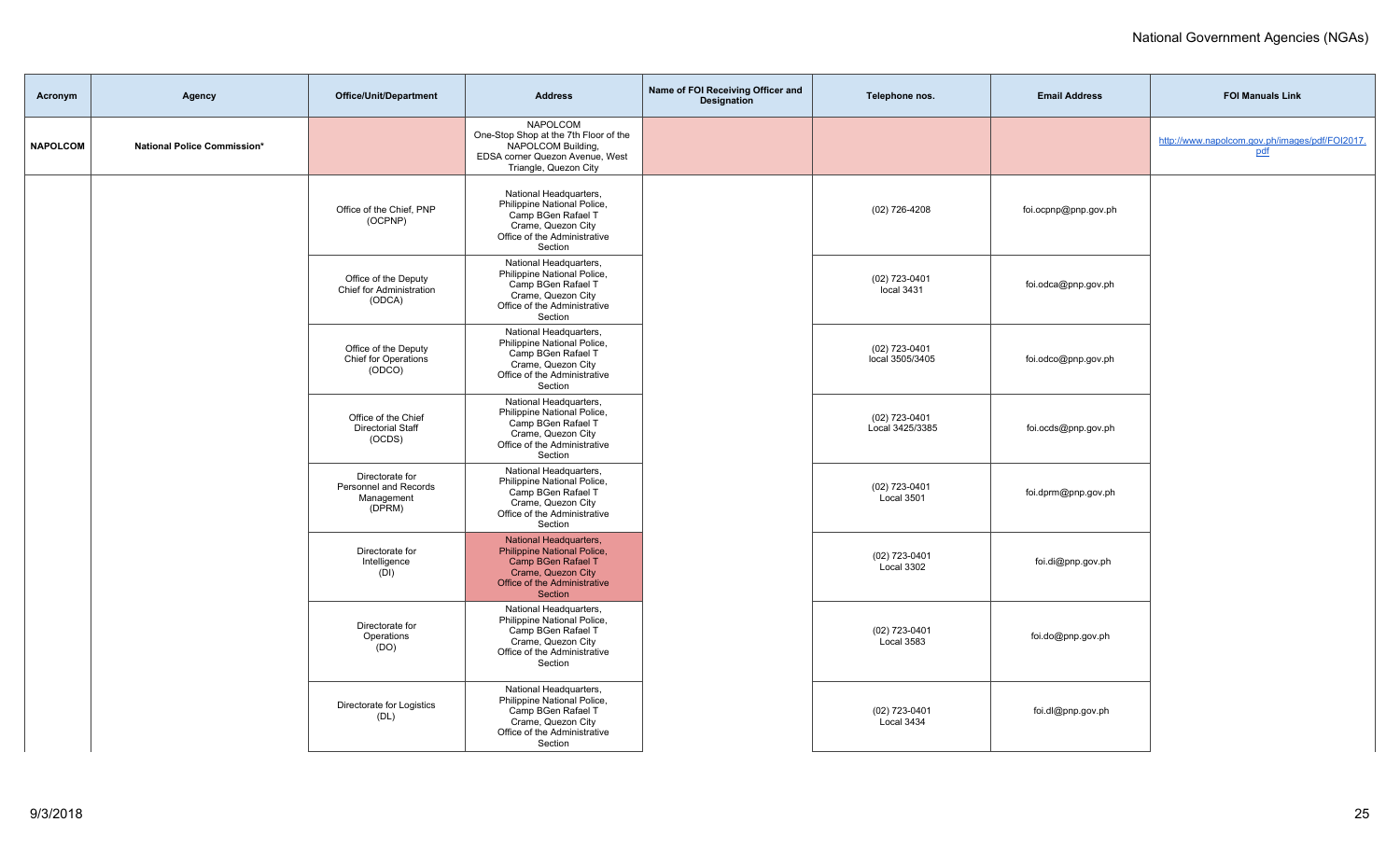| Acronym | Agency | Office/Unit/Department                                                                     | <b>Address</b>                                                                                                                               | Name of FOI Receiving Officer and<br>Designation | Telephone nos.                   | <b>Email Address</b>   | <b>FOI Manuals Link</b> |
|---------|--------|--------------------------------------------------------------------------------------------|----------------------------------------------------------------------------------------------------------------------------------------------|--------------------------------------------------|----------------------------------|------------------------|-------------------------|
|         |        | Directorate for Plans<br>(DPL)                                                             | National Headquarters,<br>Philippine National Police,<br>Camp BGen Rafael T<br>Crame, Quezon City<br>Office of the Administrative<br>Section |                                                  | (02) 723-0401<br>Local 3354      | foi.dpl@pnp.gov.ph     |                         |
|         |        | Directorate for<br>Comptrollership<br>(DC)                                                 | National Headquarters,<br>Philippine National Police,<br>Camp BGen Rafael T<br>Crame, Quezon City<br>Office of the Administrative<br>Section |                                                  | (02) 723-0401<br>Local 3574      | foi.dc@pnp.gov.ph      |                         |
|         |        | Directorate for Police<br><b>Community Relations</b><br>(DPCR)                             | National Headquarters,<br>Philippine National Police,<br>Camp BGen Rafael T<br>Crame, Quezon City<br>Office of the Administrative<br>Section |                                                  | (02) 723-0401<br>Local 3276      | foi.dpcr@pnp.gov.ph    |                         |
|         |        | Directorate for<br>Investigation and<br>Detective Management<br>(DIDM)                     | National Headquarters,<br>Philippine National Police,<br>Camp BGen Rafael T<br>Crame, Quezon City<br>Office of the Administrative<br>Section |                                                  | (02) 723-0401<br>Local 3440      | foi.didm@pnp.gov.ph    |                         |
|         |        | Directorate for Human<br>Resource and Doctrine<br>Development<br>(DHRDD)                   | National Headquarters,<br>Philippine National Police,<br>Camp BGen Rafael T<br>Crame, Quezon City<br>Office of the Administrative<br>Section |                                                  | (02) 723-0401<br>Local 3456      | foi.dhrdd@pnp.gov.ph   |                         |
|         |        | Directorate for Research<br>and Development<br>(DRD)                                       | National Headquarters,<br>Philippine National Police,<br>Camp BGen Rafael T<br>Crame, Quezon City<br>Office of the Administrative<br>Section |                                                  | (02) 723-0401<br>Local 3478      | foi.drd.pnp@gmail.com  |                         |
|         |        | Directorate for<br>Information &<br>Communication<br>Technology<br>Management<br>(DICTM)   | Philippine National Police,<br>Camp BGen Rafael T<br>Crame, Quezon City<br>Office of the Administrative<br>Section                           |                                                  | (02) 723-0401<br>Local 3136      | foi.dictm@pnp.gov.ph   |                         |
|         |        | Directorate for<br><b>Integrated Police</b><br>Operations - Northern<br>Luzon<br>(DIPO-NL) | Philippine National Police,<br>Camp BGen Rafael T<br>Crame, Quezon City<br>Office of the Administrative<br>Section                           |                                                  | (02) 723-0401<br>Local 3944/5277 | foi.dipo-nl@pnp.gov.ph |                         |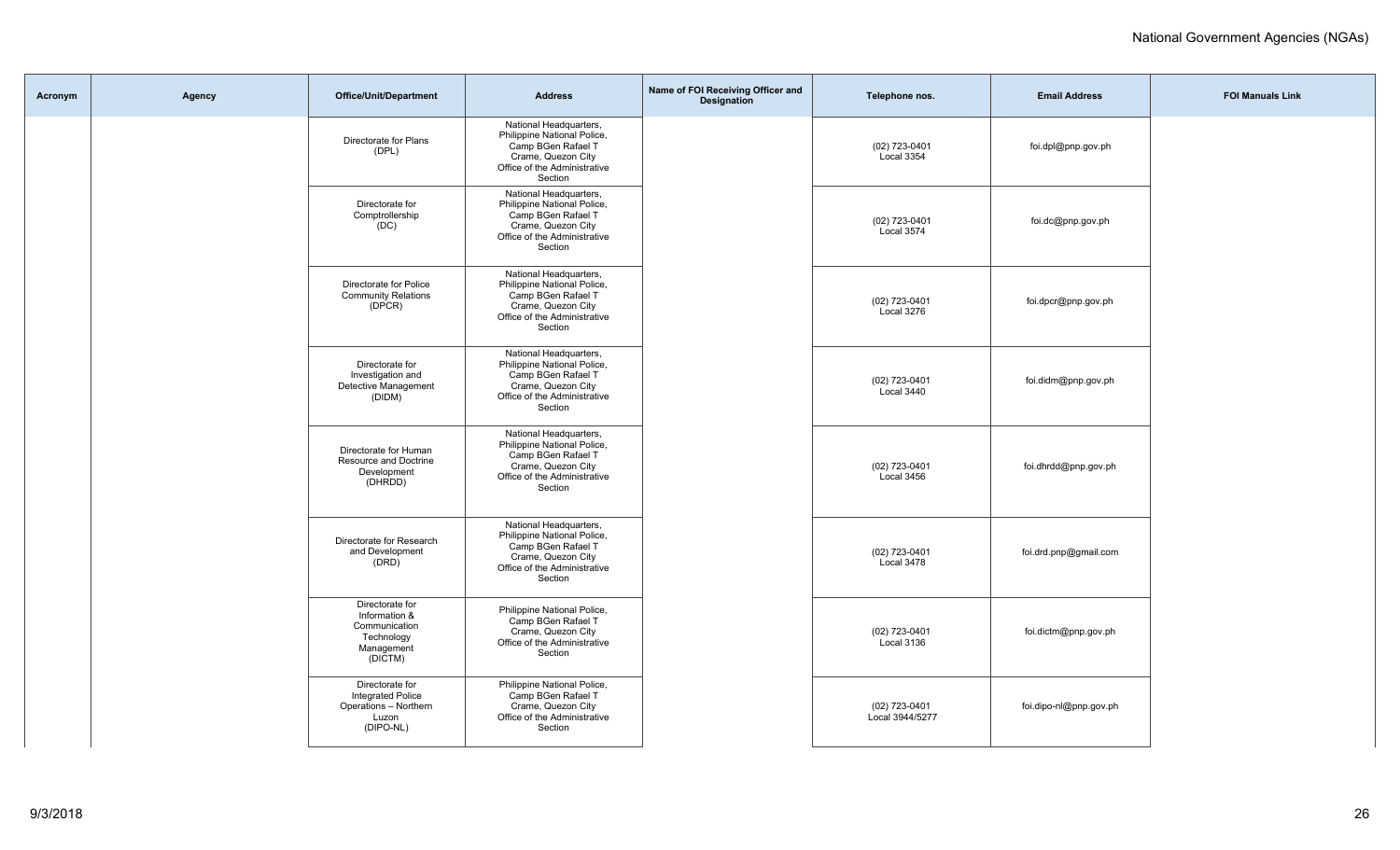| Acronym | Agency | <b>Office/Unit/Department</b>                                                                | <b>Address</b>                                                                                                                               | Name of FOI Receiving Officer and<br><b>Designation</b> | Telephone nos.                     | <b>Email Address</b>      | <b>FOI Manuals Link</b> |
|---------|--------|----------------------------------------------------------------------------------------------|----------------------------------------------------------------------------------------------------------------------------------------------|---------------------------------------------------------|------------------------------------|---------------------------|-------------------------|
|         |        | Directorate for<br><b>Integrated Police</b><br>Operations - Southern<br>Luzon<br>(DIPO-SL)   | Philippine National Police,<br>Camp BGen Rafael T<br>Crame, Quezon City<br>Office of the Administrative<br>Section                           |                                                         | (02) 723-0401<br>Local 5256/4466   | foi.dipo-sl.pnp@gmail.com |                         |
|         |        | Directorate for<br><b>Integrated Police</b><br>Operations - Visayas<br>(DIPO-VIS)            | Philippine National Police,<br>Camp BGen Rafael T<br>Crame, Quezon City<br>Office of the Administrative<br>Section                           |                                                         | (02) 723-0401<br>Local 3477/5287   | foi.dipo-vis@pnp.gov.ph   |                         |
|         |        | Directorate for<br><b>Integrated Police</b><br>Operations - Eastern<br>Mindanao<br>(DIPO-EM) | Philippine National Police,<br>Camp BGen Rafael T<br>Crame, Quezon City<br>Office of the Administrative<br>Section                           |                                                         | (02) 723-0401<br>Local 5345        | foi.dipo-em@pnp.gov.ph    |                         |
|         |        | Directorate for<br><b>Integrated Police</b><br>Operations - Western<br>Mindanao<br>(DIPO-WM) | Philippine National Police,<br>Camp BGen Rafael T<br>Crame, Quezon City<br>Office of the Administrative<br>Section                           |                                                         | (02) 723-0401<br>Local 5375        | foi.dipo-wm@pnp.gov.ph    |                         |
|         |        | <b>Internal Affairs Service</b><br>(IAS)                                                     | National Headquarters,<br>Philippine National Police,<br>Camp BGen Rafael T<br>Crame, Quezon City<br>Office of the Administrative<br>Section |                                                         | (02) 723-0401<br>Local 3263        | foi.ias@pnp.gov.ph        |                         |
|         |        | Center for Police<br><b>Strategy Management</b><br>(CPSM)                                    | Philippine National Police,<br>Camp BGen Rafael T<br>Crame, Quezon City<br>Office of the Administrative<br>Section                           |                                                         | (02) 723-0401<br>Local 3679/3689   | foi.cpsm@pnp.gov.ph       |                         |
|         |        | Human Rights Affair<br>Office (HRAO)<br>National Headquarters,                               | Philippine National Police,<br>Camp BGen Rafael T<br>Crame, Quezon City<br>Office of the Administrative<br>Section                           |                                                         | (02) 723-0401<br>Local 3668/3678   | foi.hrao@pnp.gov.ph       |                         |
|         |        | <b>Chief Executive Senior</b><br>Police Officer<br>(CESPO)                                   | Philippine National Police,<br>Camp BGen Rafael T<br>Crame, Quezon City<br>Office of the Administrative<br>Section                           | Administrative<br>Officer                               | (02) 723-0401<br>Local 4392        | foi.cespo@pnp.gov.ph      |                         |
|         |        | Public Information<br>Office<br>(PIO)                                                        | Philippine National Police,<br>Camp BGen Rafael T<br>Crame, Quezon City<br>Office of the Administrative<br>Section                           |                                                         | (02) 723-0401<br><b>Local 3313</b> | foi.pio@pnp.gov.ph        |                         |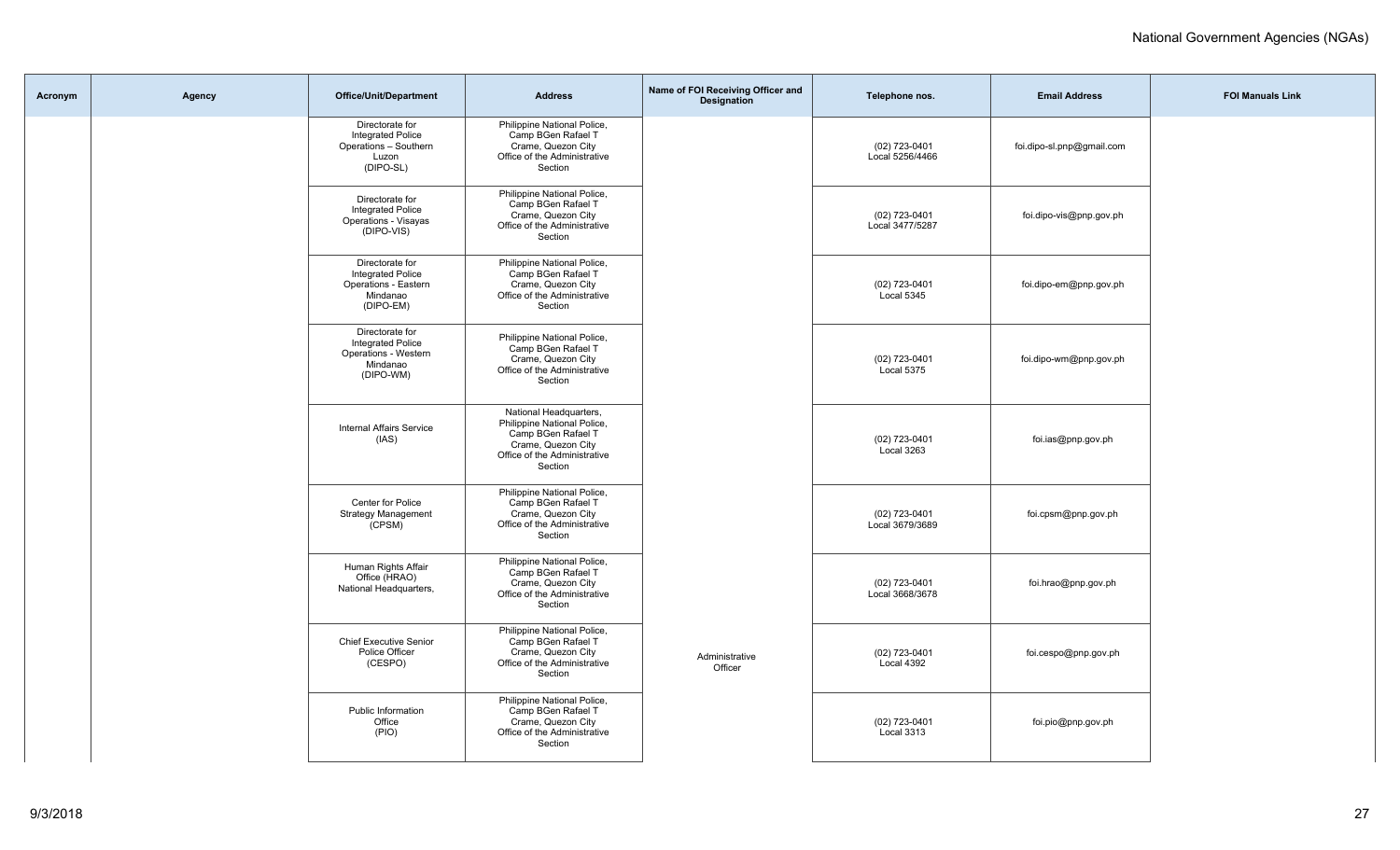| Acronym | Agency | Office/Unit/Department                                        | <b>Address</b>                                                                                                     | Name of FOI Receiving Officer and<br>Designation | Telephone nos.                   | <b>Email Address</b>    | <b>FOI Manuals Link</b> |
|---------|--------|---------------------------------------------------------------|--------------------------------------------------------------------------------------------------------------------|--------------------------------------------------|----------------------------------|-------------------------|-------------------------|
|         |        | <b>Logistics Support</b><br>Service<br>(LSS)                  | Philippine National Police,<br>Camp BGen Rafael T<br>Crame, Quezon City<br>Office of the Administrative<br>Section |                                                  | (02) 723-0401<br>Local 4214      | foi.lss@pnp.gov.ph      |                         |
|         |        | Information Technology<br><b>Management Service</b><br>(ITMS) | Philippine National Police,<br>Camp BGen Rafael T<br>Crame, Quezon City<br>Office of the Administrative<br>Section |                                                  | (02) 723-0401<br>Local 4504      | foi.itms.pnp@pnp.gov.ph |                         |
|         |        | <b>Finance Service</b><br>(FS)                                | Philippine National Police,<br>Camp BGen Rafael T<br>Crame, Quezon City<br>Office of the Administrative<br>Section |                                                  | (02) 723-0401<br>Local 3118      | foi.fs@pnp.gov.ph       |                         |
|         |        | <b>Health Service</b><br>(HS)                                 | Philippine National Police,<br>Camp BGen Rafael T<br>Crame, Quezon City<br>Office of the Administrative<br>Section |                                                  | (02) 723-0401<br>Local 3426      | foi.hs@pnp.gov.ph       |                         |
|         |        | Communication &<br><b>Electronics Service</b><br>(CES)        | Philippine National Police,<br>Camp BGen Rafael T<br>Crame, Quezon City<br>Office of the Administrative<br>Section |                                                  | (02) 723-0401<br>Local 3071/3670 | foi.ces@pnp.gov.ph      |                         |
|         |        | Chaplain Service<br>(CHS)                                     | Philippine National Police,<br>Camp BGen Rafael T<br>Crame, Quezon City<br>Office of the Administrative<br>Section |                                                  | (02) 723-0401<br>Local 3320/3215 | foi.chs@pnp.gov.ph      |                         |
|         |        | <b>Legal Service</b><br>(LS)                                  | Philippine National Police,<br>Camp BGen Rafael T<br>Crame, Quezon City<br>Office of the Administrative<br>Section |                                                  | $(02)$ 723-0401<br>Local 3517    | foi.ls@pnp.gov.ph       |                         |
|         |        | <b>Headquarters Support</b><br>Service<br>(HSS)               | Philippine National Police,<br>Camp BGen Rafael T<br>Crame, Quezon City<br>Office of the Administrative<br>Section |                                                  | (02) 723-0401<br>Local 5519/5544 | foi.ss@pnp.gov.ph       |                         |
|         |        | <b>Engineering Service</b><br>(ES)                            | Philippine National Police,<br>Camp BGen Rafael T<br>Crame, Quezon City<br>Office of the Administrative<br>Section |                                                  | (02) 723-0401<br>Local 5425      | foi.es@pnp.gov.ph       |                         |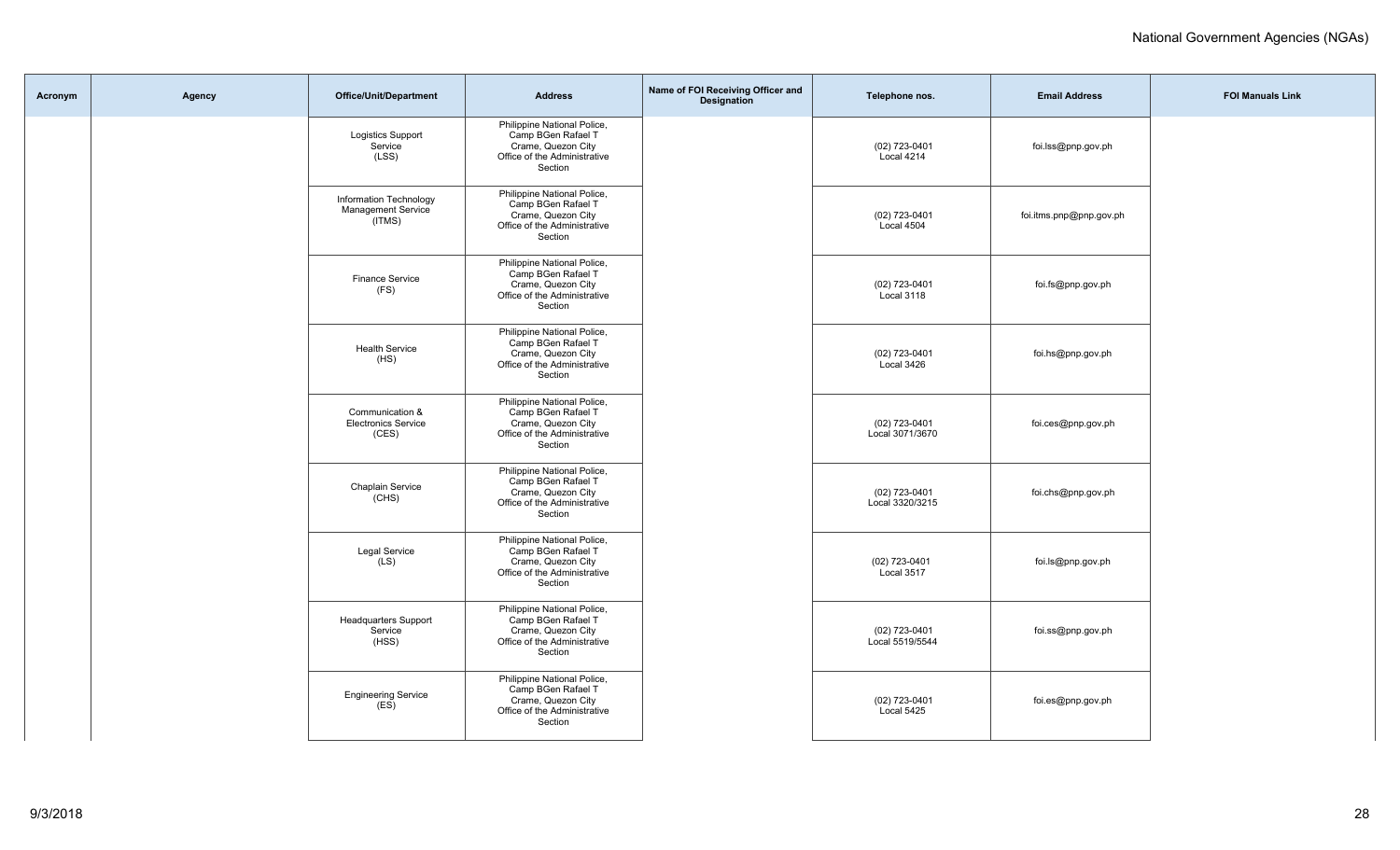| Acronym | Agency | <b>Office/Unit/Department</b>                                            | <b>Address</b>                                                                                                     | Name of FOI Receiving Officer and<br>Designation | Telephone nos.                   | <b>Email Address</b> | <b>FOI Manuals Link</b> |
|---------|--------|--------------------------------------------------------------------------|--------------------------------------------------------------------------------------------------------------------|--------------------------------------------------|----------------------------------|----------------------|-------------------------|
|         |        | <b>PNP Training Service</b><br>(PNPTS)                                   | Philippine National Police,<br>Camp BGen Rafael T<br>Crame, Quezon City<br>Office of the Administrative<br>Section |                                                  | (02) 723-0401<br>Local 5209/5409 | foi.pnpts@pnp.gov.ph |                         |
|         |        | <b>PNP Retirement Benefit</b><br><b>Administrative Service</b><br>(PRBS) | Philippine National Police,<br>Camp BGen Rafael T<br>Crame, Quezon City<br>Office of the Administrative<br>Section |                                                  | (02) 723-0401<br>Local 4448      | foi.prbs@pnp.gov.ph  |                         |
|         |        | Maritime Group<br>(MG)                                                   | Philippine National Police,<br>Camp BGen Rafael T<br>Crame, Quezon City<br>Office of the Administrative<br>Section |                                                  | (02) 723-0401<br>Local 5401      | foi.mg@pnp.gov.ph    |                         |
|         |        | Intelligence Group<br>(IG)                                               | Philippine National Police,<br>Camp BGen Rafael T<br>Crame, Quezon City<br>Office of the Administrative<br>Section |                                                  | (02) 723-0401<br>Local 4422      | foi.ig@pnp.gov.ph    |                         |
|         |        | <b>Police Security</b><br><b>Protection Group</b><br>(PSPG)              | Philippine National Police,<br>Camp BGen Rafael T<br>Crame, Quezon City<br>Office of the Administrative<br>Section |                                                  | (02) 723-0401<br>Local4207       | foi.pspg@pnp.gov.ph  |                         |
|         |        | Criminal Investigation<br>and Detection Group<br>(CIDG)                  | Philippine National Police,<br>Camp BGen Rafael T<br>Crame, Quezon City<br>Office of the Administrative<br>Section |                                                  | (02) 723-0401<br>Local 5512      | foi.cidg@pnp.gov.ph  |                         |
|         |        | Special Action Force<br>(SAF)                                            | Camp Bagong Diwa,<br>Bicutan, Taguig City<br>Office of the Administrative<br>Section                               |                                                  | (02) 722-6911<br>0920-8341342    | foi.saf@pnp.gov.ph   |                         |
|         |        | <b>Aviation Security Group</b><br>(AVSEG)                                | Kalayaan Road., Crash<br>Gate 1, NAIA Complex,<br>Pasay City<br>Office of the Administrative<br>Section            |                                                  | (02) 3703097                     | foi.avseg@pnp.gov.ph |                         |
|         |        | <b>Highway Patrol Group</b><br>(HPG)                                     | Philippine National Police,<br>Camp BGen Rafael T<br>Crame, Quezon City<br>Office of the Administrative<br>Section |                                                  | (02) 723-0401<br>Local 4499      | foi.hpg@pnp.gov.ph   |                         |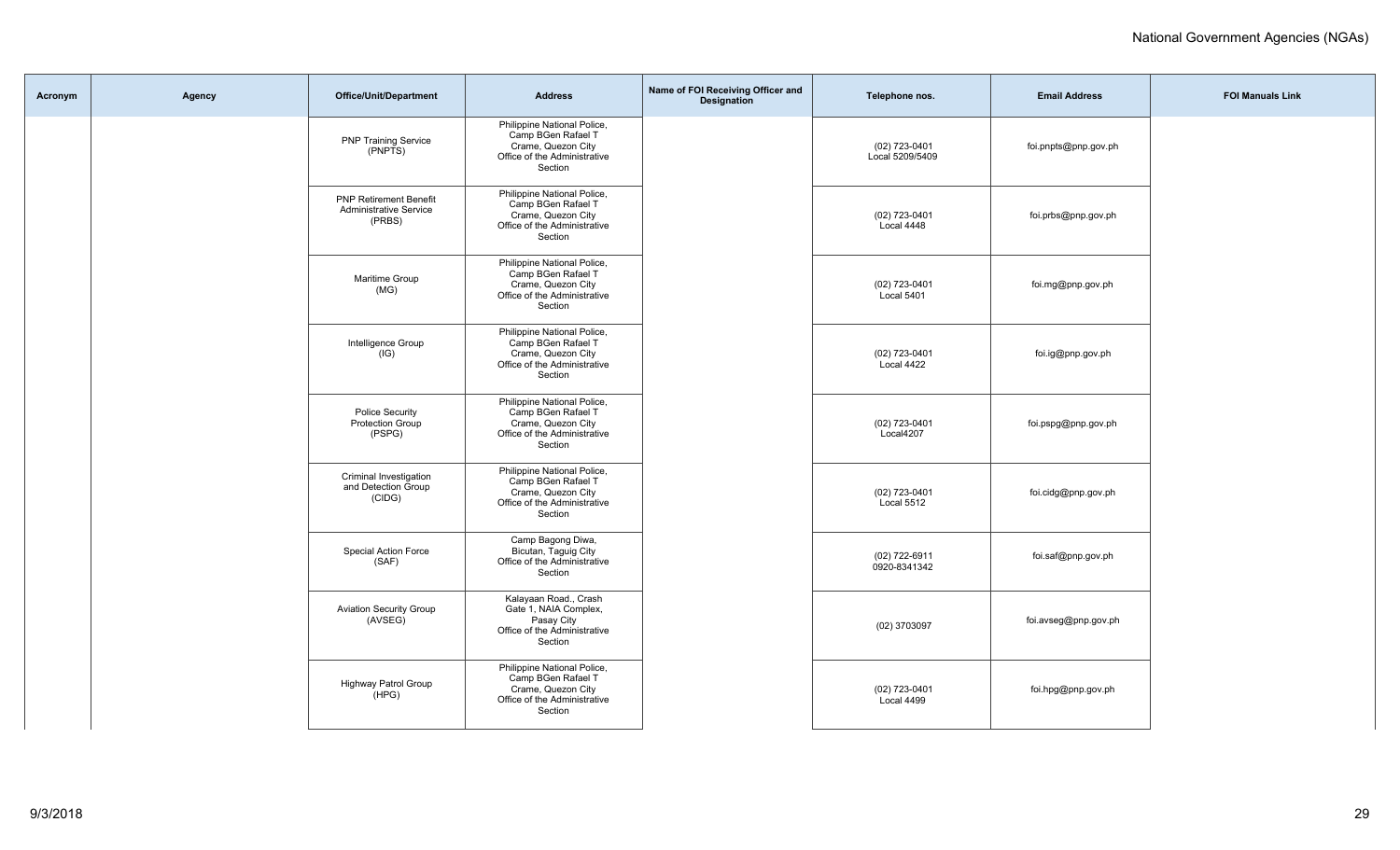| Acronym | Agency | Office/Unit/Department                                                | <b>Address</b>                                                                                                     | Name of FOI Receiving Officer and<br><b>Designation</b> | Telephone nos.                                     | <b>Email Address</b>  | <b>FOI Manuals Link</b> |
|---------|--------|-----------------------------------------------------------------------|--------------------------------------------------------------------------------------------------------------------|---------------------------------------------------------|----------------------------------------------------|-----------------------|-------------------------|
|         |        | Police Community<br><b>Relations Group</b><br>(PCRG)                  | Philippine National Police,<br>Camp BGen Rafael T<br>Crame, Quezon City<br>Office of the Administrative<br>Section |                                                         | (02) 723-0401<br>Local 3600                        | foi.pcrg@pnp.gov.ph   |                         |
|         |        | Civil Security Group<br>(CSG)                                         | Philippine National Police,<br>Camp BGen Rafael T<br>Crame, Quezon City<br>Office of the Administrative<br>Section |                                                         | (02) 723-0401<br>Local 4320                        | foi.csg@pnp.gov.ph    |                         |
|         |        | Crime Laboratory Group<br>(CLG)                                       | Philippine National Police,<br>Camp BGen Rafael T<br>Crame, Quezon City<br>Office of the Administrative<br>Section |                                                         | (02) 723-0401<br>Local 4406                        | foi.clg@pnp.gov.ph    |                         |
|         |        | Anti-Kidnapping Group<br>(AKG)                                        | Philippine National Police,<br>Camp BGen Rafael T<br>Crame, Quezon City<br>Office of the Administrative<br>Section |                                                         | (02) 723-0401<br>Local 4261/4437                   | foi.akg@pnp.gov.ph    |                         |
|         |        | Anti-Cybercrime Group<br>(ACG)                                        | Philippine National Police,<br>Camp BGen Rafael T<br>Crame, Quezon City<br>Office of the Administrative<br>Section |                                                         | (02) 723-0401 Local 3562                           | foi.acg@pnp.gov.ph    |                         |
|         |        | <b>Explosive Ordnance</b><br>Disposal & Canine<br>Group<br>(EOD & K9) | Philippine National Police,<br>Camp BGen Rafael T<br>Crame, Quezon City<br>Office of the Administrative<br>Section |                                                         | (02) 723-0401<br>Local 5439/4514                   | foi.eod&k9@pnp.gov.ph |                         |
|         |        | National Capital Regional<br>Police Office<br>(NCRPO)                 | Camp Bagong Diwa,<br>Bicutan, Taguig City<br>Office of the RPHRDD, RHQ                                             |                                                         | $(02)$ 838-0912<br>$(02) 838 - 2471$<br>Local 5110 | foi.ncrpo@pnp.gov.ph  |                         |
|         |        | Police Regional Office 1<br>(PRO1)                                    | Camp BGen Oscar<br>Florendo Parian, San<br>Fernando City, La Union<br>Office of the RPHRDD, RHQ                    |                                                         | 0998-5985004                                       | foi.pro1@pnp.gov.ph   |                         |
|         |        | Police Regional Office 2<br>(PRO2)                                    | Camp Marcelo A Adduru,<br>Alimanao, Tuguegarao City,<br>Cagayan<br>Office of the RPHRDD, RHQ                       |                                                         | (078) 3046606/ 0927-6376477                        | foi.pro2@pnp.gov.ph   |                         |
|         |        | Police Regional Office 3<br>(PRO3)                                    | Camp Olivas, City of San<br>Fernando, Pampanga<br>Office of the RPHRDD, RHQ                                        |                                                         | $(045)$ 435-4006                                   | foi.pro3@pnp.gov.ph   |                         |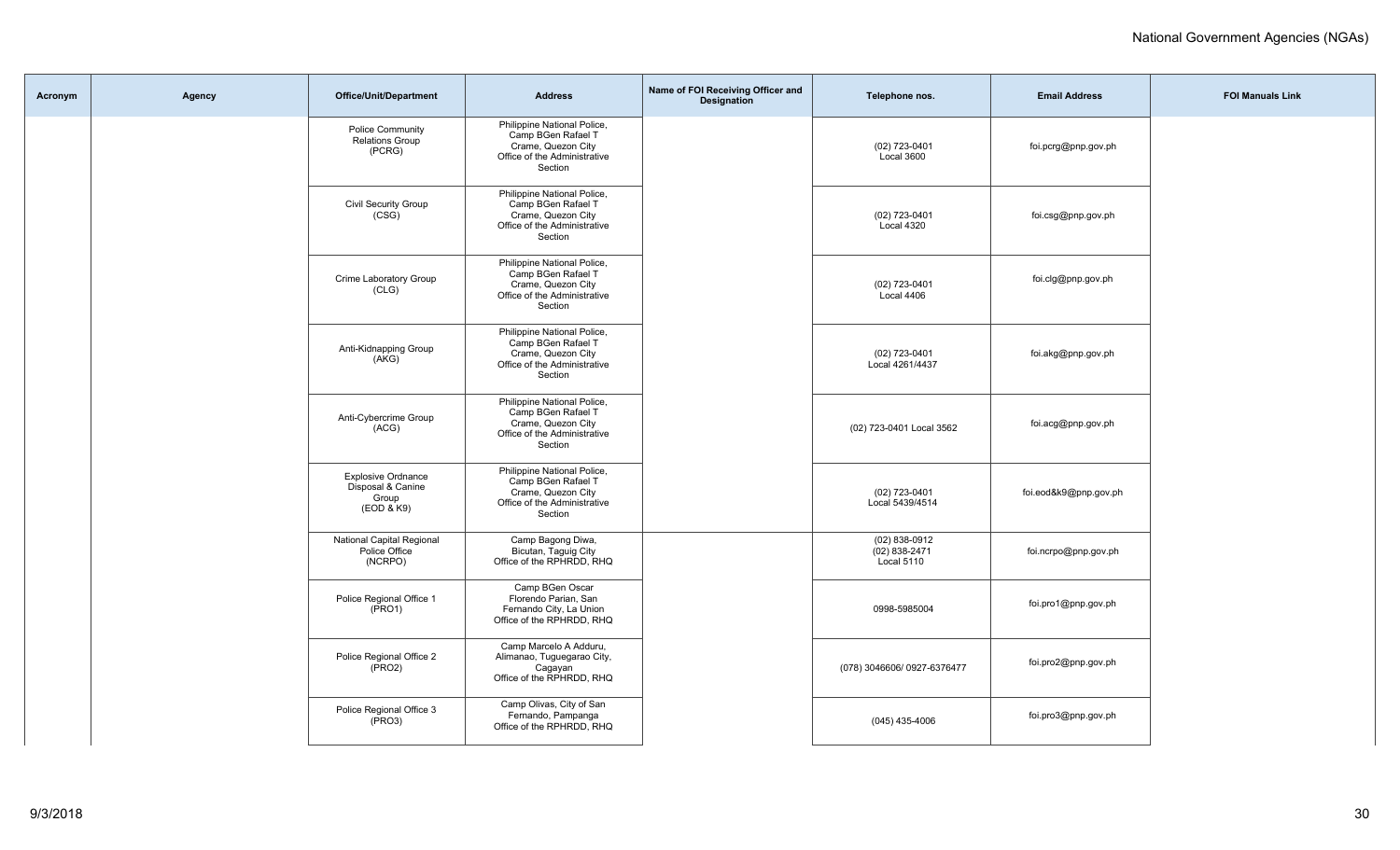| Acronym | Agency | <b>Office/Unit/Department</b>                     | <b>Address</b>                                                                                             | Name of FOI Receiving Officer and<br><b>Designation</b> | Telephone nos.                  | <b>Email Address</b>    | <b>FOI Manuals Link</b> |
|---------|--------|---------------------------------------------------|------------------------------------------------------------------------------------------------------------|---------------------------------------------------------|---------------------------------|-------------------------|-------------------------|
|         |        | Police Regional Office 4A<br>(PRO4A)              | Camp Vicente Lim,<br>Calamba City, Laguna<br>Office of the RPHRDD, RHQ                                     |                                                         | (049) 530-8104/ 0916-4048602    | foi.pro4a@pnp.gov.ph    |                         |
|         |        | Police Regional Office 4B<br>(PRO4B)              | Camp Efigenio C Navarro,<br>Calapan City, Oriental<br>Mindoro<br>Office of the RPHRDD, RHQ                 |                                                         | (043) 288-1405                  | foi.pro4b.pnp@gmail.com |                         |
|         |        | Police Regional Office 5<br>$(\overline{PRO5})$   | Camp General Simeon A<br>Ola, Legaspi City<br>Office of the RPHRDD, RHQ                                    |                                                         | 9994074413                      | foi.pro5@pnp.gov.ph     |                         |
|         |        | Police Regional Office 6<br>$(\overline{PRO6})$   | Camp Martin Teofilo B<br>Delgado, Fort San Pedro,<br><b>Iloilo City</b><br>Office of the RPHRDD, RHQ       |                                                         | 0998-5986094                    | foi.pro6@pnp.gov.ph     |                         |
|         |        | Police Regional Office 7<br>$(\overline{PRO7})$   | Camp Sergio Osmena Sr.,<br>Osmena Blvd., Cebu City<br>Office of the RPHRDD, RHQ                            | Chief, RPHRDD                                           | (032) 255-0935/<br>0998-5986257 | foi.pro7@pnp.gov.ph     |                         |
|         |        | Police Regional Office 8<br>$(\overline{PRO8})$   | Camp Sec Roberto K<br>Kangleon, Brgy., Campetic,<br>Palo, Leyte<br>Office of the RPHRDD, RHQ               |                                                         | (053) 323-8814/<br>09158730992  | foi.pro8@pnp.gov.ph     |                         |
|         |        | Police Regional Office 9<br>$(\text{PRO9})$       | Camp Col. Romeo<br>Abendan, Brgy., Mercedes,<br>Zamboanga City<br>Office of the RPHRDD, RHQ                |                                                         | 0998-5986702                    | foi.pro9@pnp.gov.ph     |                         |
|         |        | Police Regional Office 10<br>(PRO10)              | Camp 1Lt Vicente G Alagar,<br>Brgy., Lapasan, Cagayan<br>De Oro City<br>Office of the RPHRDD, RHQ          |                                                         | 0916-4716904                    | foi.pro10@pnp.gov.ph    |                         |
|         |        | Police Regional Office 11<br>$(\text{PRO11})$     | Camp Quintin M Merecido,<br>Brgy., Communal, Buhangin<br>District, Davao City<br>Office of the RPHRDD, RHQ |                                                         | (082) 234-1033/<br>0943-1417030 | foi.pro11@pnp.gov.ph    |                         |
|         |        | Police Regional Office 12<br>$(\text{PRO12})$     | Brgy Tambler, General<br>Santos City<br>Office of the RPHRDD, RHQ                                          |                                                         | 09218740956/<br>0916-5630512    | foi.pro12@pnp.gov.ph    |                         |
|         |        | Police Regional Office 13<br>$(\overline{PRO13})$ | Camp Rafael Rodriguez,<br>J.C. Aquino St., Libertad,<br><b>Butuan City</b><br>Office of the RPHRDD, RHQ    |                                                         | (085) 816-0090/<br>0920-9674279 | foi.pro13@pnp.gov.ph    |                         |
|         |        | Police Regional Office<br>Cordillera<br>(PROCOR)  | Camp Bado Dangwa, La<br>Trinidad, Benguet<br>Office of the RPHRDD, RHQ                                     |                                                         | (074) 422-5515                  | foi.procor@pnp.gov.ph   |                         |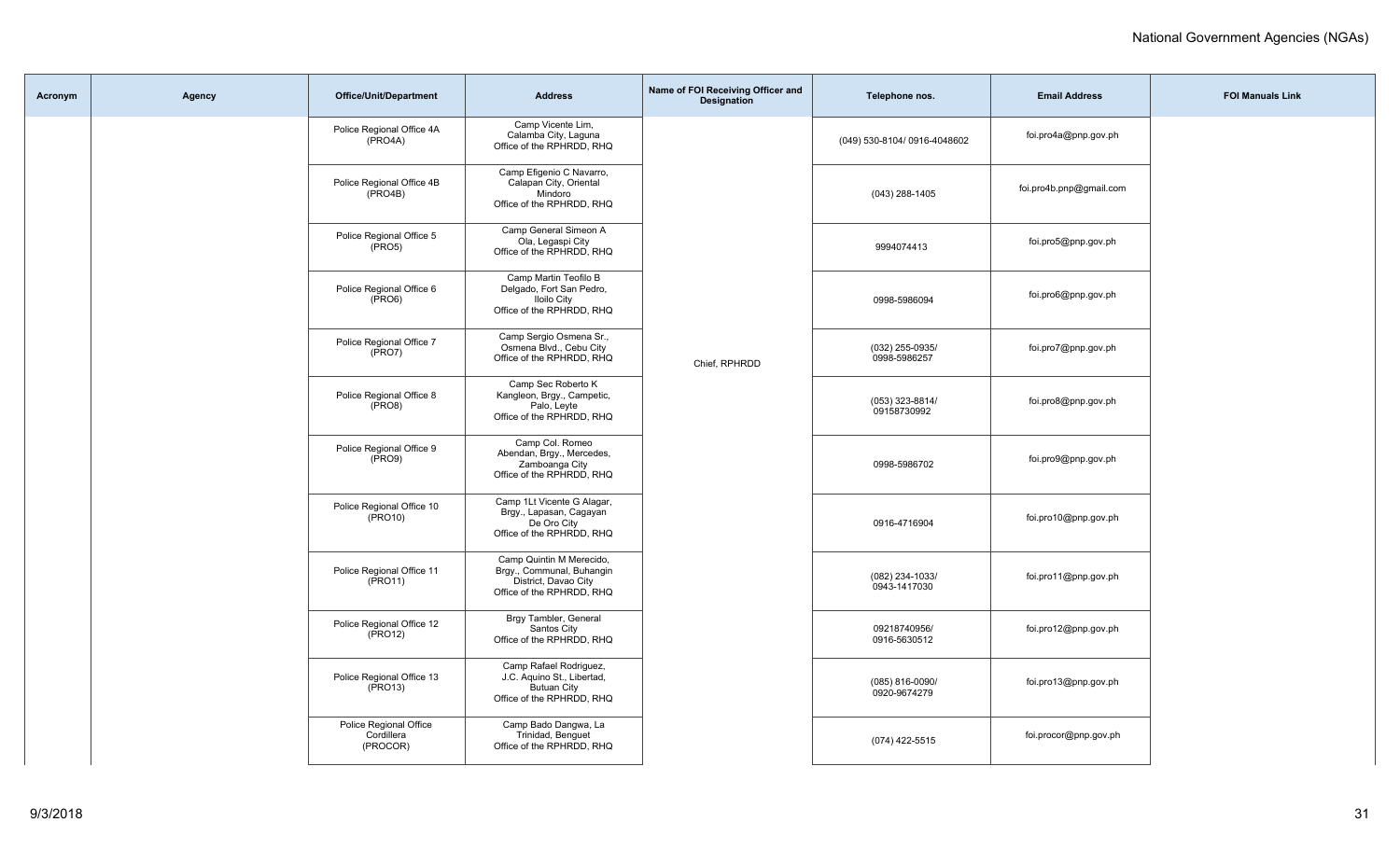| Acronym    | Agency                      | <b>Office/Unit/Department</b>                   | <b>Address</b>                                                                                              | Name of FOI Receiving Officer and<br>Designation | Telephone nos.                | <b>Email Address</b>          | <b>FOI Manuals Link</b>                                                          |
|------------|-----------------------------|-------------------------------------------------|-------------------------------------------------------------------------------------------------------------|--------------------------------------------------|-------------------------------|-------------------------------|----------------------------------------------------------------------------------|
|            |                             | Police Regional Office<br>ARMM<br>(PROARMM)     | Camp BGen Salipada K<br>Pendatun Parang,<br>Maguindanao<br>Office of the RPHRDD, RHQ                        |                                                  | 0916-6301581                  | foi.proarmm@pnp.gov.ph        |                                                                                  |
|            |                             | <b>Eastern Police District</b><br>(EPD)         | Caruncho Ave., Brgy.,<br>Malinao, Pasig City<br>Office of the D1                                            |                                                  | 0929-3814890                  | foi.epd@pnp.gov.ph            |                                                                                  |
|            |                             | Manila Police District<br>(MPD)                 | United Nations Ave<br>Ermita, Manila<br>Office of the D1                                                    |                                                  | 0921-2241799                  | foi.mpd@pnp.gov.ph            |                                                                                  |
|            |                             | Northern Police District<br>(NPD)               | Tanigue St., Kaunlaran<br>Village, Dagt-dagatan,<br>Caloocan City<br>Office of the D1                       | Chief, D1                                        | 0977-6471786                  | foi.npd@pnp.gov.ph            |                                                                                  |
|            |                             | Southern Police District<br>(SPD)               | Fort Andres Bonifacio.<br>Makati City<br>Office of the D1                                                   |                                                  | 0908-8661987                  | foi.spd@pnp.gov.ph            |                                                                                  |
|            |                             | Quezon City Police<br><b>District</b><br>(QCPD) | Camp BGen Tomas<br>Karingal, Sikatuna Village,<br>Diliman, Quezon City<br>Office of the D1                  |                                                  | (02) 924-3254<br>0919-9991998 | foi.qcpd@pnp.gov.ph           |                                                                                  |
|            |                             | <b>Ilocos Norte PPO</b>                         | Camp Capt Valentin S<br>Juan, Brgy 23, San<br>Matias, Laoag City<br>Office of the Administrative Section    |                                                  | 9055672701                    | foi.ilocosnorteppo@pnp.gov.ph |                                                                                  |
|            |                             | Ilocos Sur PPO                                  | Camp Elpidio Quirino,<br>Brgy., Bulag, Bantay,<br><b>Ilocos Sur</b><br>Office of the Administrative Section |                                                  | 0935-3631591                  | foi.ilocossurppo@pnp.gov.ph   |                                                                                  |
|            |                             | La Union PPO                                    | Camp Diego Silang,<br>San Fernando City, La<br>Union<br>Office of the Administrative                        |                                                  | 0917-4815416                  | foi.launionppo@pnp.gov.ph     |                                                                                  |
|            |                             | Pangasinan PPO                                  | Brgy Libsong West,<br>Lingayen, Pangasinana<br>Office of the Administrative Section                         |                                                  | 0916-8297548                  | foi.pangasinanppo@pnp.gov.ph  |                                                                                  |
| <b>PNP</b> | Philippine National Police* | Batanes PPO                                     | National Road, Brgy.,<br>Kayvuhokan, Basco,<br><b>Batanes</b><br>Office of the Administrative Section       |                                                  | 0997-5362256                  | foi.batanesppo@pnp.gov.ph     | http://pnp.gov.<br>ph/images/transparency_seal/2017/FOIMANUALDR<br>AFT 92717.pdf |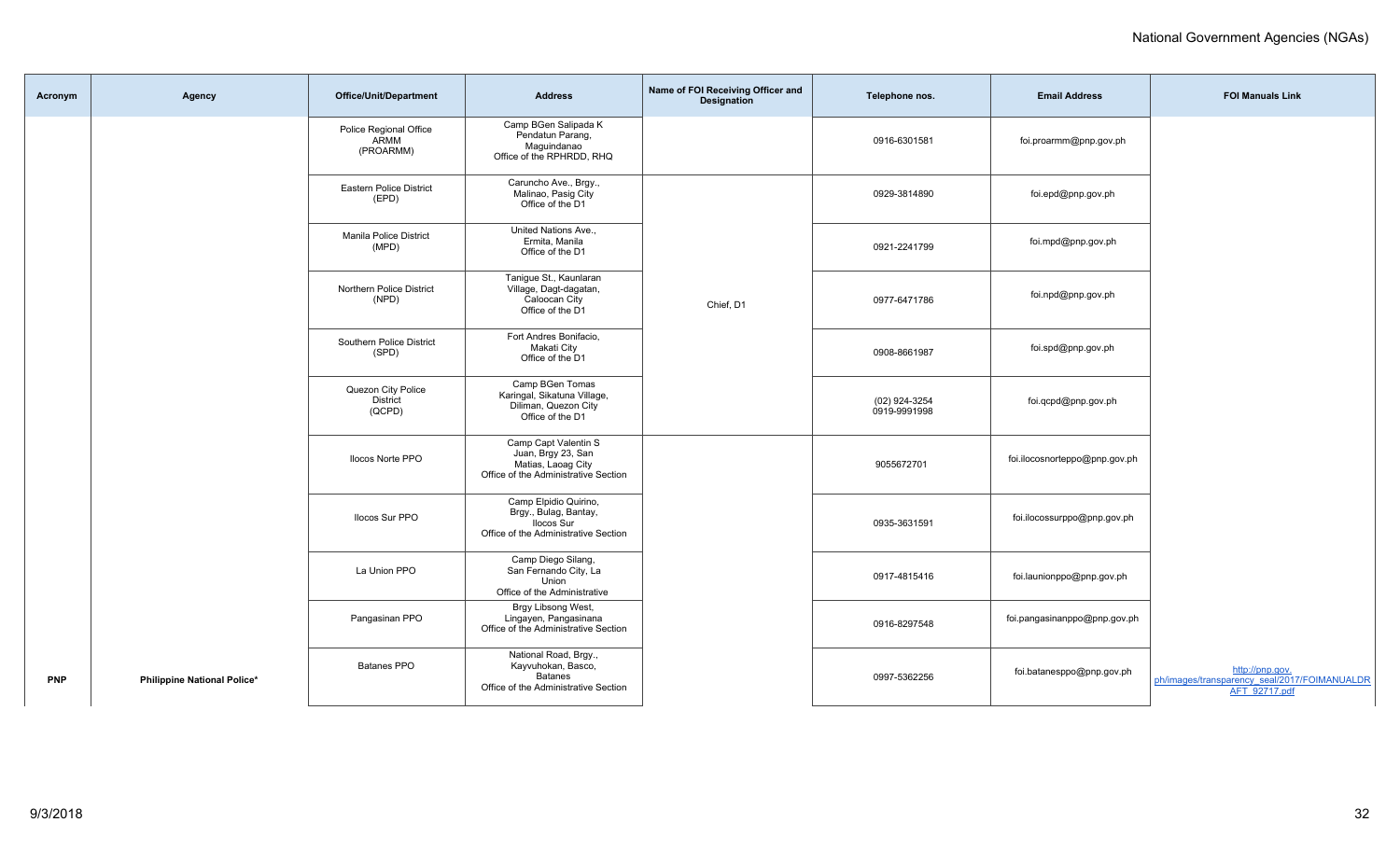| Acronym | Agency | Office/Unit/Department | <b>Address</b>                                                                                             | Name of FOI Receiving Officer and<br>Designation | Telephone nos. | <b>Email Address</b>           | <b>FOI Manuals Link</b> |
|---------|--------|------------------------|------------------------------------------------------------------------------------------------------------|--------------------------------------------------|----------------|--------------------------------|-------------------------|
|         |        | Cagayan PPO            | Camp Tirso H Gador,<br>Lecaros St.,<br>Tuguegarao City,<br>Cagayan<br>Office of the Administrative Section |                                                  | 0977-1265972   | foi.cagayanppo@pnp.gov.ph      |                         |
|         |        | Isabela PPO            | Brgy., Baligatan, Ilagan,<br>Isabela<br>Office of the Administrative Section                               |                                                  | 9157826073     | foi.isabelappo@pnp.gov.ph      |                         |
|         |        | Nueva Vizcaya PPO      | Brgy., District IV,<br>Bayongbong, Nueva<br>Vizcaya<br>Office of the Administrative Section                |                                                  | 0927-5447723   | foi.nuevavizcayappo@pnp.gov.ph |                         |
|         |        | Quirino PPO            | Brgy., San Leonardo,<br>Aglipay, Quirino<br>Office of the Administrative Section                           |                                                  | 0917-5571113   | foi.quirinoppo@pnp.gov.ph      |                         |
|         |        | Abra PPO               | Camp Juan Villamor,<br>Bangued, Abra<br>Office of the Administrative Section                               |                                                  | (074) 752-5639 | foi.abrappo@pnp.gov.ph         |                         |
|         |        | Apayao PPO             | Poblacion Luna,<br>Apayao<br>Office of the Administrative Section                                          |                                                  | 0917-5028400   | foi.apayaoppo@pnp.gov.ph       |                         |
|         |        | Benguet PPO            | Camp Bado, Dangwa,<br>La Trinidad, Benguet<br>Office of the Administrative Section                         |                                                  | (074) 422-6515 | foi.benguetppo@pnp.gov.ph      |                         |
|         |        | Kalinga PPO            | Camp Juan Duyan,<br>Brgy., Bulanao, Tabuk<br>City<br>Office of the Administrative Section                  |                                                  | 0915-7796556   | foi.kalingappo@pnp.gov.ph      |                         |
|         |        | Ifugao PPO             | Poblacion North,<br>Lagawe, Ifugao<br>Office of the Administrative Section                                 |                                                  | 0917-5775123   | foi.ifugaoppo@pnp.gov.ph       |                         |
|         |        | Mt. Province PPO       | Poblacion Bontoc,<br><b>Mountain Province</b><br>Office of the Administrative Section                      |                                                  | 0917-8174397   | foi.mtprovinceppo@pnp.gov.ph   |                         |
|         |        | Aurora PPO             | Camp Ravina, Brgy.,<br>Sabang, Baler, Aurora<br>Office of the Administrative Section                       |                                                  | (042) 209-4228 | foi.aurorappo@pnp.gov.ph       |                         |
|         |        | Bataan PPO             | Camp Cirilo S<br>Tolentino, Balanga City,<br>Bataan<br>Office of the Administrative Section                |                                                  | (047) 633-5160 | foi.bataanppo@pnp.gov.ph       |                         |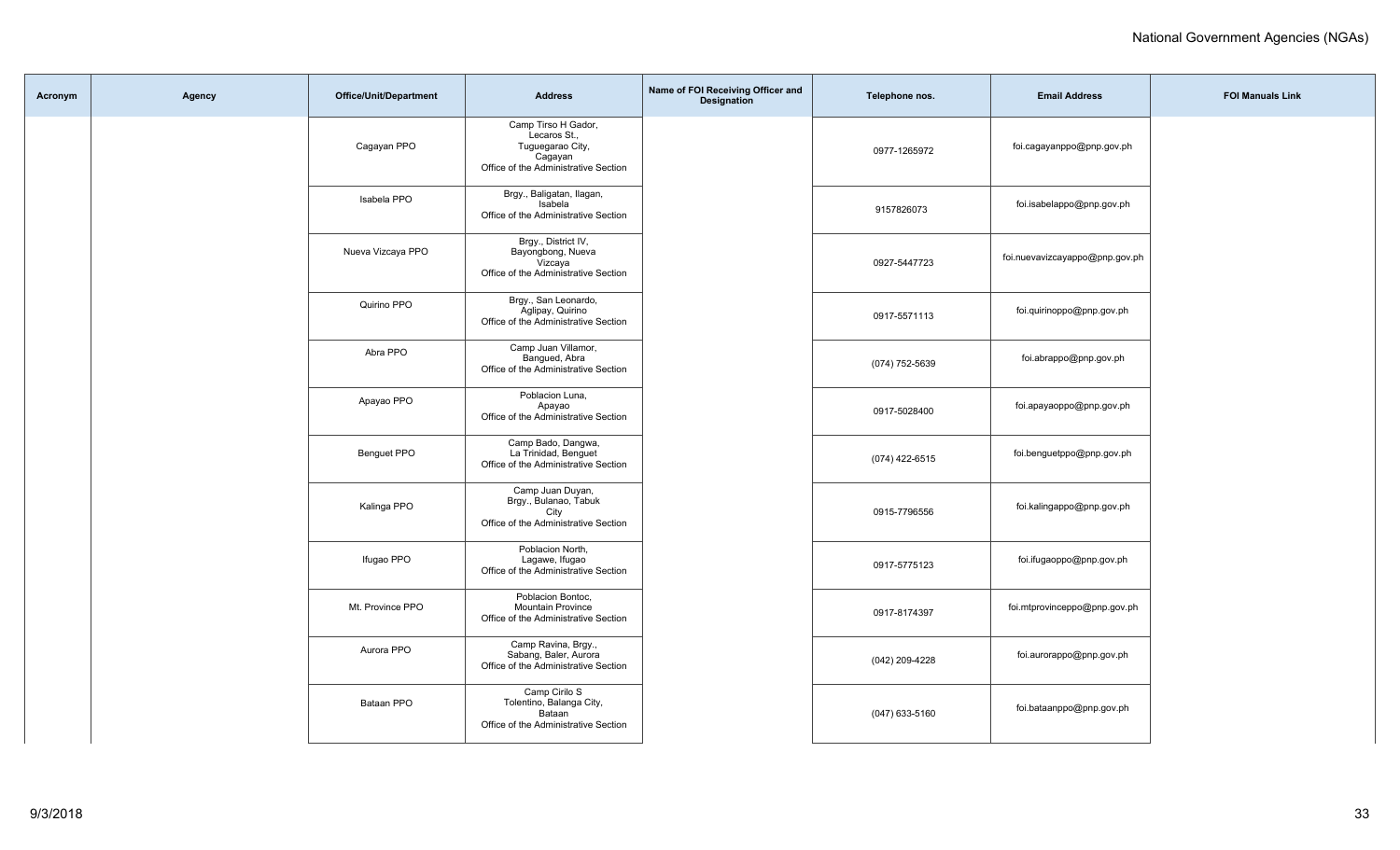| Acronym | Agency | <b>Office/Unit/Department</b>    | <b>Address</b>                                                                                                 | Name of FOI Receiving Officer and<br><b>Designation</b> | Telephone nos.   | <b>Email Address</b>                    | <b>FOI Manuals Link</b> |
|---------|--------|----------------------------------|----------------------------------------------------------------------------------------------------------------|---------------------------------------------------------|------------------|-----------------------------------------|-------------------------|
|         |        | <b>Bulacan PPO</b>               | Camp Alejo Santos,<br>City of Malolos, Bulacan<br>Office of the Administrative Section                         |                                                         | (044) 796-3328   | foi.bulacanppo@pnp.gov.ph               |                         |
|         |        | Nueva Icija PPO                  | Burgos Ave.,<br>Cabanatuan City,<br>Nueva Ecija<br>Office of the Administrative Section                        |                                                         | (044) 600-3887   | foi.nuevaecijappo@pnp.gov.ph            |                         |
|         |        | Pampanga PPO                     | Capitol Compound,<br>Brgy Sto. Nino, San<br>Fernando City,<br>Pampanga<br>Office of the Administrative Section |                                                         | (045) 963-3874   | foi.pampangappo@pnp.gov.ph              |                         |
|         |        | Tarlac PPO                       | Camp Macabulos, Brgy<br>San Vicente, Tarlac<br>Office of the Administrative Section                            |                                                         | (045) 982-1972   | foi.tarlacppo@pnp.gov.ph                |                         |
|         |        | Zambales PPO                     | Camp Conrado D Yap,<br>Iba. Zambales<br>Office of the Administrative Section                                   |                                                         | 0919-9902186     | foi.zambalesppo@pnp.gov.ph              |                         |
|         |        | Batangas PPO                     | Camp Gen Miguel C<br>Malvar, Brgy Kumintang<br>Ilaya, Batangas City<br>Office of the Administrative Section    |                                                         | 0927-8163492     | foi.batangasppo@pnp.gov.ph              |                         |
|         |        | Cavite PPO                       | Camp Gen Pantaleon<br>Garcia, Imus, Cavite<br>Office of the Administrative Section                             |                                                         | 0927-6748065     | foi.caviteppo@pnp.gov.ph                |                         |
|         |        | Laguna PPO                       | Brgy Bagumbayan, Sta<br>Cruz, Laguna<br>Office of the Administrative Section                                   |                                                         | (049) 5016672    | foi.lagunappo@pnp.gov.ph                |                         |
|         |        | Rizal PPO                        | Brgy Dolores, Hilltop<br>Tikling, Taytay, Rizal<br>Office of the Administrative Section                        |                                                         | (02) 706-3079    | foi.rizalppo. @pnp.gov.ph               |                         |
|         |        | Quezon PPO                       | Camp Nakar, Lucena<br>City<br>Office of the Administrative Section                                             |                                                         | 0977-1444393     | foi.quezonppo. @pnp.gov.ph              |                         |
|         |        | Marinduque PPO                   | Camp Maximi Abad,<br>Brgy., Bangbangalon,<br>Boac<br>Office of the Administrative Section                      |                                                         | (042) 332-0204   | foi.marinduqueppo@pnp.gov.ph            |                         |
|         |        | Mindoro Occidental<br><b>PPO</b> | Airport Road, Brgy.,<br>San Roque, San Jose,<br>Occidental Mindoro<br>Office of the Administrative Section     |                                                         | $(043)$ 457-0653 | foi.mindorooccidentalppo@pnp.<br>gov.ph |                         |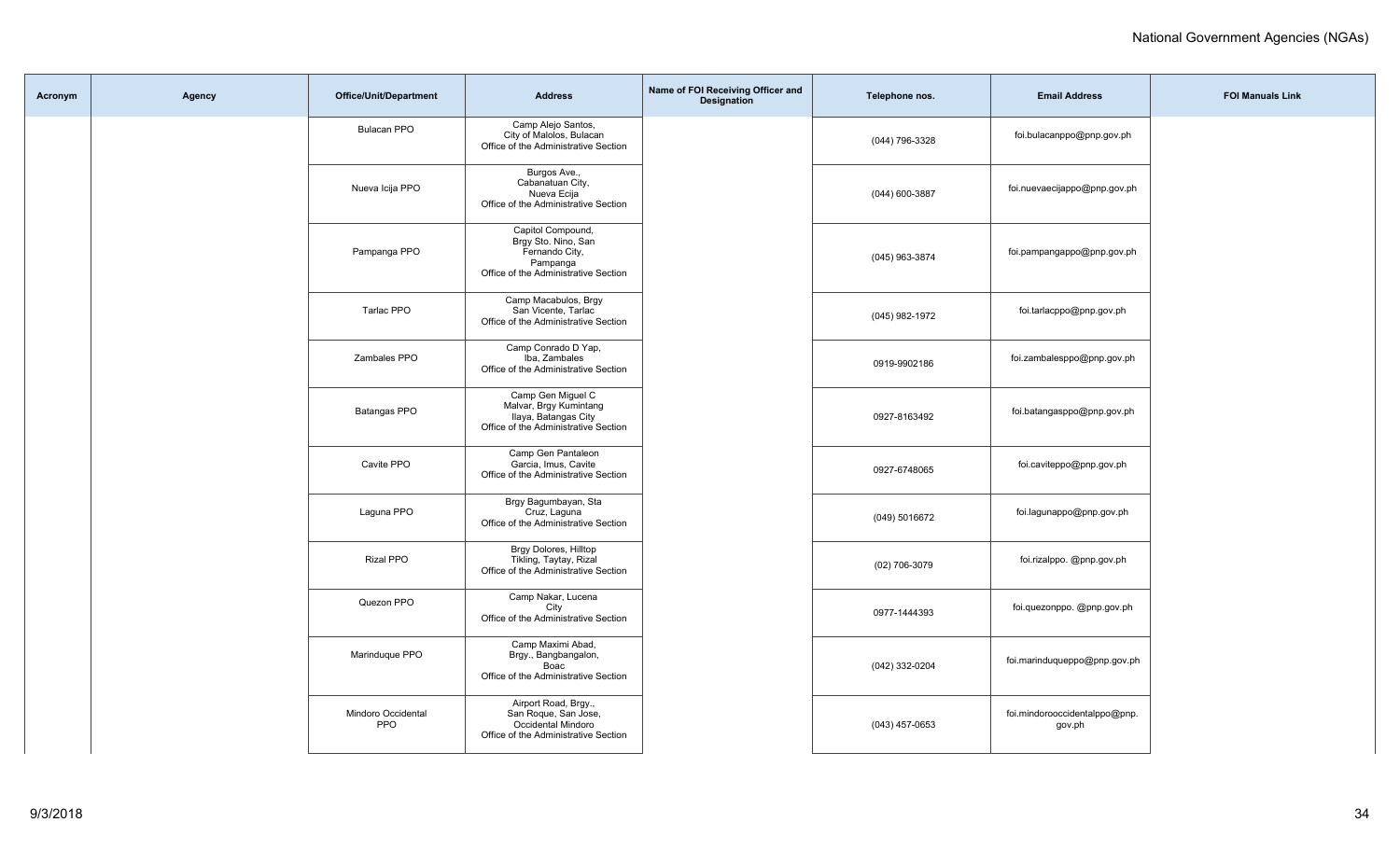| Acronym | Agency | Office/Unit/Department   | <b>Address</b>                                                                                    | Name of FOI Receiving Officer and<br>Designation | Telephone nos.   | <b>Email Address</b>                  | <b>FOI Manuals Link</b> |
|---------|--------|--------------------------|---------------------------------------------------------------------------------------------------|--------------------------------------------------|------------------|---------------------------------------|-------------------------|
|         |        | Mindoro Oriental PPO     | Camp Efigenio C<br>Navarro, Brgy., Suqui,<br>Calapan City<br>Office of the Administrative Section |                                                  | (043) 288-8733   | foi.mindoroorientalppo@pnp.gov.<br>ph |                         |
|         |        | Palawan PPO              | Brgy., Tiniguiban,<br>Puerto Princesa City<br>Office of the Administrative Section                |                                                  | $(048)$ 433-4363 | foi.palawanppo@pnp.gov.ph             |                         |
|         |        | Romblon PPO              | Brgy., Capaclan,<br>Romblon<br>Office of the Administrative Section                               |                                                  | 0917-5354148     | foi.romblonppo@pnp.gov.ph             |                         |
|         |        | Albay PPO                | Camp Ola, Legaspi City<br>Office of the Administrative Section                                    |                                                  | 0908-6016419     | foi.albayppo@pnp.gov.ph               |                         |
|         |        | Camarines Norte PPO      | Camp Dogongan Sr.,<br>Daet, Camarines Norte<br>Office of the Administrative Section               |                                                  | 0920-5193011     | foi.camarinesnorteppo@pnp.gov.<br>ph  |                         |
|         |        | <b>Camarines Sur PPO</b> | Concepcion Grande,<br>Naga City, Camarines<br>Sur<br>Office of the Administrative Section         |                                                  | 0908-8760783     | foi.camarinessurppo@pnp.gov.ph        |                         |
|         |        | Catanduanes PPO          | San Isidro Village,<br>Virac, Catanduanes<br>Office of the Administrative Section                 |                                                  | 0939-7736819     | foi.catanduanesppo@pnp.gov.ph         |                         |
|         |        | Masbate PPO              | Camp Bonny Serrano,<br>Ibingay, Masbate City<br>Office of the Administrative Section              |                                                  | 0998-5645314     | foi.masbateppo@pnp.gov.ph             |                         |
|         |        | Sorsogan PPO             | Camp Escudero Sr.,<br>Sorsogon City<br>Office of the Administrative Section                       |                                                  | 0939-287607      | foi.sorsogonppo@pnp.gov.ph            |                         |
|         |        | Aklan PPO                | Camp Martelino, Brgy.,<br>New Buswang, Kalibo<br>Office of the Administrative Section             |                                                  | 0929-3342687     | foi.aklanppo@pnp.gov.ph               |                         |
|         |        | Antique PPO              | Brgy., IV, Bugante<br>Point, San Jose<br>Office of the Administrative Section                     |                                                  | 0927-2527222     | foi.antiqueppo@pnp.gov.ph             |                         |
|         |        | Capiz PPO                | Camp Apil, Roxas City<br>Office of the Administrative Section                                     |                                                  | 0998-5816448     | foi.capizppo@pnp.gov.ph               |                         |
|         |        | Guimaras PPO             | Camp Mosqueda, Brgy.,<br>Alaguisoc, Jordan<br>Office of the Administrative Section                |                                                  | 0908-2821475     | foi.guimarasppo@pnp.gov.ph            |                         |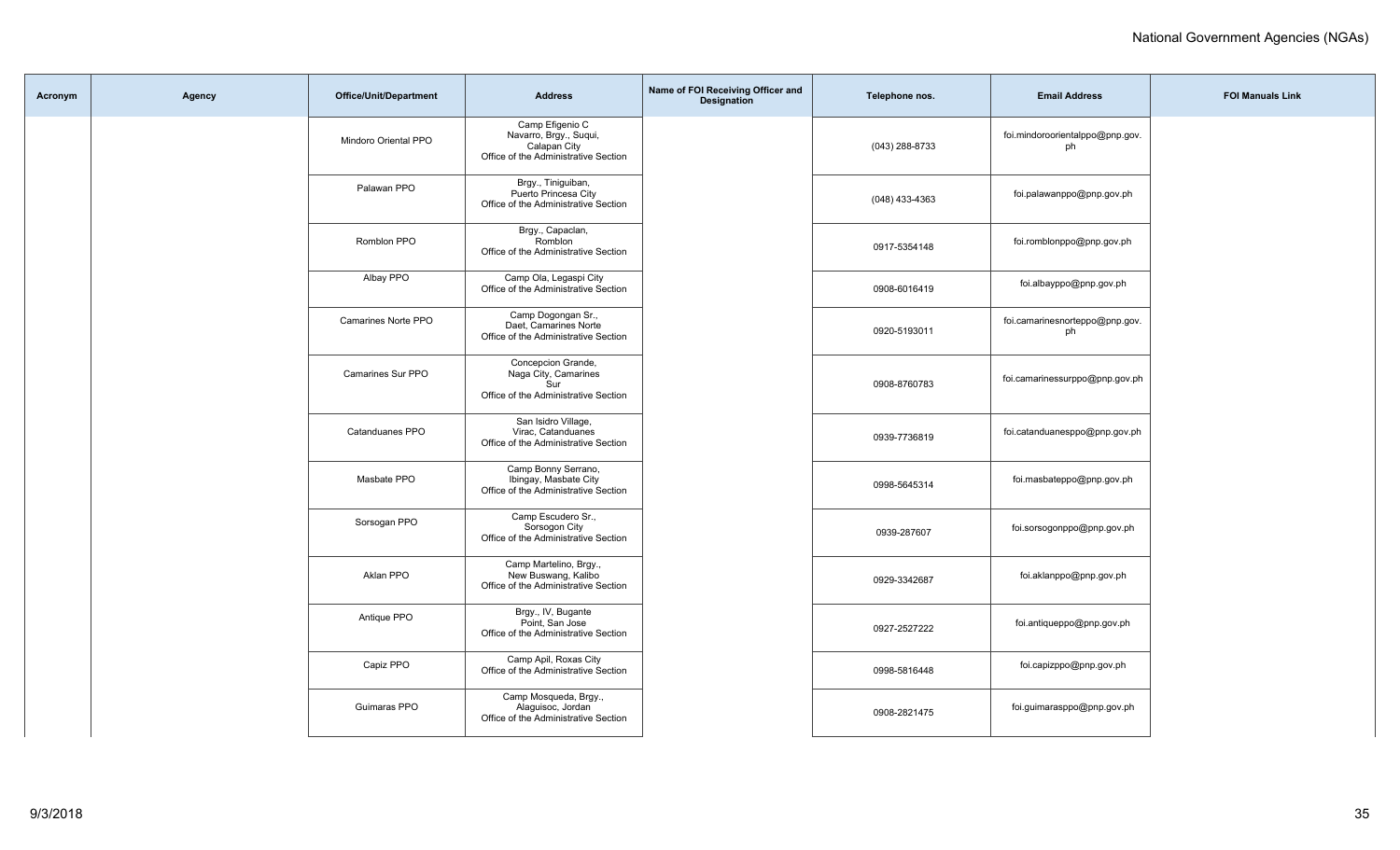| Acronym | Agency | Office/Unit/Department            | <b>Address</b>                                                                                  | Name of FOI Receiving Officer and<br><b>Designation</b> | Telephone nos.                  | <b>Email Address</b>                    | <b>FOI Manuals Link</b> |
|---------|--------|-----------------------------------|-------------------------------------------------------------------------------------------------|---------------------------------------------------------|---------------------------------|-----------------------------------------|-------------------------|
|         |        | <b>Iloilo PPO</b>                 | Camp Sumagaysay Sr.,<br>Sta Barbara, Iloilo<br>Office of the Administrative Section             |                                                         | 0912-0874935                    | foi.iloiloppo@pnp.gov.ph                |                         |
|         |        | Negros Occidental<br><b>PPO</b>   | Camp Montelibano,<br><b>Bacolod City</b><br>Office of the Administrative Section                |                                                         | $(034) 708 - 8093$              | foi.negrosoccidentalppo@pnp.gov.<br>ph  |                         |
|         |        | <b>Bohol PPO</b>                  | Camp Gagohoy,<br>Tagbilaran City, Bohol<br>Office of the Administrative Section                 |                                                         | (038) 501-0108/<br>0918-6012298 | foi.boholppo@pnp.gov.ph                 |                         |
|         |        | Cebu PPO                          | Dona M. Gaisano St.,<br>Brgy., Luhog, Cebu<br>Office of the Administrative Section              |                                                         | (032) 239-6165/<br>0908-8750081 | foi.cebuppo@pnp.gov.ph                  |                         |
|         |        | Siquijor PPO                      | Brgy., Caipilan, Siquijor<br>Office of the Administrative Section                               |                                                         | 0998-9544373                    | foi.siquijorppo@pnp.gov.ph              |                         |
|         |        | <b>Biliran PPO</b>                | Brgy., Larrazabal,<br>Naval, Biliran<br>Office of the Administrative Section                    |                                                         | 9772579235                      | foi.biliranppo@pnp.gov.ph               |                         |
|         |        | <b>Negros Oriental PPO</b>        | Camp Fernandez,<br>Agan-an, Sibulan,<br>Negros Oriental<br>Office of the Administrative Section |                                                         | (035) 225-2819                  | foi.negrosorientalppo@pnp.gov.ph        |                         |
|         |        | Leyte Norte PPO                   | Brgy., San Jose,<br><b>Tacloban City</b><br>Office of the Administrative Section                |                                                         | 9552501858                      | foi.leytenorteppo@pnp.gov.ph            |                         |
|         |        | Southern Leyte PPO                | Brgy., Canturing,<br>Maasin City, Soutern<br>Leyte<br>Office of the Administrative Section      | Administrative Officer                                  | 9266886665                      | foi.leytesurppo@pnp.gov.ph              |                         |
|         |        | Eastern Samar PPO                 | Camp Asidlo,<br>Borongan, Eastern<br>Samar<br>Office of the Administrative Section              |                                                         | 9177533638                      | foi.easternsamarppo@pnp.gov.ph          |                         |
|         |        | Northern Samar PPO                | Camp Delgado,<br>Catarman, Northern<br>Samar<br>Office of the Administrative Section            |                                                         | 9988590086                      | foi.northernsamarppo@pnp.gov.ph         |                         |
|         |        | Samar PPO                         | Camp Lukban,<br>Catbalogan City,<br>Western Samar<br>Office of the Administrative Section       |                                                         | 9174782651                      | foi.samarppo@pnp.gov.ph                 |                         |
|         |        | Zamboanga Del Norte<br><b>PPO</b> | Camp Hamac, Brgy., Sicayab, Dipolog<br>City Office of the Administrative Section                |                                                         | 0917-5393052                    | foi.zamboangadelnorteppo@pnp.<br>gov.ph |                         |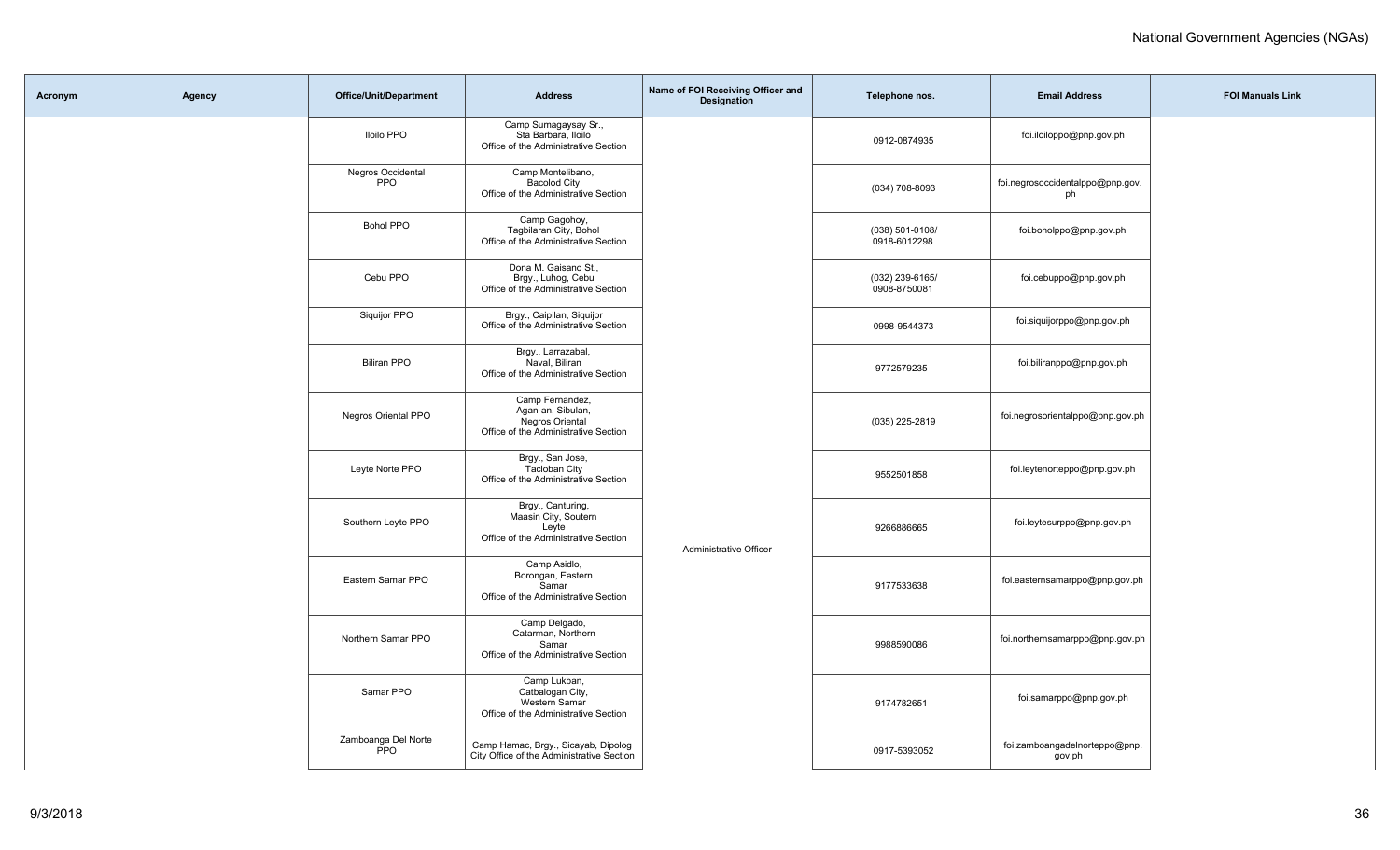| Acronym | Agency | <b>Office/Unit/Department</b>    | <b>Address</b>                                                                                         | Name of FOI Receiving Officer and<br><b>Designation</b> | Telephone nos.                  | <b>Email Address</b>                    | <b>FOI Manuals Link</b> |
|---------|--------|----------------------------------|--------------------------------------------------------------------------------------------------------|---------------------------------------------------------|---------------------------------|-----------------------------------------|-------------------------|
|         |        | Zamboanga Del Sur<br><b>PPO</b>  | Camp Abellon, Lumbia<br>District, Pagadian City<br>Office of the Administrative Section                |                                                         | 0936-1036416                    | foi.zamboangadelsurppo@pnp.gov.<br>ph   |                         |
|         |        | Zamboanga Sibugay<br><b>PPO</b>  | National Highway,<br>Brgy., Sanito, Ipil,<br>Zamboanga Sibugay<br>Office of the Administrative Section |                                                         | 0905-8686010                    | foi.zamboangasibugayppo@pnp.<br>gov.ph  |                         |
|         |        | <b>Bukidnon PPO</b>              | Camp Onahon, Brgy 7,<br>Malaybalay, Bukidnon<br>Office of the Administrative Section                   |                                                         | 0917-6777496                    | foi.bukidnonppo@pnp.gov.ph              |                         |
|         |        | Camiguin PPO                     | Bldg. 1, Camp<br>Bonifacio, Brgy Baylao,<br>Mambajao<br>Office of the Administrative Section           |                                                         | 0926-3154313                    | foi.camiguinppo.pnp@gmail.com           |                         |
|         |        | Misamis Occidental<br><b>PPO</b> | Camp Naranjo, Brgy<br>Lower Lamac, Oroquita<br>City<br>Office of the Administrative Section            |                                                         | 0917-7779815                    | foi.misamisoccidentalppo@pnp.gov.<br>ph |                         |
|         |        | Misamis Oriental PPO             | San Martin, Villanueva,<br>Misamis Oriental<br>Office of the Administrative Section                    |                                                         | 0926-5679824                    | foi.misamisoorientalppo@pnp.gov.<br>ph  |                         |
|         |        | Lanao Del Norte PPO              | Camp Gallego, Brgy.,<br>Pigcarangan, Tubod,<br>Lanao Norte<br>Office of the Administrative Section     |                                                         | 9278070899                      | foi.lanaodelnorteppo@pnp.gov.ph         |                         |
|         |        | Davao Del Sur PPO                | Brgy., San Agustin,<br>Digos City, Davao Del<br>Sur<br>Office of the Administrative Section            |                                                         | (082) 553-8595/<br>0919-9937776 | foi.davaodelsurppo@pnp.gov.ph           |                         |
|         |        | Davao Del Norte PPO              | National Highway,<br>Visayan Vill, Tagum<br>City<br>Office of the Administrative Section               |                                                         | (084) 218-2913/<br>0932-4330471 | foi.davaodelnorteppo@pnp.gov.ph         |                         |
|         |        | Davao Oriental PPO               | Brgy., Dalahican, Mati,<br>Davao Oriental<br>Office of the Administrative Section                      |                                                         | (087) 388-4896/<br>0918-5554126 | foi.davaoorientalppo@pnp.gov.ph         |                         |
|         |        | Davao Occidental PPO             | Poblacion Malita, Davao<br>Occidental<br>Office of the Administrative Section                          |                                                         | 0917-1037018                    | foi.davaooccidentalppo@pnp.gov.<br>ph   |                         |
|         |        | Compostella Valley<br>PPO        | Poblacion, Nabunturan,<br>Compostela Valley<br>Office of the Administrative Section                    |                                                         | (084) 376-0020/<br>0929-5448093 | foi.compostelavalleyppo@pnp.gov.<br>ph  |                         |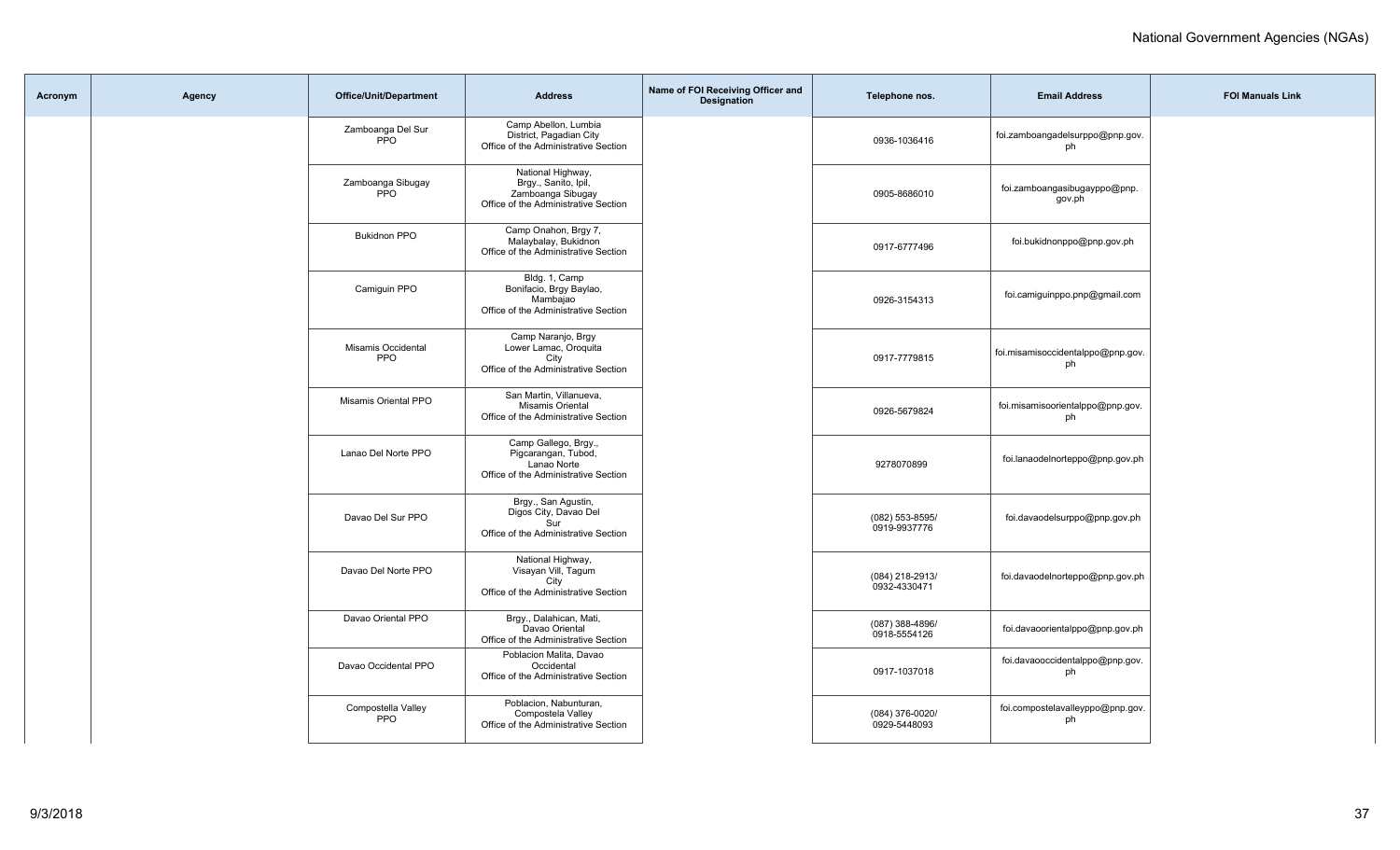| Acronym | Agency | Office/Unit/Department           | <b>Address</b>                                                                                           | Name of FOI Receiving Officer and<br>Designation | Telephone nos.                  | <b>Email Address</b>                  | <b>FOI Manuals Link</b> |
|---------|--------|----------------------------------|----------------------------------------------------------------------------------------------------------|--------------------------------------------------|---------------------------------|---------------------------------------|-------------------------|
|         |        | Cotabato PPO                     | Brgy., Amas,<br>Kidapawan City<br>Cotabato<br>Office of the Administrative Section                       |                                                  | 9177134209                      | foi.cotabatoppo@pnp.gov.ph            |                         |
|         |        | South Cotabato PPO               | Poblacion, koronadal<br>City<br>Office of the Administrative Section                                     |                                                  | (083) 228-2704                  | foi.southcotabatoppo@pnp.gov.ph       |                         |
|         |        | Sarangani Province<br><b>PPO</b> | Brgy., Kawas, Alabel,<br>Sarangani<br>Office of the Administrative Section                               |                                                  | 9393495105                      | foi.saranganippo.pnp@gmail.com        |                         |
|         |        | Sultan Kudarat PPO               | Camp Dumlao, Isulan,<br>Sultan Kudarat<br>Office of the Administrative Section                           |                                                  | 09477843012/0918-7063050        | foi.sultankudaratoppo@pnp.gov.ph      |                         |
|         |        | Agusan Del Norte PPO             | Libertad St., Butuan<br>City<br>Office of the Administrative Section                                     |                                                  | (085) 817-1252/ 0948-6188335    | foi.agusandelnorteppo@pnp.gov.<br>ph  |                         |
|         |        | Agusan Del Sur PPO               | Brgy., Patin-ay,<br>Prosperidad, Agusan<br>Del Sur<br>Office of the Administrative Section               |                                                  | 0998-5987307                    | foi.agusandelnorteppo@pnp.gov.<br>ph  |                         |
|         |        | Surigao Del Norte<br>PPO         | Borromeo St., Brgy.,<br>Taft, Surigao City,<br>Surigao Del Norte<br>Office of the Administrative Section |                                                  | (086) 826-8568/<br>0998-5580966 | foi.surigaodelnorteppo@pnp.gov.<br>ph |                         |
|         |        | Surigao Del Sur PPO              | Brgy, Telaje, Tandag,<br>Suridao Del Sur<br>Office of the Administrative Section                         |                                                  | 0949-9919441                    | foi.surigaodelsurppo@pnp.gov.ph       |                         |
|         |        | Dinagat Islands PPO              | Brgy., Sta. Cruz, San<br>Jose<br>Office of the Administrative Section                                    |                                                  | 0939-9072043                    | foi.dinagatislandsppo@pnp.gov.ph      |                         |
|         |        | <b>Basilan PPO</b>               | Camp Suarez Menzi,<br>Isabela City, Basilan<br>Office of the Administrative Section                      |                                                  | 0975-2264734                    | foi.basilanppo@pnp.gov.ph             |                         |
|         |        | Lanao Del Sur PPO                | Camp Bagong Amai,<br>Pakpak, Brgy., Biaba<br>Damag, Marawi City<br>Office of the Administrative Section  |                                                  | 0917-6241974                    | foi.lanaodelsurppo@pnp.gov.ph         |                         |
|         |        | Maguindanao PPO                  | Camp Datu Akilan,<br>Brgy., Limpongo, Sharik<br>Aquak<br>Office of the Administrative Section            |                                                  | 0917-9333151                    | foi.maguindanaoppo@pnp.gov.ph         |                         |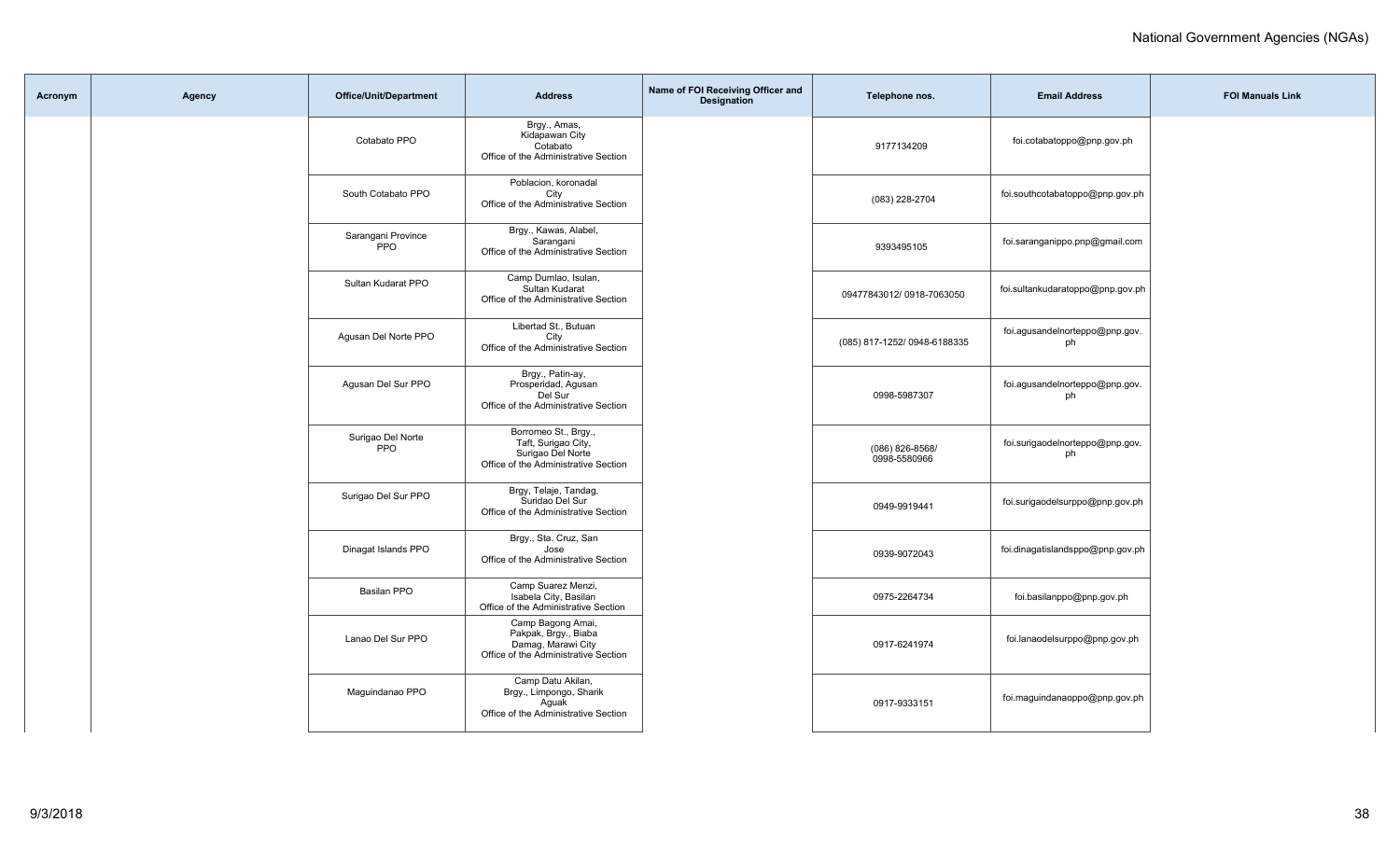| Acronym | Agency | <b>Office/Unit/Department</b> | <b>Address</b>                                                                                      | Name of FOI Receiving Officer and<br>Designation | Telephone nos.                  | <b>Email Address</b>             | <b>FOI Manuals Link</b> |
|---------|--------|-------------------------------|-----------------------------------------------------------------------------------------------------|--------------------------------------------------|---------------------------------|----------------------------------|-------------------------|
|         |        | Sulu PPO                      | Camp PSSUPT<br>Julasirim A Kasim<br>Asturias, Jolo, Sulu<br>Office of the Administrative Section    |                                                  | 0906-2469647                    | foi.suluppo@pnp.gov.ph           |                         |
|         |        | Tawitawi PPO                  | Camp Alejandro<br>Suarez, Bongao, TawiTawi<br>Office of the Administrative Section                  |                                                  | 0917-8032010                    | foi.tawitawippo@pnp.gov.ph       |                         |
|         |        | Santiago City PO              | Camacam St., Brgy<br>Victory Norte, Santiago<br>City<br>Office of the Administrative Section        |                                                  | 0977-1671746                    | foi.santiagocpo@pnp.gov.ph       |                         |
|         |        | Baguio City PO                | Abanao St., Baguio<br>City<br>Office of the Administrative Section                                  |                                                  | (074) 300-9230                  | foi.baguicpo@pnp.gov.ph          |                         |
|         |        | Angeles City PO               | Camp Tomas J Pepito,<br>Brgy., Sto Domigno,<br>Angeles City<br>Office of the Administrative Section |                                                  | (045) 888-6731                  | foi.angelescpo@pnp.gov.ph        |                         |
|         |        | Olongapo City PO              | Camp Lt. Gen Mauel F<br>Cabal, Barretto,<br>Olongapo City<br>Office of the Administrative Section   |                                                  | (047) 222-5731                  | foi.olongapocpo@pnp.gov.ph       |                         |
|         |        | Puerto Princesa City<br>PO    | Brgy., San Pedro,<br>Puerto Princesa City<br>Office of the Administrative Section                   |                                                  | (048) 434-9890                  | foi.puertoprincesacpo@pnp.gov.ph |                         |
|         |        | Naga City PO                  | Poblacion, Naga City<br>Office of the Administrative Section                                        |                                                  | 9476954027                      | foi.nagacpo@pnp.gov.ph           |                         |
|         |        | Bacolod City PO               | Magsaysay Ave., Brgy.,<br>Taculing, Bacolod City<br>Office of the Administrative Section            |                                                  | $(034)$ 433-6566                | foi.bacolodcpo@pnp.gov.ph        |                         |
|         |        | <b>Iloilo City PO</b>         | Gen Luna St., Iloilo City<br>Office of the Administrative Section                                   |                                                  | 0998-5562203                    | foi.iloilocpo@pnp.gov.ph         |                         |
|         |        | Lapu-Lapu City PO             | Brgy., Pusok, LapuLapu<br>City<br>Office of the Administrative Section                              |                                                  | (032) 268-0294/<br>09176381338  | foi.lapulapucpo@pnp.gov.ph       |                         |
|         |        | Cebu City PO                  | Camp Cabahug,<br>Gorordo Ave., Cebu<br>City<br>Office of the Administrative Section                 |                                                  | (032) 233-6797/<br>0908-8750081 | foi.cebucpo@pnp.gov.ph           |                         |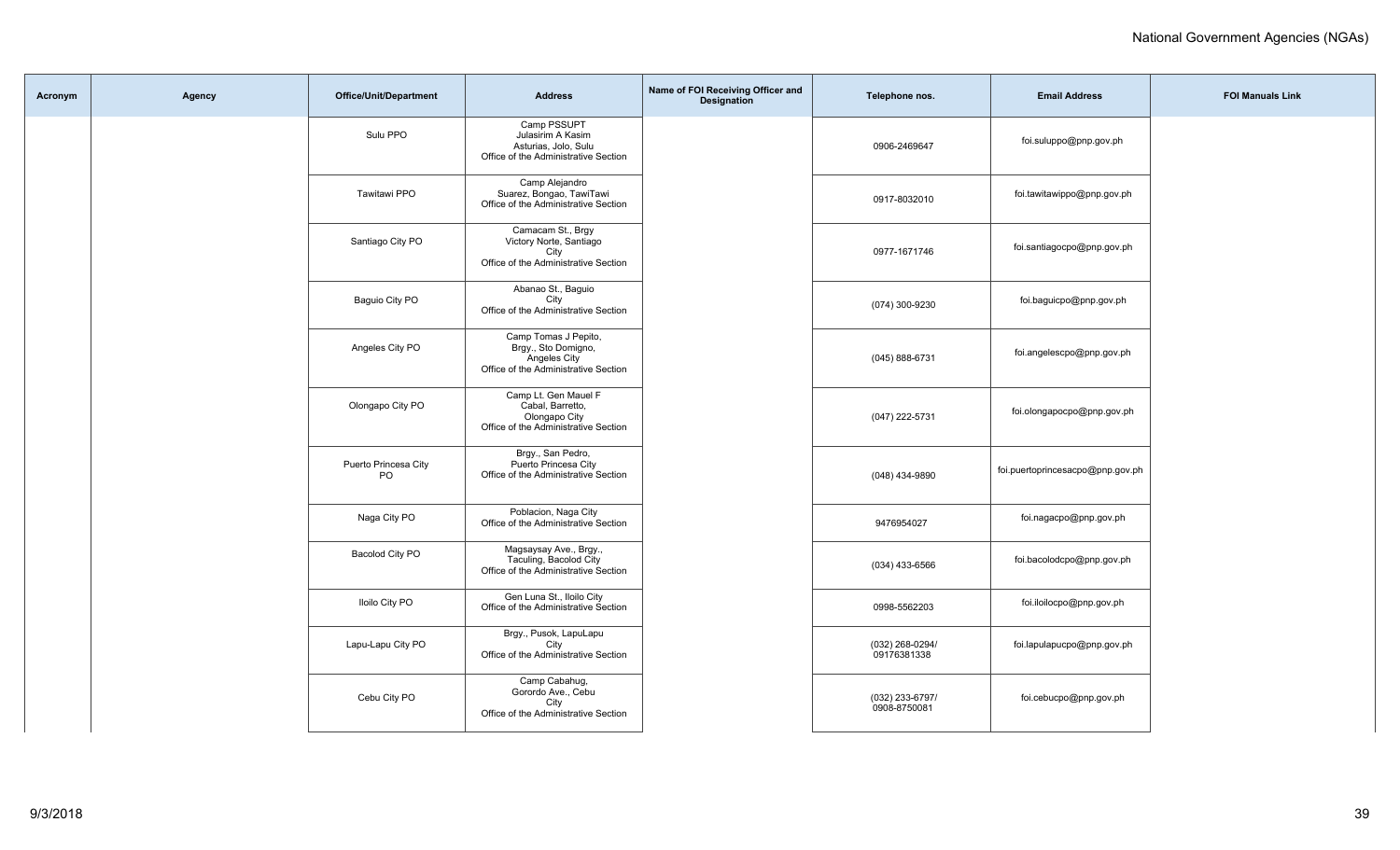| Acronym     | Agency                            | <b>Office/Unit/Department</b>    | <b>Address</b>                                                                                                       | Name of FOI Receiving Officer and<br><b>Designation</b> | Telephone nos.                  | <b>Email Address</b>           | <b>FOI Manuals Link</b>                                           |
|-------------|-----------------------------------|----------------------------------|----------------------------------------------------------------------------------------------------------------------|---------------------------------------------------------|---------------------------------|--------------------------------|-------------------------------------------------------------------|
|             |                                   | Mandaue City PO                  | A. Soriano ave., Brgy.,<br>Centro, Mandaue City<br>Office of the Administrative Section                              |                                                         | (032) 344-8466/<br>0999-6982905 | foi.mandauecpo@pnp.gov.ph      |                                                                   |
|             |                                   | Tacloban City PO                 | Paterno Extension,<br><b>Tacloban City</b><br>Office of the Administrative Section                                   |                                                         | 9173092071                      | foi.taclobancpo@pnp.gov.ph     |                                                                   |
|             |                                   | Ormoc City PO                    | Camp Downes, Ormoc<br>City<br>Office of the Administrative Section                                                   |                                                         | 9977734461                      | foi.ormoccpo@pnp.gov.ph        |                                                                   |
|             |                                   | Zamboanga City PO                | Gov Lim Ave., Brgy.,<br>Zone IV, Zamboanga<br>City<br>Office of the Administrative Section                           |                                                         | 0916-9828091                    | foi.zamboangacpo@pnp.gov.ph    |                                                                   |
|             |                                   | Cagayan De Oro City<br><b>PO</b> | Gumamela St., Carmen Office of the<br><b>Administrative Section</b>                                                  |                                                         | 0977-8440243                    | foi.cagayandeorocpo@pnp.gov.ph |                                                                   |
|             |                                   | Iligan City PO                   | Aguinaldo/Benito<br>Labao Sts., Brgy.,<br>Poblacion, Iligan City<br>Office of the Administrative Section             |                                                         | 0917-6252988                    | foi.iligancpo@pnp.gov.ph       |                                                                   |
|             |                                   | Davao City PO                    | San Pedro St., Davao<br>City<br>Office of the Administrative Section                                                 |                                                         | (082) 224-1313/ 0925-8233276    | foi.davaocpo@pnp.gov.ph        |                                                                   |
|             |                                   | Cotabato City PO                 | PC Hills, Cotabato City<br>Office of the Administrative Section                                                      |                                                         | 9487863715                      | foi.cotabatocpo@pnp.gov.ph     |                                                                   |
|             |                                   | Gen. Santos City PO              | Camp Lira, Gen Santos<br>City<br>Office of the Administrative Section                                                |                                                         | 9778222015                      | foi.gensantoscpo@pnp.gov.ph    |                                                                   |
|             |                                   | Butuan City PO                   | AD Curato St., cor JC<br>Aquino Ave., Brgy.,<br>Diego Silang, Butuan<br>City<br>Office of the Administrative Section |                                                         | $-85$                           | foi.butuancpo@pnp.gov.ph       |                                                                   |
| <b>PPSC</b> | Philippine Public Safety College* | <b>Administrative Division</b>   | Philippine Public Safety College<br>505 Alfer Building<br>EDSA near cor Bonny Serrano Ave,<br>Quezon City            | Chief                                                   | $(02)$ 6558713                  | admin.office@ppsc.gov.ph       | http://ppsc.gov.ph/mediafiles/FOI_MANUAL_final.<br>pdf            |
| <b>DOT</b>  | <b>Department of Tourism</b>      | DOT Main Office                  | Records Section, Ground Floor, No. 351<br>Senator Gil Puyat Avenue, Makati City                                      | Ms. Shirley B. Abad                                     | (02) 459-5200 loc. 112          |                                | http://web.tourism.gov.ph/files/TourismFreedom.pdf                |
| ΙA          | <b>Intramuros Administration</b>  | Intramuros<br>Administration     | 5/F, Palacio del Gobernador,<br>Gen. Luna cor. Andres<br>Soriano Streets, Intramuros,<br>Manila                      | Edgardo A. Baysic                                       | 527-31-41                       | ed.baysic@intramuros.gov.ph    | https://drive.google.com/open?id=0Bwo-<br>PNYAeO3 ekdTY0VTS1cyVTg |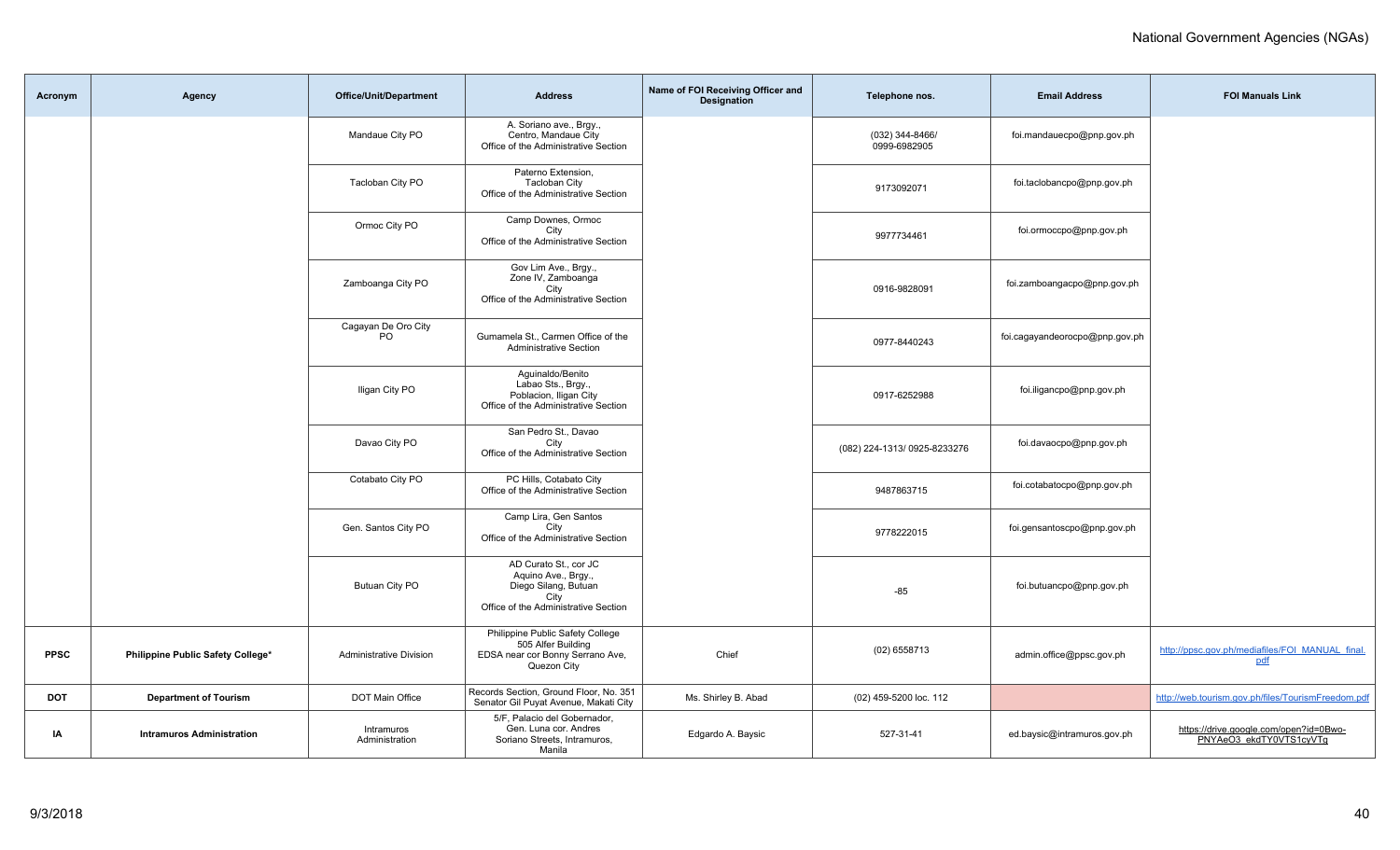| Acronym     | Agency                                      | <b>Office/Unit/Department</b>                                  | <b>Address</b>                                                                   | Name of FOI Receiving Officer and<br>Designation                     | Telephone nos. | <b>Email Address</b> | <b>FOI Manuals Link</b>                                                               |
|-------------|---------------------------------------------|----------------------------------------------------------------|----------------------------------------------------------------------------------|----------------------------------------------------------------------|----------------|----------------------|---------------------------------------------------------------------------------------|
| <b>NPDC</b> | <b>National Parks Development Committee</b> |                                                                |                                                                                  | Mariano I. Casimiro<br>Shiela Rose C. Javier<br>Florizza P. Buclatin |                |                      | http://npdc.gov.<br>ph/uploads/default/files/c1469631d9d88c0ea6ea1bc<br>a492e9d4f.pdf |
|             |                                             | DTI Public Assistance Desk                                     | GF Trade & Industry Building,<br>361 Sen. Gil J. PuyatAve.,<br>Makati Citv       | Eden Solabo                                                          |                |                      |                                                                                       |
|             |                                             | Office of the Secretary                                        | 5F Industry & Investments<br>Building 385 Sen. Gil J. Puyat<br>Ave., Makati City | Jeremiah Jimenez                                                     |                |                      |                                                                                       |
|             |                                             | <b>Bureau of Domestic</b><br><b>Trade Promotion</b>            | GF Trade & Industry Building<br>361 Sen. Gil J. Puyat Ave.,<br>Makati Citv       | Johnnyvel Sombilon                                                   |                |                      |                                                                                       |
|             |                                             | Bureau of Import<br>Services                                   | 3F Tara Building 389 Sen. Gil<br>J. Puyat Ave., Makati City                      | Myra Echanes                                                         |                |                      |                                                                                       |
|             |                                             | Bureau of International<br><b>Trade Relations</b>              | 4F DTI International Building<br>375 Sen. Gil J. Puyat Ave.,<br>Makati Citv      | Dir. Ann Claire<br>Cabochan                                          |                |                      |                                                                                       |
|             |                                             | <b>Bureau of Philippine</b><br>Standards                       | 3F Trade & Industry Building<br>361 Sen. Gil J. Puyat Ave.,<br>Makati Citv       | Camille Castillo                                                     |                |                      |                                                                                       |
|             |                                             | Bureau of Small and<br><b>Medium Enterprise</b><br>Develooment | 2F Trade & Industry Building<br>361 Sen. Gil J. Puyat Ave.,<br>Makati Citv       | Edwin Pasahol                                                        |                |                      |                                                                                       |
|             |                                             | Competitiveness Bureau                                         | 3F Tara Bldg., 389 Sen. Gil J.<br>Puyat Ave., Makati Citv                        | Aries Espafro                                                        |                |                      |                                                                                       |
|             |                                             | <b>Consumer Protection</b><br>and Advocacy Bureau              | 2F Trade & Industry Building<br>361 Sen. Gil J. PuyatAve.,<br>Makati Citv        | Maria Entong                                                         |                |                      |                                                                                       |
|             |                                             | Corporate Planning<br>Service                                  | 5F Trade & Industry Building<br>361 Sen. Gil J. Puyat Ave.,<br>Makati Citv       | Mary Francis Sierra                                                  |                |                      |                                                                                       |
|             |                                             | <b>Export Marketing</b><br>Bureau                              | 1-2F DTI International Building<br>375 Sen. Gil J. Puyat Ave.,<br>Makati Citv    | Louise Kaye Mendoza                                                  |                |                      |                                                                                       |
|             |                                             | Fair Trade Enforcement<br><b>Bureau</b>                        | UPRC Bldg., 315 Sen. Gil J.<br>Puyat Ave., Makati City                           | <b>Claire Coballes</b>                                               |                |                      |                                                                                       |
|             |                                             | Financial and<br><b>Management Service</b>                     | 4F Trade & Industry Building<br>361 Sen. Gil J. Puyat Ave.,<br>Makati Citv       | Gemma Manlangit                                                      |                |                      |                                                                                       |
|             |                                             | Foreign Trade Service<br>Corps                                 | 3F DTI International Building<br>375 Sen. Gil J. Puvat Avenue, Quezon<br>City    | Marielle Laurein Ferma                                               |                |                      |                                                                                       |
|             |                                             | Human Resource and<br><b>Administrative Service</b>            | 4F Trade & Industry Building<br>361 Sen. Gil J. Puyat Ave.,<br>Makati City       | Marie Eden Villena                                                   |                |                      |                                                                                       |
|             |                                             | <b>Information Systems</b><br><b>Management Service</b>        | 5F Trade & Industry Building<br>361 Sen. Gil J. PuyatAve.,<br>Makati City        | Ma. Hazel Nicolas                                                    |                |                      |                                                                                       |
|             |                                             | <b>Internal Audit Service</b>                                  | 3F Trade & Industry Building<br>361 Sen. Gil J. Puyat Ave.,<br>Makati City       | Riza Milagros L. Pangilinan                                          |                |                      |                                                                                       |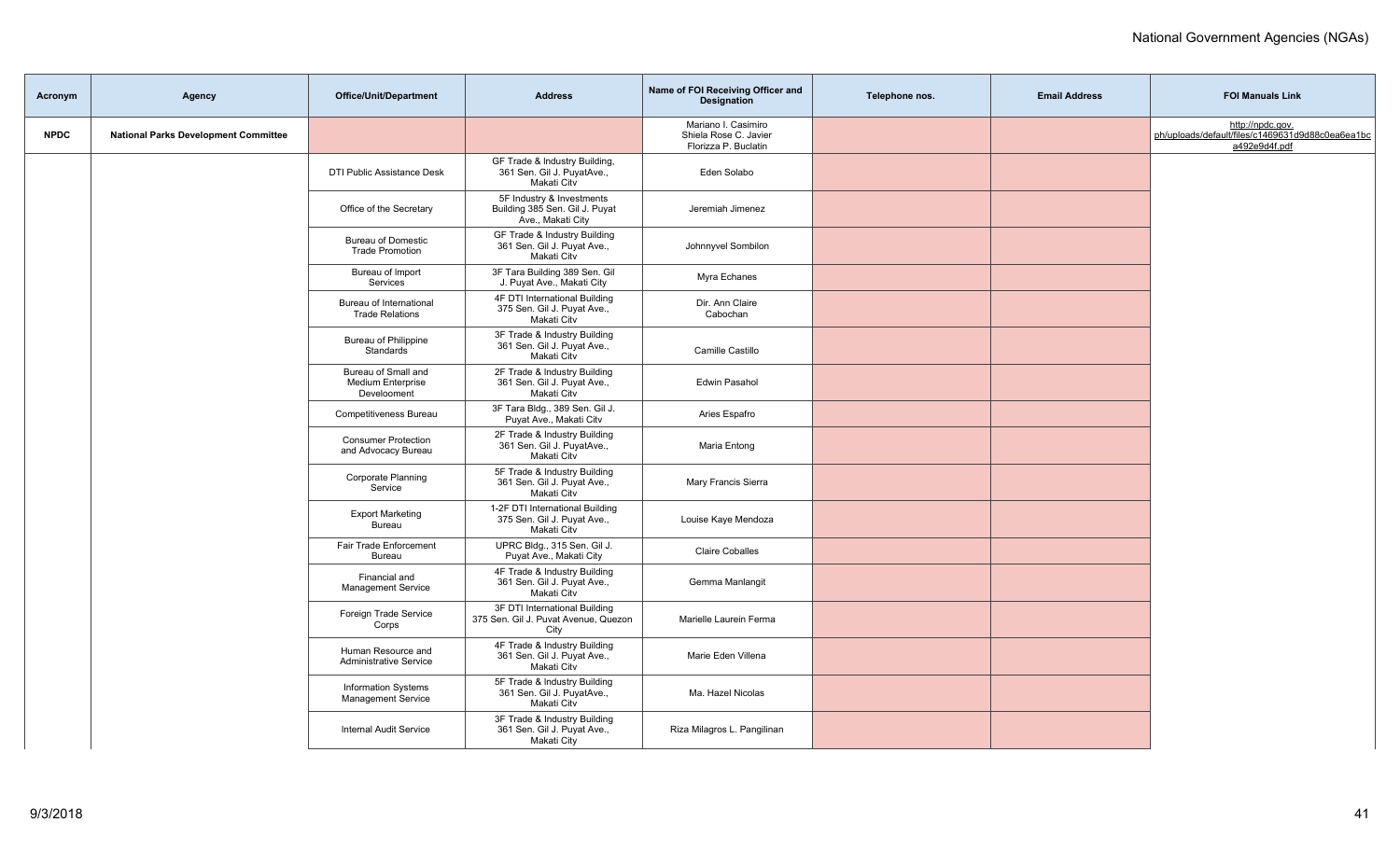| Acronym | Agency | <b>Office/Unit/Department</b>                             | <b>Address</b>                                                                                      | Name of FOI Receiving Officer and<br><b>Designation</b> | Telephone nos. | <b>Email Address</b> | <b>FOI Manuals Link</b> |
|---------|--------|-----------------------------------------------------------|-----------------------------------------------------------------------------------------------------|---------------------------------------------------------|----------------|----------------------|-------------------------|
|         |        | Knowledge<br>Management and<br><b>Information Service</b> | 5F Trade & Industry Building<br>361 Sen. Gil J. Puyat Ave.,<br>Makati Citv                          | Ric Kagahastian                                         |                |                      |                         |
|         |        | <b>Legal Service</b>                                      | 2F Trade & Industry Building<br>361 Sen. Gil J. Puyat Ave.,<br>Makati Citv                          | Yolanda Villanueva                                      |                |                      |                         |
|         |        | Liaison Office for<br>Legislative Affairs                 | 3F Trade & Industry Building<br>361 Sen. Gil J. PuyatAve.,<br>Makati Citv                           | <b>Francis Sune</b>                                     |                |                      |                         |
|         |        | Phi lippine Accreditation<br>Bureau                       | 3F Trade & Industry Building<br>361 Sen. Gil J. PuyatAve.,<br>Makati Citv                           | Japhet Celis                                            |                |                      |                         |
|         |        | Program Management<br>Team for Business<br>Registration   | Program Management<br>Team for Business<br>Registration                                             | Jenefer llagan                                          |                |                      |                         |
|         |        | Resource Generation<br>and Management<br>Service          | 4F Industry & Investments<br>Building 385 Sen. Gil J. Puyat<br>Ave Makati Citv                      | Christina Baltazar                                      |                |                      |                         |
|         |        | Christina Baltazar                                        | 4F Industry & Investments<br>Building 385 Sen. Gil J. Puyat<br>Ave,, Makati City                    | Alyanna Victoria Rivera                                 |                |                      |                         |
|         |        | DTI-CAR                                                   | Jesnor Bldg., 4 Carifro St., 2600 Baquio<br>City                                                    | Joel Arthur Tibaldo                                     |                |                      |                         |
|         |        | DTI-Abra                                                  | J &   Commercial Building National<br>Highway, Ubbog- Lipcan 2800 Bangued,<br>Abra                  | Vanessa Villanueva                                      |                |                      |                         |
|         |        | DTI-Benguet                                               | 3F Manongdo Bldg., 17<br>Private Rd. Magsaysay Ave.,<br>2600 Baquio Citv                            | Shiela Rosemarie<br>Cayanan                             |                |                      |                         |
|         |        | DTI-Kalinga                                               | 2-3F Lua Annex Bldg.,<br>Poblacion 3800 Tabuk City,<br>Kalinga                                      | Ma. Cecilia Baral                                       |                |                      |                         |
|         |        | DTI-Apayao                                                | <b>National Government Center</b><br>Provincial Capitol Cmpd., San<br>Isidro Sur, 3813 Luna, Apayao | Francis Pacio                                           |                |                      |                         |
|         |        | DTI-Mountain<br>Province                                  | 2F Walter Clapp Centrum,<br>Loc-ong, Poblacion 2616<br>Bontoc. Mt. Province                         | Margaret Gayodan                                        |                |                      |                         |
|         |        | DTI-Ifugao                                                | 2F ABC Bldg., RizalAve.,<br>Poblacion West 3600 Lagawe,<br>Ifugao                                   | Lorna Allaga                                            |                |                      |                         |
|         |        | DTI-Region 1                                              | 4F Juanita Commercial Bldg.,<br>Quezon Ave., San Fernando<br>Citv, La Union                         | Joyce Ann Segui                                         |                |                      |                         |
|         |        | <b>DTI-Ilocos Norte</b>                                   | JOMEL Bldg., Siazon Rd. cor.<br>D. Samonte St. Brgy. 14<br>Laoaq Citv, Ilocos Norte                 | Maria Corazon Racela                                    |                |                      |                         |
|         |        | DTI-Ilocos Sur                                            | Judy Chiu Bldg., Mabini St.,<br>Brgy. 1 Poblacion, Vigan City,<br><b>Ilocos Sur</b>                 | Amelia Galvez                                           |                |                      |                         |
|         |        | DTI-La Union                                              | 2F Shania Tower, Quezon<br>Ave. San Fernando City, La<br>Union                                      | Victoria Ordono                                         |                |                      |                         |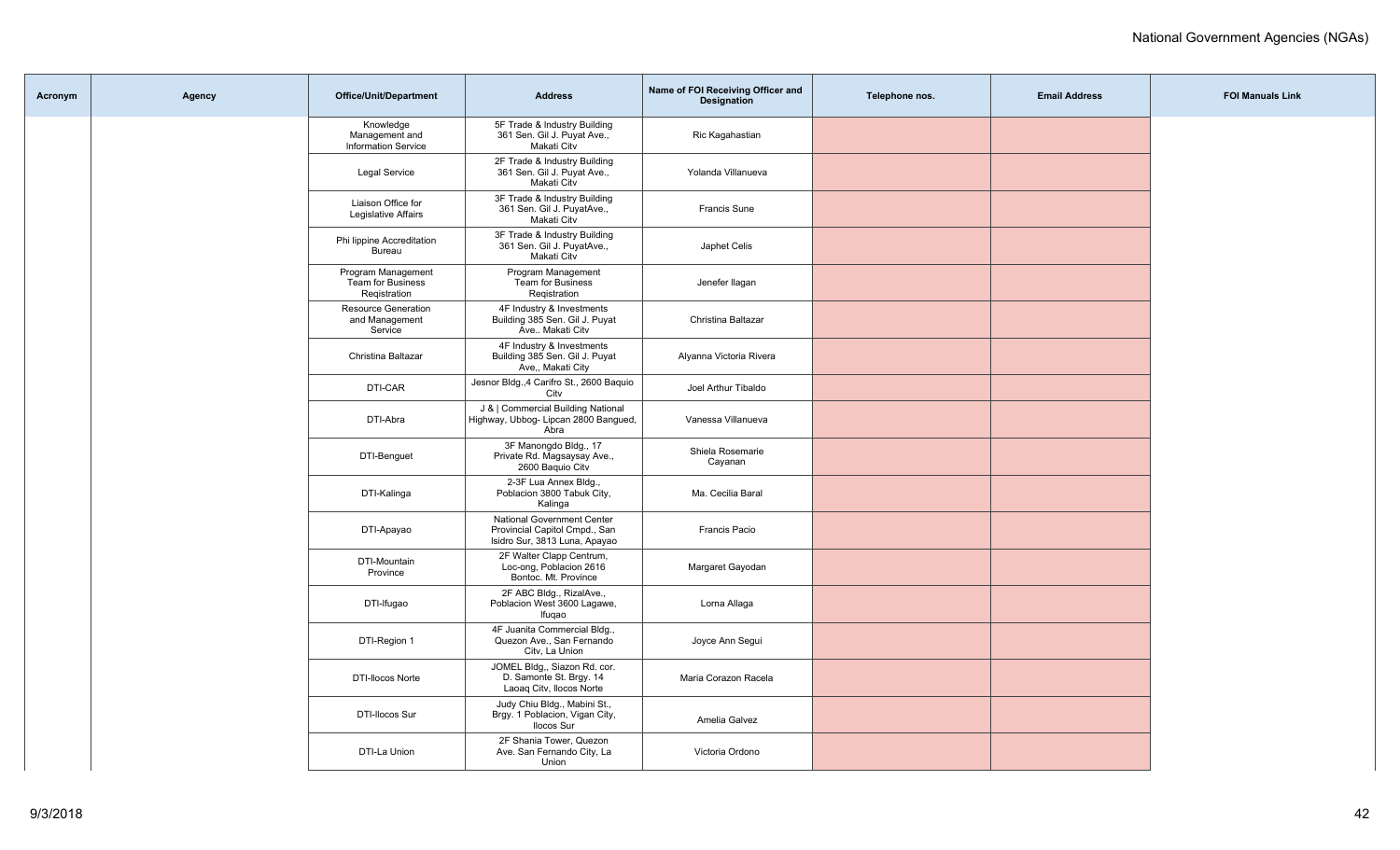| Acronym | Agency | <b>Office/Unit/Department</b> | <b>Address</b>                                                                                                       | Name of FOI Receiving Officer and<br><b>Designation</b> | Telephone nos. | <b>Email Address</b> | <b>FOI Manuals Link</b> |
|---------|--------|-------------------------------|----------------------------------------------------------------------------------------------------------------------|---------------------------------------------------------|----------------|----------------------|-------------------------|
|         |        | DTI-Pangasinan                | 2F Star Bldg., Arellano St.<br>2400 Dagupan City,<br>Panoasinan                                                      | Bella Cerdan                                            |                |                      |                         |
|         |        | DTI-Region 2                  | 11 Dalan na Pappabalo<br>Regional Gov't. Center, Carig<br>Sur, Tuguegarao City,<br>Cagavan                           | Manilyn Ponce                                           |                |                      |                         |
|         |        | DTI-Batanes                   | Aberilla Bldg., National Road<br>Basco. Batanes                                                                      | Iza Castro                                              |                |                      |                         |
|         |        | DTI-Cagayan                   | 11 Dalan na Pappabalo,<br>Regional Gov't. Center, Carig<br>Sur, Tuguegarao City,<br>Caoavan                          | Mariciris Galuigarra                                    |                |                      |                         |
|         |        | DTI-Isabela                   | 1F Edilberto P. Lim Building<br>Nat'l Highway, Baligatan,<br>Ilagan City, Isabela                                    | Mark Jayson Andes                                       |                |                      |                         |
|         |        | DTf-Nueva Vizcava             | GF Rosalina L. Lo Bldg., National<br>Highway, Sta. Rosa,<br>Bayombong, Nueva Vizcaya                                 | Estrella Guinsatao                                      |                |                      |                         |
|         |        | DTI-Quirino                   | DIP Bldg., San Marcos,<br>Cabarroquis, Quirino                                                                       | Aimee Garcia                                            |                |                      |                         |
|         |        | DTI-Region 3                  | Matikhain St., cor. Maagap St.<br>Diosdado Macapagal<br>Government Center Maimpis<br>City, San Fernando,<br>Pampanga | Warren Patrick Serrano                                  |                |                      |                         |
|         |        | DTI-Aurora                    | Cordial Bldg., National<br>Highway Brgy. Suklayin, Baler,<br>3200 Aurora                                             | Floro VerialJr.                                         |                |                      |                         |
|         |        | DTI-Bataan                    | 3F Crizelda Marie Bldg.,<br>Capitol Drive San Jose,<br>Balanga Citv, 2100 Bataan                                     | Teresita Magtanong                                      |                |                      |                         |
|         |        | DTI-Bulacan                   | 2F BFCCI Bldg., MacArthur<br>Highway, Sumapang Matanda,<br>Malolos City, Bulacan                                     | Faye Ann Lejarde                                        |                |                      |                         |
|         |        | DTI-Nueva Ecija               | 2F CAL Bldg., 113 Gen. Tinio<br>St., Brgy. Dimasalang,<br>Cabanatuan City, Nueva Ecija                               | Richard Simangan                                        |                |                      |                         |
|         |        | DTI-Pampanga                  | 2F ABN Plaza. MacArthur<br>Highway, Sindalan San<br>Fernando Citv, Pampanga                                          | Rhia Laxa                                               |                |                      |                         |
|         |        | DTI-Tarlac                    | 2F Anita Bldg., Zamora St.,<br>San Roque Tarlac City, Tarlac                                                         | Lunabelle Sison                                         |                |                      |                         |
|         |        | DTI-Zambales                  | 2F Palm Crest Bldg., 765 Rizal<br>Ave., West Tapinac, Olongapo<br>City, 2200 Zambales                                | Enrique Tacbad                                          |                |                      |                         |
|         |        | DTI-Region 4A                 | 3F Marcelita Bldg., Brgy. Real<br>Calamba City, Laguna                                                               | Mia Angeline Cortez                                     |                |                      |                         |
|         |        | DTI-Cavite                    | 2F Government Center Bldg.,<br>Capitol Compound, Trece<br>Martires City, Cavite                                      | Kristine Mojica                                         |                |                      |                         |
|         |        | DTI-Laguna                    | Varimco Bldg., Brgy. Banca-<br>Banca, Victoria, Laguna                                                               | Christian Ted Tungohan                                  |                |                      |                         |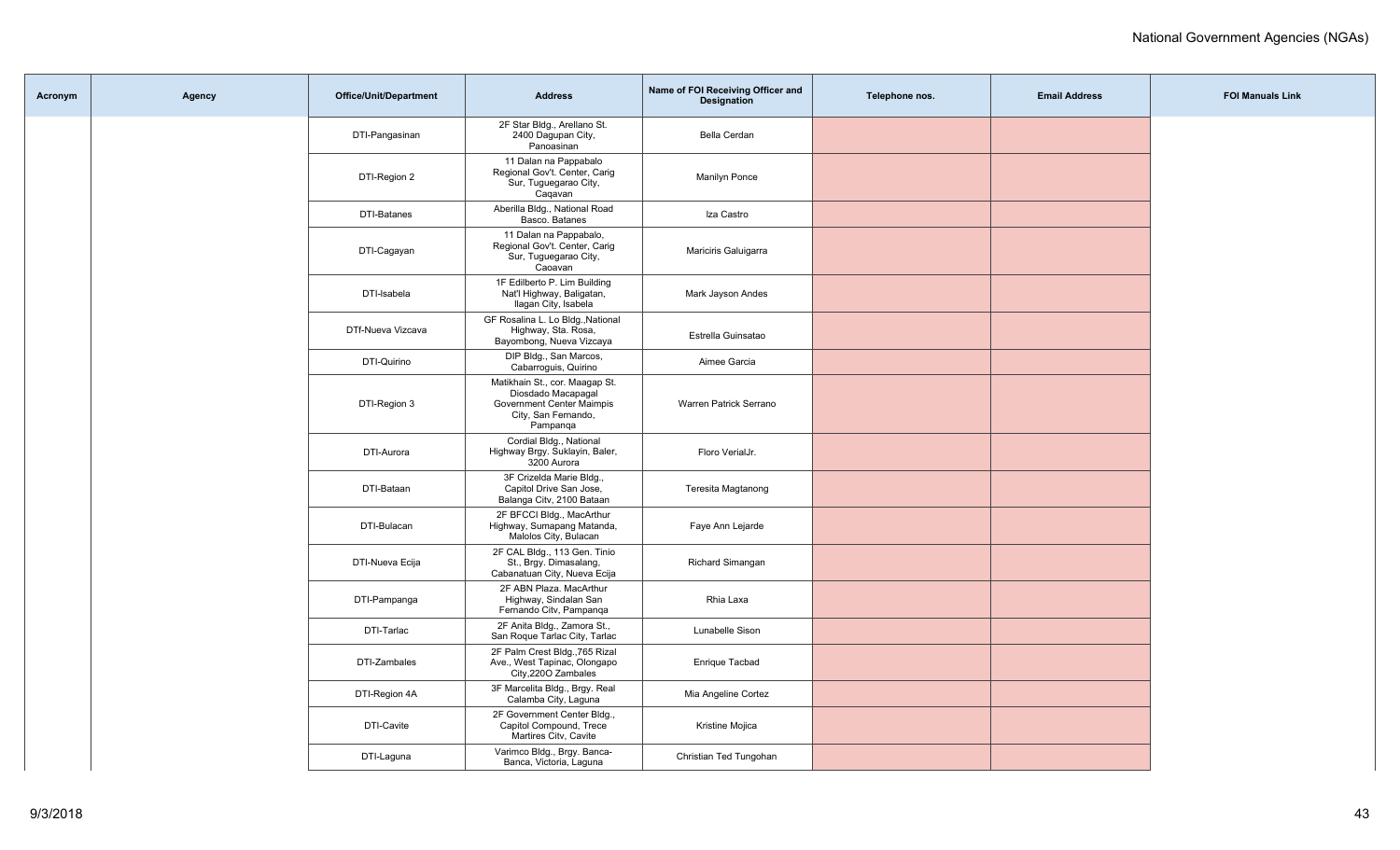| Acronym    | Agency                           | <b>Office/Unit/Department</b> | <b>Address</b>                                                                                           | Name of FOI Receiving Officer and<br><b>Designation</b> | Telephone nos. | <b>Email Address</b> | <b>FOI Manuals Link</b>                                                                          |
|------------|----------------------------------|-------------------------------|----------------------------------------------------------------------------------------------------------|---------------------------------------------------------|----------------|----------------------|--------------------------------------------------------------------------------------------------|
|            |                                  | DTI-Batangas                  | NACIDA Bldg., Old City Hall<br>Compound, B. Morada Ave.,<br>Lipa City, Batangas                          | Karla Teressa Carig                                     |                |                      |                                                                                                  |
|            |                                  | DTI-Quezon                    | 2F Grand Central Terminal,<br>Ibabang Dupay, Lucena City,<br>Quezon                                      | Pablito Budoy                                           |                |                      |                                                                                                  |
|            |                                  | DTI-Rizal                     | 2F Altica Arcade, 83<br>Circumferential Road Brgy.<br>San Jose, Antipolo City, Rizal                     | Marlene de Luna                                         |                |                      |                                                                                                  |
|            |                                  | DTI-Region 4B                 | 5F Oppen Bldg. 349 Sen. Gil<br>J. Puyat Ave., Makati City                                                | Rio Angeles                                             |                |                      |                                                                                                  |
|            |                                  | DTI-Marinduque                | GF Monta Bldg., R.<br>Magsaysay St., Brgy. Isok I,<br>Boac, Marinduque                                   | Phoebe Solis                                            |                |                      |                                                                                                  |
| <b>DTI</b> | Department of Trade and Industry | DTI-Occidental<br>Mindoro     | SME Center, Municipal<br>Compound San Jose,<br>Occidental Mindoro                                        | Almira Barboza                                          |                |                      | https://drive.google.<br>com/file/d/0ByoFpFM9THk1T08zSHZkMGdBZzg/vie<br>$\underline{\mathsf{w}}$ |
|            |                                  | <b>DTI-Oriental Mindoro</b>   | Provincial Capitol Complex,<br>Brgy. Camilmil, Calapan City,<br>5200 Oriental Mindoro                    | <b>Roniel Macatol</b>                                   |                |                      |                                                                                                  |
|            |                                  | DTI-Palawan                   | 4F ERC Plaza Commercial<br>Bldg., National Highway, Brgy.<br>San Pedro, Puerto Princesa<br>City, Palawan | Persival Narbonita                                      |                |                      |                                                                                                  |
|            |                                  | DTI-Romblon                   | GF LFH Suite. Promenade,<br>J.P, Rizal St., Cocoville,<br>Dapawan. Odiongan. Romblon                     | Mary Grace Fontelo                                      |                |                      |                                                                                                  |
|            |                                  | DTI-Region                    | 3F Capitol Annex Bldg. Old<br>Albay District, Legaspi City                                               | Delia Bigtas                                            |                |                      |                                                                                                  |
|            |                                  | DTI-Albay                     | 2F DBP Bldg., Quezon Ave.<br>Legaspi Citv, 4500 Albav                                                    | Eden Sarmiento                                          |                |                      |                                                                                                  |
|            |                                  | <b>DTI-Camarines Norte</b>    | Merchant's Ave., Central Plaza<br>Complex Lag-on, Daet,<br><b>Camarines Norte</b>                        | Gary Rafanan                                            |                |                      |                                                                                                  |
|            |                                  | DTI-Camarines                 | 2F Old DBP Bldg., Panganiban<br>Drive Naga City, Camarines Sur                                           | Jay Percival Ablan                                      |                |                      |                                                                                                  |
|            |                                  | DTI-Catanduanes               | <b>Catanduanes State Colleges</b><br>Compound Calatagan, Virac,<br>Catanduanes                           | Daisy Tabirara                                          |                |                      |                                                                                                  |
|            |                                  | DTI-Masbate                   | DTI Building, Capitol Drive<br>Masbate Citv, Masbate                                                     | Christian Abenir                                        |                |                      |                                                                                                  |
|            |                                  | DTI-Sorsogon                  | 2F Benjamin Ty Bldg., cor. Vera<br>& Quezon Sts. Sorsogon City,<br>Sorsooon                              | Meynardo Doluntat, Jr.                                  |                |                      |                                                                                                  |
|            |                                  | DTI-Region 6                  | 3F DTI Bldg., J.M. Basa &<br>Peralta Sts., Iloilo City                                                   | David Israel Sinay                                      |                |                      |                                                                                                  |
|            |                                  | DTI-Guimaras                  | 2F MAVIKKS Bldg., New Site,<br>San Miguel Jordan, Guimaras                                               | Melecia Pait                                            |                |                      |                                                                                                  |
|            |                                  | DTI-lloilo                    | 3F DTI Bldg., J.M. Basa &<br>Peralta Sts., Iloilo City                                                   | Jane Russel Prudente                                    |                |                      |                                                                                                  |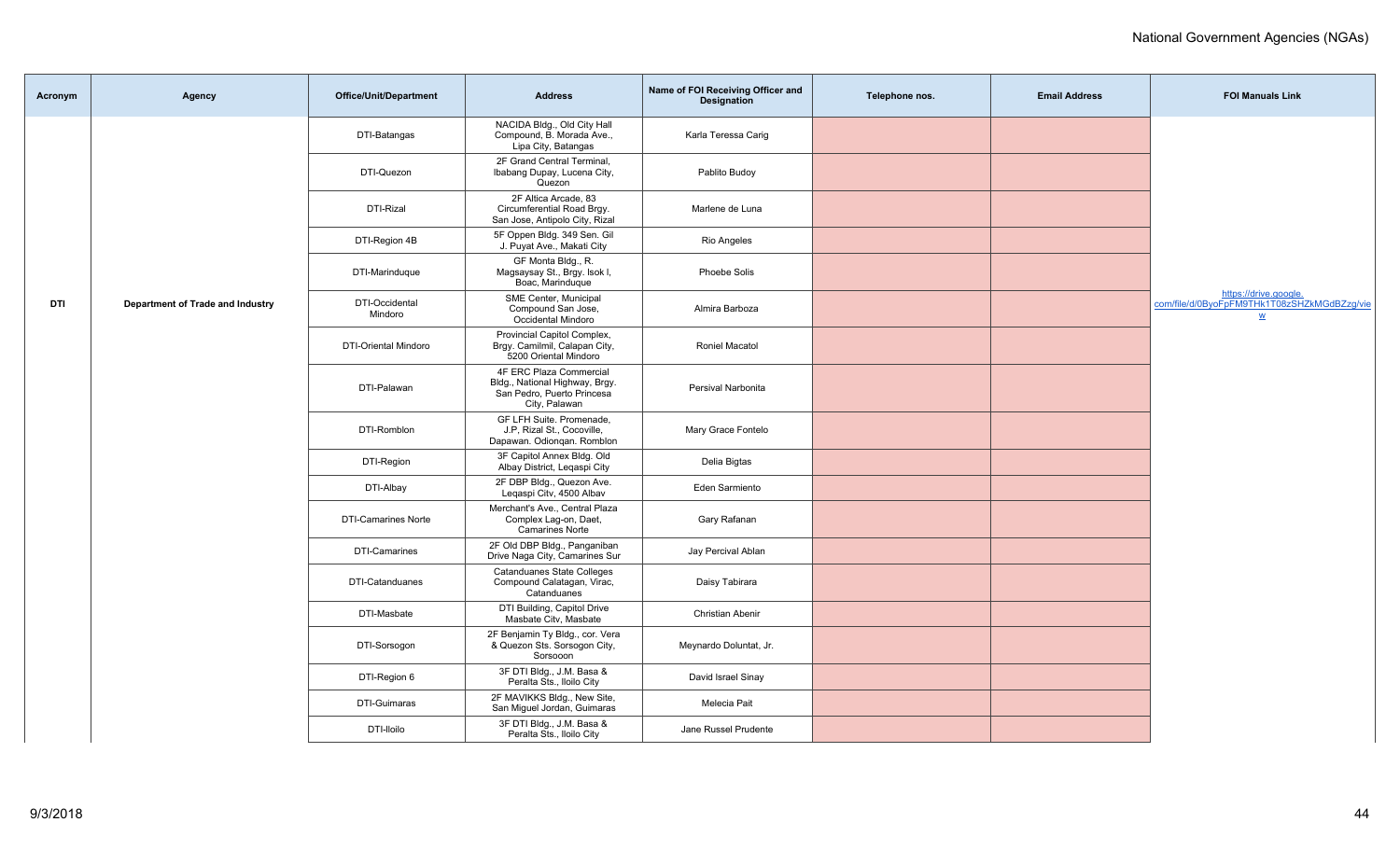| Acronym | Agency | <b>Office/Unit/Department</b> | <b>Address</b>                                                                             | Name of FOI Receiving Officer and<br>Designation | Telephone nos. | <b>Email Address</b> | <b>FOI Manuals Link</b> |
|---------|--------|-------------------------------|--------------------------------------------------------------------------------------------|--------------------------------------------------|----------------|----------------------|-------------------------|
|         |        | DTI-Capiz                     | Sacred Heart of Jesus Ave.,<br>Pueblo de Panay, Brgy.<br>Lawaan, Roxas City                | <b>Merian Asas</b>                               |                |                      |                         |
|         |        | DTI-Antique                   | D123C Bldg., cor. Solana & T.<br>Fornier Sts. San Jose, Antique                            | Wilson Alian                                     |                |                      |                         |
|         |        | DTI-Aklan                     | D123C Bldg., cor. Solana & T.<br>Fornier Sts. San Jose, Antique                            | Chriszela Ramos                                  |                |                      |                         |
|         |        | DTI-Region 7                  | 3F Rm. 311 WDC Bldg.,<br>Osmefla Blvd. Cebu Citv                                           | Jojisilia Villamor                               |                |                      |                         |
|         |        | DTI-Bohol                     | 2F FCB Bldg., CPG Ave.,<br>Tagbilaran City, Bohol                                          | Vierna Teresa Ligan                              |                |                      |                         |
|         |        | DTI-Siquijor                  | CF Bldg., Legaspi St.,<br>Poblacion Siguiior, Siguiior                                     | Jebe Mag-usara, Jr.                              |                |                      |                         |
|         |        | DTI-Cebu                      | DTI Bldg., Osmena Blvd. cor.<br>Laou-laou St. Cebu City                                    | Shirelyn Villamor                                |                |                      |                         |
|         |        | DTI-Region 8                  | 2F Leyte Academic Center,<br>Gov't. Center, Pawing, Palo,<br>Levte                         | Pedro Bimbo Tan                                  |                |                      |                         |
|         |        | DTI-Biliran                   | 2F R. Kho Bldg., cor. Caneja &<br>Castin Sts. 6543 Naval. Biliran                          | Ronelo Jamin                                     |                |                      |                         |
|         |        | DTI-Eastern Samar             | GF Wheelers Bldg., Baybay 5,<br>Songco Borongan City,<br>Eastern Samar                     | Noel Escoto                                      |                |                      |                         |
|         |        | DTI-Leyte                     | 2F Himalayan Bldg., Brgy 78,<br>Marasbaras, Tacloban City,<br>Levte                        | Diana Quiza                                      |                |                      |                         |
|         |        | DTI-Northern Samar            | Luisa Angley Bldg., Rizal St.,<br>6400 Catarman, Northern<br>Samar                         | Claire Diaz                                      |                |                      |                         |
|         |        | DTI-Samar                     | 2F Moratal Bldg., cor. Mabini<br>Ave. & San Francisco St.,<br>Catbalogan, Samar            | Rosario Quilapo                                  |                |                      |                         |
|         |        | DTI-Southern Leyte            | 2F SJC Bldg., cor. T. Oppus<br>and E. Cabrera Sts. Tunga-<br>tunga, Maasin, Southern Leyte | Rustica Munda                                    |                |                      |                         |
|         |        | DTI-Region 9                  | 4F VHW Bldg., Veterans Ave.,<br>Zamboanga Citv                                             | Michael Vincent Cajulao                          |                |                      |                         |
|         |        | DTI-Zamboanga del<br>Norte    | Government Center Sta.<br>Isabel, Dipolog City                                             | John Edgar Macapas                               |                |                      |                         |
|         |        | DTI-Zamboanga del Sur         | NACIDA Bldg., Capitol Complex,<br>Pagadian City,<br>Zamboanga del Sur                      | Jo Nico Locson                                   |                |                      |                         |
|         |        | DTI-Zamboanga<br>Sibugay      | 2F Montebello Bldg., National<br>Highway, Poblacion, Ipil,<br>Zamboanga Sibugav            | Carlo Gonzales                                   |                |                      |                         |
|         |        | DTI-Zamboanga City            | 2F Vicente Wee Bldg.,<br>Veterans Ave. Zamboanga<br>City                                   | Gyver Amazon                                     |                |                      |                         |
|         |        | DTI-Isabela City              | City Hall Bldg., Sunrise,<br>Isabela City, Basilan                                         | Gyver Amazon                                     |                |                      |                         |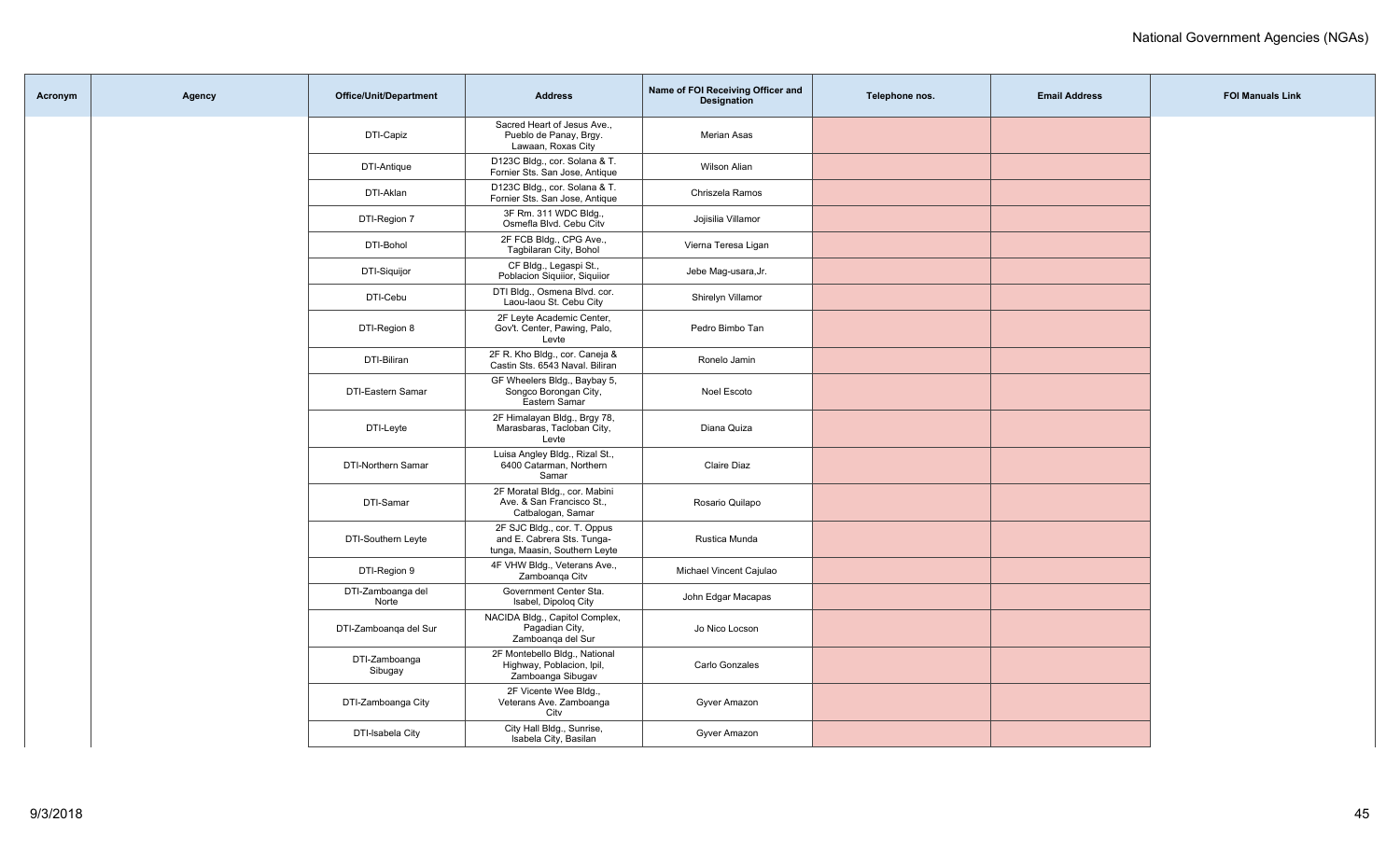| Acronym | <b>Agency</b> | Office/Unit/Department    | <b>Address</b>                                                                                    | Name of FOI Receiving Officer and<br><b>Designation</b> | Telephone nos. | <b>Email Address</b> | <b>FOI Manuals Link</b> |
|---------|---------------|---------------------------|---------------------------------------------------------------------------------------------------|---------------------------------------------------------|----------------|----------------------|-------------------------|
|         |               | DTI-Region 10             | NACIDA Bldg., Corrales Ave.<br>cor. Antonio Luna St. 9000<br>Caoavan de Oro Citv                  | Geraldin Casas                                          |                |                      |                         |
|         |               | DTI-Bukidnon              | Manuel Bldg., San Isidro St.<br>8700 Malaybalay City,<br>Bukidnon                                 | Jose Maureal                                            |                |                      |                         |
|         |               | DTI-Misamis Oriental      | Antolin Building, Tiano-, Akut<br>Sts. 9000 Cagayan de Oro<br>Citv. Misamis Oriental              | Elsie Limosnero                                         |                |                      |                         |
|         |               | DTI-Camiguin              | DBP Bldg., cor. Gen. B.<br>Aranas & J.P. Rizal Sts. 9100<br>Mambaiao. Camiquin                    | Zita Abellare                                           |                |                      |                         |
|         |               | DTI-Lanao del Norte       | 0171 PM Durias Bldg.,<br>Quezon Ave. Ext. Pala-o, 9200<br>Ilisan Citv, Lanao del Norte            | Florence Paler                                          |                |                      |                         |
|         |               | DTI-Misamis<br>Occidental | 1F Dajao Bldg., cor. Rizal-<br>Pastrano Sts., Poblacion I, 7207<br>Oroouieta City                 | Tricia Jean Tan                                         |                |                      |                         |
|         |               | DTI-Region 11             | 3F Mintrade Bldg., Monteverde<br>Ave. cor. Sales St., Davao<br>Citv                               | Jenny Grace<br>Mendoza                                  |                |                      |                         |
|         |               | DTI-Compostela<br>Valley  | Jienos Bldg., Agoncillo St.<br>Poblacion, Nabunturan,<br>Comoostela Vallev                        | Art Hermoso                                             |                |                      |                         |
|         |               | DTI-Compostela<br>Valley  | Jienos Bldg., Agoncillo St.<br>Poblacion, Nabunturan,<br>Comoostela Vallev                        | Art Hermoso                                             |                |                      |                         |
|         |               | DTI-Davao del Norte       | Gov't. Center, Brgy. Mankilam<br>Taoum Citv. Davao del Norte                                      | Judecia Ponio                                           |                |                      |                         |
|         |               | DTI-Davao del Sur         | 2F Medic Pharma Bldg., cor.<br>Dofra Aurora & Corregidor<br>Sts Dioos Citv. Davao del Sur         | Sarry Qinoc, Jr.                                        |                |                      |                         |
|         |               | DTI-Davao Occidental      | Door 2 Mutya and Matt Bldg.<br>Geverola St. Poblacion, Malita,<br>Davao Occidental                | Marc Anthony Salazar                                    |                |                      |                         |
|         |               | DTI-Davao Oriental        | 2F Valles Bldg., Rizal St. Mati<br>City, Davao Oriental                                           | Zaida Fe Ramiro                                         |                |                      |                         |
|         |               | DTI-Region 12             | 3-4F De Luz Bldg. Gensan<br>Drive cor. Aquino St. 9506<br>Koronadal City, South<br>Cotabato       | Jessa Marie Ong                                         |                |                      |                         |
|         |               | DTI-South Cotabato        | 2F del Rosario Bldg., Gensan<br>Drive cor. Zulueta St., 9506<br>Koronadal City, South<br>Cotabato | Ria Hallarsis                                           |                |                      |                         |
|         |               | DT -Cotabato City         | GF Kutang Bato Masonic<br>Temple Bldg. Sinsuat Avenue,<br>Cotabato Citv                           | Sarah Jane Toledo                                       |                |                      |                         |
|         |               | DTI-Sultan Kudarat        | 2F Quality Appliance Bldg.,<br>Alunan Highway 9800<br>Tacurong City, Sultan Kudarat               | Joven Quiriones                                         |                |                      |                         |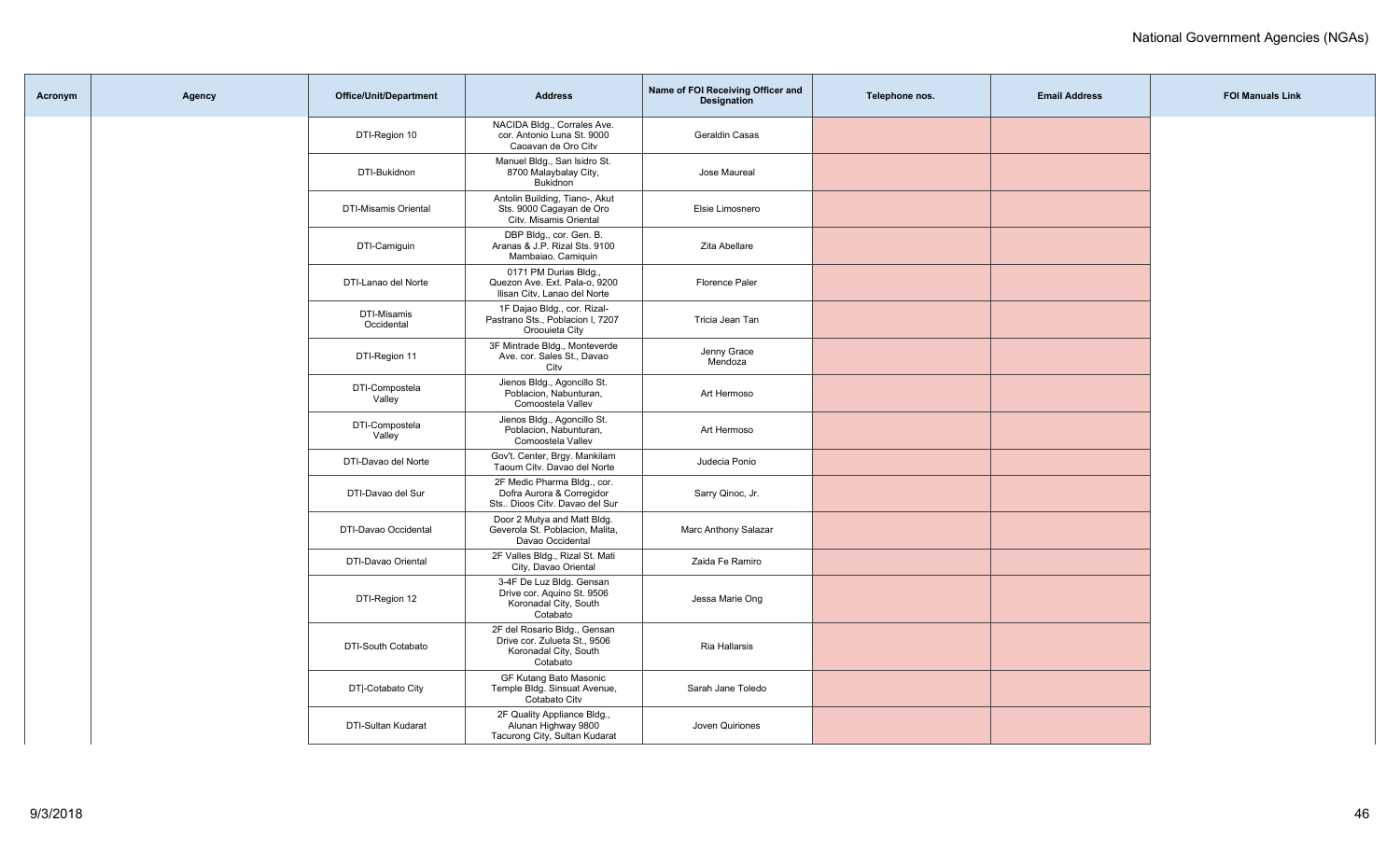| Acronym     | Agency                                                              | <b>Office/Unit/Department</b> | <b>Address</b>                                                                               | Name of FOI Receiving Officer and<br><b>Designation</b> | Telephone nos. | <b>Email Address</b> | <b>FOI Manuals Link</b>                                                                        |
|-------------|---------------------------------------------------------------------|-------------------------------|----------------------------------------------------------------------------------------------|---------------------------------------------------------|----------------|----------------------|------------------------------------------------------------------------------------------------|
|             |                                                                     | DTI-Sarangani                 | 2-3F National Agency Bldg.<br>Capitol Compound Alabel<br>9501 Sarangani Province             | Aiza Marie Bercades                                     |                |                      |                                                                                                |
|             |                                                                     | DTI-CARAGA                    | West Wing, 3F D&V Plaza<br>Bldg., J.C. Aquino Ave., 8600<br>Butuan City, Agusan del Norte    | Irene Macheca                                           |                |                      |                                                                                                |
|             |                                                                     | DTI-Agusan del Norte          | Rudy Tiu Bldg., KM. 2, J.C.<br>Aquino Ave., 8600 Butuan<br>City, Agusan del Norte            | Abegail Cala                                            |                |                      |                                                                                                |
|             |                                                                     | DTI-Agusan del Sur            | Faustino A. Asis Bldg., Gov.<br>D.O. Plaza Gov't. Center,<br>Prosperidad, Agusan del Sur     | Jardynne Narvasa                                        |                |                      |                                                                                                |
|             |                                                                     | DTI-Dinagat Islands           | Cotanda Bldg. P-2 Brgy. Sta.<br>Cruz, San Jose Province of<br>Dinagat Island                 | <b>Elmer General</b>                                    |                |                      |                                                                                                |
|             |                                                                     | DTI-Surigao del Norte         | 2F Simtoco Bldg., Burgos Sat.<br>8440 Surigao City, Surigao del<br>Norte                     | Lyza Trapal                                             |                |                      |                                                                                                |
|             |                                                                     | DTI-Surigao del Sur           | 2F JTP Bldg., Donasco St.,<br>Tandag City Surigao del Sur                                    | Romel Onibe                                             |                |                      |                                                                                                |
|             |                                                                     | DTI-NCRO                      | 2F Metro House Bldg. 345<br>Sen. Gil J. Puyat Ave., Makati<br>City                           | Joseph Dela Pena                                        |                |                      |                                                                                                |
|             |                                                                     | DTI-Negros Island<br>Reoion   | 3F Rm.311WDC Bldg.,<br>Osmefra Blvd. Cebu City                                               | Rosie Evangelista                                       |                |                      |                                                                                                |
|             |                                                                     | DTI-Negros<br>Occidental      | 3F Prudential Life Bldg. San<br>Juan & Luzurriaga Sts.<br>Bacolod City, Negros<br>Occidental | Rosie Evangelista                                       |                |                      |                                                                                                |
|             |                                                                     | <b>DTI-Negros Oriental</b>    | 2F Uymatiao Bldg., San Jose<br>St. Dumaguete City, Negros<br>Oriental                        | Krystel Jade Pato                                       |                |                      |                                                                                                |
| <b>BOI</b>  | <b>Board of Investments*</b>                                        |                               |                                                                                              |                                                         |                |                      | http://boi.gov.ph/wp-<br>content/uploads/2018/03/Peoples-Freedom-of-<br>Information-Manual.pdf |
| <b>CIAP</b> |                                                                     |                               |                                                                                              | <b>Rhonalyn Reyes</b>                                   |                |                      |                                                                                                |
|             |                                                                     |                               |                                                                                              | Laura Samson                                            |                |                      |                                                                                                |
|             |                                                                     |                               |                                                                                              | Zenaida Diaz                                            |                |                      |                                                                                                |
|             |                                                                     |                               |                                                                                              | Carolina Saunar                                         |                |                      |                                                                                                |
|             | <b>Construction Industry Authority of the</b><br><b>Philippines</b> |                               |                                                                                              | Theresa Favila                                          |                |                      |                                                                                                |
|             |                                                                     |                               |                                                                                              | Anerose Dimaguita                                       |                |                      |                                                                                                |
|             |                                                                     |                               |                                                                                              | Sergie Retome                                           |                |                      | https://ciap.dti.gov.<br>ph/sites/default/files/CIAP_Peoples_FOI_Manual.pdf                    |
|             |                                                                     |                               |                                                                                              | Juliet Ternate                                          |                |                      |                                                                                                |
|             |                                                                     |                               |                                                                                              | Ariane Monique Derit                                    |                |                      |                                                                                                |
|             |                                                                     |                               |                                                                                              | Rea Quintos                                             |                |                      |                                                                                                |
|             |                                                                     |                               |                                                                                              | Friday Esteban                                          |                |                      |                                                                                                |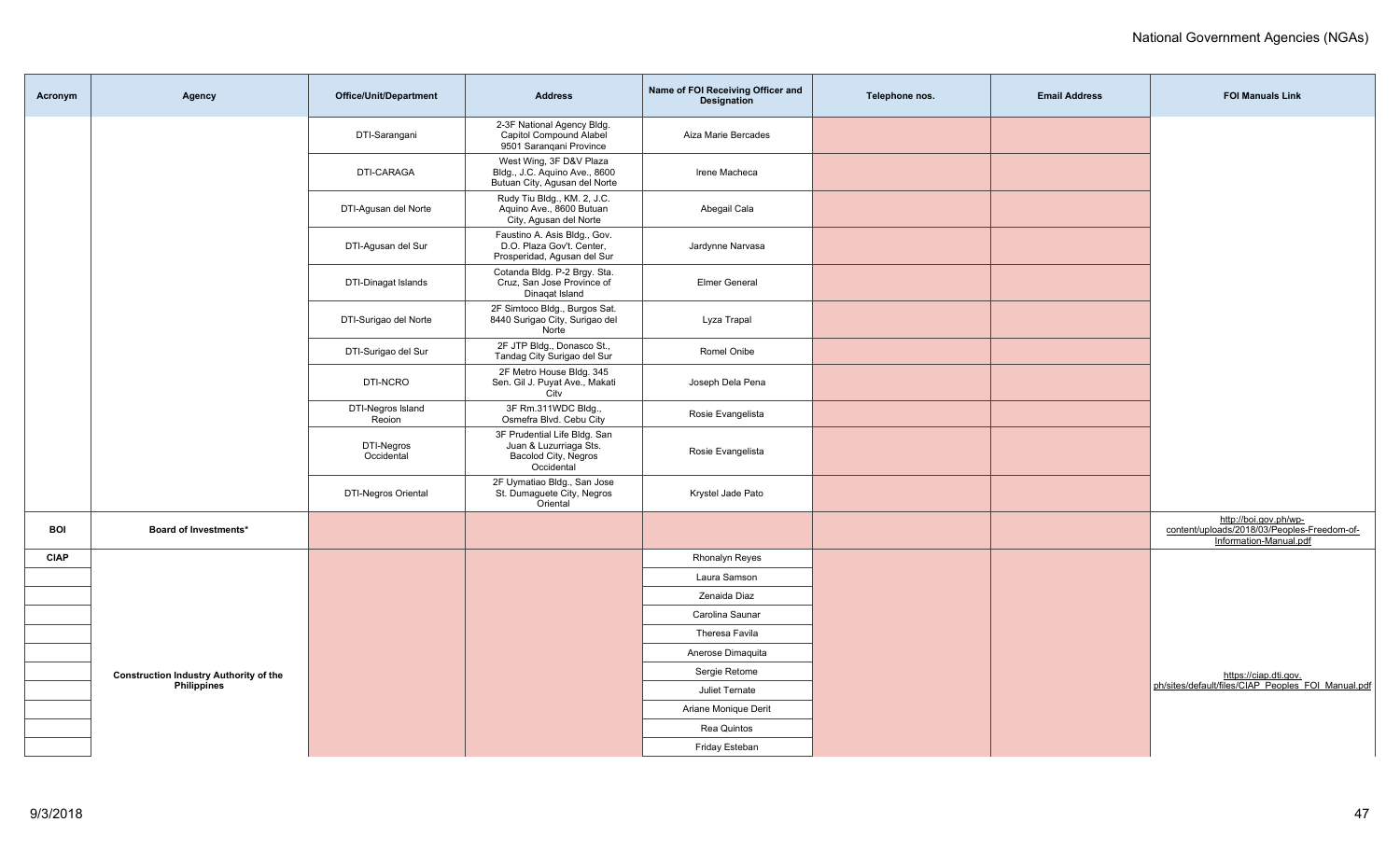| Acronym           | Agency                                                                     | Office/Unit/Department    | <b>Address</b>                                                                                                                                           | Name of FOI Receiving Officer and<br><b>Designation</b> | Telephone nos.                                                                                                  | <b>Email Address</b>                      | <b>FOI Manuals Link</b>                                                                                                      |
|-------------------|----------------------------------------------------------------------------|---------------------------|----------------------------------------------------------------------------------------------------------------------------------------------------------|---------------------------------------------------------|-----------------------------------------------------------------------------------------------------------------|-------------------------------------------|------------------------------------------------------------------------------------------------------------------------------|
|                   |                                                                            |                           |                                                                                                                                                          | Delia Perlada                                           |                                                                                                                 |                                           |                                                                                                                              |
|                   |                                                                            |                           |                                                                                                                                                          | Lorna Rivera                                            |                                                                                                                 |                                           |                                                                                                                              |
|                   |                                                                            |                           |                                                                                                                                                          | Raymond Garcia                                          |                                                                                                                 |                                           |                                                                                                                              |
| <b>DCP</b>        | Design Center of the Philippines                                           |                           |                                                                                                                                                          | Maryline C. Ambas                                       | Phone: (02) 832 1112 loc<br>131; 832 0696 (Direct)<br>Mobile: 09430647178 /<br>09175809603<br>Telefax: 832.3649 | maryline.ambas@designcenter.gov.<br>ph    | https://drive.google.<br>com/file/d/0B42DSd2Fe0K dnZnQ2qzanA4RWs/vie<br>W                                                    |
|                   |                                                                            |                           |                                                                                                                                                          | Rom Kristel A. Hernandez                                | Mobile:09354086320<br>Telefax: 832 3649                                                                         | kristel.hernandez@designcenter.<br>gov.ph |                                                                                                                              |
| <b>PTTC</b>       | Philippine Trade Training Center*                                          |                           | The Public Assistance Complaint Desk<br>(PACD)Ground Floor, PTTC<br>BuildingSen. Gil Puyat Avenuecorner<br>Roxas Blvd., Pasay City, 1300,<br>Philippines |                                                         | 02-263-796                                                                                                      | pacd@pttc.gov.ph and od@pttc.<br>gov.ph   | https://onedrive.live.com/?<br>id=a34dddb2dfa12771&id=A34DDDB2DFA12771%<br>21373&authkev=%21ADbBvdxiJs0YKbU                  |
| <b>NEDA</b>       | <b>National Economic and Development</b><br>Authority*                     |                           |                                                                                                                                                          |                                                         |                                                                                                                 |                                           | http://www.neda.gov.ph/wp-<br>content/uploads/2017/09/OC-No.-06-2016.pdf                                                     |
| <b>PNVSCA</b>     | <b>Philippine National Volunteer Service</b><br><b>Coordinating Agency</b> |                           |                                                                                                                                                          | Diosita P. Mendoza                                      |                                                                                                                 |                                           | http://www.pnvsca.gov.<br>ph/resources/manual/People's%20FOI%<br>20Manual_Final_11%20Sept%202017.pdf                         |
| <b>PSRTI</b>      | <b>Philippine Statistical Research and Training</b><br>Institute           |                           |                                                                                                                                                          | Lolita Oreo                                             |                                                                                                                 |                                           | http://psrti.gov.ph/wp-<br>content/uploads/2017/05/PSRTI-Freedom-of-<br>Information-Guidelines COMPLETE.pdf                  |
| PSA               | Philippine Statistics Authority*                                           |                           |                                                                                                                                                          |                                                         |                                                                                                                 |                                           | http://psa.gov.ph/system/files/kmcd/FOI%20Annex%<br>20A%20Procedures%20Manual%20final.pdf                                    |
| <b>PPP Center</b> | Public-Private Partnership Center of the<br>Philippines*                   |                           |                                                                                                                                                          |                                                         |                                                                                                                 |                                           | https://ppp.gov.ph/?publications=ppp-center-<br>peoples-freedom-of-information-foi-manual                                    |
| <b>TC</b>         | <b>Tariff Commission*</b>                                                  |                           | 5th Floor, Philippine Heart Center<br>Building, East Avenue, Diliman,<br>Quezon City                                                                     | Records Officer                                         |                                                                                                                 | info@tariffcommission.gov.ph.             | https://drive.google.<br>com/file/d/0B6XF3AhfubONb0VzZVNCZm93RWs/vi<br>ew                                                    |
| <b>DOTr</b>       | Department of Transportation*                                              |                           |                                                                                                                                                          |                                                         |                                                                                                                 |                                           | https://drive.google.<br>com/file/d/0Bx283SS6qJi2c01SYVV0dGl5cms/view                                                        |
| CAB               | <b>Civil Aeronautics Board*</b>                                            |                           |                                                                                                                                                          |                                                         |                                                                                                                 |                                           | http://www.cab.gov.<br>ph/images/downloads/Transparency%<br>20Seal/2017/Freedom%20of%20Information%<br>20Agency%20Manual.pdf |
| <b>LTFRB</b>      | Land Transportation Franchising & Regulatory<br>Board*                     |                           |                                                                                                                                                          |                                                         |                                                                                                                 |                                           | http://ltfrb.gov.ph/wp-<br>content/uploads/2018/02/LTFRB-Freedom-of-<br>Information-Manual.pdf                               |
|                   |                                                                            | <b>LTO Central Office</b> | General Service Section. Administrative<br>Division, L TO Central Office Compound,<br>East Avenue, Quezon City                                           | Administrative Officer                                  | 9284958 9281063                                                                                                 |                                           |                                                                                                                              |
|                   |                                                                            | Region I                  | Aguila Road, City of San Fernando, La<br>Union                                                                                                           | Administrative Officer Region I                         | (072) 6073249                                                                                                   |                                           |                                                                                                                              |
|                   |                                                                            | Region II                 | San Gabriel Village, Tuguegarao,<br>Cagayan                                                                                                              | Administrative Officer Region II                        | (078) 8449364<br>0917 5013891/0917 8243747                                                                      |                                           |                                                                                                                              |
|                   |                                                                            | Region II                 | Gov't Center, Brgy. Maimpis, City of San<br>Fernando Pampanga                                                                                            | Administrative Officer Region II                        | (045) 4551764                                                                                                   |                                           |                                                                                                                              |
|                   |                                                                            | Region IV-A               | Old City Hall Compound, 8. Morada<br>Avenue, Lipa City, Batangas                                                                                         | Administrative Officer Region IV-A                      | (043) 7026968                                                                                                   |                                           |                                                                                                                              |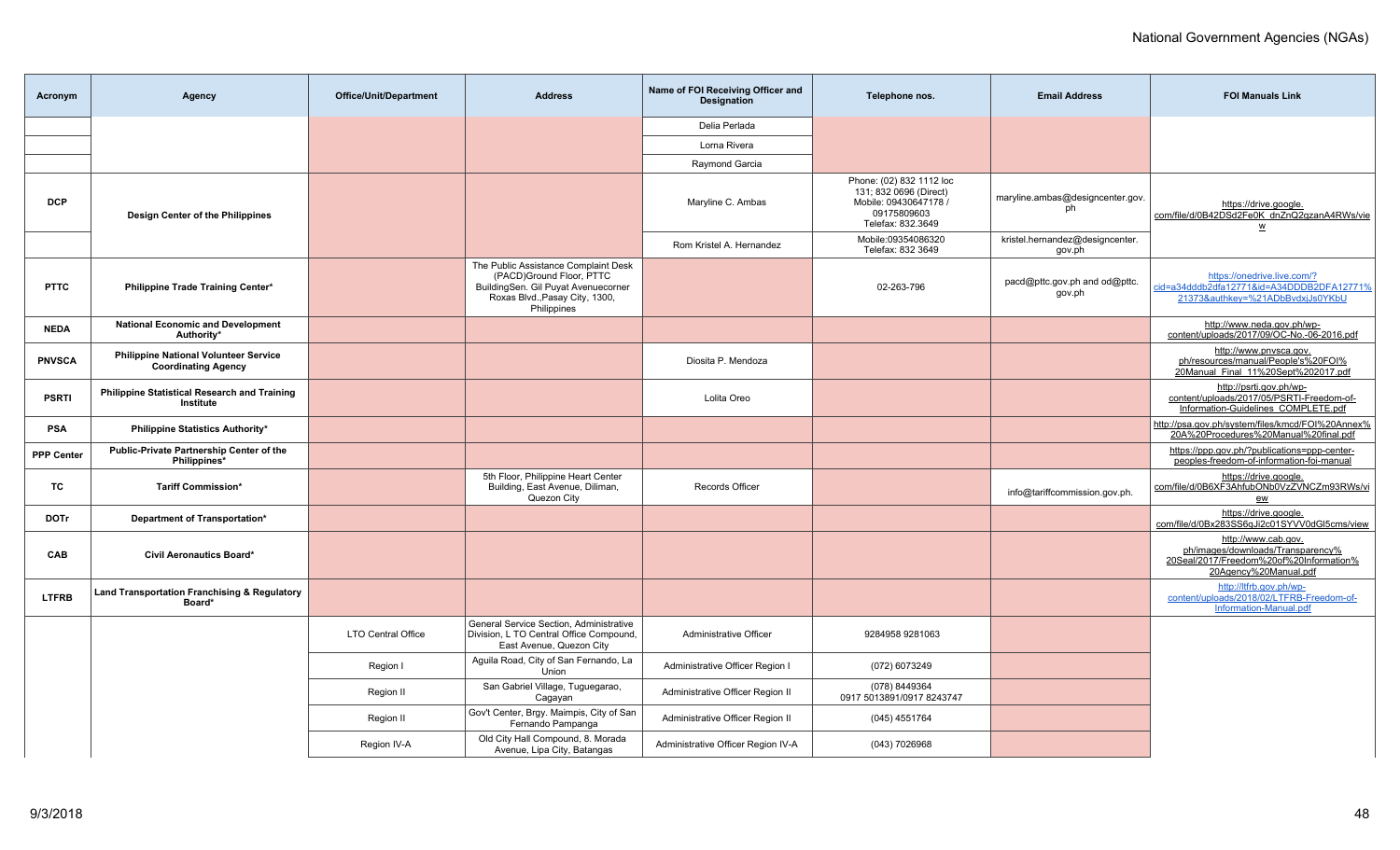| Acronym       | <b>Agency</b>                          | <b>Office/Unit/Department</b>                                                                      | <b>Address</b>                                                                                                        | Name of FOI Receiving Officer and<br><b>Designation</b> | Telephone nos.                                                                                   | <b>Email Address</b>      | <b>FOI Manuals Link</b>                                                                        |
|---------------|----------------------------------------|----------------------------------------------------------------------------------------------------|-----------------------------------------------------------------------------------------------------------------------|---------------------------------------------------------|--------------------------------------------------------------------------------------------------|---------------------------|------------------------------------------------------------------------------------------------|
|               |                                        | Region IV-B                                                                                        | LTO Central Office Compound, East<br>Avenue, Quezon City                                                              | Administrative Officer Region IV-B                      | (922) 0301 loc. 265                                                                              |                           |                                                                                                |
|               |                                        | Region V                                                                                           | Regional Gov't Center, Rawis, Legazpi<br>City, 4500, Albay                                                            | Administrative Officer Region V                         | Fax(052) 4809676                                                                                 |                           |                                                                                                |
| <b>LTO</b>    | <b>Land Transportation Office</b>      | Region VI                                                                                          | Tabuc Suba, Jaro Iloilo City                                                                                          | Administrative Officer Region VI                        | (033)3295238 to 39<br>local no. 04                                                               |                           | http://www.lto.gov.ph/latest-issuance/323-<br>memorandum-implementation-of-the-lto-freedom-of- |
|               |                                        | Region VII                                                                                         | Natalio Bacalso Avenue, Cebu City                                                                                     | Administrative Officer Region VII                       | (032) 2661304                                                                                    |                           | information-agency-and-people-s-manuals.html                                                   |
|               |                                        | <b>Region VIII</b>                                                                                 | Old Army Road, Tacloban City 6500                                                                                     | Administrative Officer Region VIII                      | (053) 3216108                                                                                    |                           |                                                                                                |
|               |                                        | Region IX                                                                                          | Veterans Avenue, Zamboanga City                                                                                       | Administrative Officer Region IX                        | (062) 9925650                                                                                    |                           |                                                                                                |
|               |                                        | Region X                                                                                           | MVIS Compound, Zone 7 Bulua,<br>Cagayan De Oro City                                                                   | Administrative Officer Region X                         | (088) 8802456 / 0917 5792111                                                                     |                           |                                                                                                |
|               |                                        | Region XI                                                                                          | Quimpo Blvd., Davao City                                                                                              | Administrative Officer Region XI                        | (082) 2223227 / 0918-9260903                                                                     |                           |                                                                                                |
|               |                                        | Region XII                                                                                         | #79 G. Del Pilar St., Koronadal City                                                                                  | Administrative Officer Region XII                       | (083) 8780770                                                                                    |                           |                                                                                                |
|               |                                        | Region NCR                                                                                         | 5/F LTO-NCR Bldg., No. 20, G. Araneta<br>Avenue, Quezon City                                                          | Administrative Officer Region NCR                       | 4144872                                                                                          |                           |                                                                                                |
|               |                                        | <b>Region CAR</b>                                                                                  | 2nd Fir, Post Office Loop, Upper Session<br>Road., Baguio City                                                        | Administrative Officer Region CAR                       | (074) 3042459                                                                                    |                           |                                                                                                |
|               |                                        | Region CARAGA                                                                                      | Capitol Avenue, Butuan City                                                                                           | Administrative Officer Region<br>CARAGA                 | (085) 3422010 / 0919 2558385                                                                     |                           |                                                                                                |
| <b>MARINA</b> | Maritime Industry Authority*           | The Chief, General Services<br>Division Management, Financial and<br><b>Administrative Service</b> | 984 Taft Avenue cor. Kalaw Street.<br>Ermita, Manila                                                                  |                                                         | 02-524-6118                                                                                      | mfas@marina.gov.ph        | http://marina.gov.ph/freedom-of-information-manual.                                            |
| <b>OTS</b>    | Office for Transportation Security*    | <b>Records Section</b>                                                                             | CMC Building corner Andrews Avenue &<br>Aurora Boulevard (Formerly Tramo),<br>Pasay City 1300                         | Ms. Rhea S. Castillo<br>Head.                           | $(+63)$ 855-2735<br>$(+63)$ 853-5249<br>$(+63)$ 855-2435<br>$(+63)$ 853-2607<br>$(+63)$ 855-2725 | pio@ots.gov.ph            | http://www.ots.gov.ph/images/FOI/OTS-FOI-Manual.<br>pdf                                        |
| <b>OTC</b>    | Office of Transportation Cooperatives* |                                                                                                    |                                                                                                                       | Andrea C. Bas                                           | 0905-518-2808                                                                                    | acbas.otc@gmail.com       | http://otc.gov.ph/wp-content/uploads/2017/12/FOI-                                              |
|               |                                        |                                                                                                    |                                                                                                                       | Alternate: Ms. Marilyn M. Vargas                        | 0916-593-5842                                                                                    | mmvargas.otc@gmail.com    | MANUAL.pdf                                                                                     |
| <b>PCG</b>    | <b>Philippine Coast Guard*</b>         |                                                                                                    |                                                                                                                       |                                                         |                                                                                                  |                           | http://www.coastguard.gov.<br>ph/images/2017_Files/Transparency2017/foi.pdf                    |
| <b>TRB</b>    | <b>Toll Regulatory Board*</b>          |                                                                                                    |                                                                                                                       |                                                         |                                                                                                  |                           | https://drive.google.<br>com/file/d/0Byy8IyFrcHUyUUticF9QR0gwSm8/view                          |
| OP            | Office of the President*               |                                                                                                    |                                                                                                                       |                                                         |                                                                                                  |                           | https://op-proper.gov.ph/wp-<br>content/uploads/2016/11/Peoples-FOI-Manual-OP.<br>pdf          |
| <b>AMLC</b>   | Anti-Money Laundering Council*         | <b>AMLC Secretariat</b>                                                                            | Room 507, EDPC Building, BSP<br>Complex, Mabini St. Malate, Manila                                                    |                                                         | Tel Nos. (02) 7087066, (02) 7087701<br>local 2833<br>Fax No. (02) 7087909                        | secretariat@amlc.gov.ph   | http://www.amlc.gov.ph/images/PDFs/AMLC%<br>20FOI%20People's%20Manual%20FINAL.pdf              |
| <b>CESB</b>   |                                        | Career Executive Service Board<br>(CESB)                                                           | CESB Office Ground Floor, No. 3<br>Marcelino St, Holy Spirit Drive, Brgy.<br>Isidora hills, Diliman, Quezon City 1127 | Mr. Agustin G. Moguite                                  | (02)366-1943/951-4981 loc 100                                                                    | agmoquite@cesboard.gov.ph | http://www.cesboard.gov.ph/Public%                                                             |
|               | <b>Career Executive Service Board</b>  | Career Executive Service Board<br>(CESB)                                                           | CESB Office 3rd Floor, No. 3 Marcelino<br>St, Holy Spirit Drive, Brgy. Isidora hills,<br>Diliman, Quezon City 1127    | Mr. Romil F. Tuando                                     | (02)366-1965/951-4981 loc 129                                                                    | rtuando@cesboard.gov.ph   | 20Documents/2017/FOI CESB.pdf                                                                  |
| <b>CCC</b>    | <b>Climate Change Commission*</b>      |                                                                                                    |                                                                                                                       |                                                         |                                                                                                  |                           | http://www.climate.gov.<br>ph/images/FOI/CCC FOI manual Draft.pdf                              |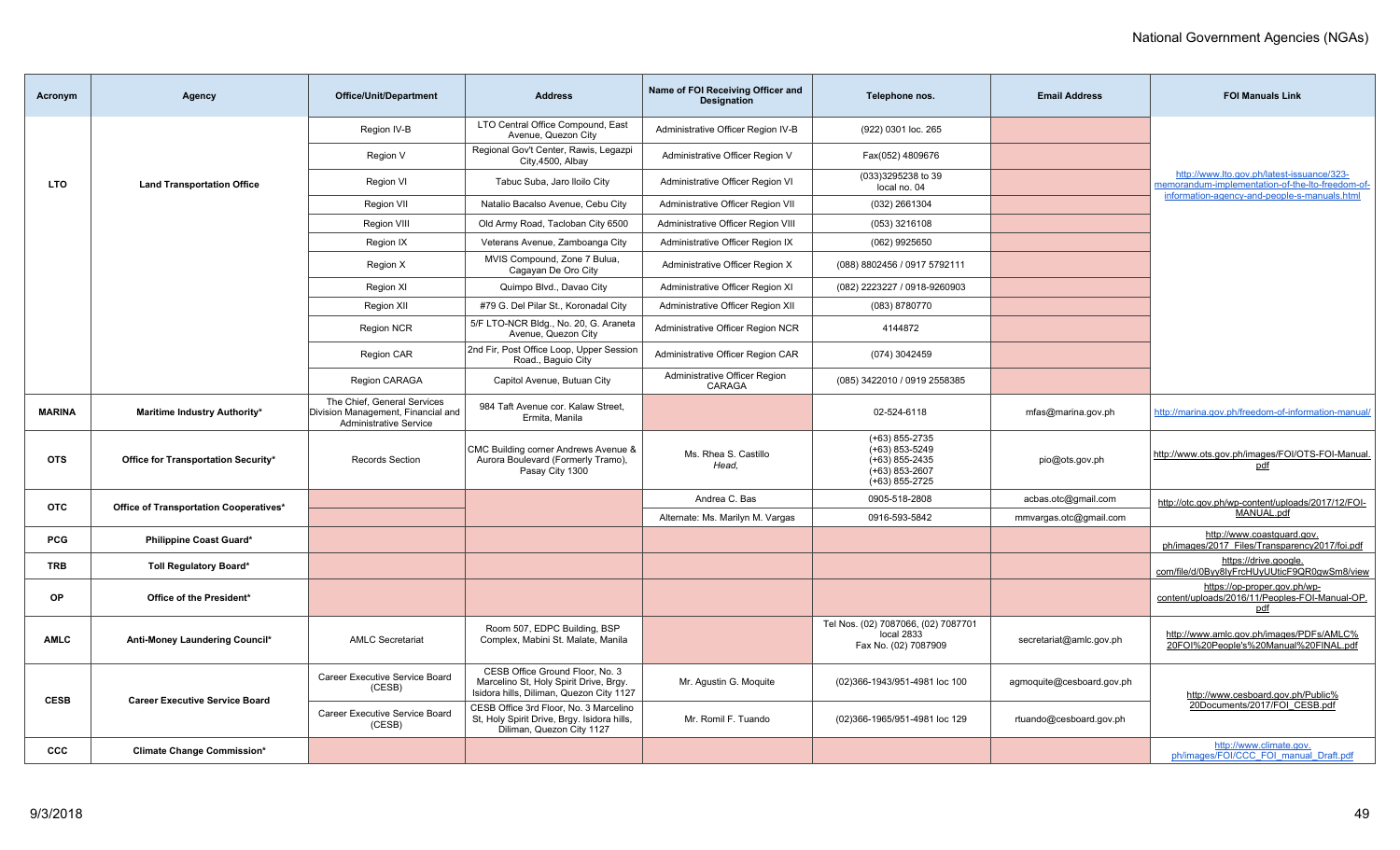| Acronym                | Agency                                                                                   | <b>Office/Unit/Department</b>                                  | <b>Address</b>                                                                                                          | Name of FOI Receiving Officer and<br><b>Designation</b>      | Telephone nos.                                       | <b>Email Address</b>              | <b>FOI Manuals Link</b>                                                                                                        |
|------------------------|------------------------------------------------------------------------------------------|----------------------------------------------------------------|-------------------------------------------------------------------------------------------------------------------------|--------------------------------------------------------------|------------------------------------------------------|-----------------------------------|--------------------------------------------------------------------------------------------------------------------------------|
| CFO                    | <b>Commission on Filipinos Overseas</b>                                                  | Policy, Planning and Research<br>Division                      | 6/F, Citigold Center, 1345 President<br>Quirino Avenue corner Osmeña<br>Highway, Manila 1007 (Main Office)              | Mr. Elfred Ulysses del Rosario                               | 552-4763 (T) / 561-8160 (F)                          | foireceivingofficer.cfo@gmail.com | http://cfo.gov.ph/foi.html                                                                                                     |
| <b>CHED</b>            | Commission on Higher Education*                                                          |                                                                |                                                                                                                         |                                                              |                                                      |                                   | http://ched.gov.ph/wp-<br>content/uploads/2017/09/CHED-FOI-Manual-2017.<br><u>pdf</u>                                          |
| <b>DDB</b>             | <b>Dangerous Drugs Board</b>                                                             | Dangerous Drugs<br>Board                                       | 3rd Floor DDBPDEA Bldg.,<br>NationalGovernment Center, NIA Road,<br>Brgy. Pinyahan, Quezon City NCR 1100<br>Philippines | <b>Walter Woods</b>                                          | 929-1753, 929-4544                                   |                                   | https://www.ddb.gov.<br>ph/images/Transparency_Seal/FOI_Manual_DDB.<br>pdf                                                     |
| <b>ECCD</b><br>Council | Early Childhood Care and Development<br>Council*                                         |                                                                | 4th Floor Belvedere Tower, San Miguel<br>Avenue, Ortigas Center Pasig City                                              |                                                              | 571-6833                                             | info.eccdcouncil@gmail.com        | http://www.eccdcouncil.gov.<br>ph/cmsms/uploads/docs/FOI%20Manual%<br>20ECCD%20Council.pdf                                     |
|                        |                                                                                          | Office of the Executive Director                               | 16th/F Pacific Center Building, San<br>Miguel Avenue, Ortigas Center, Pasig<br>City                                     | Atty. Neil Simon S. Silva                                    |                                                      |                                   |                                                                                                                                |
| <b>ERC</b>             | <b>Energy Regulatory Commission</b>                                                      | Planning and Information Service                               | 18th/F Pacific Center Building, San<br>Miguel Avenue, Ortigas Center, Pasig<br>City                                     | Teofilo G. Arbalate, Jr.                                     |                                                      |                                   | http://www.erc.gov.ph/Files/Render/media/ERC%<br>20FOI%20Manual%20Nov%202016.pdf                                               |
|                        |                                                                                          | Visayas Field Office                                           | St. Mary's Drive, Banilad, Cebu City<br>6000                                                                            | Atty. Joel Y. Bontuyan                                       |                                                      |                                   |                                                                                                                                |
|                        |                                                                                          | Mindanao Field Office                                          | Mintrade Bldg., Monteverde Ave., cor.<br>Sales St., Davao City                                                          | Atty. Ronald G. Gomez                                        |                                                      |                                   |                                                                                                                                |
| <b>FPA</b>             | <b>Fertilizer and Pesticide Authority</b>                                                | FPA Central Office                                             | <b>BAI Compound Visayas Avenue</b><br>Diliman, Quezon City                                                              | Mr. Errol John A. Ramos<br>Ms. Alma G. Escasura              | (02) 920-8573                                        | fpacentral.FOI@gmail.com          | http://fpa.da.gov.ph/index.php/freedom-of-<br>information-foi                                                                  |
| <b>FDCP</b>            | Film Development Council of the Philippines*                                             |                                                                | 855 T.M. Kalaw Street, 1000 Ermita,<br>Manila                                                                           | Emelita A. Alguiza<br>Chief Administrative & Finance Officer | (+632) 256 8331 (+632) 256 9948<br>$(+632)$ 256 9908 | info@fdcp.ph                      | https://www.fdcp.<br>ph/sites/default/files/A FDCP FOI MANUAL PROV<br><b>ISIONAL.pdf</b>                                       |
|                        |                                                                                          | Games and Amusements Board<br><b>Central Office</b>            | 2nd Flr. Legaspi 200 Paseo de Roxas,<br>Makati City 1226                                                                | Jesucito M. Garcia                                           | (02) 8135793                                         |                                   |                                                                                                                                |
|                        |                                                                                          | <b>Bacolod Field Office</b>                                    | 6th Flr. Bacolod Convention Plaza Hotel<br>Magsaysay Ave. Bacolod City 6100                                             | Donna Mae M Martir                                           | (034)4323513                                         |                                   |                                                                                                                                |
| <b>GAB</b>             | <b>Games and Amusements Board</b>                                                        | Cagayan de Oro Field Office                                    | 3rd Flr. Room 302 Rodesa I, Bldg.<br>Gomez Velez St. Cagayan De Oro City<br>9000                                        | Atheno M. Paquidopon                                         | (8822)729686                                         |                                   | http://gab.gov.ph/wp-                                                                                                          |
|                        |                                                                                          | Cebu Field Office                                              | 2nd Flr. DBP Bldg. Osmeña Blvd. Cebu<br><b>City 6000</b>                                                                | Celso G. Miranda                                             | (32)2552415                                          |                                   | content/uploads/2018/01/2018 GABFOIManual.pdf                                                                                  |
|                        |                                                                                          | Davao Field Office                                             | 2nd Flr. No. 426 Davat Bldg. Villa Abrille<br>St. Davao City 8000                                                       | Arlene M. Olonriz                                            | (82) 2276907                                         |                                   |                                                                                                                                |
|                        |                                                                                          | Zamboanga Fleld Office                                         | C/O GAB Edgrado Valeros Paragon<br>Hardware Tomas Claudio Ext. Cor. D.<br>Forest St. Zone III Zamboanga City 7000       | Vicente G. Cabalog                                           |                                                      |                                   |                                                                                                                                |
|                        |                                                                                          |                                                                |                                                                                                                         | Christina L. Salvo                                           |                                                      |                                   | http://www.gcg.gov.                                                                                                            |
| GCG                    | <b>Governance Commission for Government-</b><br><b>Owned and Controlled Corporations</b> | <b>Central Office</b>                                          | 3/F Citibank Center, Paseo de Roxas<br>Ave., Makati City 1200                                                           | Gee R. Luzadas                                               | (02) 328-2030 ext. 400                               | feedback@gcg.gov.ph               | ph/ckfinder/userfiles/files/Received%20GCG%<br>20FOI%20Manual.pdf                                                              |
|                        |                                                                                          |                                                                |                                                                                                                         | Jessamin L. Jesuitas                                         |                                                      |                                   |                                                                                                                                |
| <b>HLURB</b>           | Housing and Land Use Regulatory Board                                                    | <b>Public Service</b><br>Assistance Office -<br>Central Office | 6th Flr. Sunnymede<br>I.T. Center, 1614<br>Quezon Ave., South<br>Triangle, Quezon<br>City                               | <b>MS.CHASENMAE DE</b><br>PADUAESPEHON                       | 927-2731                                             | pac@hlurb.gov.ph                  | http://hlurb.gov.ph/wp-<br>content/uploads/Transparency-<br>Governance/manuals/HLURB%20People's%<br>20Model%20FOI%20Manual.pdf |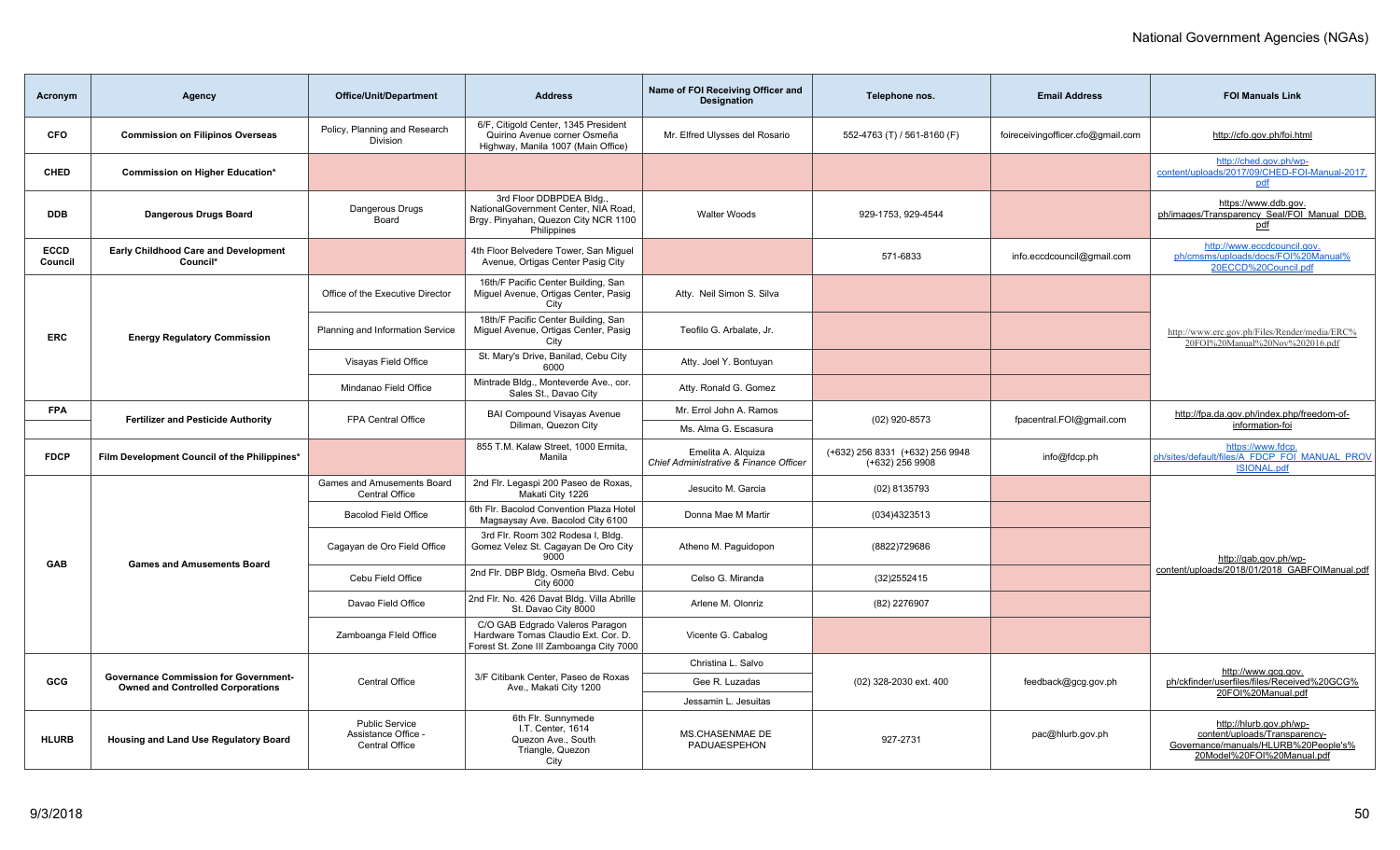| Acronym      | Agency                                                         | <b>Office/Unit/Department</b>                                                                         | <b>Address</b>                                                                                              | Name of FOI Receiving Officer and<br><b>Designation</b> | Telephone nos.                          | <b>Email Address</b> | <b>FOI Manuals Link</b>                                                                                                   |
|--------------|----------------------------------------------------------------|-------------------------------------------------------------------------------------------------------|-------------------------------------------------------------------------------------------------------------|---------------------------------------------------------|-----------------------------------------|----------------------|---------------------------------------------------------------------------------------------------------------------------|
|              |                                                                | Administrative Office<br>- Northern Luzon<br>Field Office (Regions<br>CAR, I, II)                     | Leonard Wood Road<br>Botanical Garden,<br><b>Baguio City</b>                                                | MS. GRACE B. DE VERA                                    | (074) 442-5338<br>Fax: (074) 424-2026   | nlr@hlurb.gov.ph     |                                                                                                                           |
|              |                                                                | Administrative Office<br>- Northern Tagalog<br>Field Office (Region<br>$III$ )                        | 3rd Flr., Insular Life<br>Bldg., Dolores St.,<br>San Fernando,<br>Pampanga                                  | MS. MERCY R. SALAMAT                                    | (045) 963-7376<br>$(045)$ 861-2665      | ntr@hlurb.gov.ph     |                                                                                                                           |
|              |                                                                | Administrative<br>Office - National<br><b>Capital Region Field</b><br>Office (Metro Manila,<br>Rizal) | 6th Floor.<br>Sunnymede IT<br>Center, 1614 Quezon<br>Ave., South Triangle,<br>Quezon City                   | MS. MYRNA I. ROLDAN                                     | 926-2301<br>926-2302                    | ncr@hlurb.gov.ph     |                                                                                                                           |
|              |                                                                | <b>Administrative Office</b><br>- Southern Tagalog<br>Field Office (Regions<br>$IV-A, IV-B)$          | <b>Dencriss Business</b><br>Center, National<br>Highway, Brgy.<br>Halang, Calamba<br>City, Laguna           | MR. LEOVINO A. DALANGIN                                 | (049) 502-9751                          | str@hlurb.gov.ph     |                                                                                                                           |
|              |                                                                | Administrative Office<br>- Bicol Field Office<br>(Region V)                                           | 3rd Floor, Insular<br>Bldg., Rizal St.,<br>Legazpi City                                                     | MS. EVA B. BALISNOMO                                    | $(052)$ 480-6678<br>Fax: (052) 481-1622 | br@hlurb.gov.ph      |                                                                                                                           |
|              |                                                                | Administrative Office<br>- Western Visayas<br>Field Office (Region<br>V <sub>1</sub>                  | INJAP Bldg.,<br>Diversion 2011,<br>Diversion Road.<br>Mandurriao, Iloilo<br>City                            | MS. MYRNA C. CABARDO                                    | (033) 501-8202<br>Fax: (033) 321-1677   | wvr@hlurb.gov.ph     |                                                                                                                           |
|              |                                                                | Administrative<br>Office - Central<br>Visayas Field Office<br>(Regions VII, VIII)                     | Rm 608, 6th Flr,<br>Club Ultima Tower,<br>Fuente Osmeña<br>Avenue, Cebu City                                | MS. LINELLA G. CUEVAS                                   | (032) 254-4564                          | cvr@hlurb.gov.ph     |                                                                                                                           |
|              |                                                                | Administrative Office<br>- Northern Mindanao<br>Field Office (Regions<br>IX, X, XIII)                 | 3rd Flr., Dupoint<br>Bldg., Velez-Akut<br>St., Cagayan de Oro<br>City                                       | MR. RAFAULS D. IMBING                                   | (088) 856-5088<br>(088) 272-1466        | nmr@hlurb.gov.ph     |                                                                                                                           |
|              |                                                                | <b>Administrative Office</b><br>- Southern Mindanao<br>Field Office (Regions<br>XI, XII)              | 2nd Flr. Yap Bldg.,<br>Quimpo Blvd., Eco<br>Land Matina, Davao<br>City                                      | ENGR. NORMAN S. DATUKON                                 | (082) 224-5935<br>(082) 297-2399        | smr@hlurb.gov.ph     |                                                                                                                           |
| <b>HUDCC</b> | <b>Housing and Urban Development Coordinating</b><br>Council*  |                                                                                                       |                                                                                                             |                                                         |                                         |                      | http://www.hudcc.gov.<br>ph/sites/default/files/document/uploads/HUDCC%<br>27S%20PEOPLE%20FOI%20MANUAL.pdf                |
| <b>KWF</b>   | Komisyon ng Wikang Filipino                                    | Komisyon sa<br>Wikang Filipino                                                                        | Yunit ng Rekords, Gusaling Watson,<br>1610 Kalye JP Laurel, San Miguel,<br>Maynila                          | Bb. Agrifina O. Oblepias                                | 736-2524/25                             |                      | http://kwf.gov.ph/wp-content/uploads/2017/03/KWF-<br>Manwal-sa-Malayang-Pagkuha-ng-<br>Impormasyon_compiled-version-1.pdf |
| <b>MMDA</b>  | <b>Metropolitan Manila Development Authority</b>               | Public Information Office (PIO)                                                                       | G/F PIO Institute of Traffic Management<br>(ITM) Building Orense St., Guadalupe<br>Nuevo, Makati City, 1212 | Dir. Sharon M. Gentalian<br>Ms. Mary Ann S. Tanbio      | 882-0861                                | mmdafoi@gmail.com    | https://mmda.gov.ph/images/pdf/Transparency/PBB-<br>Files/FOI-MMDA-Peoples-Manual.pdf                                     |
| MinDa        | <b>Mindanao Development Authority</b>                          |                                                                                                       |                                                                                                             | KATHY MAR S. MATEO                                      |                                         |                      | http://minda.gov.<br>ph/resources/Reports/Transparency Seal/2018/Min<br>DA FOI Manualv02.pdf                              |
| <b>MTRCB</b> | Movie and Television Review and<br><b>Classification Board</b> | <b>Public Information</b><br>Office                                                                   | 3d Floor, MTRCB Building No. 18 Tinog<br>Avenue, Quezon City                                                | Maria Diana D. Sabado                                   | 376-7380 loc.108                        |                      | http://www.mtrcb.gov.ph/wp-<br>content/uploads/2017/06/Peoples-FOI-Manual.pdf                                             |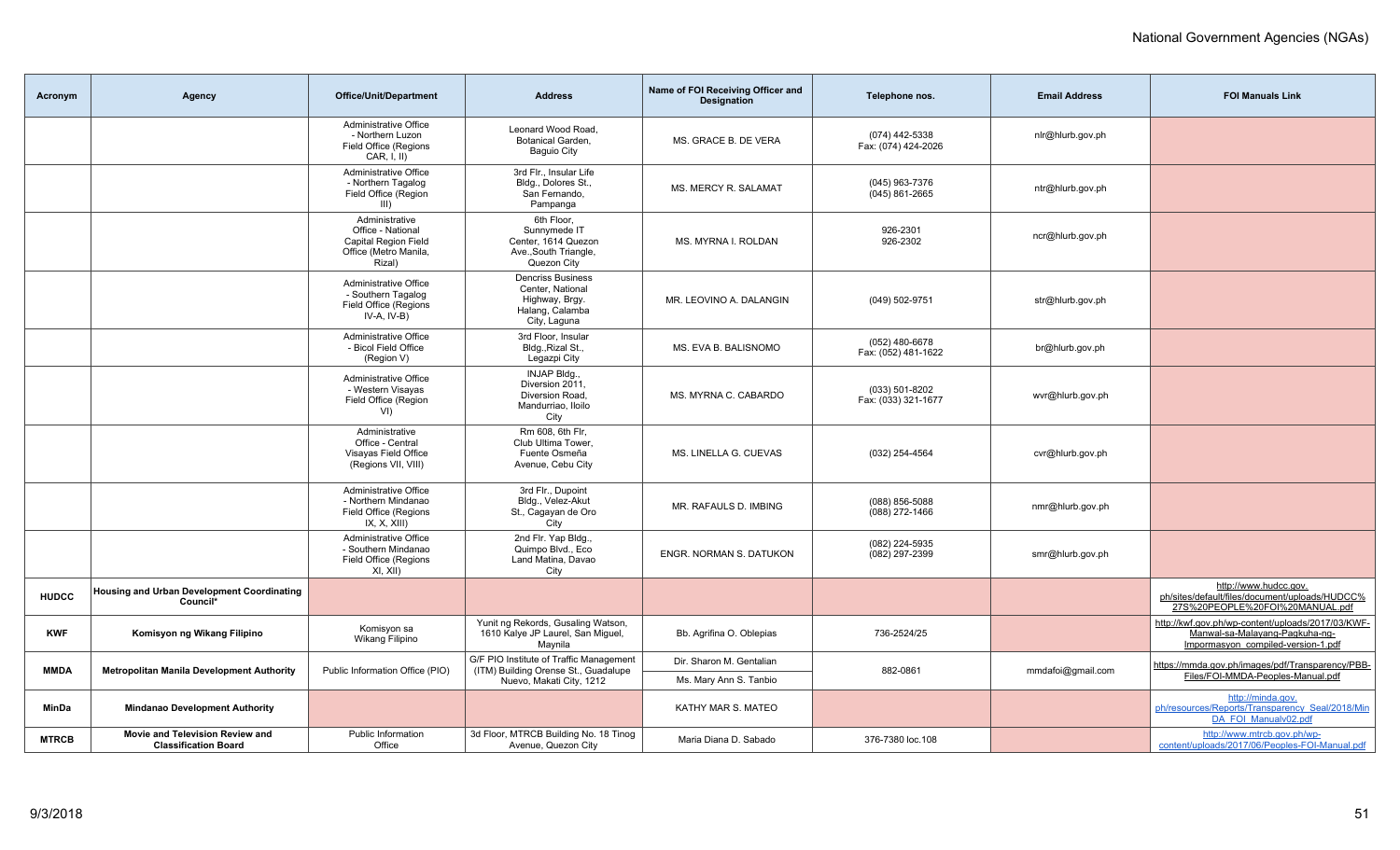| Acronym      | Agency                                                            | <b>Office/Unit/Department</b>                              | <b>Address</b>                                                                    | Name of FOI Receiving Officer and<br><b>Designation</b> | Telephone nos.                        | <b>Email Address</b>                   | <b>FOI Manuals Link</b>                                                                                                           |
|--------------|-------------------------------------------------------------------|------------------------------------------------------------|-----------------------------------------------------------------------------------|---------------------------------------------------------|---------------------------------------|----------------------------------------|-----------------------------------------------------------------------------------------------------------------------------------|
| <b>NAPC</b>  | National Anti-Poverty Commission*                                 |                                                            |                                                                                   |                                                         |                                       |                                        | http://napc.gov.<br>ph/sites/default/files/documents/transparency/NAPC<br>%20FOI%20Manual.pdf                                     |
|              |                                                                   | <b>NAP Office</b>                                          | Velco Center, corner R.S. Oca and A.C.<br>Delgado Streets, Port<br>Area, Manila   | MARIA KAREN DIORELLA A.<br>CERENO                       | 02-708-8656 / 02-400-4967             | mkdacereno@nationalarchives.gov.<br>ph |                                                                                                                                   |
| <b>NAP</b>   | <b>National Archives of the Philippines</b>                       | <b>NAP Office</b>                                          | 1153 Cristobal Street, Paco, Manila                                               | NATIVIDAD H. QUINIA                                     | 02-353-3192                           | natzquinia98@yahoo.com                 | https://drive.google.<br>com/file/d/0Byk1lh2jvicea2E4cDRYYkFDbkE/view?                                                            |
|              |                                                                   | <b>NAP Office</b>                                          | Traders Arcade, Hernan Cortes Street,<br>Mandaue City, Cebu                       | ANNELYN C. LAO                                          | 032-346-8040                          | aclao@nationalarchives.gov.ph          | usp=drive web                                                                                                                     |
|              |                                                                   | <b>NAP Office</b>                                          | Golden Bell, A. Bonifacio Street,<br>Poblacion, Davao City                        | ROSALIA C ASTUDILLO                                     | 082-297-4705                          | rosaliaastudillo@yahoo.com             |                                                                                                                                   |
| <b>NCCA</b>  | National Commission for Culture and the Arts                      | <b>NCCA Records Officer</b>                                | 2nd Floor, NCCA Building #633 General<br>Luna St., Intramurous Manila             | Maricel C. Malalad                                      | (02) 527-2192 local 205 / 09497770163 | records@ncca.gov.ph                    | https://onedrive.live.com/?<br>cid=53f92505f3bc9c7f&id=53F92505F3BC9C7F%<br>211397&authkey=%21AH1GhFrhsHoWJPU                     |
| <b>NCIP</b>  | National Commission on Indigenous Peoples*                        |                                                            |                                                                                   |                                                         |                                       |                                        | https://drive.google.<br>com/file/d/0B7SC1035mPaGTzJvNGVOb3dnX1k/vie<br>w?usp=drive web                                           |
| <b>NCMF</b>  | National Commission on Muslim Filipinos*                          |                                                            |                                                                                   |                                                         |                                       |                                        | http://ncmf.gov.ph/wp-<br>content/uploads/2018/01/NCMF-FOI-Manual.pdf                                                             |
| <b>NHCP</b>  | National Historical Commission of the<br>Philippines*             |                                                            |                                                                                   |                                                         |                                       |                                        | https://drive.google.<br>com/file/d/0B9c6mrxl4zoYMzdnYVFRRi1zbFE/view                                                             |
| <b>NICA</b>  | National Intelligence Coordinating Agency*                        |                                                            |                                                                                   |                                                         |                                       |                                        | http://nica.gov.ph/images/XII/FOI.pdf                                                                                             |
| <b>NLP</b>   | National Library of the Philippines*                              | Records Office Finance<br><b>Administrative Division</b>   | G/F National Library of the Philippines T.<br>M. Kalaw Street Ermita, Manila 1000 |                                                         |                                       |                                        | http://web.nlp.gov.ph/nlp/?g=node/9746                                                                                            |
| <b>NSC</b>   | National Security Council*                                        |                                                            |                                                                                   |                                                         |                                       |                                        | http://www.nsc.gov.<br>ph/images/FOIManual/2017/NSC-FOI-Manual.pdf                                                                |
| <b>NSWMC</b> | <b>National Solid Waste Management</b><br>Commission              | <b>Records Section</b>                                     |                                                                                   | Nelly P. Barizo                                         | (02) 920-22-53                        |                                        | http://nswmc.emb.gov.ph/wp-<br>content/uploads/2018/01/nswmc FOI Manual.pdf                                                       |
| <b>NYC</b>   | <b>National Youth Commission</b>                                  | NYC Office                                                 |                                                                                   | MR. MARLO A. ENRIQUEZ                                   | 416-2833                              | info@nyc.gov.ph                        | https://drive.google.com/file/d/0Byn2gM-<br>0xp3XT3dZRFAwVGd1SG8/view                                                             |
| <b>OCS</b>   | Office of the Cabinet Secretary*                                  |                                                            |                                                                                   |                                                         |                                       |                                        | https://op-proper.gov.ph/wp-<br>content/uploads/2016/11/Peoples-FOI-Manual-OP.<br>pdf                                             |
| <b>OPAPP</b> | Office of the Presidential Adviser on the Peace<br><b>Process</b> | Office of the Presidential<br>Adviser on the Peace Process | 10th Flr., Agustin 1 Bldg.,<br>F Ortigas Jr. Rd., Ortigas<br>Center, Pasig City   | Mr. Jay G. Nuarin                                       | (02) 636-0701 loc.825                 | opapp.foi@gmail.com                    | https://peace.gov.ph/wp-<br>content/uploads/2017/09/FOI-Manual 092617 web<br>pdf                                                  |
| <b>OVP</b>   | Office of the Vice President*                                     |                                                            |                                                                                   |                                                         | (02) 534-6437                         | info@ovp.gov.ph                        | https://ovp.gov.ph/republic-of-the-philippines-<br>freedom-of-information-foi-manual-of-the-office-of-<br>the-vice-president-ovp/ |
| <b>OMB</b>   | <b>Optical Media Board</b>                                        | Public Information and<br><b>Communication Unit</b>        |                                                                                   |                                                         | 410-2488                              | info@omb.gov.ph                        | http://www.omb.gov.<br>ph/sites/default/files/transparency/FOI%20DRAFT%<br>20AS%20OF%201-20-18.pdf                                |
|              |                                                                   |                                                            |                                                                                   | Lolita O. Historillo                                    |                                       |                                        |                                                                                                                                   |
| <b>PRRC</b>  | <b>Pasig River Rehabilitation Commission</b>                      | <b>PRRC Administrative Division</b>                        | 1608 QUezon Avenue, Quezon City                                                   | Ahrwin M. Perez                                         | 632-9265232 loc 119                   |                                        | http://www.prrc.gov.                                                                                                              |
|              |                                                                   |                                                            |                                                                                   | Maria P. Cardona                                        |                                       | pasiglahin@yahoo.com.ph                | ph/images/pdf/Transparent Government/prrc foi.pdf                                                                                 |
|              |                                                                   |                                                            |                                                                                   | Bryan August L. Mallillin                               |                                       |                                        |                                                                                                                                   |
| <b>PCUP</b>  | Presidential Commission for the Urban Poor                        |                                                            |                                                                                   | Ed Labaco                                               |                                       |                                        | http://www.pcup.gov.<br>ph/images/2017/pdf/PCUP People s FOI Manual.                                                              |
|              |                                                                   |                                                            |                                                                                   | Dan Merencillo                                          |                                       |                                        | pdf                                                                                                                               |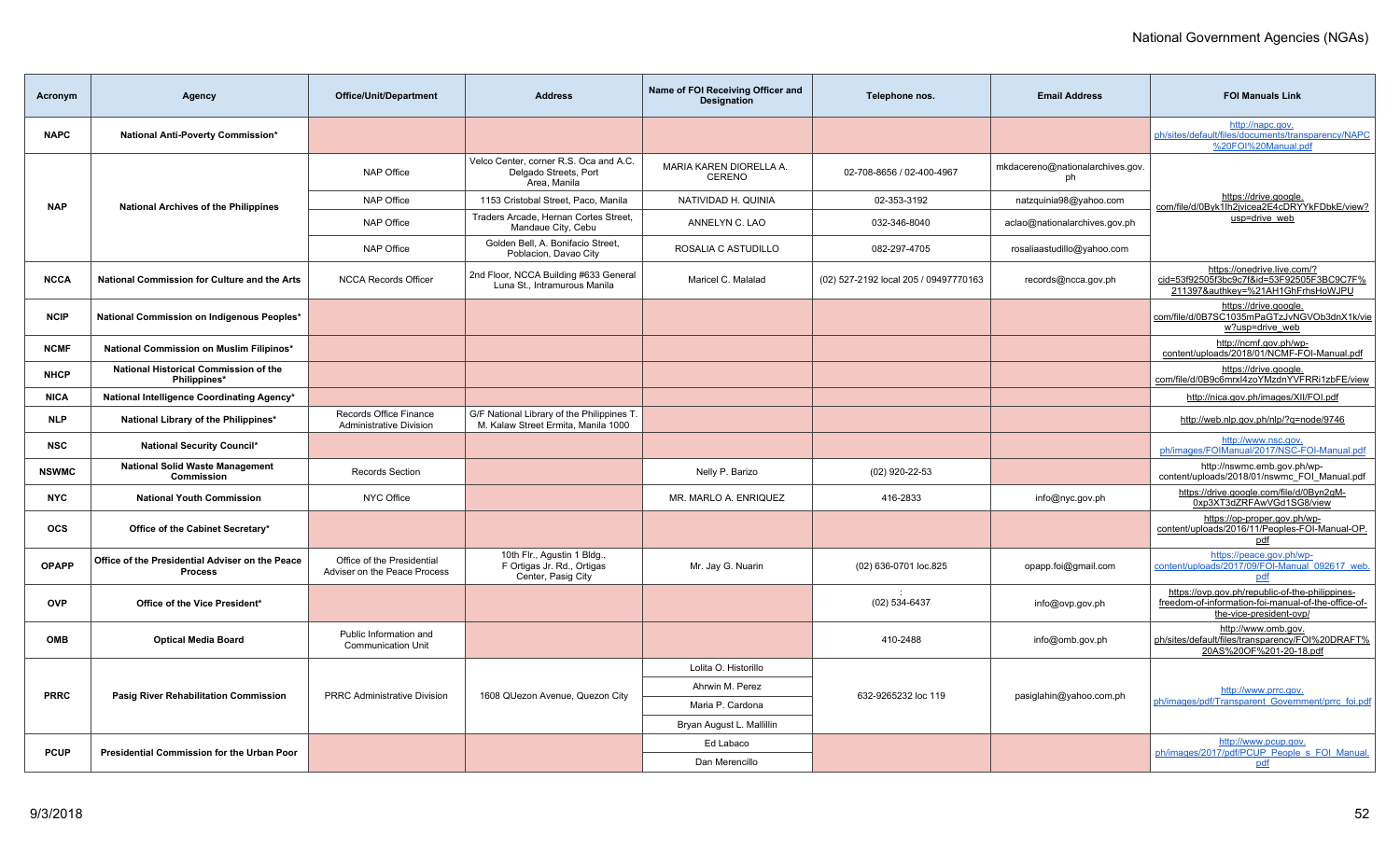| Acronym    | Agency                                   | <b>Office/Unit/Department</b>                                                                       | <b>Address</b>                                                                                           | Name of FOI Receiving Officer and<br><b>Designation</b> | Telephone nos.                           | <b>Email Address</b>        | <b>FOI Manuals Link</b>                                                                                                                   |                                |  |                     |  |
|------------|------------------------------------------|-----------------------------------------------------------------------------------------------------|----------------------------------------------------------------------------------------------------------|---------------------------------------------------------|------------------------------------------|-----------------------------|-------------------------------------------------------------------------------------------------------------------------------------------|--------------------------------|--|---------------------|--|
| <b>PCW</b> | <b>Philippine Commission on Women</b>    | Philippine Commission on Women                                                                      | 1/F PCW Annex Building 1145 J.P.<br>Laurel<br>Street, San Miguel Manila                                  | Blesilda D. Belo, Rica B. Alvis                         | Tel.: 735-1654 loc. 122<br>Fax: 736-4449 | info@pcw.gov.ph             | http://www.pcw.gov.<br>ph/sites/default/files/documents/efiles/transparency/<br>PCW%20People%27s%20FOI%20Manual_2016-<br>ISO%20format.pdf |                                |  |                     |  |
| PHCC       | <b>Philippine Competition Commission</b> | Philippine Competition Commission                                                                   | Philippine Competition Commission, 2/F<br>DAP Building, San Miguel Avenue,<br>Ortigas Center, Pasig City | Vanessa E. Adarayan                                     | 632.515.4553                             | veadrayan@phcc.gov.ph       | http://phcc.gov.ph/wp-<br>content/uploads/2016/04/PCC-PEOPLES-FOI-<br>Manual-November-2017.pdf                                            |                                |  |                     |  |
|            |                                          | Administrative and Human                                                                            |                                                                                                          | Marites M. Sierra                                       |                                          | pdea_ahrs1@yahoo.com        |                                                                                                                                           |                                |  |                     |  |
|            |                                          | Resource Service                                                                                    |                                                                                                          | Hildegunde R. Villegas                                  | (02) 920-3760                            |                             |                                                                                                                                           |                                |  |                     |  |
|            |                                          | <b>Financial Management Service</b>                                                                 |                                                                                                          | Christopher Ontog                                       |                                          | fms.pdea@gmail.com          |                                                                                                                                           |                                |  |                     |  |
|            |                                          |                                                                                                     |                                                                                                          | Princess Rujane Sinlao                                  |                                          |                             |                                                                                                                                           |                                |  |                     |  |
|            |                                          | <b>Internal Affairs Service</b>                                                                     |                                                                                                          | Criscencia Murillo                                      |                                          | iaspdea@ymail.com           |                                                                                                                                           |                                |  |                     |  |
|            |                                          |                                                                                                     |                                                                                                          | Charmaine Pizarro                                       | $(02)$ 920-8082                          |                             |                                                                                                                                           |                                |  |                     |  |
|            |                                          | <b>Logistics Management Service</b>                                                                 |                                                                                                          | Jeena G. Kinawag                                        |                                          | logistics pdea@yahoo.com    |                                                                                                                                           |                                |  |                     |  |
|            |                                          | PDEA Academy<br><b>Public Information Office</b>                                                    |                                                                                                          | James Robin Tutaan                                      |                                          |                             |                                                                                                                                           |                                |  |                     |  |
|            |                                          |                                                                                                     |                                                                                                          |                                                         |                                          |                             |                                                                                                                                           | Joel G. Viray<br>(02) 897-5437 |  | pdeadeobc@yahoo.com |  |
|            |                                          |                                                                                                     |                                                                                                          | Emely C. Fama                                           | (02) 929-3244                            | pdea.pio@gmail.com          |                                                                                                                                           |                                |  |                     |  |
|            |                                          |                                                                                                     |                                                                                                          | Sheilla N. Valmoria                                     |                                          |                             |                                                                                                                                           |                                |  |                     |  |
|            |                                          |                                                                                                     |                                                                                                          | Maritoni DG Oliveros                                    | (02) 920-0967                            | iis.pdea@yahoo.com          |                                                                                                                                           |                                |  |                     |  |
|            |                                          | Intelligence and Investigation<br>Service                                                           |                                                                                                          | Sarah M. Bautista                                       |                                          |                             |                                                                                                                                           |                                |  |                     |  |
|            |                                          |                                                                                                     |                                                                                                          | Mary Joy Pacheco                                        | $(02)$ 929-1280                          | plansprog_pos@yahoo.com     |                                                                                                                                           |                                |  |                     |  |
|            |                                          | Plans and Operations Service                                                                        | EDSA, Barangay Pinyahan, Diliman,                                                                        | Bernardo Perante Jr.                                    |                                          |                             |                                                                                                                                           |                                |  |                     |  |
|            |                                          |                                                                                                     | Quezon City                                                                                              | Glen Lara<br>Aristotle Bernal                           |                                          |                             |                                                                                                                                           |                                |  |                     |  |
|            |                                          | Compliance Service                                                                                  |                                                                                                          | Soledad Lumbres                                         | (02) 920-8110                            | cs@pdea.gov.ph              |                                                                                                                                           |                                |  |                     |  |
|            |                                          |                                                                                                     |                                                                                                          | Mary Lyd A. Manuel                                      |                                          |                             |                                                                                                                                           |                                |  |                     |  |
|            |                                          | International Cooperation and<br>Foreign Affairs Service                                            |                                                                                                          | Jacqueline M. Bigay                                     | $(02)$ 920-0105                          | icfaspdea@gmail.com         |                                                                                                                                           |                                |  |                     |  |
|            |                                          |                                                                                                     |                                                                                                          | Beverly A. Fortaleza                                    |                                          |                             |                                                                                                                                           |                                |  |                     |  |
|            |                                          | Legal and Prosecution Service                                                                       |                                                                                                          |                                                         | $(02)$ 920-0106<br>$(02)$ 332-3611       | lps_pdea@yahoo.com          |                                                                                                                                           |                                |  |                     |  |
|            |                                          | Preventive Education and<br>Community Involvement Service<br><b>Laboratory Service</b><br>PDEA RO-1 |                                                                                                          | John Joseph P. Ramos                                    |                                          |                             |                                                                                                                                           |                                |  |                     |  |
|            |                                          |                                                                                                     |                                                                                                          | Reynante D. Javier                                      | $(02)$ 920-9668                          | pecis_cares@yahoo.com       |                                                                                                                                           |                                |  |                     |  |
|            |                                          |                                                                                                     |                                                                                                          | Jean Ivy G. Antonio                                     |                                          |                             |                                                                                                                                           |                                |  |                     |  |
|            |                                          |                                                                                                     |                                                                                                          | Jane Amor C. Casitas                                    | $(02)$ 920-0106                          | laboratoryservice@yahoo.com |                                                                                                                                           |                                |  |                     |  |
|            |                                          |                                                                                                     |                                                                                                          | Marjorie D. Inojales                                    | $(02)$ 332-3611                          |                             |                                                                                                                                           |                                |  |                     |  |
|            |                                          |                                                                                                     |                                                                                                          | Duty Desk Officer                                       | 0917.540.73.20<br>0908.485.13.64         | pdearegion1@yahoo.com       |                                                                                                                                           |                                |  |                     |  |
|            |                                          |                                                                                                     |                                                                                                          | Admin. Personnel                                        |                                          |                             |                                                                                                                                           |                                |  |                     |  |
|            |                                          | PDFA RO - 2                                                                                         |                                                                                                          | Duty Desk Officer                                       | 0908.819.59.96                           | ndea02@vahoo.com            |                                                                                                                                           |                                |  |                     |  |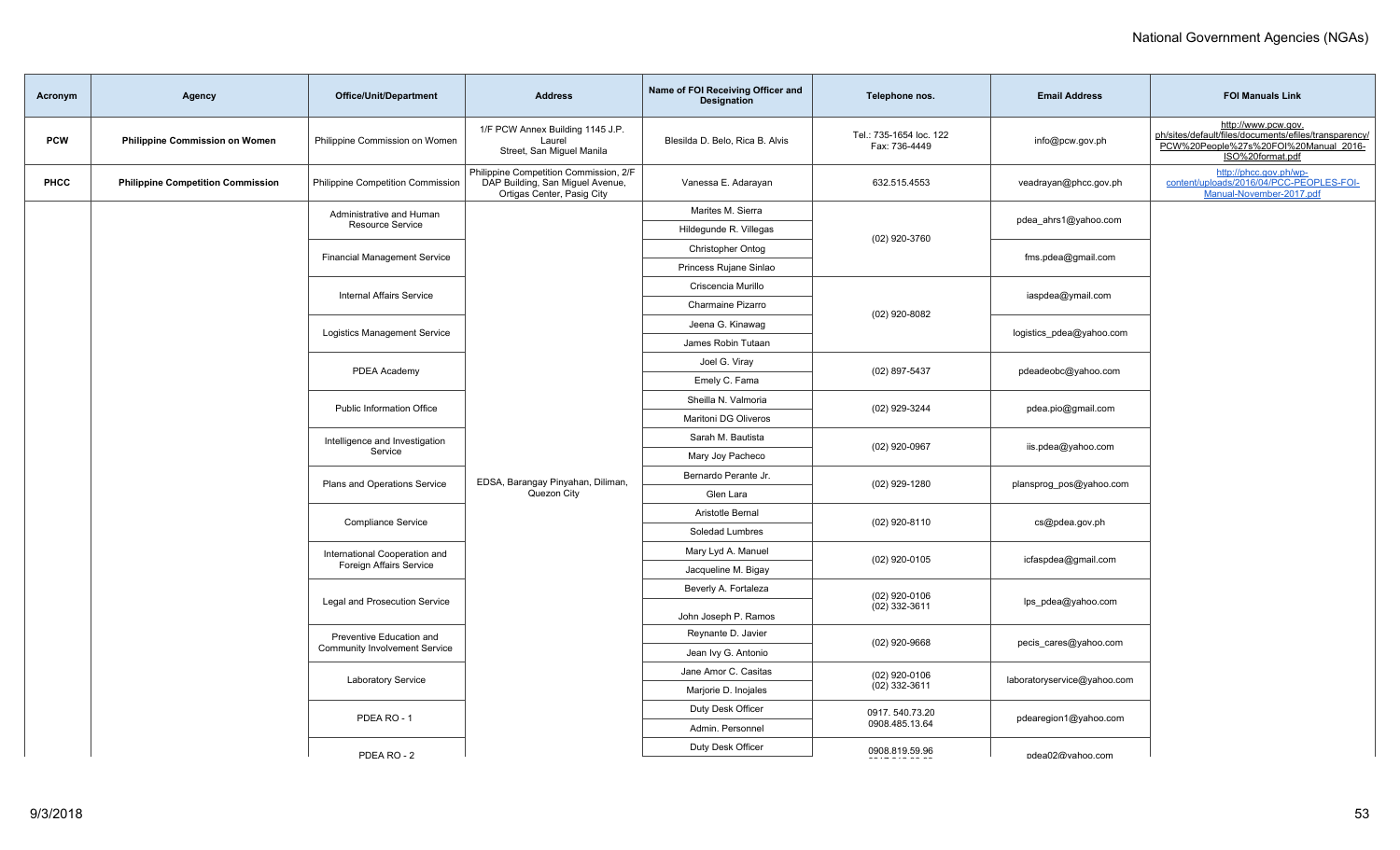| Acronym     | <b>Agency</b>                             | <b>Office/Unit/Department</b> | <b>Address</b>                                                                  | Name of FOI Receiving Officer and<br>Designation | Telephone nos.                                     | <b>Email Address</b>   | <b>FOI Manuals Link</b>                     |
|-------------|-------------------------------------------|-------------------------------|---------------------------------------------------------------------------------|--------------------------------------------------|----------------------------------------------------|------------------------|---------------------------------------------|
|             |                                           | <b>PULARU-Z</b>               |                                                                                 | Admin. Personnel                                 | 0917.812.86.99                                     | paeauz@yanoo.com       |                                             |
|             |                                           |                               | Diosdado Macapagal Regional Gov't.                                              | Duty Desk Officer                                | 0932.495.23.43                                     |                        | http://pdea.gov.ph/images/IAD/FOI---People- |
| <b>PDEA</b> | <b>Philippine Drug Enforcement Agency</b> | PDEA RO-3                     | Center, Brgy. Maimpis, San Fernando,<br>Pampanga                                | Admin. Personnel                                 | 0905.381.48.18                                     | pdea_ro3@yahoo.com     |                                             |
|             |                                           | PDEA RO - 4A                  | Camp Vicente Lim, Calamba City,                                                 | Duty Desk Officer                                | 0922.479.80.07<br>0917.842.27.38                   | pdearo4a@yahoo.com     | Manual-as-of-Dec.-05-2016-PDF.pdf           |
|             |                                           |                               | Laguna                                                                          | Admin. Personnel                                 | 0998.979.20.03                                     |                        |                                             |
|             |                                           | PDEA RO - 4B                  | Unit 14 Filipiniana Complex, Calapan                                            | Duty Desk Officer                                | 0921.298.14.88                                     | pdea4b@yahoo.com       |                                             |
|             |                                           |                               | City, Oriental Mindoro                                                          | Admin. Personnel                                 | 0915.860.98.04                                     |                        |                                             |
|             |                                           | PDEA RO-5                     | Camp General Simeon Ola, Legazpi City                                           | Duty Desk Officer                                | 0939.119.75.31                                     | pdea.rov.pod@gmail.com |                                             |
|             |                                           |                               |                                                                                 | Admin. Personnel                                 |                                                    |                        |                                             |
|             |                                           | PDEA RO-6                     | Camp Martin Delgado, Iloilo City                                                | Duty Desk Officer                                | 0920.912.15.75                                     | pdea6@yahoo.com        |                                             |
|             |                                           |                               |                                                                                 | Admin. Personnel                                 | 0917.633.72.01                                     |                        |                                             |
|             |                                           | PDEA RO-7                     | Doña Modesta S. Gaisano St., Sudlong,                                           | Duty Desk Officer                                | 0932.198.59.88                                     | pdea cebu@yahoo.com    |                                             |
|             |                                           |                               | Lahug, Cebu City                                                                | Admin. Personnel                                 |                                                    |                        |                                             |
|             |                                           | PDEA RO-8                     | Brgy. 77 Fatima Sandylane Subdivision                                           | Duty Desk Officer                                | 0998.566.40.24                                     | pdea8@yahoo.com        |                                             |
|             |                                           |                               | Marasbaras, Tacloban City                                                       | Admin. Personnel                                 | 0917.544.84.20                                     |                        |                                             |
|             |                                           | PDEA RO - 9                   | Upper Calarian, Zamboanga City                                                  | Duty Desk Officer                                | 0917.632.36.48                                     | pdea09_pod@yahoo.com   |                                             |
|             |                                           |                               |                                                                                 | Admin. Personnel                                 |                                                    |                        |                                             |
|             |                                           | PDEA RO - 10                  | Don Gregorio Pelaez Sports Complex,<br>Don Velez, Cagayan De Oro                | Duty Desk Officer                                | 0939.916.79.11<br>0917.301.55.53<br>0922.894.91.15 | pdea10@gmail.com       |                                             |
|             |                                           |                               |                                                                                 | Admin. Personnel                                 |                                                    |                        |                                             |
|             |                                           | PDEA RO-11                    | Camp Captain Domingo E. Leonor San<br>Pedro St., Davao City                     | Duty Desk Officer                                | 0939.43.34.05<br>0933.148.13.87<br>0927.755.68.36  | pdea_roxi@yahoo.com    |                                             |
|             |                                           |                               |                                                                                 | Admin, Personnel                                 |                                                    |                        |                                             |
|             |                                           | PDEA RO - 12                  | Bulaong Rd., Camp Fermin G. Lira Jr.,                                           | Duty Desk Officer                                | 0923.868.35.49                                     | pdeagsc@yahoo.com.au   |                                             |
|             |                                           |                               | <b>General Santos City</b>                                                      | Admin, Personnel                                 | 0922.618.73.35                                     |                        |                                             |
|             |                                           | PDEA RO - 13                  | Camp Rafael Rodriguez, Libertad,                                                | Duty Desk Officer                                | 0998.564.50.63                                     | pdea13pos@yahoo.com    |                                             |
|             |                                           |                               | <b>Butuan City</b>                                                              | Admin. Personnel                                 | 0917.326.13.00                                     |                        |                                             |
|             |                                           | PDEA RO - CAR                 | Camp Bado Dangwa, La Trinidad,                                                  | Duty Desk Officer                                | 0918.389.55.08                                     | pdeacar_opn@yahoo.com  |                                             |
|             |                                           |                               | Benguet                                                                         | Admin. Personnel                                 | 0905.513.68.99                                     |                        |                                             |
|             |                                           | PDEA RO - NIRO                | 2nd Flr. Old Bacolod City Hall Bldg.,<br>Araneta cor Luzriaga St., Bacolod City | Duty Desk Officer                                |                                                    | pdeaRO18@gmail.com     |                                             |
|             |                                           |                               |                                                                                 | Admin. Personnel                                 |                                                    |                        |                                             |
|             |                                           | PDEA RO - ARMM                | GIVFRELL Building 1, Gov. Gutierrez<br>Ave., Cotabato City                      | Duty Desk Officer                                | 0923.722.03.23<br>0908.603.31.74                   | armm pdea@yahoo.com    |                                             |
|             |                                           |                               |                                                                                 | Admin. Personnel                                 | 0917.4941585                                       |                        |                                             |
|             |                                           | PDEA RO - NCR                 | PDEA Annex Bldg. NIA Northside Rd.,<br>NGC, Brgy. Pinyahan, Quezon City         | Duty Desk Officer                                | 0943.606.20.75                                     | roncr pod@yahoo.com    |                                             |
|             |                                           |                               |                                                                                 | Admin. Personnel                                 |                                                    |                        |                                             |
|             |                                           | PDFA RO - SES                 | PDEA Annex Bldg. NIA Northside Rd.,                                             | Duty Desk Officer                                | 0925 512 20 05                                     | ndea sesmuahoo com     |                                             |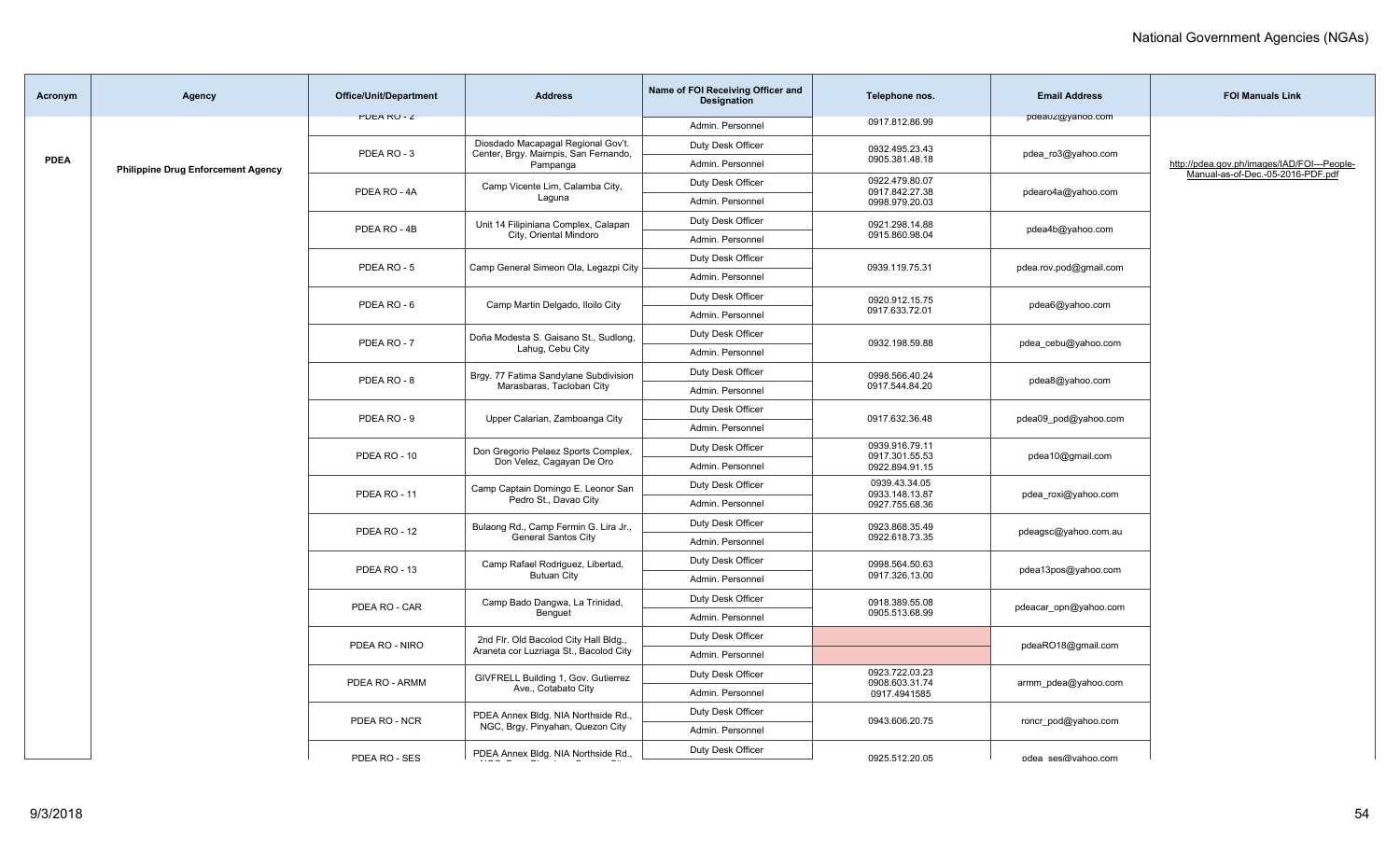| Acronym     | Agency                                                  | <b>Office/Unit/Department</b>                                        | <b>Address</b>                                                                                                         | Name of FOI Receiving Officer and<br><b>Designation</b> | Telephone nos.                       | <b>Email Address</b>  | <b>FOI Manuals Link</b>                                                                                            |
|-------------|---------------------------------------------------------|----------------------------------------------------------------------|------------------------------------------------------------------------------------------------------------------------|---------------------------------------------------------|--------------------------------------|-----------------------|--------------------------------------------------------------------------------------------------------------------|
|             |                                                         | <b>PULA RU - SES</b>                                                 | NGC, Brgy. Pinyahan, Quezon City                                                                                       | Admin, Personnel                                        | UYZ0.01Z.ZU.UD                       | paea_ses@yanoo.com    |                                                                                                                    |
| PHILRACOM   | Philippine Racing Commission*                           |                                                                      | 4th Floor, Electra House Bldg., Esteban<br>cor. Rufino St., Legaspi Village, Makati<br>City                            |                                                         |                                      |                       | http://www.philracom.gov.<br>ph/phocadownload/userupload/foi manual.pdf                                            |
| <b>PSC</b>  | <b>Philippine Sports Commission</b>                     | Philippine Sports Commission<br>Records Office                       | Ground Floor, Admin Bldg. Rizal<br>Memorial Sports Complex, Pablo<br>Ocampo Sr. St., Malate, Manila                    | Ms. Estrella Z. Decano                                  | 525-0808 local 159                   |                       | http://www.psc.gov.ph/Transparency%<br>20Seal/PSC%20Freedom%20of%20Information%<br>20Manual.pdf                    |
|             |                                                         | Office of the Secretary                                              | 2nd Floor, New Executive Building<br>Malacañang, Manila                                                                |                                                         | 7361192 / 7361116 / 7361152          | pllo-osec@gmail.com   |                                                                                                                    |
| <b>PLLO</b> | Presidential Legislative Liaison Office                 | PLLO-Outpost in the House of the<br>Representatives                  | G/F Main Building, House of<br>Representatives, Batasan Hills, Quezon<br>City                                          |                                                         | 9316423 / 9316047 / 9316671          | pllo hor@yahoo.com    | http://pllo.gov.<br>ph/images/Documents/Reports/FreedomOfInformati<br>onFOIAgencyManual/FreedomInformationFOIAgenc |
|             |                                                         | PLLO-Outpost in the Senate                                           | 4th Floor, Senate of the Ohilippines,<br>GSIS Building, Pasay City                                                     |                                                         | 5510540 / 5527027 / 5526601 loc 4673 | pllo senate@yahoo.com | yManual.pdf                                                                                                        |
|             |                                                         | <b>Finance and Administrative Division</b>                           | 2nd Floor, New Executive Building,<br>Malacañang, Manila                                                               |                                                         | 7361192 / 7361116 / 7361152          | pllo-osec@gmail.com   |                                                                                                                    |
| <b>PMS</b>  | <b>Presidential Management Staff*</b>                   | Records Management Office                                            |                                                                                                                        | Director and Chief Administrative<br>Officer            |                                      |                       | http://www.pms.gov.<br>ph/images/PeeDeeEf/PMS FOI PeoplesManual RI<br>M27Apr2017.pdf                               |
| <b>PCOO</b> | <b>Presidential Communications Operations</b><br>Office | Office of the Assistant Secretary for<br>Policy and Special Concerns | Freedom of Information-Project<br>Management Office (FOI-PMO), BFB<br>Building, J.P. Laurel St., Malacanang,<br>Manila | Ms. Danica Orcullo                                      | 588-0691                             | foi.pco@gmail.com     | https://pcoo.gov.ph/wp-<br>content/uploads/2017/07/PCOO-Peoples-FOI-<br>Manual-23-January-2017.pdf                 |
|             |                                                         | Philippine Information Agency NCR<br>Office                          | 3rd Floor PIA Building, Barangay Vasra,<br>Visayas Avenue, Quezon<br>City                                              | Ms. Rhodelia R. Divina                                  |                                      |                       |                                                                                                                    |
|             |                                                         | CAR                                                                  | Romulo Drive, Barangay Lualhati, Bagui<br>City, 2600                                                                   | Ms. Jonalyn D. Ponciano                                 |                                      |                       |                                                                                                                    |
|             |                                                         | Region 1                                                             | Ground Flr. Old Florentino Bldg.,<br>General Luna St., San Fernando<br>City, La Union, 2500                            |                                                         |                                      |                       |                                                                                                                    |
|             |                                                         | Region 2                                                             | Old DPWH Building, bagay Road, San<br>Gabriel, Tuguegarao City,<br>Cagayan, 3500                                       | Ms. Amelia A. Canillas                                  |                                      |                       |                                                                                                                    |
|             |                                                         | Region 3                                                             | 2nd Flr, Hyatt Garden Building, Dolores<br>Interseection San<br>Fernando City, Pampanga, 2000                          | Ms. Marie Liza O. Serrano                               |                                      |                       |                                                                                                                    |
|             |                                                         | Region 4-A                                                           | 2nd floor, Grande Building, National<br>Highway, Bucal, Calamba<br>City, Laguna, 4027                                  | Mr. Raul M. Berano                                      |                                      |                       |                                                                                                                    |
|             |                                                         | Region 4-B                                                           | 3rd Floor PIA Building, Barangay Vasra,<br>Visayas Avenue, Quezon                                                      | Ms. Madonna B. Punzalan                                 |                                      |                       |                                                                                                                    |
|             |                                                         |                                                                      | City                                                                                                                   | Melanie B. Ronguillo                                    |                                      |                       |                                                                                                                    |
| <b>PIA</b>  | <b>Philippine Information Agency</b>                    | Region 5                                                             | 2nd Floor, Ely Yu Bldg. Circumferential<br>Road, Capntawan, Legaspi<br>City, Albay, 4500                               | Ms. Helen L. Esplana                                    |                                      |                       | http://media.pia.gov.ph/source/transparency/foi-                                                                   |
|             |                                                         | Region 6                                                             | 2nd Floor, RC Building, Rizal St., Iloilo<br>City, Iloilo, 5000                                                        | Ms. Lynnor C. Regalado                                  |                                      |                       | manual.pdf                                                                                                         |
|             |                                                         | Region 7                                                             | 304 3rd floor, Machay Building, Gorordo<br>Avenue, Cebu City, Cebu,<br>6000                                            | Ms. Jessie G. Ugay                                      |                                      |                       |                                                                                                                    |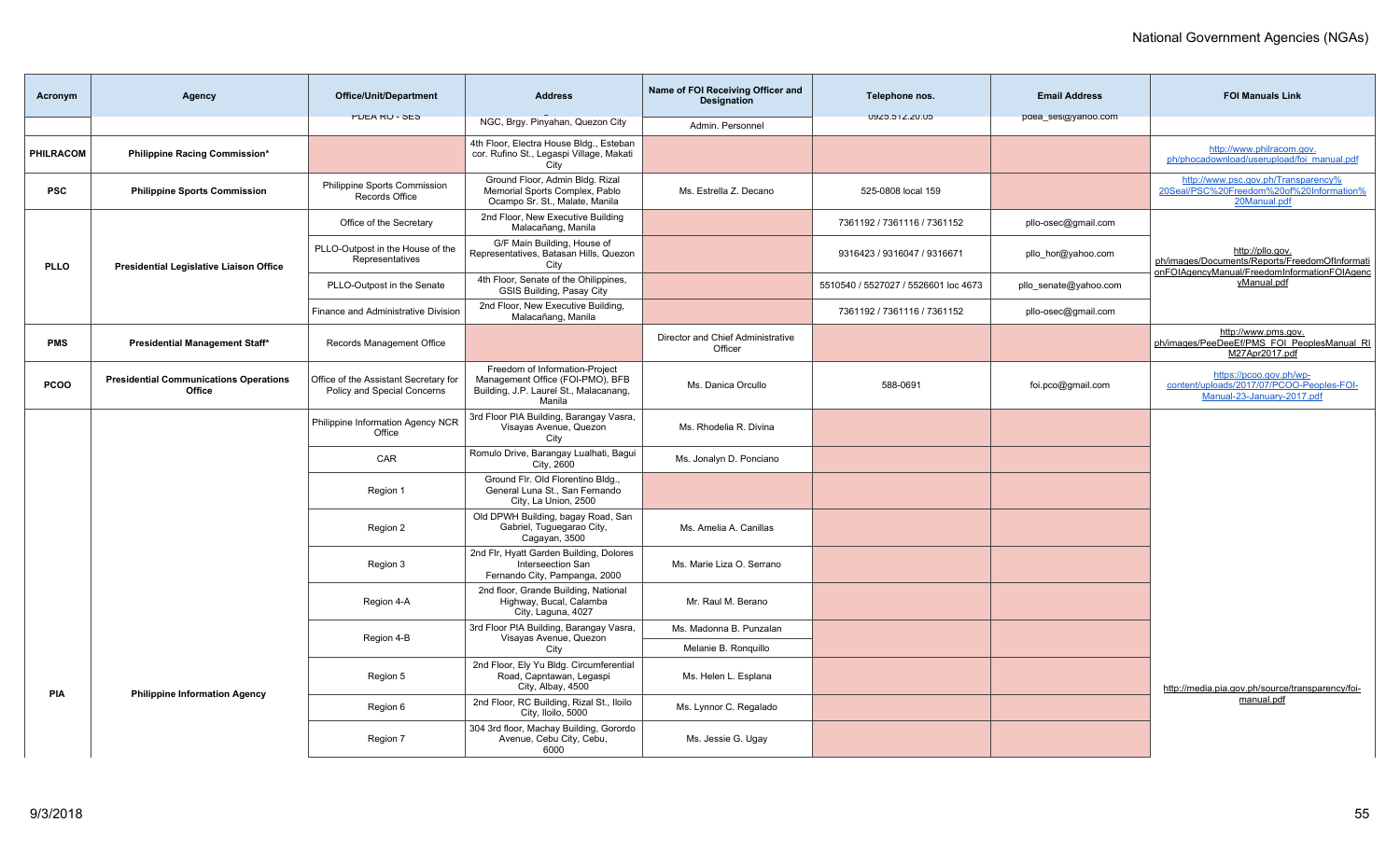| Acronym         | <b>Agency</b>                                                 | <b>Office/Unit/Department</b>              | <b>Address</b>                                                                                      | Name of FOI Receiving Officer and<br><b>Designation</b> | Telephone nos.                             | <b>Email Address</b>           | <b>FOI Manuals Link</b>                                                                            |
|-----------------|---------------------------------------------------------------|--------------------------------------------|-----------------------------------------------------------------------------------------------------|---------------------------------------------------------|--------------------------------------------|--------------------------------|----------------------------------------------------------------------------------------------------|
|                 |                                                               | Region 8                                   | Unit 102-103 & 141, Ground Floor, F.<br>Mendoza Commercial<br>Complex, Sto. Nino St., Tacloban City | Mr. Leonilo D. Lopido                                   |                                            |                                |                                                                                                    |
|                 |                                                               | Region 9                                   | P. Urro St., San Francisco Distrcit,<br>Pagadian City, Zamboanga<br>del Sur, 7016                   | Ms. Melinda A. Enriguez                                 |                                            |                                |                                                                                                    |
|                 |                                                               | Region 10                                  | Ground Floor, Graces Building, Antonio<br>Luna Street, Cagayan de<br>Oro City, 9000                 | Mr. Wilmer M. Carabanes                                 |                                            |                                |                                                                                                    |
|                 |                                                               | Region 11                                  | 2nd Floor, Kanto Motors Building,<br>Quimpo Boulevard, New Matina,<br>Davao City, 8000              | Ms. Carina L. Cayon                                     |                                            |                                |                                                                                                    |
|                 |                                                               | Region 12                                  | Bautista Building, Zulueta Zt., Koronadal<br>City, South Cotabato,<br>9506                          | Ms. Shahana Joy E. Duerme                               |                                            |                                |                                                                                                    |
|                 |                                                               | Region 13                                  | Office: Vice Mayor's League of the<br>Philippines Building, J. Rosales<br>Avenue, Butuan City       | Ms. Nora L. Molde                                       |                                            |                                |                                                                                                    |
| <b>NIB</b>      | News and Information Bureau*                                  |                                            |                                                                                                     |                                                         |                                            |                                | https://pcoo.gov.ph/wp-<br>content/uploads/2017/07/PCOO-Peoples-FOI-<br>Manual-23-January-2017.pdf |
| <b>PBS-RTVM</b> | Presidential Broadcast Staff - RadioTelevision<br>Malacañang* |                                            |                                                                                                     |                                                         |                                            |                                | http://rtvm.gov.ph/main/wp-<br>content/uploads/2017/12/RTVM-FOI.pdf                                |
|                 |                                                               | PBS-BBS Central Office, Records<br>Section | PBS-BBS Central Office, Records                                                                     | Ms. Marizel B. Navarro                                  |                                            |                                |                                                                                                    |
|                 |                                                               |                                            | Section, 4th floor PIA Media Center<br>Building, Visayas Avenue, Quezon City                        | Mr. Rodney O. Villanueva                                | (632) 454-09-05                            | pbsbbsrecordssection@yahoo.com |                                                                                                    |
|                 |                                                               |                                            |                                                                                                     | Ms. Marivic C. Mas-Ing                                  |                                            |                                |                                                                                                    |
|                 |                                                               | <b>DWBT Radyo Pilipinas - Batanes</b>      | Butel San Antonio,<br>3900 Basco, Batanes                                                           | Ms. Esperanza Argonza                                   | 0920-9746753                               | pbs.batanes@gmail.com          |                                                                                                    |
|                 |                                                               | DWPE Radyo Pilipinas Tuguegarao            | Nursery Compound, Bagay Road,<br>Tuguegarao City, Cagayan 3500                                      | Ms. Sany Lopez                                          | (078) 846-3613<br>Fax: (078) 846-9118      | pbs.tuguegarao@gmail.com       |                                                                                                    |
|                 |                                                               | DWFB Radyo Pilipinas- Laoag                | MMSU-CE Campus,<br>2400 Laoag City                                                                  | Ms. Celestina Paz                                       | Tel. 077-772-1025, 077-772-0054            | pbs.laoag@gmail.com            |                                                                                                    |
|                 |                                                               | DZRK Radyo Pilipinas - Tabuk               | Capitol Compound, 3800 Tabuk, Kalinga<br>Apayao                                                     | Mr. Basilo Baluyan                                      | 9209514576                                 | pbs.tabuk@gmail.com            |                                                                                                    |
|                 |                                                               | <b>DWFR Radyo Pilipinas - Bontoc</b>       | Multi-Purpose Building, Capitol Site,<br><b>Bontoc</b>                                              | Ms. Donalyn Kawis Balio                                 | 9209746772                                 | pbs.bontoc.@gmail.com          |                                                                                                    |
|                 |                                                               | DZEQ Radyo Pilipinas - Baguio              | Polo Field 2600 Baquio<br>City                                                                      | Mr. Alejandrino Amadeo                                  | 074-442-5291<br>fax#074-442-3022           | pbs.baguio@gmail.com           |                                                                                                    |
|                 |                                                               | DZAG Radyo Pilipinas - Agoo                | Don Mariano Marcos, Memorial State<br>University, Agoo, La Union                                    | Ms. Charity Frianeza                                    | Tel. 072-710-0564<br>fax# 072-521-0393     | pbs.agoo@gmail.com             |                                                                                                    |
|                 |                                                               | DZMQ Radyo Pilipinas- Dagupan              | Tondalingan Beach, 2400 Dagupan City                                                                | Mr. Bernie Errasquin                                    | Tel.075-515-6687<br>Telfax# 075-653-3086   | pbs.dagupan@gmail.com          |                                                                                                    |
|                 |                                                               | DWRS Radyo Pilipinas - Tayug               | Poblacion, Tayug,<br>Pangasinan                                                                     | Mr. Romeo Umipig                                        | Tel.075-572-6000<br>fax#075-572-6001       | pbs.tayug@gmail.com            |                                                                                                    |
|                 |                                                               | DWLC Radyo Pilipinas - Lucena              | Barangay Federation Center, Governor's<br>Mansion Compound, Lucena                                  | Ms. Maritess Balquiedra                                 | Tel. 042-710-2914;<br>fax#042-710-6008     | pbs.lucena@gmail.com           |                                                                                                    |
|                 |                                                               | DWRM Radyo Pilipinas - Palawan             | City hall Compound, Puerto Princesa                                                                 | Ms. Miriam T. Basig                                     | telefax#048-433-7487<br>tel # 084-434-3126 | pbs.palawan@gmail.com          |                                                                                                    |
|                 |                                                               | DWRB Radyo Pilipinas - Naga                | City Civic Center 4400, Naga City                                                                   | Ms. Grace Simando                                       | Telfax# 054-811-1402;<br>054-475-4643;     | pbs.naga@gmail.com             |                                                                                                    |